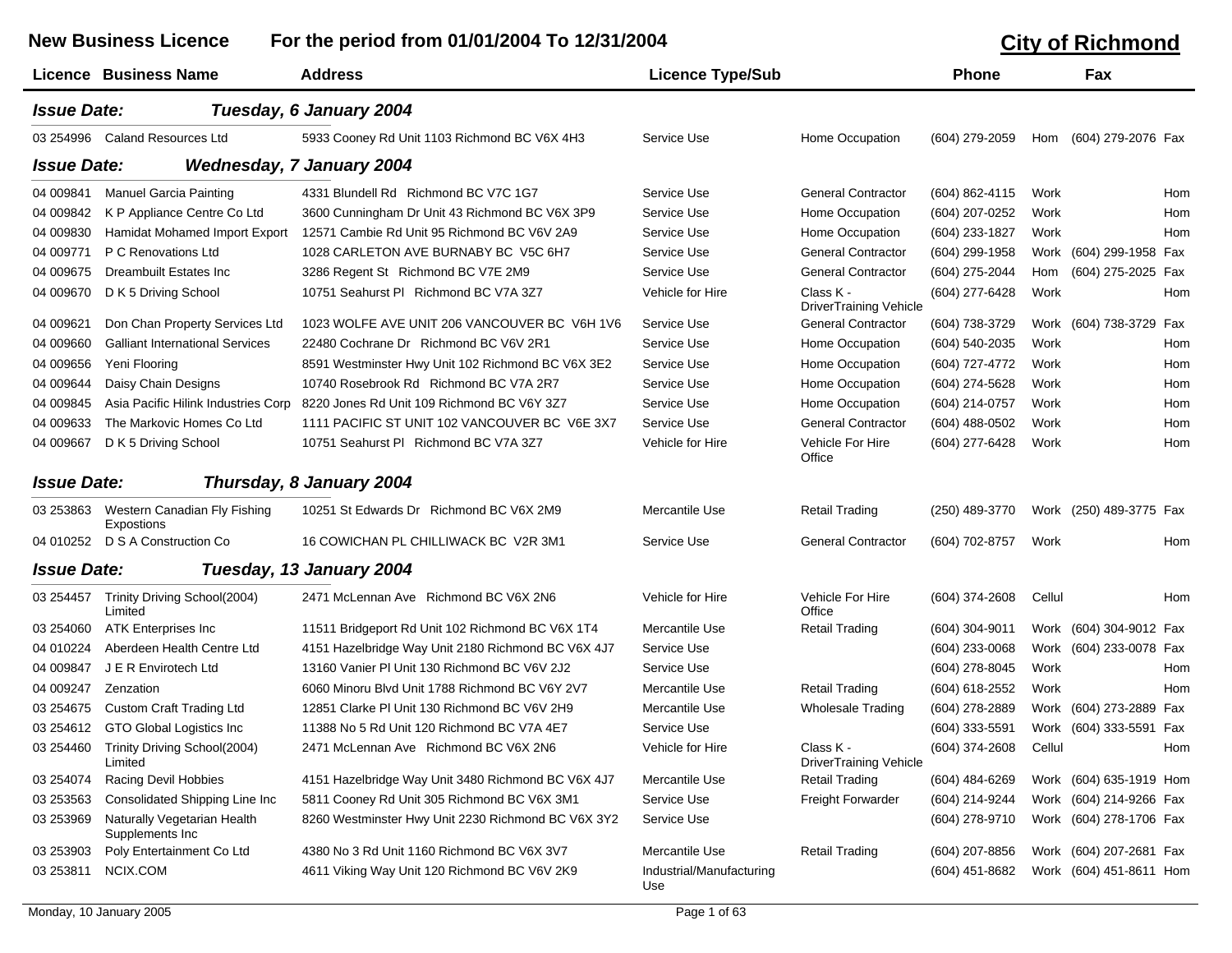|                           | Licence Business Name                          | <b>Address</b>                                      | <b>Licence Type/Sub</b>         |                               | Phone            |      | Fax                     |     |
|---------------------------|------------------------------------------------|-----------------------------------------------------|---------------------------------|-------------------------------|------------------|------|-------------------------|-----|
| 03 253705                 | Kure Travel Ltd                                | 8300 Capstan Way Unit 1071 Richmond BC V6X 4B7      | Service Use                     | <b>Travel Agency</b>          | (604) 244-0300   |      | Work (604) 244-0308 Hom |     |
| 03 253697                 | Treasure Island Gift Shop                      | 8191 Saba Rd Unit 135 Richmond BC V6Y 4B4           | Mercantile Use                  | <b>Retail Trading</b>         | (604) 719-1937   | Work |                         | Hom |
| 03 254335                 | <b>Bon Creation</b>                            | 8888 Odlin Cr Unit 2110 Richmond BC V6X 3Z8         | Service Use                     |                               | (604) 244-8684   |      | Work (604) 244-8683 Fax |     |
| <i><b>Issue Date:</b></i> |                                                | Wednesday, 14 January 2004                          |                                 |                               |                  |      |                         |     |
| 03 231293                 | Coulson Aero Technologies Ltd                  | 21320 Gordon Way Unit 165 Richmond BC V6W 1J8       | Service Use                     |                               | (250) 723-4136   | Work |                         | Hom |
| 03 252933                 | Fairy Beauty & Cosmetics                       | 4580 No 3 Rd Unit 2080 Richmond BC V6X 4E4          | Mercantile Use                  | <b>Retail Trading</b>         | $(604)$ 338-9083 | Work |                         | Hom |
| 03 249560                 | <b>Summer Palace Products Inc.</b>             | 8191 Saba Rd Unit 120 Richmond BC V6Y 4B4           | Mercantile Use                  | Retail Trading                | (604) 271-0387   |      | Work (604) 271-0387 Fax |     |
| 03 231434                 | Seven Angels Foods Inc                         | 21331 Gordon Way Unit 3120 Richmond BC V6W 1J9      | Service Use                     |                               | (604) 232-4565   |      | Work (604) 232-4566 Fax |     |
| 03 230136                 | Kumon Math & Reading Centres                   | 22680 Westminster Hwy Richmond BC V6V 1B7           | Assembly Use Group 3            | <b>Education Institution</b>  | (604) 727-7800   | Work |                         | Hom |
| 03 223931                 | J & P (2000) Distributors Inc                  | 20800 Westminster Hwy Unit 3118 Richmond BC V6V 2W3 | Mercantile Use                  | <b>Wholesale Trading</b>      | (604) 270-3991   |      | Work (604) 270-4889 Fax |     |
| 03 246297                 | M D F Export Ltd                               | 11880 Hammersmith Way Unit 170 Richmond BC V7A 5C8  | Mercantile Use                  | <b>Wholesale Trading</b>      | (604) 232-9091   |      | Work (604) 232-9092 Fax |     |
| <b>Issue Date:</b>        |                                                | Friday, 16 January 2004                             |                                 |                               |                  |      |                         |     |
| 04 010683                 | Eureka Home Organizers Inc                     | 8531 Sunnywood Dr Richmond BC V6Y 3G4               | Service Use                     | Home Occupation               | (604) 787-5251   |      | Work (604) 274-2770 Fax |     |
| 04 255085                 | <b>Kolors Artistry</b>                         | 6700 Mang Rd Richmond BC V7C 2Y2                    | Service Use                     | Home Occupation               | (604) 801-1621   | Hom  |                         | Hom |
| 04 255137                 | Canadian Demolition &<br><b>Excavating Ltd</b> | 1170 E 63 AVE VANCOUVER BC V5X 2L4                  | Service Use                     | <b>General Contractor</b>     | (604) 324-3536   |      | Work (604) 324-3536 Hom |     |
| 04 255026                 | Ken Pro Painting Ltd                           | 3111 Beckman PI Unit 53 Richmond BC V6X 3R3         | Service Use                     | <b>General Contractor</b>     | (604) 232-0283   | Hom  |                         | Hom |
| 04 011047                 | Alfeti Janitorial Services                     | 10760 Rosebrook Rd Richmond BC V7A 2R7              | Service Use                     | Home Occupation               | (604) 274-4778   |      | Work (604) 274-4778 Fax |     |
| 04 011006                 | <b>Fullway Home Automation</b>                 | 1508 E 64TH AVE VANCOUVER BC V5P 2M5                | Service Use                     | <b>General Contractor</b>     | (604) 830-7643   |      | Work (604) 269-9788 Fax |     |
| 04 010687                 | <b>Discount Signs</b>                          | 8191 Williams Rd Richmond BC V7A 1G4                | Service Use                     | Home Occupation               | (604) 726-1713   | Work |                         | Hom |
| 04 010684                 | <b>GKB International Trading</b>               | 6191 Danube Rd Richmond BC V7C 3H8                  | Service Use                     | Home Occupation               | (604) 241-1899   |      | Work (604) 241-8968 Fax |     |
| 04 010681                 | Solomons Handyman Services                     | 6640 Mang Rd Richmond BC V7C 2Y2                    | Service Use                     | <b>General Contractor</b>     | (604) 277-0688   |      | Work (604) 277-0668 Fax |     |
| 04 010654                 | JRS Engineering Ltd                            | 3991 HENNING DR UNIT 202 BURNABY BC V5C 6N5         | Service Use                     |                               | (604) 320-1999   |      | Work (604) 320-1991 Fax |     |
| 04 010477                 | S F Diamonds                                   | 8811 Lansdowne Rd Unit 604 Richmond BC V6X 3T4      | Service Use                     | Home Occupation               | (604) 244-8907   |      | Work (604) 244-8907 Fax |     |
| 04 010476                 | Robot Head Company                             | 8680 Seafair Dr Richmond BC V7C 1X6                 | Service Use                     | Home Occupation               | (604) 272-0886   |      | Work (604) 272-0889 Hom |     |
| 04 010441                 | Hi-Qua Sports (Canada) Ltd                     | 9544 Thomas Dr Richmond BC V7E 5X9                  | Service Use                     | Home Occupation               | (604) 339-9654   | Work |                         | Hom |
| 04 010125                 | <b>Beauty Studio</b>                           | 2211 No 4 Rd Unit 111 Richmond BC V6X 3X1           | Service Use                     | Home Occupation               | $(604)$ 277-1218 | Work |                         | Hom |
| 04 009930                 | <b>Westcan Sport Trading Company</b>           | 11474 Kingcome Ave Richmond BC V7A 4S2              | Service Use                     | Home Occupation               | (604) 377-2037   | Work |                         | Hom |
| 04 010110                 | Parklake Construction Ltd                      | 629 E 62ND AVE VANCOUVER BC V5X 2G3                 | Service Use                     | <b>General Contractor</b>     | (604) 649-0525   |      | Work (604) 327-7747     | Fax |
|                           | 04 010682 Oriens Design                        | 6631 Minoru Blvd Unit 1302 Richmond BC V6Y 1Z1      | Service Use                     | Home Occupation               | (604) 244-7547   | Work |                         | Hom |
| <b>Issue Date:</b>        |                                                | Monday, 19 January 2004                             |                                 |                               |                  |      |                         |     |
|                           | 03 254998 Sewa Central Food                    | 8280 Granville Ave Richmond BC V6Y 1P3              | Industrial/Manufacturing<br>Use |                               | (604) 273-2739   | Work |                         | Hom |
| 04 255379                 | <b>Bliss Industries Ltd</b>                    | 13888 62ND AVE SURREY BC V3X 2J8                    | Service Use                     | <b>General Contractor</b>     | (604) 543-7077   |      | Work (604) 594-6112 Fax |     |
| 04 255368                 | Questlinks Outdoor Traveler                    | 11712 Kingsbridge Dr Richmond BC V7A 4S1            | Service Use                     | Home Occupation               | (604) 671-0485   | Work |                         | Hom |
| 04 010462                 | <b>Charmed Designs</b>                         | 3880 Grant McConachie Way Richmond BC               | Mercantile Use                  | <b>Retail Trading</b>         | (604) 232-9188   | Work |                         |     |
| 03 252781                 | Dr Harvey Y Hu                                 | 8140 Cook Rd Unit 212 Richmond BC V6Y 1V1           | Service Use                     |                               | (604) 231-7333   | Work |                         | Hom |
| 03 245118                 | Shi-Art Chinese Cuisine Ltd                    | 6551 No 3 Rd Unit 1302 Richmond BC V6Y 2B6          | Assembly Use Group 1            | Food Service<br>Establishment | (604) 279-8998   | Work |                         | Hom |
|                           | 04 010472 Charmed Designs                      | 3880 Grant McConachie Way Richmond BC               | Mercantile Use                  | <b>Retail Trading</b>         | (604) 232-9188   | Work |                         |     |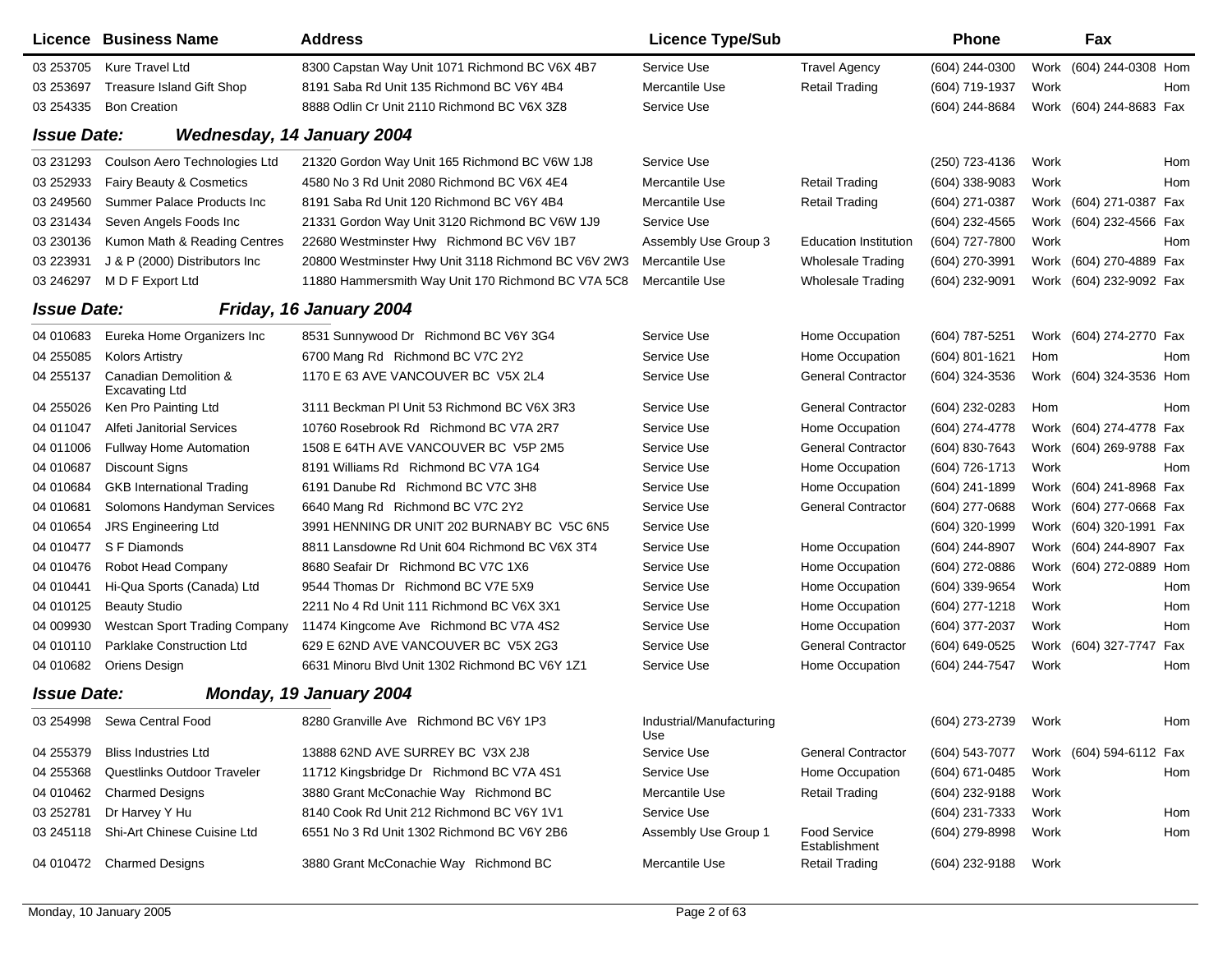|                    | <b>Licence Business Name</b>                          | <b>Address</b>                                 | <b>Licence Type/Sub</b> |                                                    | <b>Phone</b>     |      | Fax                     |     |
|--------------------|-------------------------------------------------------|------------------------------------------------|-------------------------|----------------------------------------------------|------------------|------|-------------------------|-----|
| <b>Issue Date:</b> |                                                       | Tuesday, 20 January 2004                       |                         |                                                    |                  |      |                         |     |
|                    | 03 252265 NCIX Com                                    | 8300 Capstan Way Unit 1063 Richmond BC V6X 4B7 | Mercantile Use          | <b>Retail Trading</b>                              | $(604)$ 451-8682 |      | Work (604) 451-8611 Fax |     |
| 04 255022          | <b>Belindas Accounting Services</b>                   | 8120 Colonial Dr Unit 401 Richmond BC V7C 4V2  | Service Use             | Home Occupation                                    | (604) 720-0071   |      | Work (604) 720-0071 Fax |     |
| <b>Issue Date:</b> |                                                       | <b>Wednesday, 21 January 2004</b>              |                         |                                                    |                  |      |                         |     |
| 04 257305          | Maple Student Benevolent<br>Association               | 5300 No 3 Rd Richmond BC V6X 2X9               | Assembly Use Group 1    | Food Service<br>Establishment, Take-<br>Out        | (604) 312-2898   | Work |                         | Hom |
|                    | 04 010742 Cup Surprise                                | 5300 No 3 Rd Richmond BC V6X 2X9               | Assembly Use Group 1    | <b>Food Service</b><br>Establishment, Take-<br>Out | (604) 833-2022   | Work |                         | Hom |
| 04 257353          | Seishi Trading Co                                     | 5300 No 3 Rd Richmond BC V6X 2X9               | Service Use             | Mobile Vendor -<br><b>Private Property</b>         | (604) 321-6458   |      | Work (604) 321-6458 Fax |     |
| 04 257338          | TX Ink Supply Co                                      | 12631 Vulcan Way Richmond BC V6V 1V6           | Service Use             | Mobile Vendor -<br><b>Private Property</b>         | (604) 763-1573   | Work |                         | Hom |
| 04 257309          | Leader Trading                                        | 5300 No 3 Rd Richmond BC V6X 2X9               | Assembly Use Group 1    | Food Service<br>Establishment, Take-<br>Out        | $(604)$ 617-1098 |      | Work (604) 294-9827 Fax |     |
| 04 257307          | Right-Way Market Ltd                                  | 5300 No 3 Rd Richmond BC V6X 2X9               | Service Use             | Mobile Vendor -<br><b>Private Property</b>         | $(604)$ 551-6929 |      | Work (604) 583-7288 Fax |     |
| 04 257295          | Chan Wai Sum                                          | 12631 Vulcan Way Richmond BC V6V 1V6           | Service Use             | Mobile Vendor -<br><b>Private Property</b>         | (604) 303-0242   | Work |                         | Hom |
| 04 257294          | <b>Golden Boronia Confectionery</b><br>(Canada) Ltd   | 5300 No 3 Rd Richmond BC V6X 2X9               | Service Use             | Mobile Vendor -<br><b>Private Property</b>         | (778) 688-1689   | Work |                         | Hom |
| 04 010941          | Gico Cafe                                             | 5300 No 3 Rd Richmond BC V6X 2X9               | Assembly Use Group 1    | Food Service<br>Establishment, Take-<br>Out        | (604) 783-2091   |      | Work (604) 244-0863 Fax |     |
|                    | 04 010724 Chia - Yu (Joyce) Lai                       | 5300 No 3 Rd Richmond BC V6X 2X9               | Assembly Use Group 1    | Food Service<br>Establishment, Take-<br>Out        | (604) 617-2656   | Work |                         | Hom |
| 04 257303          | Chung-On Wong                                         | 5300 No 3 Rd Richmond BC V6X 2X9               | Service Use             | Mobile Vendor -<br><b>Private Property</b>         | (604) 817-1030   | Hom  |                         | Hom |
| 04 257289          | Boom Strategies Inc                                   | 5300 No 3 Rd Richmond BC V6X 2X9               | Service Use             |                                                    | (604) 214-7825   |      | Work (604) 214-7823 Fax |     |
| <b>Issue Date:</b> |                                                       | Thursday, 22 January 2004                      |                         |                                                    |                  |      |                         |     |
| 04 257509          | <b>Tamnd Lee Carpet Cleaners</b>                      | 1382 EAST 33RD AVE VANCOUVER BC V5V 3B7        | Service Use             | Home Occupation                                    | (604) 326-0303   | Work |                         | Hom |
| 04 257229          | Capital College Ltd                                   | 12840 Jack Bell Dr Richmond BC V6V 2T2         | Service Use             | Home Occupation                                    | (604) 270-7426   |      | Work (604) 270-7476 Fax |     |
| 04 257230          | Tri T Wall and Ceiling                                | 7198 VANTAGE WAY UNIT 110 DELTA BC V4G 1K9     | Service Use             |                                                    | (604) 952-4686   |      | Work (604) 952-4687 Fax |     |
| 04 257231          | Save U Time & Money<br>Bookkeeping & Accounting Servi | 12220 Westminster Hwy Richmond BC V6V 1A1      | Service Use             | Home Occupation                                    | (604) 231-3762   | Work |                         | Hom |
| 04 257256          | Crystal Electric Ltd                                  | 3876 MARINE DR BURNABY BC V5J 3E2              | Service Use             | <b>Electrical Contractor</b>                       | (604) 436-3104   |      | Work (604) 436-3101 Fax |     |
| 04 257257          | C K T H Contraction                                   | 8020 Colonial Dr Unit 214 Richmond BC V7C 4V1  | Service Use             | <b>General Contractor</b>                          | (604) 961-7131   |      | Work (604) 241-7831 Fax |     |
| 04 257258          | Northstar Signs & Lighting Ltd                        | 12763 60TH AVE SURREY BC V3X 2K9               | Service Use             | <b>General Contractor</b>                          | (604) 572-3352   |      | Work (604) 572-3352 Fax |     |
| 04 257511          | <b>Auburn Consulting</b>                              | 9331 Auburn Dr Richmond BC V7A 4Y5             | Service Use             | Home Occupation                                    | (604) 272-2919   | Work |                         |     |
| 03 253557          | Chutneze Indian Grill                                 | 6060 Minoru Blvd Unit 2268 Richmond BC V6Y 2V7 | Assembly Use Group 1    | Food Service<br>Establishment                      | (604) 889-5356   |      | Work (604) 241-4695 Fax |     |
| 04 257212          | Mobile One Auto Glass                                 | 8531 Garden City Rd Richmond BC V6Y 2P4        | Service Use             | Home Occupation                                    | (604) 780-0501   | Work |                         | Hom |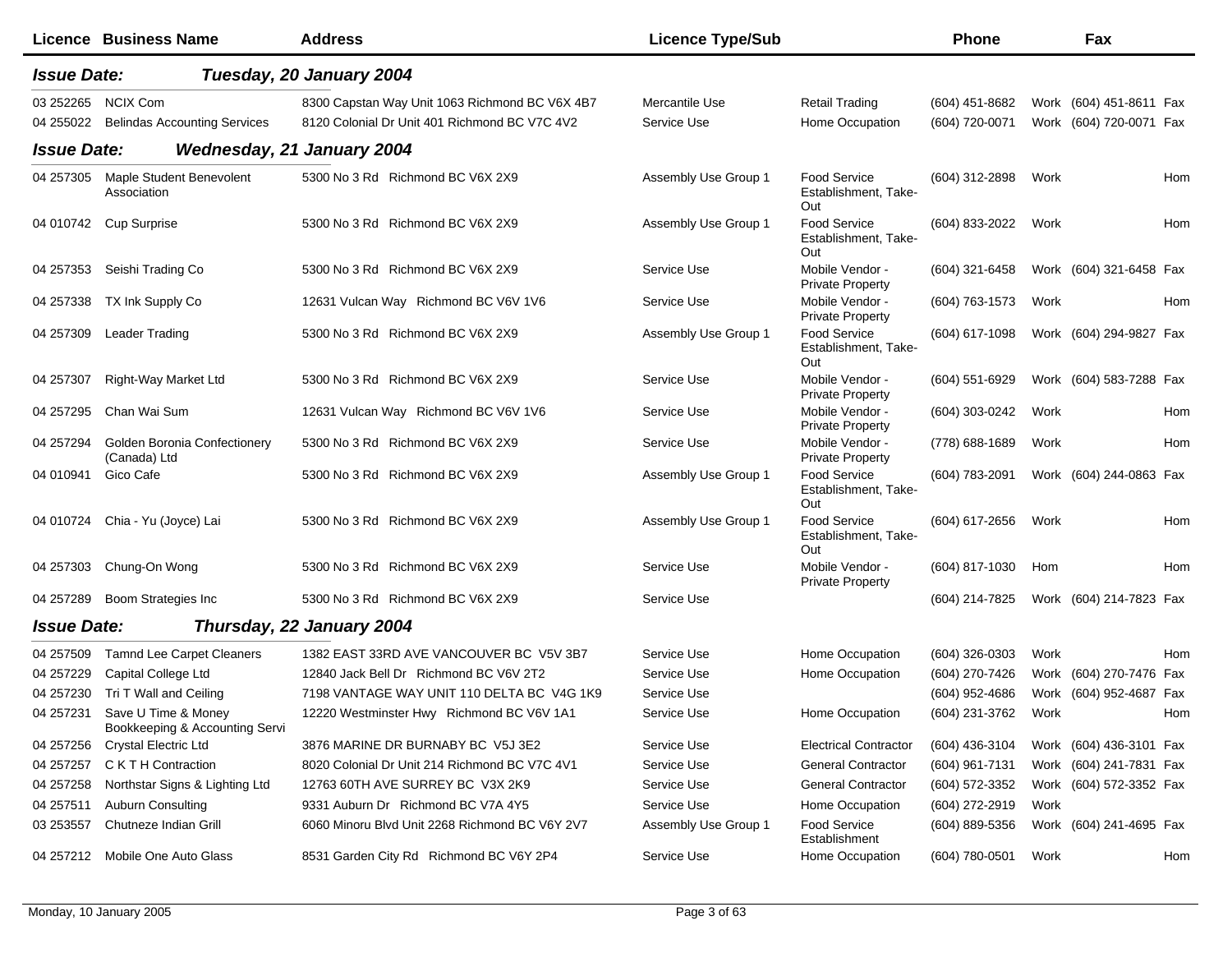|                    | <b>Licence Business Name</b>                        | <b>Address</b>                                     | <b>Licence Type/Sub</b> |                                        | <b>Phone</b>   |        | Fax                     |     |
|--------------------|-----------------------------------------------------|----------------------------------------------------|-------------------------|----------------------------------------|----------------|--------|-------------------------|-----|
| 04 257340          | <b>ARC International Fashion Group</b><br>Ltd       | 5891 Laurelwood Crt Richmond BC V7C 5J1            | Service Use             | Home Occupation                        | (604) 272-4273 |        | Work (604) 272-4270 Fax |     |
| 04 257190          | Icon Site Service Ltd                               | 5555 Moncton St Richmond BC V7E 3B2                | Service Use             | <b>General Contractor</b>              | (604) 626-6937 | Work   |                         | Hom |
| 04 257189          | <b>Eternal Courier Company</b>                      | 7400 Minoru Blvd Unit 20 Richmond BC V6Y 3J5       | Service Use             | <b>Delivery Services</b>               | (604) 270-8260 | Work   |                         |     |
| 04 255350          | <b>Dahl Enterprises</b>                             | 8760 Blundell Rd Unit 305 Richmond BC V6Y 1K1      | Service Use             | Home Occupation                        | (604) 880-3194 | Hom    |                         | Hom |
| 04 255339          | Canbirthcare                                        | 6020 Forsyth Cr Richmond BC V7C 1B4                | Service Use             | Home Occupation                        | (604) 247-0910 | Hom    | (604) 247-0911 Fax      |     |
| 04 255327          | <b>EPS Westcoast Construction Ltd</b>               | 15585 24TH AVE UNIT 110 SURREY BC V4A 2J4          | Service Use             | <b>General Contractor</b>              | (604) 538-8249 |        | Work (604) 538-1371 Fax |     |
| 04 255305          | Fromme Construction Ltd                             | 33070 DEWDNEY TRUNK RD MISSION BC V2V 6X6          | Service Use             | <b>General Contractor</b>              | (604) 820-4624 |        | Work (604) 820-4694 Hom |     |
| 04 255224          | Eva Design                                          | 5300 No 3 Rd Richmond BC V6X 2X9                   | Mercantile Use          | <b>Retail Trading</b>                  | (604) 603-2900 | Work   |                         | Hom |
| 04 255164          | D A N Electric                                      | 670 ROBINSON ST COQUITLAM BC V3J 4B4               | Service Use             | <b>Electrical Contractor</b>           | (604) 936-0495 |        | Work (604) 936-0499 Fax |     |
| 04 257211          | <b>Tiger Power Inc.</b>                             | 8591 Westminster Hwy Unit 112 Richmond BC V6X 3E2  | Service Use             | Home Occupation                        | (604) 279-9335 |        | Work (604) 278-8337 Fax |     |
| 04 255193          | <b>SmartCan Trading Corporation</b>                 | 8040 Colonial Dr Unit 213 Richmond BC V7C 4V1      | Service Use             | Home Occupation                        | (604) 241-4983 |        | Work (604) 241-4984 Fax |     |
| <b>Issue Date:</b> |                                                     | Monday, 26 January 2004                            |                         |                                        |                |        |                         |     |
| 03 249507          | YeHo Chinese Medicine and<br>Acupuncture Clinic Inc | 8191 Saba Rd Unit 115 Richmond BC V6Y 4B4          | Service Use             | <b>Therapeutic Touch</b><br>Treatments | (604) 207-8831 |        | Work (604) 207-8831 Fax |     |
| 04 262780          | J W Research Ltd                                    | 3823 HENNING DR UNIT 104 BURNABY BC V5C 6P4        | Service Use             |                                        | (604) 291-1877 |        | Work (604) 291-0388 Fax |     |
| 04 257549          | A Hara Construction Ltd                             | 3491 MORESBY DR RICHMOND BC V7C 4G7                | Service Use             | <b>General Contractor</b>              | (604) 761-4272 |        | Work (604) 572-3760 Fax |     |
| 04 257526          | <b>International Caregivers Network</b><br>Inc      | 11671 7th Ave Unit 214 Richmond BC V7E 4X2         | Service Use             | Home Occupation                        | (604) 271-7197 | Work   |                         | Hom |
| 04 257519          | AC & DC Control Technologies<br>Ltd                 | 21075 WICKLUND AVE MAPLE RIDGE BC V2X 3S1          | Service Use             | <b>Electrical Contractor</b>           | (604) 476-6668 |        | Work (604) 476-6668 Fax |     |
| 04 257451          | <b>Vislux Electrical Ltd</b>                        | 7614 97TH ST OSOYOOS BC VOH 1V5                    | Service Use             | <b>Electrical Contractor</b>           | (604) 812-4801 | Cellul |                         | Hom |
| 04 257370          | Gary McAuley - Home<br><b>Renovation Specialist</b> | 8120 Cantley Rd Richmond BC V7C 3R5                | Service Use             | <b>General Contractor</b>              | (604) 448-0020 |        | Work (604) 448-0060 Fax |     |
| 04 257298          | Lazar Plumbing & Heating<br>Services                | 3652 ST THOMAS ST PORT COQUITLAM BC V3B 2Y8        | Service Use             | <b>Plumbing Contractor</b>             | (604) 834-5641 |        | Work (604) 945-5657 Fax |     |
| 03 254659          | Pisces Fish & Chips                                 | 3675 Westminster Hwy Unit 115 Richmond BC V7C 5V2  | Assembly Use Group 1    | Food Service<br>Establishment          | (604) 304-0275 |        | Work (604) 304-0276 Fax |     |
| 04 257290          | Le Makeup Artist                                    | 12871 Jack Bell Dr Unit 39 Richmond BC V6V 2T8     | Service Use             | Home Occupation                        | (604) 603-4696 | Work   |                         | Hom |
| <b>Issue Date:</b> |                                                     | Tuesday, 27 January 2004                           |                         |                                        |                |        |                         |     |
| 04 26 26 76        | <b>Reliable Enterprises Ltd</b>                     | 7079 Marrington Rd Richmond BC V7E 1V4             | Service Use             | Home Occupation                        | (604) 241-8114 |        | Work (604) 241-8124 Fax |     |
| 04 26 2677         | Top Move Inc                                        | 5059 REGENT ST BURNABY BC V5C 4H4                  | Service Use             | <b>Delivery Services</b>               | (604) 299-6614 |        | Work (604) 299-6631 Fax |     |
| 04 260955          | Mastery Service Co                                  | 6691 Cooney Rd Richmond BC V6Y 2J7                 | Service Use             | <b>General Contractor</b>              | (604) 618-6811 |        | Work (604) 275-7998 Fax |     |
| 04 260970          | Truss Tech Industries Inc                           | 5700 Andrews Rd Unit 111 Richmond BC V7E 6N7       | Service Use             | <b>General Contractor</b>              | (604) 304-9018 | Work   |                         | Hom |
| <b>Issue Date:</b> |                                                     | Wednesday, 28 January 2004                         |                         |                                        |                |        |                         |     |
| 03 25 26 55        | Utsowa-No-Yakata                                    | 4151 Hazelbridge Way Unit 1380 Richmond BC V6X 4J7 | Mercantile Use          | <b>Retail Trading</b>                  | (604) 207-9353 |        | Work (604) 207-9359 Fax |     |
| 04 262930          | Beaverdale Construction (2002)<br>Ltd               | 24203 16TH AVE LANGLEY BC V2Z 1L2                  | Service Use             | <b>General Contractor</b>              | (604) 534-2312 |        | Work (604) 534-8437 Fax |     |
| 04 262932          | Reflex Design                                       | 8651 Ackroyd Rd Unit 212 Richmond BC V6X 1B6       | Service Use             | Home Occupation                        | (604) 970-0956 |        | Work (604) 970-0956 Fax |     |
| <b>Issue Date:</b> |                                                     | Thursday, 29 January 2004                          |                         |                                        |                |        |                         |     |
| 03 223413 C2U      |                                                     | 8291 Westminster Hwy Unit 130 Richmond BC V6X 1A7  | Assembly Use Group 1    | Food Service<br>Establishment          | (604) 232-1228 |        | Work (604) 232-1228 Hom |     |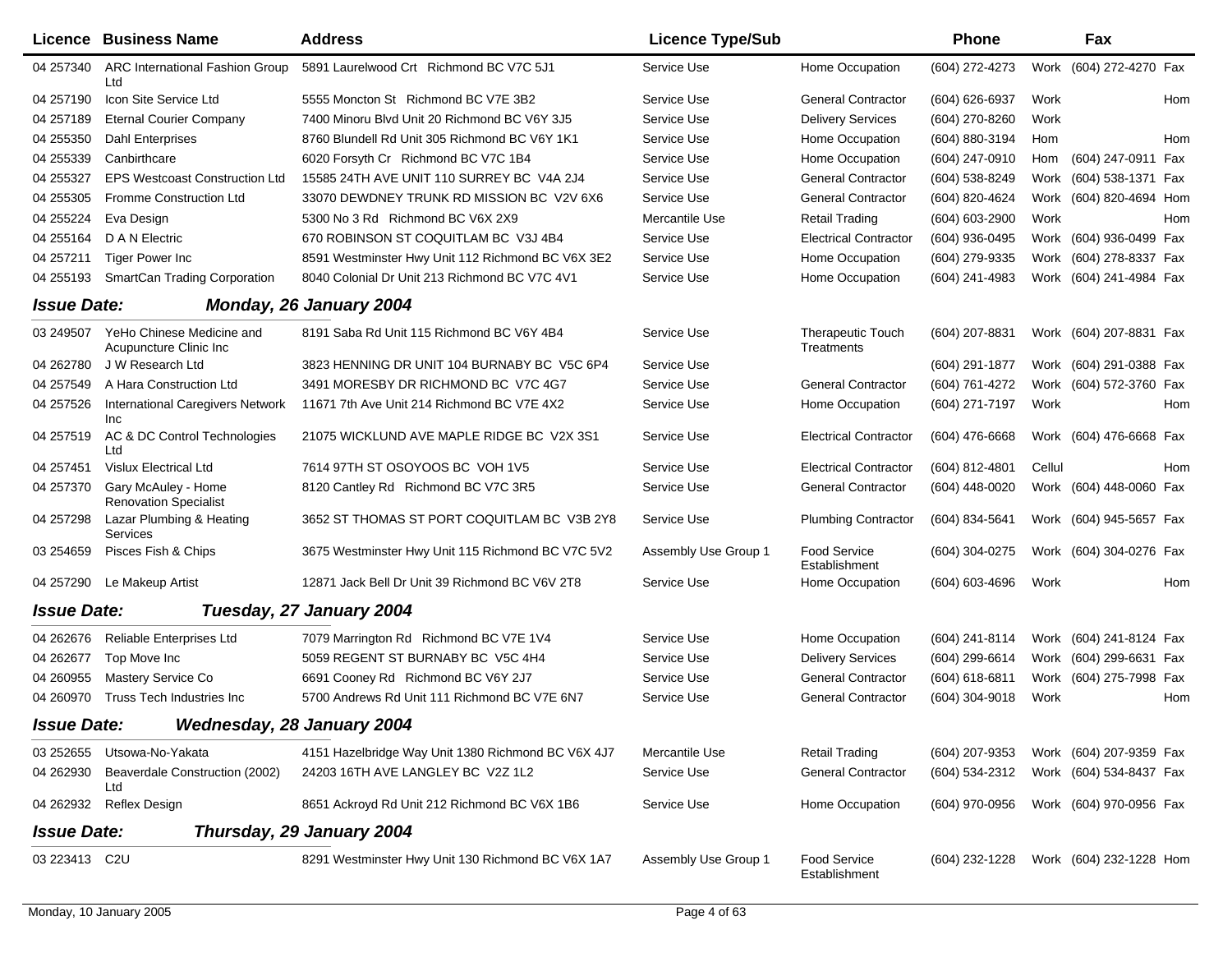|                    | Licence Business Name                         | <b>Address</b>                                                            | <b>Licence Type/Sub</b> |                            | <b>Phone</b>       |        | Fax                     |     |
|--------------------|-----------------------------------------------|---------------------------------------------------------------------------|-------------------------|----------------------------|--------------------|--------|-------------------------|-----|
| 04 010628          | Sensor Protection Group Ltd                   | PO Box 54570 Middlegate Road Burnaby BC V5E 4J6                           | Service Use             |                            | (604) 552-1844     |        | Work (604) 552-7864 Fax |     |
| 04 26 288 2        | Canado Construction Ltd                       | 6868 CHURCHILL ST VANCOUVER BC V6P 5B3                                    | Service Use             | <b>General Contractor</b>  | (604) 916-8378     |        | Work (604) 263-8260 Fax |     |
| 04 262970          | Will Wilding Design and Project<br>Management | PO BOX 18174 2225 W 41ST AVE VANCOUVER BC<br><b>V6M 4L3</b>               | Service Use             |                            | $(604)$ 266-9661   | Fax    | (604) 779-6113 Cellu    |     |
| 04 26 2975         | ParkSmart                                     | 7031 Westminster Hwy Richmond BC V6X 1A3                                  | Service Use             | Parking Lot Service        | (604) 270-8441     |        | Work (604) 270-8467 Fax |     |
| 04 263113          |                                               | Vinda Advertising Canada Co Ltd 6300 Alder St Unit 35 Richmond BC V6Y 4G5 | Service Use             | Home Occupation            | (604) 272-1089     |        | Work (604) 272-1089 Fax |     |
| <b>Issue Date:</b> |                                               | Friday, 30 January 2004                                                   |                         |                            |                    |        |                         |     |
|                    | 03 247488 Steveston Coffee Company            | 6091 Dyke Rd Unit 130 Richmond BC V7E 3R3                                 | Mercantile Use          | Wholesale Trading          | (604) 275-1983     | Work   |                         |     |
| <b>Issue Date:</b> |                                               | Tuesday, 3 February 2004                                                  |                         |                            |                    |        |                         |     |
| 04 263194          | <b>Ecool Online Retail Company</b>            | 9411 Williams Rd Richmond BC V7A 1G8                                      | Service Use             | Home Occupation            | (604) 277-9386     | Work   |                         | Hom |
| 04 263170          | DLO Move Support Services Ltd                 | 1264 W 21ST ST NORTH VANCOUVER BC V7P 2C9                                 | Service Use             |                            | (604) 990-0135     |        | Work (604) 904-0135 Fax |     |
| 04 263119          | <b>Plina Construction</b>                     | 325 MACDONALD AVE BURNABY BC V5C 4M8                                      | Service Use             | <b>General Contractor</b>  | (604) 431-7524     | Work   |                         | Hom |
| 04 263155          | <b>MJV Construction</b>                       | 11463 64TH AVE DELTA BC V4E 1C5                                           | Service Use             | <b>General Contractor</b>  | (604) 572-4423     |        | Work (604) 572-4423 Fax |     |
| <b>Issue Date:</b> |                                               | <b>Wednesday, 4 February 2004</b>                                         |                         |                            |                    |        |                         |     |
| 04 263232          | Seashore Construction                         | 431 E 51ST AVE VANCOUVER BC V5X 1C8                                       | Service Use             | <b>General Contractor</b>  | (604) 327-6352     |        | Work (604) 327-6353 Fax |     |
| 04 263249          | Dirk Design                                   | 3240 Regina Ave Richmond BC V6X 2K7                                       | Service Use             | <b>General Contractor</b>  | (604) 214-9930     | Work   |                         | Hom |
| <b>Issue Date:</b> |                                               | Monday, 9 February 2004                                                   |                         |                            |                    |        |                         |     |
| 04 263410          | D Factor Studio                               | 7580 Malahat Ave Richmond BC V7A 4G9                                      | Service Use             | Home Occupation            | (604) 715-0599     | Cellul |                         | Hom |
| 04 263369          | Jianguo Company                               | 8251 Brownell Rd Richmond BC V6X 1G3                                      | Service Use             | Home Occupation            | (604) 207-9558     | Work   |                         | Hom |
| 04 263878          | <b>Drivehard Auto Accessories</b>             | 5933 Cooney Rd Unit 711 Richmond BC V6X 4H3                               | Service Use             | Home Occupation            | (604) 720-2818     | Cellul |                         | Hom |
| 04 263873          | <b>Enertia Construction</b>                   | 3808 DUMFRIES ST VANCOUVER BC V5N 3S7                                     | Service Use             | <b>General Contractor</b>  | (604) 874-8086     |        | Work (604) 874-8082 Fax |     |
| 04 263858          | <b>Main Tech Construction</b>                 | 3150 WEST 26TH AVE VANCOUVER BC V6L 1V8                                   | Service Use             | <b>General Contractor</b>  | (604) 738-0228     |        | Work (604) 738-0228 Fax |     |
| 04 26 3551         | Canada Maincentury Co Ltd                     | 6171 Madrona Cr Richmond BC V7C 2T3                                       | Service Use             | Home Occupation            | (604) 303-0812     |        | Work (604) 278-2683 Fax |     |
| 04 263549          | 2000 Plus Insulation Ltd                      | 6878 E BOULEVARD VANCOUVER BC V6P 5R3                                     | Service Use             | <b>General Contractor</b>  | (604) 897-5702     |        | Work (604) 263-9711 Fax |     |
| 04 263370          | TAG Plumbing & Heating                        | 20073 43RD AVE LANGLEY BC V3A 3B9                                         | Service Use             | <b>Plumbing Contractor</b> | (604) 205-8240     | Work   |                         | Hom |
| 04 263277          | <b>B2 ALM Consulting</b>                      | 3880 Westminster Hwy Unit 99 Richmond BC V7C 5S1                          | Service Use             | Home Occupation            | (604) 244-9789     |        | Work (604) 244-9789 Fax |     |
| 04 263353          | <b>Fairfield Island Plumbing</b>              | 46326 STRATHCONA RD CHILLIWACK BC V2P 3T3                                 | Service Use             | <b>Plumbing Contractor</b> | (604) 793-9395     |        | Work (604) 793-9747 Fax |     |
| 04 263307          | John J Ptucha CA                              | 6420 Maple Rd Richmond BC V7E 1G5                                         | Service Use             | Home Occupation            | (604) 277-5027     | Work   |                         | Hom |
| 04 263297          | <b>Cube Connections</b>                       | 8279 Saba Rd Unit 190 Richmond BC V6Y 4B6                                 | Service Use             |                            | (604) 270-2823     | Hom    | (604) 270-2823 Fax      |     |
| 04 263375          | <b>Intertrade Marketing Services</b>          | 9791 No 4 Rd Richmond BC V7A 2Z2                                          | Service Use             | Home Occupation            | (604) 204-0509     | Work   | (604) 204-0509 Hom      |     |
| <b>Issue Date:</b> |                                               | Tuesday, 10 February 2004                                                 |                         |                            |                    |        |                         |     |
| 04 257300          | Save On Scooters & Medical<br>Equipment       | 7948 Williams Rd Richmond BC V7A 1G5                                      | Mercantile Use          | <b>Retail Trading</b>      | (604) 576-1897     | Work   |                         | Hom |
| 04 264113          | Light Works Ind                               | 10811 Anglesea Dr Richmond BC V7A 3B7                                     | Service Use             | Home Occupation            | (604) 761-8478     | Hom    |                         | Hom |
| 04 264058          | <b>Westward Floors Ltd</b>                    | 6531 148 ST UNIT 2 SURREY BC V3S 3C5                                      | Service Use             | <b>General Contractor</b>  | $(604) 590 - 2001$ |        | Work (604) 590-7002 Fax |     |
| 04 262993          | <b>Chant Construction Company Inc</b>         | 3751 Shell Rd Unit 120 Richmond BC V6X 2W2                                | Service Use             | <b>General Contractor</b>  | (604) 233-1191     |        | Work (604) 233-1150 Fax |     |
| 04 257302          | Chinese Canadian Academic<br>Exchange Inc     | 13751 Mayfield PI Unit 100 Richmond BC V6V 2G9                            | Service Use             |                            | $(604)$ 248-1568   |        | Work (604) 248-0560 Fax |     |
| 03 251924          | <b>Global Markets Ltd</b>                     | 12815 Clarke PI Unit 120 Richmond BC V6V 2H9                              | Mercantile Use          | <b>Wholesale Trading</b>   | $(604)$ 838-6093   |        | Work (604) 327-9878 Fax |     |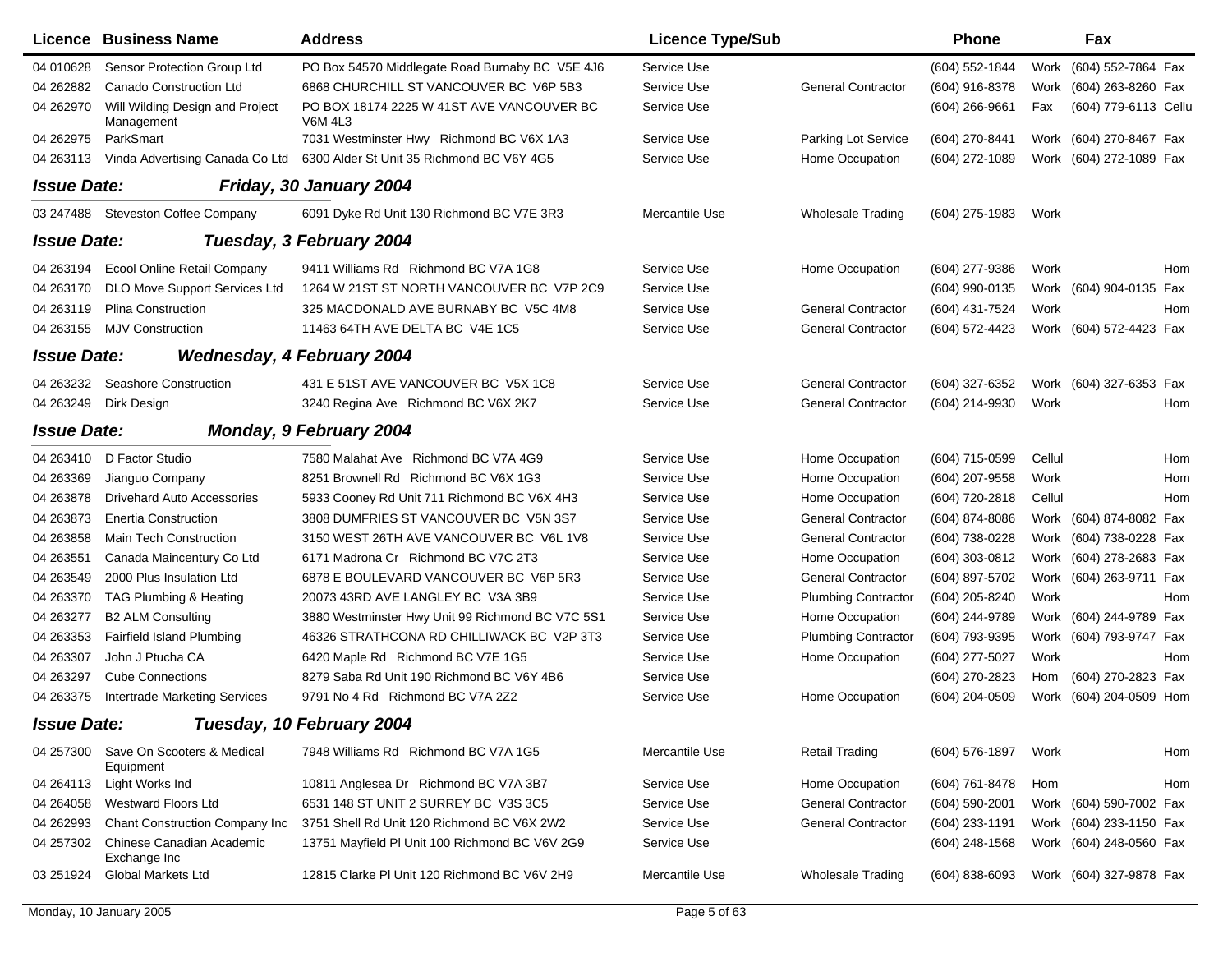|                    | Licence Business Name                                   | <b>Address</b>                                     | <b>Licence Type/Sub</b> |                                            | <b>Phone</b>   |        | Fax                       |     |
|--------------------|---------------------------------------------------------|----------------------------------------------------|-------------------------|--------------------------------------------|----------------|--------|---------------------------|-----|
| 03 251867          | <b>Multimax Financial</b>                               | 5811 Cooney Rd Unit 204 Richmond BC V6X 3M1        | Service Use             |                                            | (604) 233-0888 |        | Work (604) 233-0880 Fax   |     |
| 03 248 689         | The Centurion Group                                     | 4751 Garden City Rd Unit 202 Richmond BC V6X 3M7   | Service Use             |                                            | (604) 231-0345 |        | Work (604) 231-0344 f     |     |
| 03 244977          | Dekapri                                                 | 3779 Sexsmith Rd Unit 2128 Richmond BC V6X 3Z9     | Vending Machine Use     | \$.25 or More                              | (604) 207-9408 | Cellul |                           | Hom |
| 04 257551          | Girls at Heart Mobile Hand Care                         | 10731 Ashcroft Ave Richmond BC V7A 3C2             | Service Use             | Home Occupation                            | (604) 241-7071 | Hom    |                           | Hom |
| <b>Issue Date:</b> |                                                         | Thursday, 12 February 2004                         |                         |                                            |                |        |                           |     |
| 04 264188          | Puma Enterprises Building<br>Maintenance Service        | 9880 Parsons Rd Unit 15 Richmond BC V7E 1K9        | Service Use             |                                            | (604) 805-8784 |        | Work (604) 241-2287 Hom   |     |
| 04 264415          | O K Driving School                                      | 6340 Taseko Cr Richmond BC V7C 2N5                 | Vehicle for Hire        | Vehicle For Hire<br>Office                 | (604) 274-1655 |        | Work (604) 274-1655 Fax   |     |
| 04 264416          | O K Driving School                                      | 6340 Taseko Cr Richmond BC V7C 2N5                 | Vehicle for Hire        | Class K -<br><b>DriverTraining Vehicle</b> | (604) 274-1655 |        | Work (604) 274-1655 Fax   |     |
| 04 264312          | <b>Hollier Mechanical</b>                               | 16333 90TH AVE SURREY BC V4N 3A3                   | Service Use             | <b>Gas Contractor</b>                      | (604) 581-1433 |        | Work (604) 581-1438 Fax   |     |
| 04 264 269         | Chikara Motorsports Co                                  | 9191 Williams Rd Richmond BC V7A 1G8               | Service Use             | Home Occupation                            | (604) 719-0078 |        | Work (604) 448-9355 Fax   |     |
| 04 264 249         | V A S Flooring                                          | 8460 Anderson Rd Richmond BC V6Y 1S6               | Service Use             | <b>General Contractor</b>                  | (604) 214-0227 |        | Work (604) 537-6191 Cellu |     |
| 04 264114          | <b>Riverwest Homes Ltd</b>                              | 7198 VANTAGE WAY UNIT 109 DELTA BC V4G 1K7         | Service Use             | <b>General Contractor</b>                  | (604) 231-5999 |        | Work (604) 231-5959 Fax   |     |
| 04 264017          | <b>Gemlink Jewellery Appraisals</b>                     | 7440 Langton Rd Richmond BC V7C 4B5                | Service Use             | Home Occupation                            | (604) 729-5002 | Work   |                           | Hom |
| 04 263980          | Canada Golden Oasis Industrial<br><b>Investment Ltd</b> | 10351 Finlayson Dr Richmond BC V6X 1W8             | Service Use             | Home Occupation                            | (604) 303-0037 |        | Work (604) 303-0037 Fax   |     |
| 04 263964          | Bat - K Consulting                                      | 4320 No 5 Rd Richmond BC V6X 2V3                   | Service Use             | Home Occupation                            | (604) 244-1626 |        | Work (604) 244-1626 Fax   |     |
| 04 264494          | Kam Po Enterprises (Canada) Ltd                         | 6760 Chatterton Rd Richmond BC V7C 2Y7             | Service Use             | Home Occupation                            | (604) 277-6827 |        | Work (604) 277-6829 Fax   |     |
| 04 263961          | K Pooni Landscaping and<br>Gardening Ltd                | 11355 Cambie Rd Richmond BC V6X 1L3                | Service Use             | Landscaping                                | (604) 644-0391 | Cellul |                           | Hom |
| 04 263950          | <b>ARSH Construction Ltd</b>                            | 6417 FRASER ST UNIT 66 BC V5 W 4B5                 | Service Use             | <b>General Contractor</b>                  | (604) 251-6100 |        | Work (604) 325-4111 Fax   |     |
| 04 264124          | K T S Westcoast Contractors Ltd                         | 2311 McKessock Ave Richmond BC V6X 2N8             | Service Use             | <b>General Contractor</b>                  | (604) 617-0498 |        | Work (604) 279-0413 Fax   |     |
| <b>Issue Date:</b> |                                                         | Friday, 13 February 2004                           |                         |                                            |                |        |                           |     |
| 04 263214          | Ocean Fresh                                             | 6600 Comstock Rd Richmond BC V7C 2X5               | Service Use             | Home Occupation                            | (604) 275-4752 |        | Work (604) 275-4756 Fax   |     |
| 04 263469          | Park Georgia Insurance<br>Agencies Ltd                  | 4151 Hazelbridge Way Unit 1330 Richmond BC V6X 4J7 | Service Use             |                                            | (604) 233-0500 |        | Work (604) 233-0501 Fax   |     |
| 03 253678          | Cooney Coin Laundry                                     | 8380 Lansdowne Rd Unit 150 Richmond BC V6X 3M6     | Vending Machine Use     | \$.25 or More                              | (604) 278-7111 |        | Work (604) 589-4288 Fax   |     |
| 03 253671          | Cooney Coin Laundry                                     | 8380 Lansdowne Rd Unit 150 Richmond BC V6X 3M6     | Service Use             |                                            | (604) 278-7111 |        | Work (604) 589-4288 Fax   |     |
| 03 250223          | Gingeri Chinese Cuisine                                 | 5300 No 3 Rd Unit 323 Richmond BC V6X 2X9          | Assembly Use Group 1    | <b>Food Service</b><br>Establishment       | (604) 318-8929 | Cellul |                           | Hom |
| <b>Issue Date:</b> |                                                         | Monday, 16 February 2004                           |                         |                                            |                |        |                           |     |
| 04 264450          | Chong Yip Renovations Limited                           | 3329 2ND AVE VANCOUVER BC V5N 1G4                  | Service Use             | <b>General Contractor</b>                  | (604) 216-2760 | Work   |                           | Hom |
|                    | 04 264710 To Go News Cafe                               | 3880 Grant McConachie Way Richmond BC              | Mercantile Use          | <b>Retail Trading</b>                      | (604) 273-4441 |        | Work (604) 303-3017 Fax   |     |
| 04 264789          | <b>Oriental Delight</b>                                 | 4751 Garden City Rd Unit 145 Richmond BC V6X 3M7   | Assembly Use Group 1    | <b>Food Service</b><br>Establishment       | (604) 231-8744 |        | Work 60423310344          | Fax |
| 04 264 837         | <b>Pristine Cleaning</b>                                | 5800 Andrews Rd Unit 115 Richmond BC V7E 6M2       | Service Use             | Home Occupation                            | (778) 896-5571 | Work   |                           | Hom |
| 04 264850          | Ron Olson Enterprises                                   | 11780 4th Ave Richmond BC V7E 3H6                  | Service Use             | Home Occupation                            | (604) 274-0493 | Work   |                           | Hom |
| 04 264449          | Mannco Trading                                          | 11400 Granville Ave Richmond BC V6Y 1R6            | Service Use             | Home Occupation                            | (604) 273-5144 |        | Work (604) 273-5155 Hom   |     |
| <b>Issue Date:</b> |                                                         | Tuesday, 17 February 2004                          |                         |                                            |                |        |                           |     |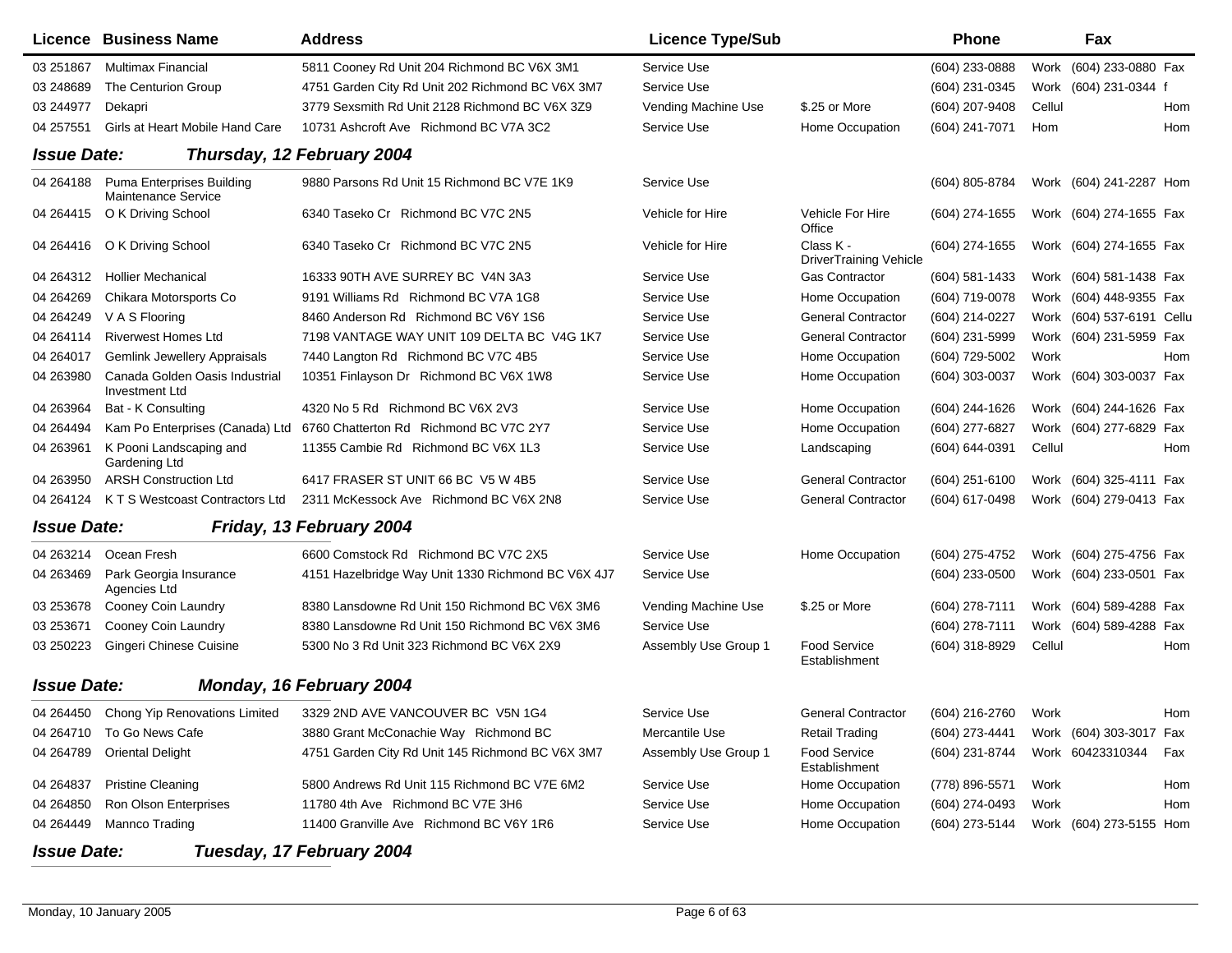|                    | <b>Licence Business Name</b>                            | <b>Address</b>                                      | <b>Licence Type/Sub</b>         |                                      | <b>Phone</b>     |        | Fax                     |     |
|--------------------|---------------------------------------------------------|-----------------------------------------------------|---------------------------------|--------------------------------------|------------------|--------|-------------------------|-----|
| 04 264939          | George Yarmoluk & Associates<br>Ltd                     | 3111 Broadway St Richmond BC V7E 2X1                | Service Use                     | Home Occupation                      | (604) 272-9202   |        | Work (604) 272-9200 Fax |     |
| 04 264711          | Tri Media One Productions Ltd                           | 10011 Amethyst Ave Richmond BC V7A 3A6              | Service Use                     | Home Occupation                      | (604) 275-6819   | Work   |                         | Hom |
| 04 264943          | <b>Houston Investments Company</b>                      | 7491 Williams Rd Richmond BC V7A 1E8                | Service Use                     | Home Occupation                      | (604) 241-4046   | Work   |                         | Hom |
| 04 264 935         | Apple Plumbing & Heating<br>Services                    | 7400 Thormanby Cr Richmond BC V7C 4G3               | Service Use                     | <b>Plumbing Contractor</b>           | (604) 618-4786   |        | Work (604) 272-9690 Fax |     |
| 04 264833          | <b>ACS Excavating</b>                                   | 351 Catalina Cr Richmond BC V7B 1C9                 | Service Use                     | <b>General Contractor</b>            | (604) 231-9936   | Work   |                         | Hom |
| 04 264830          | Foursea Construction & Design<br>Ltd                    | 325 W 48TH AVE VANCOUVER BC V5P 2Z2                 | Service Use                     | <b>General Contractor</b>            | (604) 783-2821   |        | Work (604) 322-8969 Fax |     |
| 04 264479          | Universe Home & Restaurant<br>Supplies                  | 6280 No 3 Rd Unit 150 Richmond BC V6Y 2B3           | Mercantile Use                  | <b>Retail Trading</b>                | (604) 207-0882   |        | Work (604) 688-2938 Fax |     |
| 04 264 056         | Falling For Chocolate                                   | 8531 Fairway Rd Richmond BC V7C 1Y5                 | Service Use                     | Home Occupation                      | (604) 277-6307   |        | Work (604) 241-7292 Fax |     |
| 04 263389          | D W Optimum HVAC Services<br>Ltd                        | 12240 Horseshoe Way Unit 1 Richmond BC V7A 4X9      | Service Use                     | Gas Contractor                       | (604) 273-2200   |        | Work (604) 273-2220 Fax |     |
| 04 263333          | Wedge Clamp Systems Inc                                 | 21320 Gordon Way Unit 170 Richmond BC V6W 1J8       | Mercantile Use                  | <b>Wholesale Trading</b>             | (604) 207-9595   |        | Work (604) 207-9593 Fax |     |
| 04 263264          | Supertech Industries Ltd                                | 5500 Arcadia Rd Unit 202 Richmond BC V6X 3P5        | Service Use                     |                                      | (604) 232-9297   |        | Work (604) 232-9297 Fax |     |
| 04 264 951         | <b>Liwanag Cleaning Services</b>                        | 6391 Minoru Blvd Unit 214 Richmond BC V6Y 1Y7       | Service Use                     | Home Occupation                      | (604) 868-9033   | Cellul |                         | Hom |
| 04 264 650         | Salindran Bhullar                                       | 6660 Sidaway Rd Richmond BC V6W 1H1                 | Service Use                     | Home Occupation                      | (604) 278-8285   |        | Work (604) 278-2925 Fax |     |
| <b>Issue Date:</b> | Wednesday, 18 February 2004                             |                                                     |                                 |                                      |                  |        |                         |     |
| 04 262812          | Anita Rosa Fashions                                     | 5300 No 3 Rd Unit 909 Richmond BC V6X 2X9           | Mercantile Use                  | <b>Retail Trading</b>                | (604) 273-1666   |        | Work (604) 273-2850 Fax |     |
| 04 263252          | <b>B A B I International Distributors</b><br><b>Inc</b> | 6451 Princess Lane Unit 1110 Richmond BC V7E 6R7    | Mercantile Use                  | Wholesale Trading                    | (604) 789-2224   | Work   |                         | Hom |
| 04 263374          | Aquapack Sales Ltd                                      | 11871 Horseshoe Way Unit 1129 Richmond BC V7A 5H5   | Mercantile Use                  | <b>Wholesale Trading</b>             | (604) 272-0708   |        | Work (604) 272-0705 Fax |     |
| <b>Issue Date:</b> |                                                         | Thursday, 19 February 2004                          |                                 |                                      |                  |        |                         |     |
| 03 253702          | The Pantry Restaurant                                   | 3051 St Edwards Dr Richmond BC V6X 3K9              | Assembly Use Group 1            | <b>Food Service</b><br>Establishment | $(604)$ 214-0007 | Work   |                         | Hom |
| 04 265169          | <b>Pepper Wireless Solutions</b>                        | 5461 No 3 Rd Richmond BC V6X 2C7                    | Mercantile Use                  | <b>Retail Trading</b>                | (604) 233-6222   |        | Work (604) 233-6228 Fax |     |
| <b>Issue Date:</b> |                                                         | Monday, 23 February 2004                            |                                 |                                      |                  |        |                         |     |
| 04 257260          | <b>Satay King Restaurant</b>                            | 8580 Alexandra Rd Unit 1100 Richmond BC V6X 4B3     | Assembly Use Group 1            | <b>Food Service</b><br>Establishment | (604) 233-1866   | Work   |                         | Hom |
| 04 265370          | Students International Canada<br>Homestay Ltd           | 10311 Algonquin Dr Richmond BC V7A 3A5              | Service Use                     | Home Occupation                      | (604) 272-1887   | Work   |                         | Hom |
| 04 265316          | Wondland Develop Inc                                    | 8300 General Currie Rd Unit 101 Richmond BC V6Y 3X1 | Service Use                     | <b>General Contractor</b>            | (604) 270-0068   | Work   |                         | Hom |
| 04 265390          | Can Wen Consulting Company                              | 12639 No 2 Rd Unit 424 Richmond BC V7E 6N6          | Service Use                     | Home Occupation                      | (604) 271-0968   | Work   | (604) 271-0968 Fax      |     |
| 04 260991          | Kimberley Beauty Studio Inc                             | 6211 Buswell St Unit 105 Richmond BC V6Y 4C3        | Service Use                     |                                      | (604) 233-0882   |        | Work (604) 233-0868 Fax |     |
|                    | 03 249677 Zen Fine Chinese Cuisine                      | 8580 Alexandra Rd Unit 2015 Richmond BC V6X 4B3     | Assembly Use Group 1            | <b>Food Service</b><br>Establishment |                  |        |                         | Hom |
| 03 247405          | Forever Window Screens &<br>Blinds (Mfg) Co             | 2920 Olafsen Ave Richmond BC V6X 2R3                | Industrial/Manufacturing<br>Use |                                      | (604) 351-8113   | Work   |                         | Hom |
| 03 222852          | Nature Touch Trading Company                            | 3700 No 3 Rd Unit 2245 Richmond BC V6X 3X2          | Mercantile Use                  | <b>Retail Trading</b>                | (604) 273-6611   | Work   |                         | Fax |
| 04 265272          | B & G Toner Supplies Inc                                | 12020 Greenland Dr Unit 43 Richmond BC V6V 2M8      | Service Use                     | Home Occupation                      | (604) 728-8077   | Cellul |                         | Hom |
| 04 255381          | Luky's Hair Studio                                      | 8240 Lansdowne Rd Unit 105 Richmond BC V6X 1B9      | Service Use                     |                                      | (604) 304-9174   | Work   |                         | Hom |
| <b>Issue Date:</b> |                                                         | Tuesday, 24 February 2004                           |                                 |                                      |                  |        |                         |     |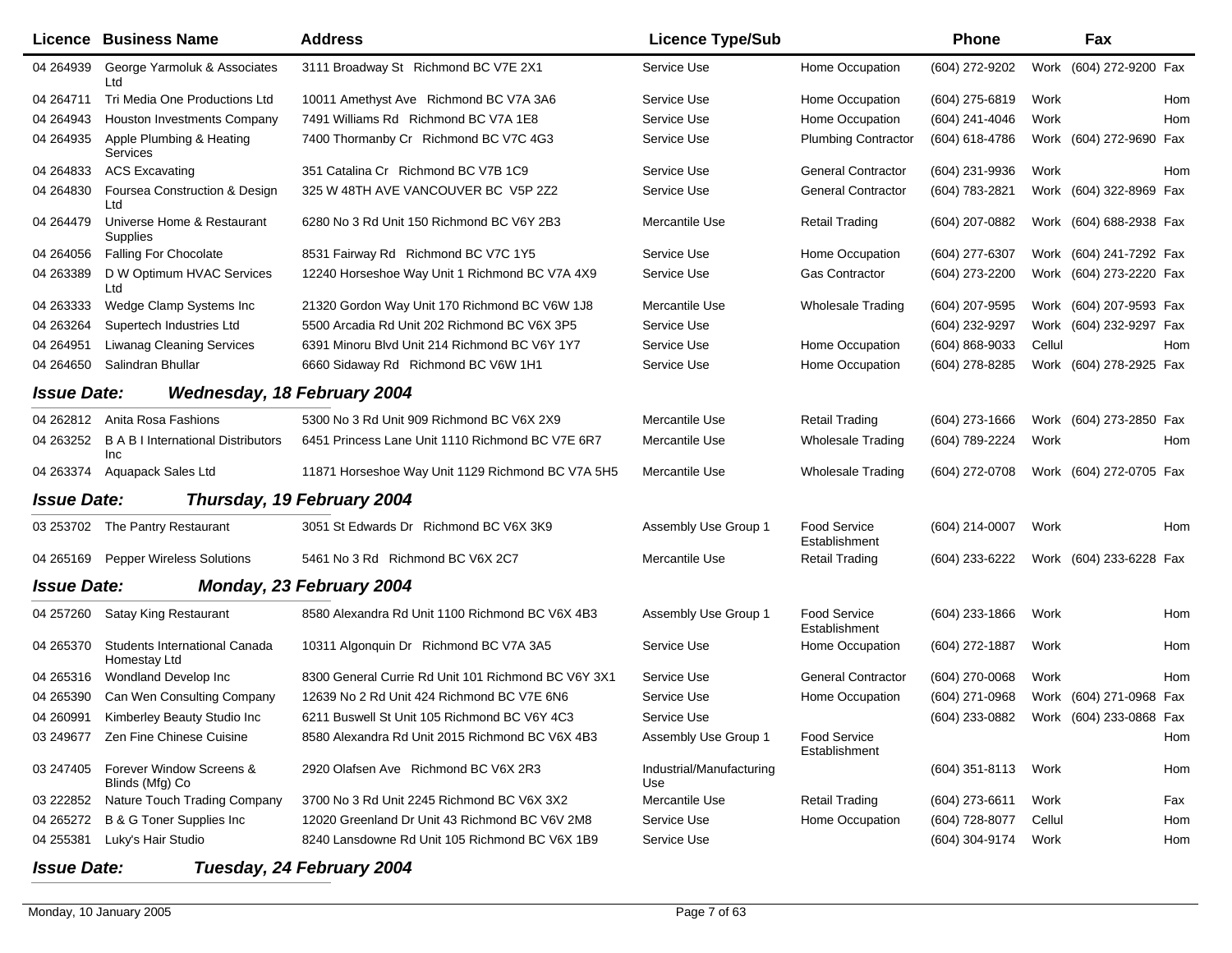|                    | Licence Business Name                            | <b>Address</b>                                     | <b>Licence Type/Sub</b>         |                                      | <b>Phone</b>        |      | Fax                                    |
|--------------------|--------------------------------------------------|----------------------------------------------------|---------------------------------|--------------------------------------|---------------------|------|----------------------------------------|
| 04 265514          | Golden Interbridge Trading Inc                   | 7637 Eperson Rd Richmond BC V7C 2K5                | Service Use                     | Home Occupation                      | (604) 270-2130      |      | Work (604) 270-2130 Fax                |
| 04 265 637         | Snorestud Design Company                         | 2291 McLeod Ave Richmond BC V6X 2N2                | Service Use                     | Home Occupation                      | (604) 270-9678      | Work | Hom                                    |
| 04 265512          | Lane Kamke                                       | 1420 EAST 7TH AVE UNIT 105 VANCOUVER BC V5N<br>1R8 | Service Use                     | <b>General Contractor</b>            | (604) 875-1317      | Work | Hom                                    |
| 04 264872          | <b>ATT Trading Corp</b>                          | 11871 Horseshoe Way Unit 1155 Richmond BC V7A 5H5  | Mercantile Use                  | <b>Wholesale Trading</b>             | (604) 275-9531      |      | Work (604) 241-9531 Fax                |
| 04 010616          | S Y C International Trading Co                   | 11871 Horseshoe Way Unit 1107 Richmond BC V7A 5H5  | Mercantile Use                  | <b>Wholesale Trading</b>             | (604) 278-3630      |      | Work (604) 278-3616 Fax                |
| <b>Issue Date:</b> | Wednesday, 25 February 2004                      |                                                    |                                 |                                      |                     |      |                                        |
| 04 265 672         | <b>Upshot Solutions</b>                          | 10300 Kozier Gate Richmond BC V7E 2C5              | Service Use                     | Home Occupation                      | (604) 328-2699      |      | Work (604) 448-1628 Fax                |
| 04 265771          | <b>Barter Consulting</b>                         | 6651 Lynas Lane Unit 107 Richmond BC V7C 3K8       | Service Use                     | Home Occupation                      | (604) 272-0004      |      | Work (604) 271-0010 Fax                |
| 04 265709          | Sunshine International Travel<br>(Canada)        | 8880 Cook Rd Unit 202 Richmond BC V6Y 2Y4          | Service Use                     | Home Occupation                      | (604) 270-9603      |      | Work (604) 270-9603 Fax                |
| 04 265 689         | I G Landscaping & Gardening<br>Services          | 7660 Moffatt Rd Unit 21 Richmond BC V6Y 1X8        | Service Use                     | <b>General Contractor</b>            | (604) 999-4899      |      | Work (604) 214-0235 Fax                |
| 04 265 686         | <b>B P D Project Management</b><br>Corporation   | 6606 EMERSON ST BURNABY BC V5E 1W4                 | Service Use                     | <b>General Contractor</b>            | (604) 437-6489      |      | Work (604) 437-6479 Fax                |
| 04 265 684         | 3 - Wide Contracting Ltd                         | 8200 Osgoode Dr Richmond BC V7A 4P1                | Service Use                     | <b>General Contractor</b>            | (604) 841-2422      |      | Work (604) 271-7942 Fax                |
| 04 265676          | Azure (Jimmy's Garden)<br>Developments Co Ltd    | #208 - 2695 Granville St Vancouver BC V6H 3H4      | Service Use                     | <b>General Contractor</b>            | (604) 738-5200      |      | Work (604) 738-4288 Fax                |
| 04 265729          | Lynx Fire Prevention                             | 342 KINGS CRT PORT MOODY BC V3H 1T5                | Service Use                     | Sprinkler Contractor                 | (604) 834-3944      |      | Work (604) 939-2811 Fax                |
| 04 265590          | Xu's Technologies                                | 8251 Cook Rd Unit 215 Richmond BC V6Y 1V3          | Service Use                     | Home Occupation                      | (604) 278-9517      | Work | Hom                                    |
| 04 265589          | <b>Balpro Electric Ltd</b>                       | 7551 Gilbert Rd Richmond BC V7C 3W6                | Service Use                     | <b>Electrical Contractor</b>         | (604) 270-2377      | Work | Hom                                    |
| 04 265569          | Jenwest Construction (1983) Ltd                  | 1747 Shannon Court COQUITLAM B C V3J 6C7           | Service Use                     | <b>General Contractor</b>            | (604) 931-7345      |      | Work (604) 939-3050<br>Fax             |
| 04 265149          | <b>Sterling Shoes Construction</b>               | 2076 W 42ND AVE VANCOUVER BC V6M 2B3               | Service Use                     | <b>General Contractor</b>            | (604) 839-8592      | Work | Hom                                    |
| 04 263865          | Commonwealth International<br>Tour (Canada) Inc  | 8111 Anderson Rd Unit 670 Richmond BC V6Y 3Z8      | Service Use                     |                                      | (604) 233-6233      |      | Work (604) 233-6234 Fax                |
| 04 010421          | Dr Rho Kee Inc                                   | 3951 Steveston Hwy Richmond BC V7E 2J9             | Service Use                     |                                      | (604) 274-6121      |      | Work (604) 277-1033 Hom                |
| 03 249904          | Kinable Stone Ltd                                | 1350 Valmont Way Unit 5 Richmond BC V6V 1Y4        | Industrial/Manufacturing<br>Use |                                      | (604) 270-8208      |      | Work (604) 270-0117 Hom                |
| 03 254085          | <b>AGL Enterprises Inc</b>                       | 4540 No 3 Rd Unit 1165 Richmond BC V6X 4E4         | Mercantile Use                  | <b>Retail Trading</b>                | (604) 304-9054      | Work | Hom                                    |
| 04 265591          | <b>Tarasoff Construction</b>                     | 9791 Shell Rd Richmond BC V7A 3W2                  | Service Use                     | <b>General Contractor</b>            | (604) 218-4297      | Work | Hom                                    |
| <b>Issue Date:</b> |                                                  | Thursday, 26 February 2004                         |                                 |                                      |                     |      |                                        |
| 04 264 689         | Online Income Team.Com                           | 6081 No 3 Rd Unit 711 Richmond BC V6Y 2B2          | Service Use                     |                                      | (604) 537-5792      | Work | Hom                                    |
| 04 265751          | North West Demolition &<br><b>Excavation Ltd</b> | 8547 145 ST SURREY BC V3S 5T9                      | Service Use                     | Excavating                           | (604) 617-8910      | Work | Hom                                    |
| 04 264029          | First Impressions Meet & Greet                   | 5865 BURNS PL BURNABY BC V5M 1W9                   | Service Use                     |                                      | (604) 435-9214      |      | Work (604) 677-2494 Fax                |
| 03 250161 Robusto  |                                                  | 13020 No 2 Rd Unit 160 Richmond BC V7E 6S3         | Mercantile Use                  | <b>Retail Trading</b>                | (604) 488-1600      |      | Work (604) 488-1220 Fax                |
|                    | 04 009222 Cool Secret Spa                        | 5500 Andrews Rd Unit 132 Richmond BC V7E 6M9       | Service Use                     | Home Occupation                      | $(604)$ 803-5359    | Work | Hom                                    |
| 04 265791          | Ice Stilo                                        | 3595 McKay Dr Richmond BC V6X 3R7                  | Service Use                     | Home Occupation                      | (604) 244-8289      |      | Work (604) 244-8289 Fax                |
| 03 250168 Robusto  |                                                  | 13020 No 2 Rd Unit 160 Richmond BC V7E 6S3         | Assembly Use Group 1            | <b>Food Service</b><br>Establishment | (604) 488-1600      |      | Work (604) 488-1220 Fax                |
|                    | 04 262778 Lantern Trading Company                | 6081 No 3 Rd Unit 621 Richmond BC V6Y 2B2          | Service Use                     |                                      | (604) 272-8897 Work |      | Hom                                    |
| <b>Issue Date:</b> |                                                  | Friday, 27 February 2004                           |                                 |                                      |                     |      |                                        |
|                    | 04 266394 G T N Development Inc                  | 7857 18TH AVE BURNABY BC V3N 1J5                   | Service Use                     | <b>General Contractor</b>            |                     |      | (604) 522-2460 Work (604) 522-2460 Fax |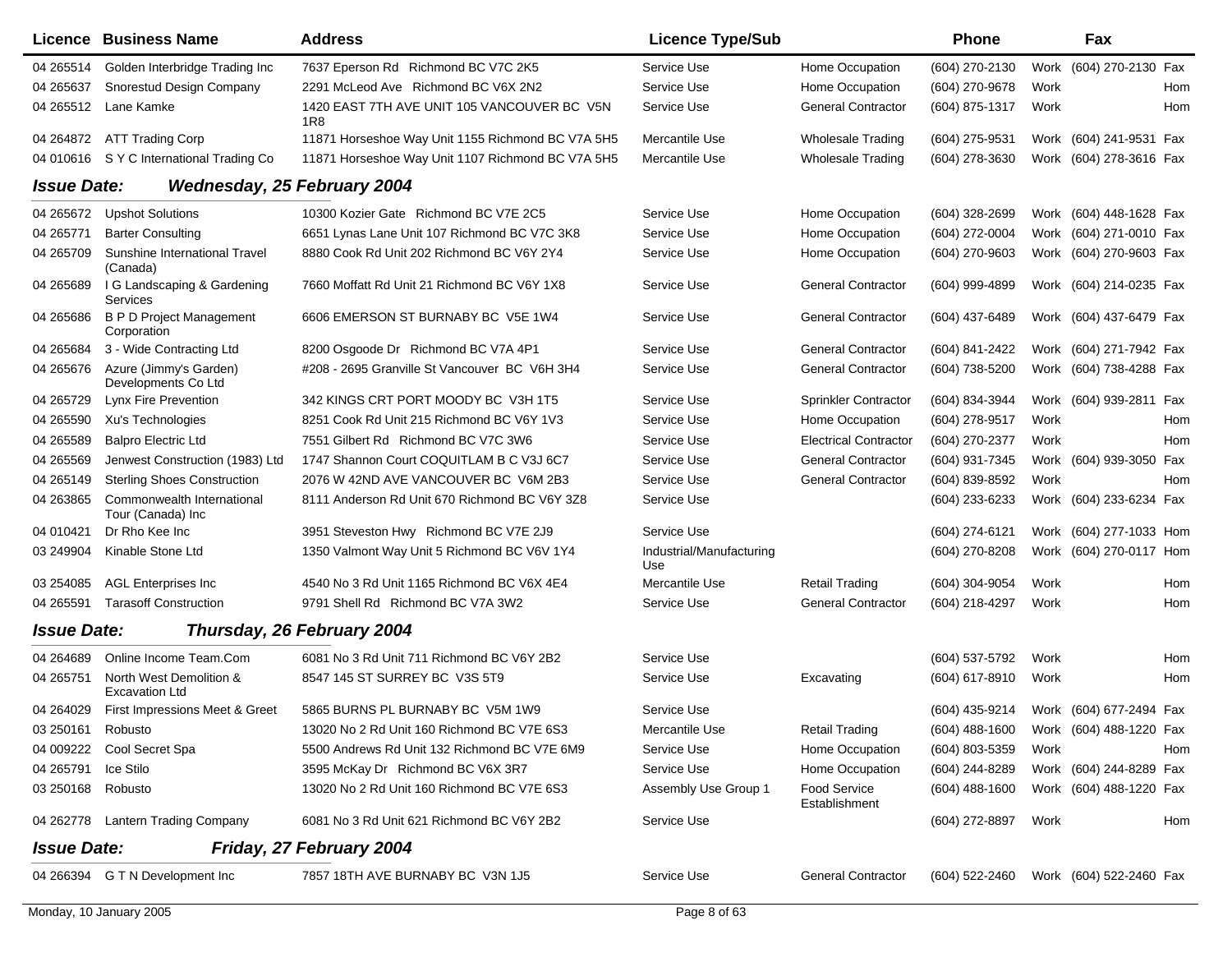|                    | <b>Licence Business Name</b>                                      | <b>Address</b>                                     | <b>Licence Type/Sub</b>         |                              | <b>Phone</b>        |        | Fax                        |  |
|--------------------|-------------------------------------------------------------------|----------------------------------------------------|---------------------------------|------------------------------|---------------------|--------|----------------------------|--|
| 04 266378          | <b>Media Smart Computers</b>                                      | 5840 Dover Cr Unit 44 Richmond BC V7C 5P4          | Service Use                     | Home Occupation              | (604) 338-0805      |        | Work (604) 244-1182 Fax    |  |
| 04 266349          | <b>Yireh Global Logistics</b>                                     | 5400 Airport Rd Unit 341 Richmond BC V7B 1B4       | Service Use                     |                              | (604) 278-3435      |        | Work (604) 278-3536 Fax    |  |
| 04 264212          | Kaede Enterprises Inc                                             | 6091 Dyke Rd Unit 135 Richmond BC V7E 3R3          | Mercantile Use                  | <b>Wholesale Trading</b>     | (604) 270-6046      |        | Work (604) 270-6082 Hom    |  |
| 04 266397          | Nagra Insulation Ltd                                              | 12621 66TH AVE SURREY BC V3W 2A9                   | Service Use                     | <b>General Contractor</b>    | (604) 598-1753      | Work   | Hom                        |  |
| <b>Issue Date:</b> |                                                                   | Tuesday, 2 March 2004                              |                                 |                              |                     |        |                            |  |
|                    | 04 266462 Ghosh Engineering Associates<br>Ltd                     | 2001 E 36TH AVE UNIT 203 VANCOUVER BC V5P 1C9      | Service Use                     | <b>General Contractor</b>    | (604) 324-7800      |        | Work (604) 324-7800 Fax    |  |
| 04 266449          | <b>HPrime International Corporation</b>                           | 5620 Garrison Rd Richmond BC V7C 2M2               | Service Use                     | Home Occupation              | (604) 779-1547      |        | Work (604) 277-7639 Fax    |  |
| 04 266669          | High Tea Net                                                      | 8031 Colonial Dr Unit 308 Richmond BC V7C 5B7      | Service Use                     | Home Occupation              | (604) 278-1885      |        | Work (604) 278-1885 Fax    |  |
| 04 266611          | C K Renovations                                                   | 10956 148TH ST RICHMOND BC V3R 3Y4                 | Service Use                     | <b>General Contractor</b>    | (604) 230-9629      |        | Work (604) 584-3099 Fax    |  |
| 04 26 6593         | Top E Kar Studio                                                  | 6300 Birch St Unit 7 Richmond BC V6Y 4K3           | Service Use                     | Home Occupation              | (778) 889-8357      | Work   | Hom                        |  |
| 04 266592          | <b>Vanice Construction</b>                                        | 13561 61A AVE SURREY BC V3X 2J9                    | Service Use                     | <b>General Contractor</b>    | (604) 649-2890      |        | Work (604) 251-6678 Fax    |  |
| 04 266591          | Force Ten Gale Software                                           | 5960 Goldeneye PI Richmond BC V7E 3V8              | Service Use                     | Home Occupation              | (604) 277-6840      | Work   | Hom                        |  |
| 04 266529          | Kris Ainsworth                                                    | 366 SEAFORTH CR COQUITLAM BC V3K 2M4               | Service Use                     |                              | (604) 937-7000      | Work   | Hom                        |  |
| 02 198912          | K B Trading Ltd                                                   | 14231 Burrows Rd Unit 2 Richmond BC V6V 1K9        | Mercantile Use                  | <b>Wholesale Trading</b>     | (604) 303-8775      |        | Work (604) 322-6996<br>Fax |  |
| 04 265254          | LPS Technologies Ltd                                              | 11951 Hammersmith Way Unit 103 Richmond BC V7A 5H9 | Service Use                     |                              | (604) 271-5279      | Work   | Hom                        |  |
| 04 264 293         | Yukin Industries Ltd                                              | 11780 River Rd Unit 130 Richmond BC V6X 1Z7        | Mercantile Use                  | <b>Wholesale Trading</b>     | (604) 270-7273      |        | Fax<br>Work (604) 270-7286 |  |
| 04 255387          | Danz Gourmet Inc - Personal<br><b>Chef &amp; Catering Servic</b>  | 11871 Horseshoe Way Unit 1101 Richmond BC V7A 5H5  | Assembly Use Group 1            | <b>Food Catering</b>         | (604) 710-7755      | Work   | Hom                        |  |
| 03 253676          | Trio Delicious Frozen Food Ltd                                    | 8788 McKim Way Unit 1270 Richmond BC V6X 4E2       | Mercantile Use                  | <b>Retail Trading</b>        | (604) 729-9338      | Work   | Hom                        |  |
| 03 25 25 71        | Fenchida Tea House                                                | 4540 No 3 Rd Unit 1480 Richmond BC V6X 4E4         | Mercantile Use                  | <b>Retail Trading</b>        | (604) 727-6866      |        | Work (604) 872-0399 Fax    |  |
| 03 251333          | Raymond Douglas Industries                                        | 2777 Olafsen Ave Unit 155 Richmond BC V6X 2R4      | Industrial/Manufacturing<br>Use |                              | (604) 247-0010      |        | Work (604) 247-0050 Fax    |  |
| 04 26 64 93        | <b>Oriental Advertising &amp; Printing</b><br>Company             | 5888 Dover Cr Unit 422 Richmond BC V7C 5R9         | Service Use                     | Home Occupation              | (604) 278-0958      | Work   | Hom                        |  |
| <b>Issue Date:</b> |                                                                   | <b>Wednesday, 3 March 2004</b>                     |                                 |                              |                     |        |                            |  |
|                    | 04 266630 Fredrick Chan Contracting                               | 8289 GRANVILLE ST VANCOUVER BC V6P 4Z6             | Service Use                     | <b>General Contractor</b>    | (604) 266-4323      | Work   | Hom                        |  |
| <b>Issue Date:</b> |                                                                   | Thursday, 4 March 2004                             |                                 |                              |                     |        |                            |  |
| 04 263351          | Pacific Houseware Stores Ltd                                      | 4151 Hazelbridge Way Unit 1260 Richmond BC V6X 4J7 | Mercantile Use                  | <b>Retail Trading</b>        | (604) 248-0866      |        | Work (604) 551-8866 Cellu  |  |
| 04 267112          | Casi Installations Ltd                                            | 15510 95TH AVE SURREY BC V3R 8T9                   | Service Use                     | <b>General Contractor</b>    | (604) 589-1999      |        | Work (604) 589-1936 Fax    |  |
| 04 267111          | Smith Industries Ltd                                              | 115 W 4TH AVE VANCOUVER BC V5Y 1G4                 | Service Use                     | <b>General Contractor</b>    | (604) 874-6110      |        | Work (604) 874-6027 Fax    |  |
| 04 267090          | Casa Mia Projects                                                 | 4808 CHESHAM AVE BURNABY BC V5G 2X2                | Service Use                     |                              | (604) 430-3067      |        | Work (604) 437-4756 Fax    |  |
| 04 266834          | Benson Industries Ltd                                             | 2201 KEATING X RD SAANICHTON BC V8M 2A5            | Service Use                     | <b>General Contractor</b>    | (250) 652-4417      |        | Work (250) 652-3530 Fax    |  |
| 04 266729          | David Liddell Electric                                            | 6660 Buswell St Unit 308 Richmond BC V6Y 2G8       | Service Use                     | <b>Electrical Contractor</b> | (604) 231-0597      | Work   | Hom                        |  |
| 04 263210          | Urban Station Enterprises Co Ltd                                  | 8700 McKim Way Unit 2038 Richmond BC V6X 4A5       | Service Use                     |                              | (604) 247-0168      | Work   | Hom                        |  |
| 04 263130          | Apec Financial and Accounting<br>Services Ltd                     | 4400 Hazelbridge Way Unit 350 Richmond BC V6X 3R8  | Service Use                     |                              | (604) 276-9887      |        | Work (604) 276-9598 Fax    |  |
| 04 263111          | 2 Gather Fashions Ltd                                             | 4311 Hazelbridge Way Unit 1750 Richmond BC V6X 3L7 | Mercantile Use                  | <b>Retail Trading</b>        | (604) 551-3708      | Cellul | Hom                        |  |
| 04 255390          | Sassy Lulu                                                        | 3900 Bayview St Unit 115 Richmond BC V7E 4R7       | Mercantile Use                  | <b>Retail Trading</b>        | (604) 244-3703      |        | Work (604) 244-3706 Hom    |  |
| 03 254911          | T - One Automotive                                                | 11788 River Rd Unit 102 Richmond BC V6X 1Z7        | Service Use                     |                              | (604) 328-2283      | Cellul | Hom                        |  |
| 04 26 64 98        | <b>Richmond Carburetor &amp; Fuel</b><br><b>Injection Service</b> | 8100 Westminster Hwy Richmond BC V6X 1A6           | Service Use                     |                              | (604) 278-5213 Work |        | Hom                        |  |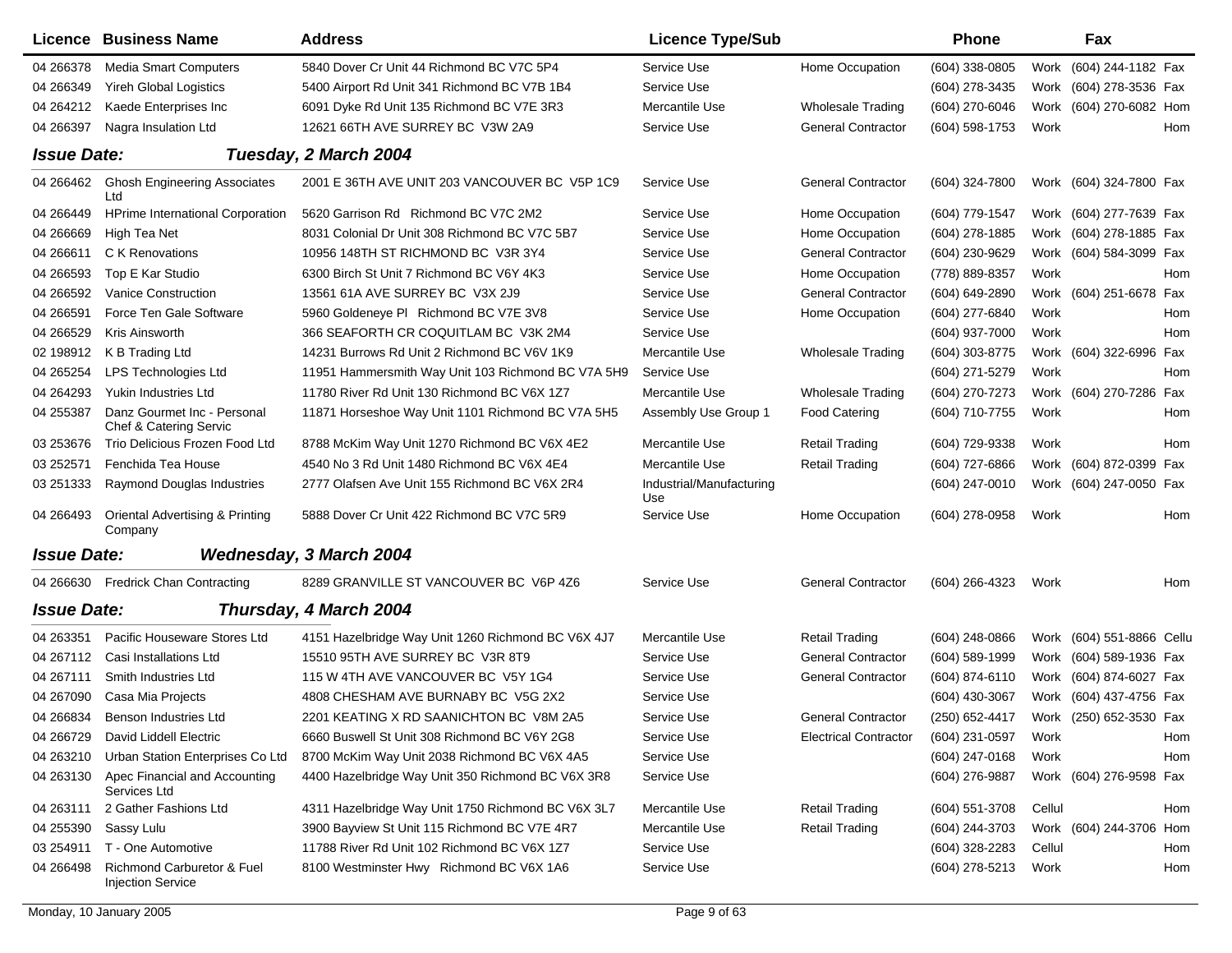|                    | Licence Business Name                          | <b>Address</b>                                                       | <b>Licence Type/Sub</b> |                               | <b>Phone</b>   |      | Fax                       |     |
|--------------------|------------------------------------------------|----------------------------------------------------------------------|-------------------------|-------------------------------|----------------|------|---------------------------|-----|
|                    | 04 266689 T G Schulz Ltd                       | 6415 197TH ST UNIT 15 LANGLEY BC V2Y 1G8                             | Service Use             | <b>General Contractor</b>     | (604) 724-0921 |      | Work (604) 530-0916 Fax   |     |
| <b>Issue Date:</b> |                                                | Monday, 8 March 2004                                                 |                         |                               |                |      |                           |     |
| 04 267135          | Frigo-Air                                      | 707 LINTON ST COQUITLAM BC V3J 6K4                                   | Service Use             | <b>Plumbing Contractor</b>    | (604) 861-7229 |      | Work (604) 936-8936 Fax   |     |
| 04 267181          | Sian Development and<br><b>Contracting Ltd</b> | 6628 FRASER ST UNIT 203 VANCOUVER BC V5X 3T5                         | Service Use             | <b>General Contractor</b>     | (604) 325-0999 |      | Work (604) 325-6444 Fax   |     |
| 04 267138          | ICM Airfreight Inc                             | 5200 Miller Rd Unit 2200 Richmond BC V7B 1L1                         | Service Use             |                               | (604) 377-5340 |      | Cellul (604) 244-3137 Fax |     |
| 04 2671 68         | <b>Sky Construction Ltd</b>                    | 132 GLYNDE AVE BURNABY BC V5B 3J2                                    | Service Use             | <b>General Contractor</b>     | (604) 291-8963 |      | Work (604) 291-8963 Fax   |     |
| <b>Issue Date:</b> |                                                | Tuesday, 9 March 2004                                                |                         |                               |                |      |                           |     |
| 04 267 267         | <b>Brotherston Masonry</b>                     | PO BOX 45619 RPO SUNNYSIDE SURREY BC V4A 9N3                         | Service Use             | <b>General Contractor</b>     | (604) 536-0049 | Work |                           | Hom |
| 04 267271          | Gabson Home Inspection<br><b>Services</b>      | 8720 Lansdowne Rd Unit 202 Richmond BC V6X 1B9                       | Service Use             | Home Occupation               | (604) 512-6655 |      | Work (604) 232-9887 Fax   |     |
| 04 267298          | <b>BEO Services Co Ltd</b>                     | 6440 Clematis Dr Richmond BC V7C 2J8                                 | Service Use             | <b>General Contractor</b>     | (604) 272-9637 |      | Work (604) 272-3861 Fax   |     |
| 04 267296          | Man & Sons Concrete Pumping<br>Ltd             | 3772 FOREST ST BURNABY BC V5G 1W6                                    | Service Use             | <b>General Contractor</b>     | (604) 430-5349 |      | Work (604) 430-5349 Fax   |     |
| 04 267273          | 2F Graphics Ltd                                | 9360 Lasko St Richmond BC V7E 5W8                                    | Service Use             | Home Occupation               | (604) 771-3831 | Work |                           | Hom |
| 04 267268          | Rickey Mann Piano Tuning and<br>Repair         | 8811 Patterson Rd Richmond BC V6X 1P5                                | Service Use             | Home Occupation               | (604) 270-2708 |      | Work (604) 270-2263 Fax   |     |
| 04 267195          | <b>FFB Construction Services</b>               | 9800 Williams Rd Richmond BC V7A 1H2                                 | Service Use             | <b>General Contractor</b>     | (604) 241-7736 | Work |                           | Hom |
| 04 267 263         | C & C Woodwork Ltd                             | 6071 Azure Rd Unit 49 Richmond BC V7C 2P3                            | Service Use             | Home Occupation               | (604) 272-9101 |      | Work (604) 272-9126 Fax   |     |
| 04 267 255         | Ichor - Solutions Ltd                          | 9440 Arrowsmith Dr Richmond BC V7A 5A4                               | Service Use             | Home Occupation               | (604) 781-1415 |      | Work (604) 270-2221 Fax   |     |
| 04 267 269         | Eighty-Eight Eleven Events                     | 8811 Patterson Rd Richmond BC V6X 1P5                                | Service Use             | Home Occupation               | (604) 202-9801 |      | Work (604) 270-2263 Fax   |     |
| <b>Issue Date:</b> |                                                | Wednesday, 10 March 2004                                             |                         |                               |                |      |                           |     |
| 04 26 26 69        | <b>Blenz Coffee Steveston</b>                  | 3900 Bayview St Unit 105 Richmond BC V7E 4R7                         | Assembly Use Group 1    | Food Service<br>Establishment | (604) 272-8700 | Work |                           | Hom |
| <b>Issue Date:</b> |                                                | Friday, 12 March 2004                                                |                         |                               |                |      |                           |     |
| 04 267 287         | D E Unlimited Services                         | 8451 Ryan Rd Unit 21 Richmond BC V7A 2E8                             | Service Use             | Home Occupation               | (604) 272-3101 | Work |                           | Hom |
| 04 267509          | Cimco Refridgeration                           | 1095 CLIVEDEN AVE DELTA BC V3M 6G9                                   | Service Use             | Refrigeration<br>Contractor   | (604) 525-8899 |      | Work (604) 525-1964 Fax   |     |
| 04 267331          | AJShopping.com                                 | 5391 Oliver Dr Richmond BC V6V 2S7                                   | Service Use             | Home Occupation               | (604) 525-8266 |      | Work (604) 525-8276 Fax   |     |
| 04 267328          | Leader Brick Works                             | 7885 ROSS ST VANCOUVER BC V5X 4C3                                    | Service Use             | <b>General Contractor</b>     | (604) 321-8039 | Work |                           | Hom |
| 04 267317          | <b>LMT Enterprises</b>                         | 3411 Springfield Dr Unit 118 Richmond BC V7E 1Z1                     | Service Use             | Home Occupation               | (604) 275-3644 | Work |                           | Hom |
| 04 267314          | Ming Art Studio                                | 5820 Dover Cr Unit 31 Richmond BC V7C 5P3                            | Service Use             | Home Occupation               | (604) 276-9320 |      | Work (604) 276-9320 Fax   |     |
| 03 25 2687         | <b>Cheers Furniture Ltd</b>                    | 12811 Rowan PI Unit 3106 Richmond BC V6V 2S6                         | Mercantile Use          | <b>Wholesale Trading</b>      | (604) 278-3512 | Work |                           | Hom |
| 04 267315          |                                                | KGV International Trading Co Ltd 12455 Barnes Dr Richmond BC V6V 1H7 | Service Use             | Home Occupation               | (604) 231-9260 |      | Work (604) 231-9250 Fax   |     |
| 04 267278          | A-1 Family Moving Ltd                          | 9700 Glenthorne Dr Richmond BC V7A 1Y4                               | Service Use             | <b>Delivery Services</b>      | (604) 657-9784 |      | Work (604) 277-0075 Fax   |     |
| 04 267190          | Playful Paws Doggy Daycare                     | 6120 No 5 Rd Richmond BC V6Y 2T9                                     | Service Use             | Kennels                       | (604) 244-9464 | Work |                           | Hom |
| 04 265970          | Nautilus Explorer                              | 11871 Horseshoe Way Unit 1129 Richmond BC V7A 5H5                    | Service Use             |                               | (604) 657-7614 | Work |                           | Hom |
| 04 265 635         | Bo Bo's Grooming                               | 6100 Buswell St Unit 135 Richmond BC V6Y 2E9                         | Service Use             | Animal Grooming<br>Services   | (778) 882-4311 | Work |                           | Hom |
| 04 255138          | Roses & Roses                                  | 12031 2nd Ave Unit 100 Richmond BC V7E 3L6                           | Mercantile Use          | <b>Retail Trading</b>         | (604) 277-7370 |      | Work (604) 271-9889 Fax   |     |
| 04 267 285         | Adamco Network Services Inc                    | 7400 Moffatt Rd Unit 105 Richmond BC V6Y 3G3                         | Service Use             | Home Occupation               | (604) 279-1219 | Work |                           | Hom |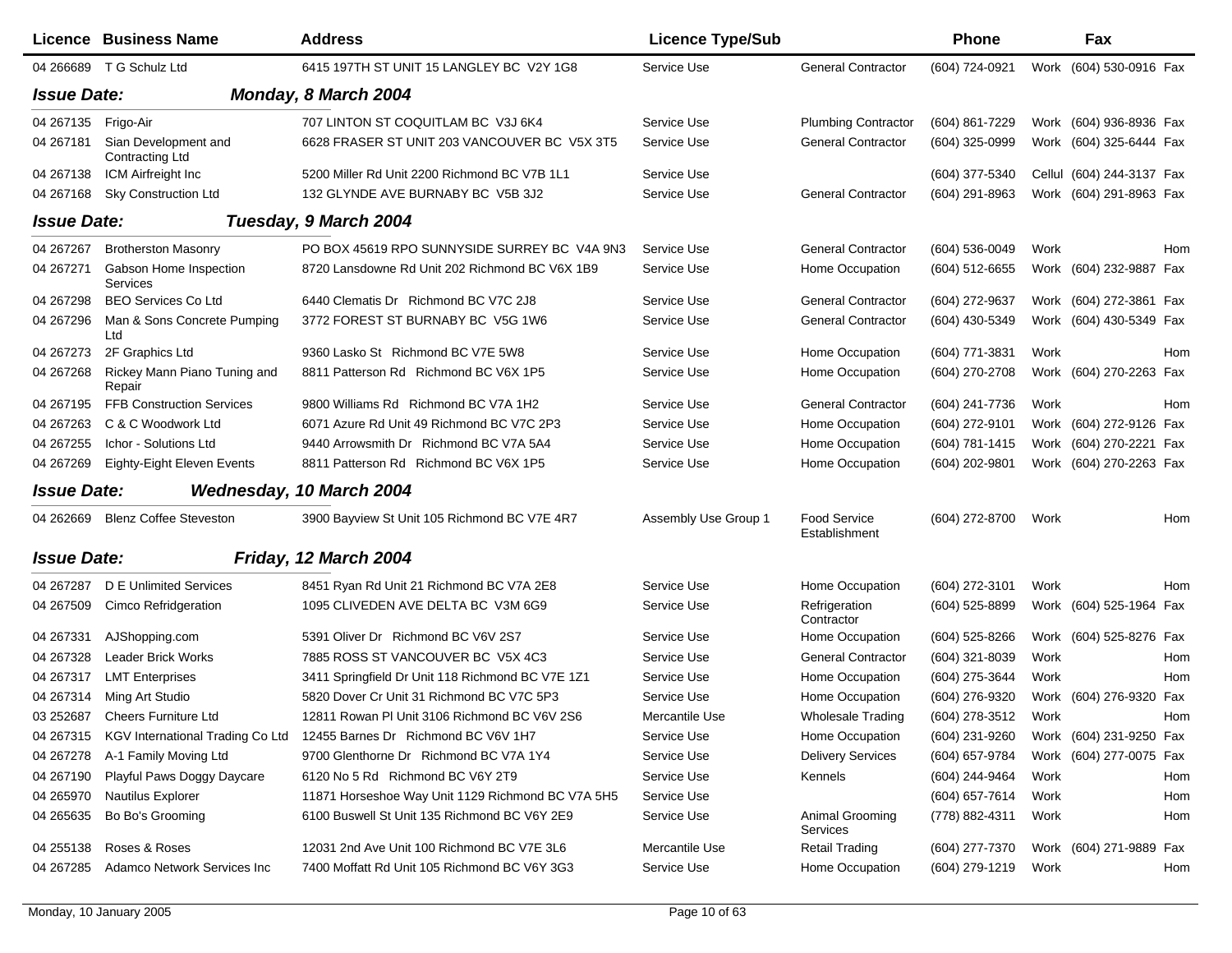|                    | Licence Business Name                                  | <b>Address</b>                                     | <b>Licence Type/Sub</b> |                                                    | <b>Phone</b>     |        | Fax                        |
|--------------------|--------------------------------------------------------|----------------------------------------------------|-------------------------|----------------------------------------------------|------------------|--------|----------------------------|
| <b>Issue Date:</b> |                                                        | Wednesday, 17 March 2004                           |                         |                                                    |                  |        |                            |
| 04 267623          | Viewmax Enterprise                                     | 8680 Wagner Dr Richmond BC V7A 4N9                 | Service Use             | Home Occupation                                    | (604) 277-0132   |        | Work (604) 277-0183 Fax    |
| <b>Issue Date:</b> |                                                        | Thursday, 18 March 2004                            |                         |                                                    |                  |        |                            |
| 04 267475          | Avion Interiors Ltd                                    | 62 FAWCETT RD UNIT 11 COQUITLAM BC V3K 6V5         | Service Use             | <b>General Contractor</b>                          | (604) 524-1900   |        | Work (604) 524-3115 Fax    |
| 04 267501          | <b>Faserit Construction Inc.</b>                       | 11166 163A ST SURREY BC V4N 4R8                    | Service Use             | <b>General Contractor</b>                          | (604) 220-0531   |        | Work (604) 585-7837 Fax    |
| 04 267563          | <b>Texworld Canada Corporation</b>                     | 9580 Blundell Rd Richmond BC V6Y 1K6               | Service Use             | Home Occupation                                    | (604) 278-9697   | Work   | (604) 278-9697 Fax         |
| 04 267740          | Sunray Industries                                      | 8297 Saba Rd Unit 2 Richmond BC V6Y 4B5            | Service Use             |                                                    | (604) 244-2976   | Hom    | (604) 247-0300 Fax         |
| 04 267460          | <b>Wan's Consultants Services</b>                      | 5411 Ludlow Rd Richmond BC V7C 2Z3                 | Service Use             | Home Occupation                                    | (604) 961-9083   | Work   | Hom                        |
| <b>Issue Date:</b> |                                                        | Friday, 19 March 2004                              |                         |                                                    |                  |        |                            |
| 04 267751          | NOVA Technology                                        | 12571 Cambie Rd Unit 128 Richmond BC V6V 2A9       | Service Use             | Home Occupation                                    | (604) 232-4187   | Work   | Hom                        |
| 04 267775          | Chef En Route                                          | 4080 Regent St Richmond BC V7E 4V6                 | Service Use             | Home Occupation                                    | (604) 275-7454   | Work   | Hom                        |
| 04 267754          | Kinip Construction Ltd                                 | 349 GEORGIA ST UNIT 3223 VANCOUVER BC V6B 3X8      | Service Use             | <b>Electrical Contractor</b>                       | (604) 682-3193   | Work   | Hom                        |
| 04 267753          | Kinip Construction Ltd                                 | 349 GEORGIA ST UNIT 3223 VANCOUVER BC V6B 3X8      | Service Use             | <b>General Contractor</b>                          | (604) 682-3193   | Work   | Hom                        |
| 04 267748          | <b>Express Mechanical</b>                              | 2211 7TH AVE NEW WESTMINSTER BC V3M 2L9            | Service Use             | <b>Plumbing Contractor</b>                         | (604) 537-3671   | Prim   | Hom                        |
| 04 267711          | EJ Trading Co                                          | 7120 Gilbert Rd Unit 27 Richmond BC V7C 3W2        | Service Use             | Home Occupation                                    | (604) 274-8863   |        | Hom<br>Work (604) 274-8863 |
| 04 267752          | Eye on Varsity Holdings                                | 3240 Trumond Ave Richmond BC V7E 1B2               | Service Use             | Home Occupation                                    | $(604)$ 351-5455 | Work   | Hom                        |
| <b>Issue Date:</b> |                                                        | Saturday, 20 March 2004                            |                         |                                                    |                  |        |                            |
| 04 267822          | Virtual Floral Studio                                  | 7551 Grandy Rd Richmond BC V7C 3T5                 | Service Use             | Home Occupation                                    | (604) 607-4867   |        | Work (604) 271-4428<br>Fax |
| 04 267824          | Siqueira International Trade                           | 5700 Wagtail Ave Richmond BC V7E 4V9               | Service Use             | Home Occupation                                    | (778) 885-4421   | Cellul | Hom                        |
| <b>Issue Date:</b> |                                                        | Monday, 22 March 2004                              |                         |                                                    |                  |        |                            |
| 04 267 668         | C Y Entertainment and Sports                           | 8620 Dakota PI Richmond BC V7C 4Y6                 | Service Use             | Home Occupation                                    | (604) 319-9003   | Work   | Hom                        |
| 04 267893          | Comos                                                  | 12500 McNeely Dr Unit 98 Richmond BC V6V 2S4       | Service Use             | Home Occupation                                    | (604) 275-2783   | Work   | Hom                        |
| 04 267674          | Ro-Tech Systems (Electrical)                           | 7231 Lucas Rd Richmond BC V6Y 1E8                  | Service Use             | <b>Electrical Contractor</b>                       | (604) 603-4172   | Hom    | Hom                        |
| 04 267638          | <b>Family First Domestic Services</b>                  | 9400 Odlin Rd Richmond BC V6X 1C9                  | Service Use             | Home Occupation                                    | (604) 303-9176   | Work   | Hom                        |
| 04 267633          | <b>Yousef Ahadi</b>                                    | 10491 Blundell Rd Richmond BC V6Y 1L2              | Service Use             | <b>General Contractor</b>                          | (604) 275-7334   |        | Work (604) 275-7334<br>Fax |
| 04 267502          | <b>BP</b> Construction                                 | 6420 Mara Cr Richmond BC V7C 2P9                   | Service Use             | Home Occupation                                    | (604) 271-9071   | Work   | Hom                        |
| 04 267794          | <b>UMC Universal Mechanical</b><br>Contracting Ltd     | 9772 160A ST SURREY BC V4N 5M1                     | Service Use             | <b>Plumbing Contractor</b>                         | (604) 585-1614   |        | Work (604) 585-1714 Fax    |
| <b>Issue Date:</b> |                                                        | Tuesday, 23 March 2004                             |                         |                                                    |                  |        |                            |
| 04 010479          | Ho & Associates (Holding) Inc                          | 11051 Bridgeport Rd Unit 210 Richmond BC V6X 1T3   | Service Use             |                                                    | (604) 270-6833   |        | Work (604) 270-6832 Fax    |
| 04 267463          | New Century Construction                               | 3951 Osmond Ave Richmond BC V7E 1B6                | Service Use             | <b>General Contractor</b>                          | (604) 277-3046   |        | Work (604) 277-3047 Hom    |
| 04 267874          | J K Developments                                       | 482 E 41ST AVE VANCOUVER BC V5W 1P2                | Service Use             | <b>General Contractor</b>                          | (604) 716-8547   |        | Work (604) 325-7841 Cellu  |
| 04 267627          | MAL                                                    | 4151 Hazelbridge Way Unit 3330 Richmond BC V6X 4J7 | Mercantile Use          | <b>Retail Trading</b>                              | (604) 273-2831   |        | Work (604) 273-2866 Fax    |
| 04 267883          | Fung's Pacific International<br><b>Trading Company</b> | 8171 Saba Rd Unit 1402 Richmond BC V6Y 4B3         | Service Use             | Home Occupation                                    | (604) 339-3936   | Work   | Hom                        |
| 04 267598          | <b>Silver Anniversary</b>                              | 5900 Muir Dr Unit 67 Richmond BC V6V 2Y8           | Service Use             | Home Occupation                                    | $(604)$ 777-0607 | Work   | Hom                        |
| 04 267467          | Tim's Dessert House                                    | 4151 Hazelbridge Way Unit 3250 Richmond BC V6X 4J7 | Assembly Use Group 1    | <b>Food Service</b><br>Establishment, Take-<br>Out | (604) 821-1848   | Work   | Hom                        |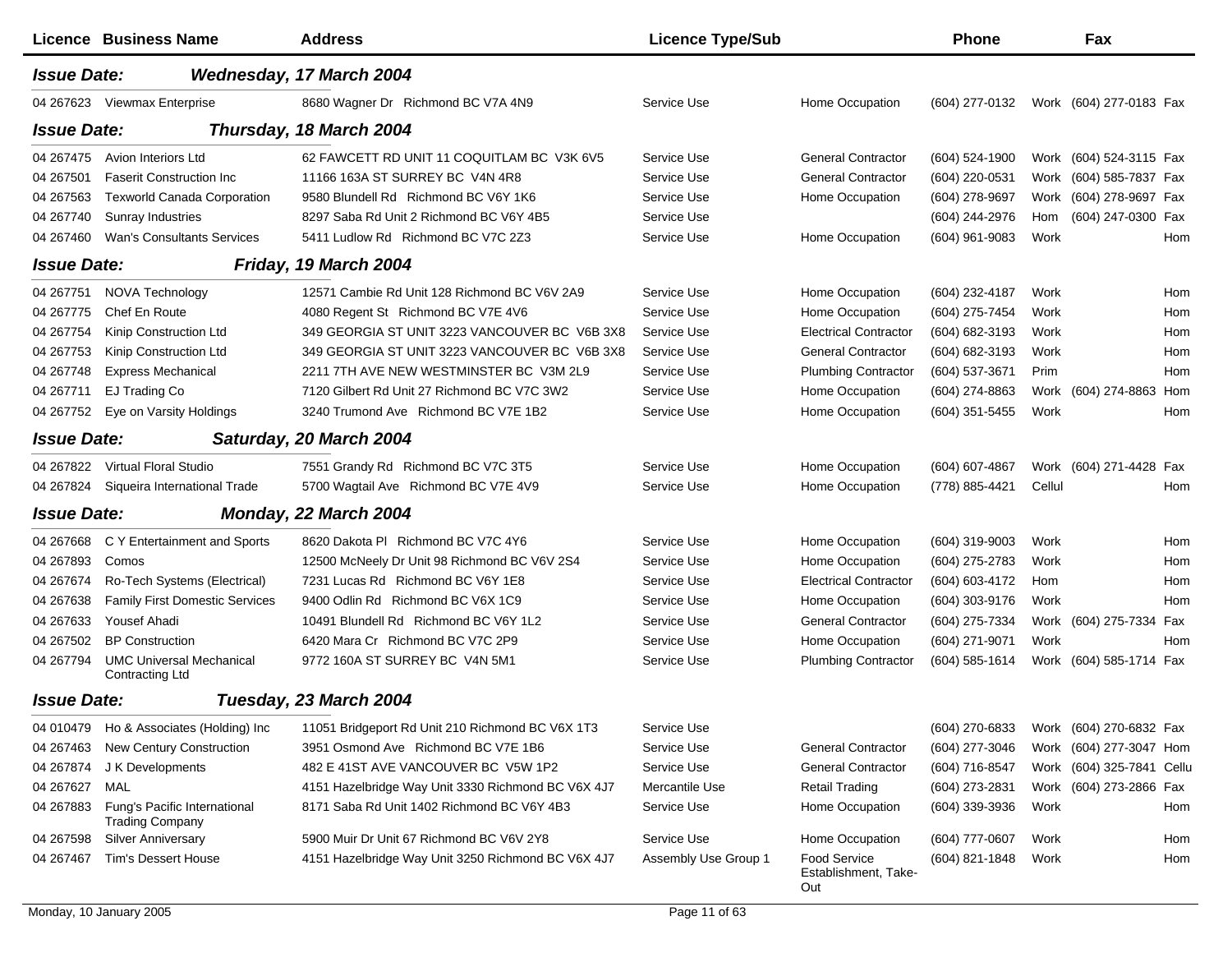|                    | Licence Business Name                                   | <b>Address</b>                                     | <b>Licence Type/Sub</b> |                                                    | <b>Phone</b>        |      | Fax                     |
|--------------------|---------------------------------------------------------|----------------------------------------------------|-------------------------|----------------------------------------------------|---------------------|------|-------------------------|
| 04 266598          | <b>Grand Pacific International</b><br><b>Realty Inc</b> | 8360 Granville Ave Unit 200 Richmond BC V6Y 1P3    | Service Use             |                                                    | (604) 233-1155      |      | Work (604) 233-0090 Fax |
| 04 265166          | <b>Whimsycart Giftware</b>                              | 5300 No 3 Rd Richmond BC V6X 2X9                   | Mercantile Use          | <b>Retail Trading</b>                              | (604) 616-9476      | Work | Hom                     |
| 04 265015          | <b>Combest Health Necessities</b>                       | 5951 No 3 Rd Unit 118 Richmond BC V6X 2E3          | Mercantile Use          | <b>Retail Trading</b>                              | $(604)$ 241-4811    |      | Work (604) 241-4908 Fax |
| 04 262723          | CF Canada Financial Group Inc                           | 5951 No 3 Rd Unit 880 Richmond BC V6X 2E3          | Service Use             |                                                    | (604) 270-9985      |      | Work (604) 270-9975 Fax |
| 03 252946          | Hanabi Foods Ltd                                        | 4151 Hazelbridge Way Unit 3050 Richmond BC V6X 4J7 | Assembly Use Group 1    | <b>Food Service</b><br>Establishment, Take-<br>Out | (604) 295-6605      |      | Work (604) 295-6604 Fax |
| 04 264 209         | Taso Pharmpac Ltd                                       | 11300 No 5 Rd Unit 140 Richmond BC V7A 5J7         | Mercantile Use          | <b>Wholesale Trading</b>                           | (604) 272-2530      |      | Work (604) 272-2537 Fax |
| <b>Issue Date:</b> |                                                         | Wednesday, 24 March 2004                           |                         |                                                    |                     |      |                         |
| 04 268002          | Colin LaRiviere                                         | 6200 28TH AVE DELTA BC V4L 2N6                     | Service Use             | <b>General Contractor</b>                          | (604) 817-1191      | Work | Hom                     |
| 04 267904          | <b>Simply Elegant Culinary</b><br>Creations Inc.        | 5700 Andrews Rd Unit 434 Richmond BC V7E 6N7       | Service Use             | Home Occupation                                    | (604) 786-4641      | Work | Hom                     |
| 04 268004          | <b>Tannadice Enterprises Ltd</b>                        | 15827 CROYDON DR SURREY BC V3S 0C5                 | Service Use             |                                                    | $(604)$ 290-2555    | Work | Hom                     |
| 04 268007          | International Millionaires Club Inc                     | 8700 Jones Rd Unit 107 Richmond BC V6Y 3X7         | Service Use             | Home Occupation                                    | (604) 278-0787      | Work | Hom                     |
| 04 267999          | Century City Productions Inc.                           | 4210 PHILLIPS AVE UNIT 5 BURNABY BC V5A 2X2        | Service Use             |                                                    | (604) 420-1341      |      | Work (604) 420-0816 Fax |
| 04 267905          | D L Shury Dev Ltd                                       | 2616 180 ST SURREY BC V3S 9V2                      | Service Use             | <b>General Contractor</b>                          | (604) 531-1183      |      | Work (604) 531-1185 Fax |
| 04 268001          | G F Contracting Ltd                                     | 7088 KINGSWAY UNIT 8 BURNABY BC V5E 1E7            | Service Use             | <b>General Contractor</b>                          | (604) 314-8433      | Work | Hom                     |
| 04 267996          | <b>Tommy Gardener</b>                                   | 4480 Carter Dr Richmond BC V6X 3V1                 | Service Use             | <b>General Contractor</b>                          | (604) 270-8447      | Work | Hom                     |
| <b>Issue Date:</b> |                                                         | Thursday, 25 March 2004                            |                         |                                                    |                     |      |                         |
| 04 268015          | Sleeman Bobcat Services                                 | 2160 Boeing Ave Richmond BC V7B 1J3                | Service Use             | <b>General Contractor</b>                          | $(604)$ 833-1635    |      | Work (604) 278-2156 Fax |
| 04 268031          | <b>Aquarius Pool</b>                                    | 14665 84A AVE SURREY BC V3S 7V5                    | Service Use             | <b>General Contractor</b>                          | (604) 220-9284      |      | Work (604) 599-4892 Fax |
| <b>Issue Date:</b> |                                                         | Monday, 29 March 2004                              |                         |                                                    |                     |      |                         |
|                    | 02 221567 The Richmond Phone Guy.com                    | 3860 Lamond Ave Richmond BC V7E 1E1                | Service Use             | Home Occupation                                    | (604) 788-3513      | Work | Hom                     |
| <b>Issue Date:</b> |                                                         | Tuesday, 30 March 2004                             |                         |                                                    |                     |      |                         |
| 04 009206          | Charming Holidays (Canada)                              | 4151 Hazelbridge Way Unit 3500 Richmond BC V6X 4J7 | Service Use             | <b>Travel Agency</b>                               | $(604)$ 231-6038    |      | Work (604) 231-0980 Fax |
| <b>Issue Date:</b> |                                                         | <b>Wednesday, 31 March 2004</b>                    |                         |                                                    |                     |      |                         |
| 03 253523          | Jacob Jr                                                | 6551 No 3 Rd Unit 1854 Richmond BC V6Y 2B6         | Mercantile Use          | <b>Retail Trading</b>                              | (604) 244-0330      | Work | Hom                     |
| 04 255194          | Tech Art Canada Co                                      | 6551 No 3 Rd Richmond BC V6Y 2B6                   | Mercantile Use          | <b>Retail Trading</b>                              | (604) 808-9898      |      | Work (604) 408-1828 Fax |
| 03 253097          | <b>Westcoast Cafe</b>                                   | 6838 No 3 Rd Richmond BC V6Y 2C4                   | Assembly Use Group 1    | <b>Food Service</b><br>Establishment               | (604) 862-9088      |      | Work (604) 862-9088 Fax |
|                    | 04 267277 Tianjin Acupuncture and Health<br>Care Clinic | 8120 Cook Rd Unit 120 Richmond BC V6Y 1T9          | Service Use             |                                                    | (604) 868-5728 Work |      | Hom                     |
| <b>Issue Date:</b> |                                                         | Thursday, 1 April 2004                             |                         |                                                    |                     |      |                         |
|                    | 04 268615 S N A Construction Ltd                        | 15337 SEQUOIA DR SURREY BC V3S 8N4                 | Service Use             | <b>General Contractor</b>                          | (604) 537-8037      |      | Work (604) 597-1521 Fax |
| 04 268213          | <b>Advanced Rare Earth Materials</b><br>Co Ltd          | 7100 Gilbert Rd Unit 204 Richmond BC V7C 5C3       | Service Use             | Home Occupation                                    | (604) 279-0676      | Work | Hom                     |
| 04 268117          | <b>MGM Construction Ltd</b>                             | 9889 RIVER RD DELTA BC V4G 1B4                     | Service Use             | <b>General Contractor</b>                          | $(604)$ 588-1448    |      | Work (604) 588-1421 Hom |
| 04 268125          | Sun Tak Canada Manufacturing<br>Agency                  | 7831 Westminster Hwy Unit 909 Richmond BC V6X 4J4  | Service Use             | Home Occupation                                    | (604) 270-2663      |      | Work (604) 270-2663 Fax |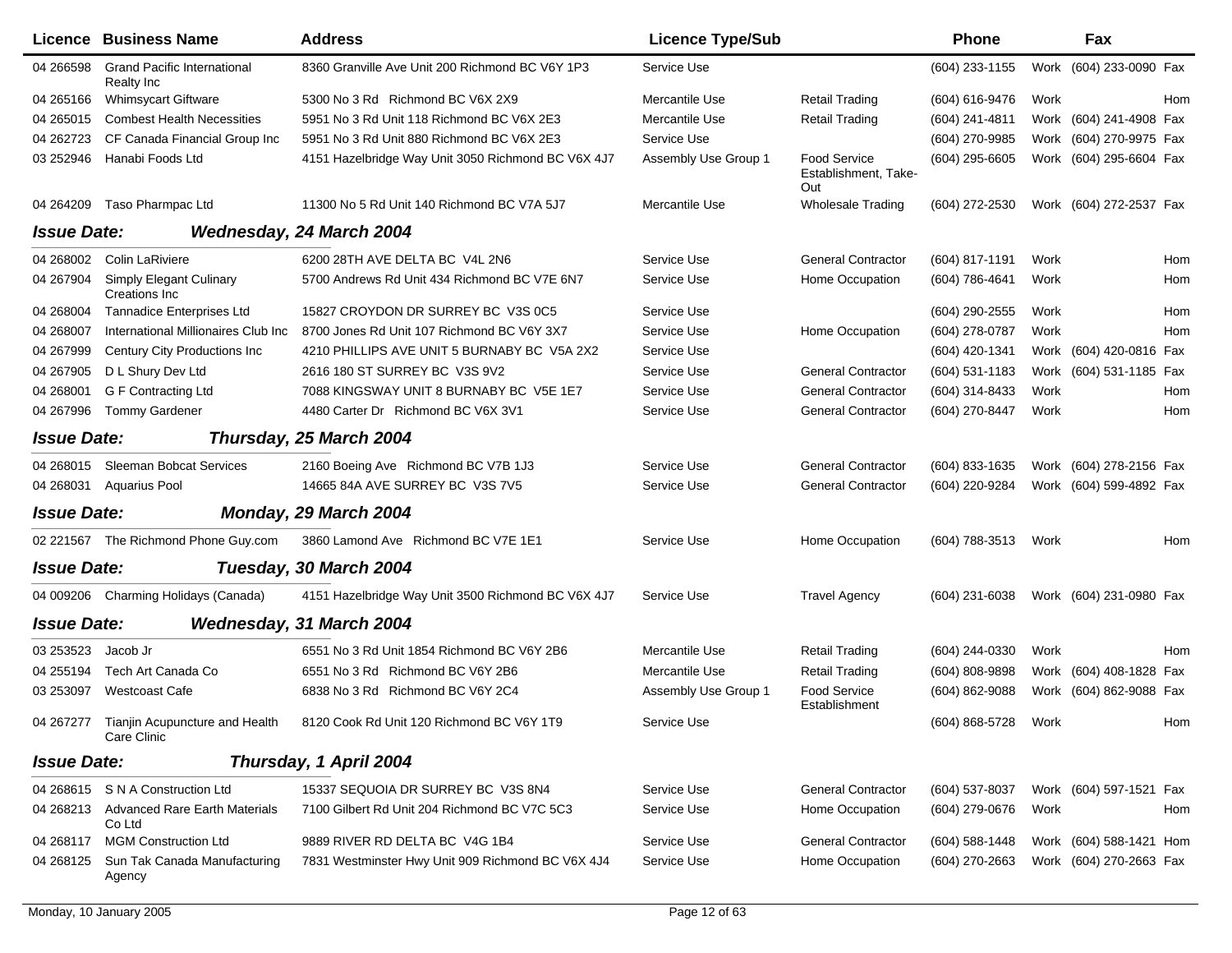| Licence            | <b>Business Name</b>                                | <b>Address</b>                                               | <b>Licence Type/Sub</b> |                                                    | <b>Phone</b>     |        | Fax                       |     |
|--------------------|-----------------------------------------------------|--------------------------------------------------------------|-------------------------|----------------------------------------------------|------------------|--------|---------------------------|-----|
| 04 268141          | London Landing Contracting Ltd                      | 13333 Princess St Richmond BC V7E 3S1                        | Service Use             | <b>General Contractor</b>                          | (604) 241-4657   |        | Work (604) 241-4697 Fax   |     |
| 04 268154          | <b>Triplelinks Trading Inc</b>                      | 4111 Francis Rd Unit 201 Richmond BC V7C 1J8                 | Service Use             | Home Occupation                                    | (604) 272-5819   |        | Work (604) 303-6728 Fax   |     |
| 04 268163          | Soho Driving School                                 | 4400 Sorenson Cr Richmond BC V6X 2G8                         | Vehicle for Hire        | Vehicle For Hire<br>Office                         | (604) 729-3868   | Work   |                           | Hom |
| 04 268178          | Soho Driving School                                 | 4400 Sorenson Cr Richmond BC V6X 2G8                         | Vehicle for Hire        | Class K -<br><b>DriverTraining Vehicle</b>         | (604) 729-3868   | Work   |                           | Hom |
| 04 268188          | Helena How Marketing                                | 6237 Tiffany Blvd Richmond BC V7C 4Z1                        | Service Use             | Home Occupation                                    | (604) 275-8469   |        | Work (604) 275-8469 Fax   |     |
| 04 268234          | Global Landscaping and Bobcat<br>Services           | 8691 Foster Rd Richmond BC V6Y 1Z7                           | Service Use             | <b>General Contractor</b>                          | (604) 537-4858   |        | Work (604) 241-8264 Fax   |     |
| 04 268252          | Ramsay Electric Ltd                                 | 454 MCGILL DR PORT MOODY BC V3H 1T9                          | Service Use             | <b>Electrical Contractor</b>                       | (604) 931-7911   |        | Work (604) 931-5438 Fax   |     |
| 04 268280          | <b>Montana Transport Services</b>                   | 10600 Bird Rd Richmond BC V6X 1N6                            | Service Use             | <b>Delivery Services</b>                           | $(604)$ 207-0427 |        | Work (604) 207-0444 Fax   |     |
| 04 268307          | Thomas Trucking & Contracting                       | 8220 No 4 Rd Richmond BC V6Y 2T6                             | Service Use             | <b>Delivery Services</b>                           | (604) 274-2792   |        | Work (604) 274-2791 Fax   |     |
| 04 268309          | Sat & Dave Development Ltd                          | 36 E 52ND AVE VANCOUVER BC V5X 1G4                           | Service Use             | <b>General Contractor</b>                          | (604) 339-2003   |        | Work (604) 327-5648 Fax   |     |
| 04 268110          | Glory Link International Ltd                        | 7295 Moffatt Rd Unit 105 Richmond BC V6Y 3E5                 | Service Use             | Home Occupation                                    | (604) 278-5663   | Work   |                           | Hom |
| 04 268316          | Spectrum Network Services Inc                       | 5057 REGENT ST BURNABY BC V5C 4H4                            | Service Use             | <b>Electrical Contractor</b>                       | (604) 543-0096   |        | Work (604) 543-0086 Fax   |     |
| 04 267975          | Dr Chuck Jung & Assoc                               | 5900 No 3 Rd Unit 300 Richmond BC V6X 3P7                    | Service Use             |                                                    | (604) 874-6754   |        | Work (604) 874-6424 Fax   |     |
| 04 268624          | C J J Mechanical Co Ltd                             | 2939 E 43RD AVE VANCOUVER BC V5R 2Z4                         | Service Use             | <b>Plumbing Contractor</b>                         | (604) 728-8963   |        | Work (604) 432-9859 Fax   |     |
| 04 268314          | J M J Development Ltd                               | 4420 Westminster Hwy Richmond BC V7C 1B5                     | Service Use             | <b>General Contractor</b>                          | (604) 270-7701   |        | Work (604) 267-0687 Fax   |     |
| 04 267291          | Mega Footwear and Clothing<br><b>Blowout Centre</b> | 4551 No 3 Rd Unit 120 Richmond BC V6X 2C3                    | Mercantile Use          | <b>Retail Trading</b>                              | (604) 340-5995   | Work   |                           | Hom |
| 03 246134          | Canadian Parking Equipment Ltd                      | 7050 TELFORD WAY UNIT 8 MISSISSAUGA ON L5S<br>1 <sub>V</sub> | Service Use             |                                                    | (905) 672-0093   |        | Work (905) 673-6687 Fax   |     |
| 03 249506          | Kole's Crepe Zone Ltd                               | 4151 Hazelbridge Way Unit 3080 Richmond BC V6X 4J7           | Assembly Use Group 1    | <b>Food Service</b><br>Establishment, Take-<br>Out | (604) 805-8955   | Work   |                           | Hom |
| 03 251445          | VIVO! Gelato                                        | 11331 Coppersmith Way Unit 130 Richmond BC V7A 5J9           | Assembly Use Group 1    | Food Service<br>Establishment                      | (604) 204-0021   |        | Work (604) 271-2530 Fax   |     |
| 03 253311          | Kanon Education Center                              | 4351 No 3 Rd Unit 160 Richmond BC V6X 3A7                    | Assembly Use Group 3    | <b>Education Institution</b>                       | (604) 276-2268   |        | Work (604) 276-6273 Fax   |     |
| 04 262972          | <b>Fashion Shades</b>                               | 6551 No 3 Rd Unit 1400 Richmond BC V6Y 2B6                   | Mercantile Use          | <b>Retail Trading</b>                              | (604) 985-0025   |        | Work (604) 985-8432 Fax   |     |
| 04 263329          | <b>GDS-Tech Computer</b>                            | 3851 Jacombs Rd Unit 200 Richmond BC V6V 2H7                 | Mercantile Use          | <b>Wholesale Trading</b>                           | (604) 278-1181   |        | Work (604) 278-1159 Fax   |     |
| 04 263986          | <b>CEA Holdings</b>                                 | 2551 Vauxhall PI Unit 7 Richmond BC V6V 1Z5                  | Mercantile Use          | Wholesale Trading                                  | (604) 276-0849   |        | Work (604) 763-5790 Cellu |     |
| 04 268073          | Lucky Development Ltd                               | 7071 No 5 Rd Richmond BC V6Y 2V3                             | Service Use             | <b>General Contractor</b>                          | (604) 278-2422   | Work   |                           | Hom |
| 04 267259          | <b>Tokyo Laces Shop</b>                             | 6060 Minoru Blvd 2125 Richmond BC V6Y 2V7                    | Mercantile Use          | <b>Retail Trading</b>                              | (778) 898-0818   | Cellul |                           | Hom |
| 04 268086          | <b>Helena's Cleaning Service</b>                    | 4151 Regent St Unit 14 Richmond BC V7E 4S9                   | Service Use             | Home Occupation                                    | (604) 241-7410   | Work   |                           | Hom |
| 04 267318          | Jemky International Esthetic and<br>Make-up College | 4351 No 3 Rd Unit 260 Richmond BC V6X 3A7                    | Assembly Use Group 3    | <b>Education Institution</b>                       | (604) 304-3303   |        | Work (604) 304-3300 Fax   |     |
| 04 267537          | Revspot Performance Co                              | 12524 Vickers Way Richmond BC V6V 1H9                        | Service Use             |                                                    | (604) 278-7908   |        | Work (604) 278-7908 Fax   |     |
|                    | 04 267562 Culture Craze                             | 6060 Minoru Blvd Unit 1788 Richmond BC V6Y 2V7               | Mercantile Use          | <b>Retail Trading</b>                              | (604) 614-5878   | Work   |                           | Hom |
| 04 267796          | <b>Best Cookies</b>                                 | 7500 Francis Rd Unit 205 Richmond BC V6Y 3G1                 | Service Use             | Home Occupation                                    | (604) 272-1583   | Work   |                           | Hom |
| 04 267995          | <b>Healthy Lifestyles</b>                           | 7111 Lindsay Rd Richmond BC V7C 2P5                          | Service Use             | Home Occupation                                    | (604) 275-7550   |        | Work (604) 275-7550 Fax   |     |
| 04 268081          | <b>Cmart Solutions</b>                              | 9893 Francis Rd Unit 5 Richmond BC V6Y 3B3                   | Service Use             | Home Occupation                                    | (604) 339-6625   | Work   |                           | Hom |
| 04 268083          | Hermans Electric Drain Cleaning                     | 7700 Francis Rd Unit 105 Richmond BC V6Y 1A2                 | Service Use             | <b>General Contractor</b>                          | (604) 209-5244   | Work   |                           | Hom |
| 04 266649          | Associate Chiropractic Clinic                       | 4811 Hazelbridge Way Unit 185 Richmond BC V6X 3K7            | Service Use             |                                                    | (604) 889-8621   | Work   |                           | Hom |
| <b>Issue Date:</b> |                                                     | Monday, 5 April 2004                                         |                         |                                                    |                  |        |                           |     |
| 04 268699          | Kelly's Trucking                                    | 8560 No 4 Rd Richmond BC V6Y 2T6                             | Service Use             | Home Occupation                                    | (604) 272-3422   |        | Work (604) 765-3422 Cellu |     |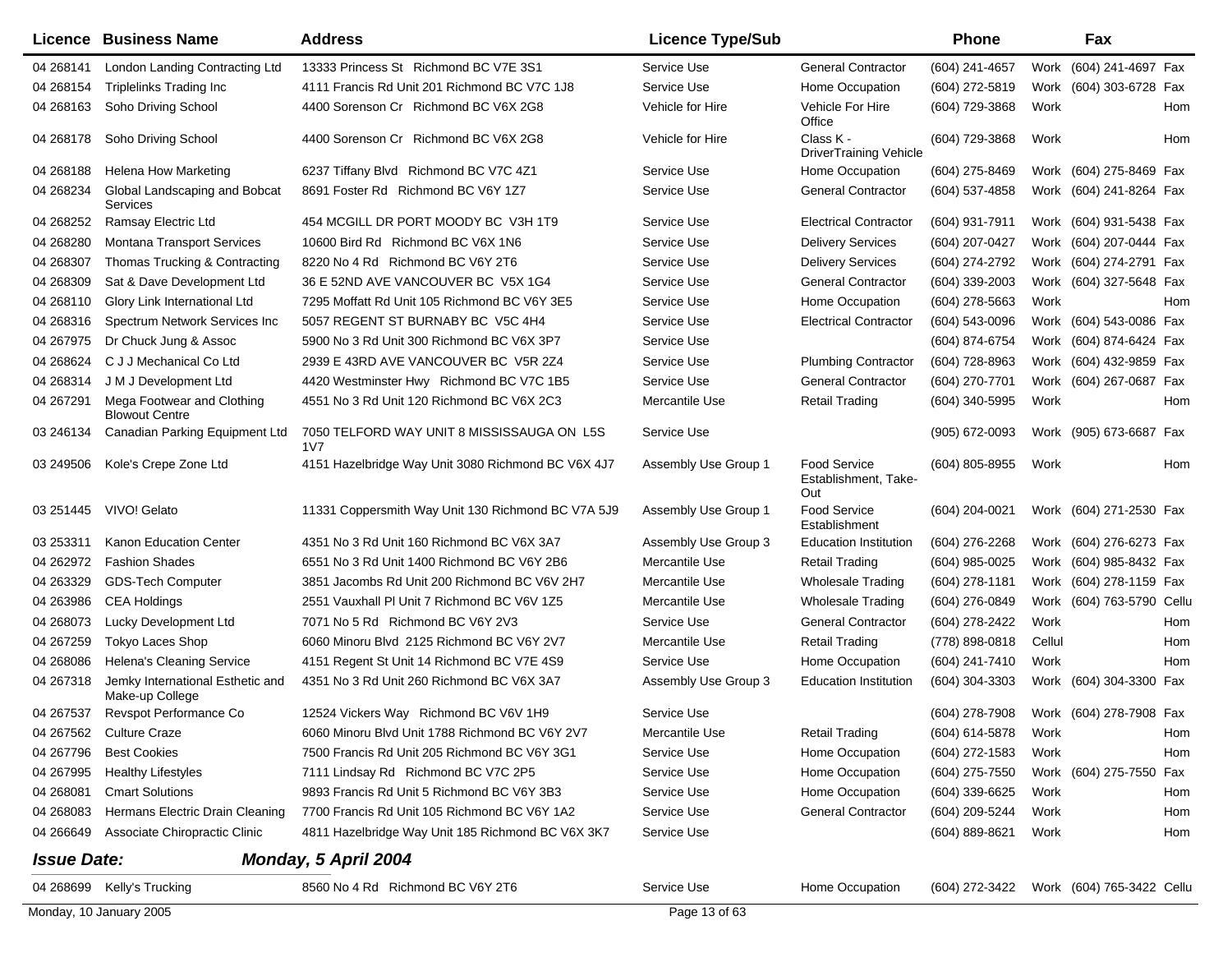|                    | Licence Business Name                             | <b>Address</b>                                     | <b>Licence Type/Sub</b>         |                                                    | <b>Phone</b>     | Fax                                    |     |
|--------------------|---------------------------------------------------|----------------------------------------------------|---------------------------------|----------------------------------------------------|------------------|----------------------------------------|-----|
| 04 268693          | Sunraj Enterprises                                | 4080 Danforth Dr Richmond BC V6X 2X2               | Service Use                     | Home Occupation                                    | (604) 765-7725   | Work                                   | Hom |
| 04 268705          | C P Construction Ltd                              | 5987 LEIBLY AVE BURNABY BC V5E 3C7                 | Service Use                     | <b>General Contractor</b>                          | (604) 525-6088   | (604) 525-6099<br>Work                 | Fax |
| 04 268726          | <b>Originally Dunn</b>                            | 3451 Springfield Dr Unit 119 Richmond BC V7E 1Z2   | Service Use                     | Home Occupation                                    | (604) 272-5977   | Work                                   | Hom |
| 04 268 668         | S M Jamal Services                                | 8451 Spires Rd Richmond BC V6Y 1W1                 | Service Use                     | Home Occupation                                    | (604) 667-7727   | Page                                   | Hom |
| 04 268663          | <b>Robert Marine Supply</b>                       | 4298 KNIGHT ST VANCOUVER BC V5N 3M2                | Service Use                     | <b>Delivery Services</b>                           | (604) 708-5465   | Work (604) 708-5488 Fax                |     |
| 04 268627          | <b>Xtreme Athletics</b>                           | 11791 Oldfield Ave Richmond BC V6X 1M3             | Service Use                     | Home Occupation                                    | (604) 790-0921   | Work                                   | Hom |
| 04 267993          | <b>Airport Husky Market</b>                       | 9060 Bridgeport Rd Richmond BC V6X 1S1             | Service Use                     |                                                    | (604) 278-0011   | Work (604) 207-0141 Fax                |     |
| 04 268720          | <b>Grecon Construction</b>                        | 3660 256 ST ALDERGROVE BC V4W 2A3                  | Service Use                     | <b>General Contractor</b>                          | (604) 856-3340   | Work (604) 856-7343 Fax                |     |
| 04 268674          | Linda Law Music Studio                            | 6388 Alder St Unit 4 Richmond BC V6Y 4G4           | Service Use                     | Home Occupation                                    | (604) 278-0339   | Work (604) 278-0339 Fax                |     |
| <b>Issue Date:</b> |                                                   | Tuesday, 6 April 2004                              |                                 |                                                    |                  |                                        |     |
| 04 268725          | Astonish Design & Detailing Ltd                   | 6341 171A ST SURREY BC V3S 7G4                     | Service Use                     | <b>General Contractor</b>                          | (604) 574-1740   | Work (604) 574-1740 Fax                |     |
| <b>Issue Date:</b> |                                                   | Wednesday, 7 April 2004                            |                                 |                                                    |                  |                                        |     |
| 04 268815          | Steve Butcher Roofing Ltd                         | 173 66A ST DELTA BC V4L 1M6                        | Service Use                     | <b>General Contractor</b>                          | (604) 948-5475   | Work (604) 948-5485 Fax                |     |
| 04 267434          | <b>BHEC - Simpro</b>                              | 4151 Hazelbridge Way Unit 2280 Richmond BC V6X 4J7 | Mercantile Use                  | <b>Retail Trading</b>                              | (604) 276-8669   | Work (604) 276-9089 Fax                |     |
| 04 267710          | N O N Toys Ltd                                    | 6060 Minoru Blvd Unit 1788 Richmond BC V6Y 2V7     | Mercantile Use                  | <b>Retail Trading</b>                              | $(604)$ 261-9496 | Cellul                                 | Hom |
| 04 267771          | M G Cosmetics                                     | 4151 Hazelbridge Way Unit 1270 Richmond BC V6X 4J7 | Mercantile Use                  | <b>Retail Trading</b>                              | (604) 278-3002   | Work                                   | Hom |
| 04 267895          | Yu's Natural Food                                 | 11181 Voyageur Way Unit 140 Richmond BC V6X 3N9    | Industrial/Manufacturing<br>Use |                                                    | (604) 434-2745   | Work (604) 434-2745 Fax                |     |
| 04 268760          | Damesh Insulation Ltd                             | 8615 144A ST SURREY BC V3S 2Y1                     | Service Use                     | <b>General Contractor</b>                          | (604) 599-5393   | Work                                   | Hom |
| 04 268763          | <b>Fleet Excavating Co</b>                        | 2562 200TH ST LANGLEY BC V2Z 1X1                   | Service Use                     | <b>General Contractor</b>                          | (604) 533-5018   | Work (604) 533-0781                    | Fax |
| 04 268789          | Twin Firs Lumber Ltd                              | 6791 Riverdale Dr Richmond BC V7C 2G3              | Service Use                     | Home Occupation                                    | (604) 274-7023   | Work                                   | Hom |
| 04 265090          | <b>Beauty Court</b>                               | 4151 Hazelbridge Way Unit 2570 Richmond BC V6X 4J7 | Mercantile Use                  | <b>Retail Trading</b>                              | (604) 232-1010   | Work                                   | Hom |
| 04 268787          | <b>Edward Jones</b>                               | 5551 Linscott Crt Richmond BC V7C 2W9              | Service Use                     | Home Occupation                                    | (604) 241-2030   | Work                                   | Hom |
| 04 267049          | <b>Purific Water</b>                              | 8120 No 2 Rd Unit 190 Richmond BC V7C 5J9          | Mercantile Use                  | <b>Retail Trading</b>                              | (604) 204-2010   | Work (604) 204-0042 Hom                |     |
| 04 265157          | Good To Go Esthetics                              | 8600 Francis Rd Richmond BC V6Y 1A6                | Service Use                     | Home Occupation                                    | (604) 612-5384   | Work (604) 275-8945 Fax                |     |
| 04 264497          | 50 Hong Kong Fast Food<br><b>Continental Deli</b> | 4540 No 3 Rd Unit 1350 Richmond BC V6X 4E4         | Assembly Use Group 1            | <b>Food Service</b><br>Establishment, Take-<br>Out | (604) 303-5875   | Fax                                    | Hom |
| 04 26 26 73        | Menard Cosmetics (Canada) Inc                     | 4151 Hazelbridge Way Unit 3630 Richmond BC V6X 4J7 | Mercantile Use                  | <b>Retail Trading</b>                              | (604) 276-2076   | Work                                   | Hom |
| 04 010927          | La Chantel Jewellers                              | 4151 Hazelbridge Way Unit 2550 Richmond BC V6X 4J7 | Mercantile Use                  | <b>Retail Trading</b>                              | (604) 270-3713   | Work (604) 270-3743 Fax                |     |
| 04 009862          | J2 Hair Studio                                    | 8368 Capstan Way Unit 1308 Richmond BC V6X 4B4     | Service Use                     |                                                    | (604) 277-6320   | Work                                   | Hom |
| 04 009246          | Mei Lin Art Co                                    | 6211 Buswell St Unit 120 Richmond BC V6Y 4C3       | Mercantile Use                  | <b>Retail Trading</b>                              | (604) 828-1813   | Work                                   | Hom |
| 03 248188          | <b>Singapore Kitchen Enterprises</b><br>Ltd       | 4151 Hazelbridge Way Unit 3210 Richmond BC V6X 4J7 | Assembly Use Group 1            | <b>Food Service</b><br>Establishment, Take-<br>Out | (604) 720-5997   | Cellul                                 | Hom |
| 02 205600          | Wisdomlink Computers Inc                          | 8300 Capstan Way Unit 1061 Richmond BC V6X 4B7     | Mercantile Use                  | <b>Retail Trading</b>                              | (604) 821-9800   | Work (604) 821-0127 Fax                |     |
| 04 265 680         | <b>Morning Glory</b>                              | 4151 Hazelbridge Way Unit 3750 Richmond BC V6X 4J7 | Mercantile Use                  | <b>Retail Trading</b>                              | (604) 244-8158   | Work                                   | Hom |
| <b>Issue Date:</b> |                                                   | Thursday, 8 April 2004                             |                                 |                                                    |                  |                                        |     |
| 04 010651          | Izumi-Ya Japanese Marketplace                     | 7971 Alderbridge Way Unit 160 Richmond BC V6X 2A4  | Mercantile Use                  | <b>Retail Trading</b>                              |                  | (604) 303-1171 Work (604) 303-9946 Fax |     |
| <b>Issue Date:</b> |                                                   | Tuesday, 13 April 2004                             |                                 |                                                    |                  |                                        |     |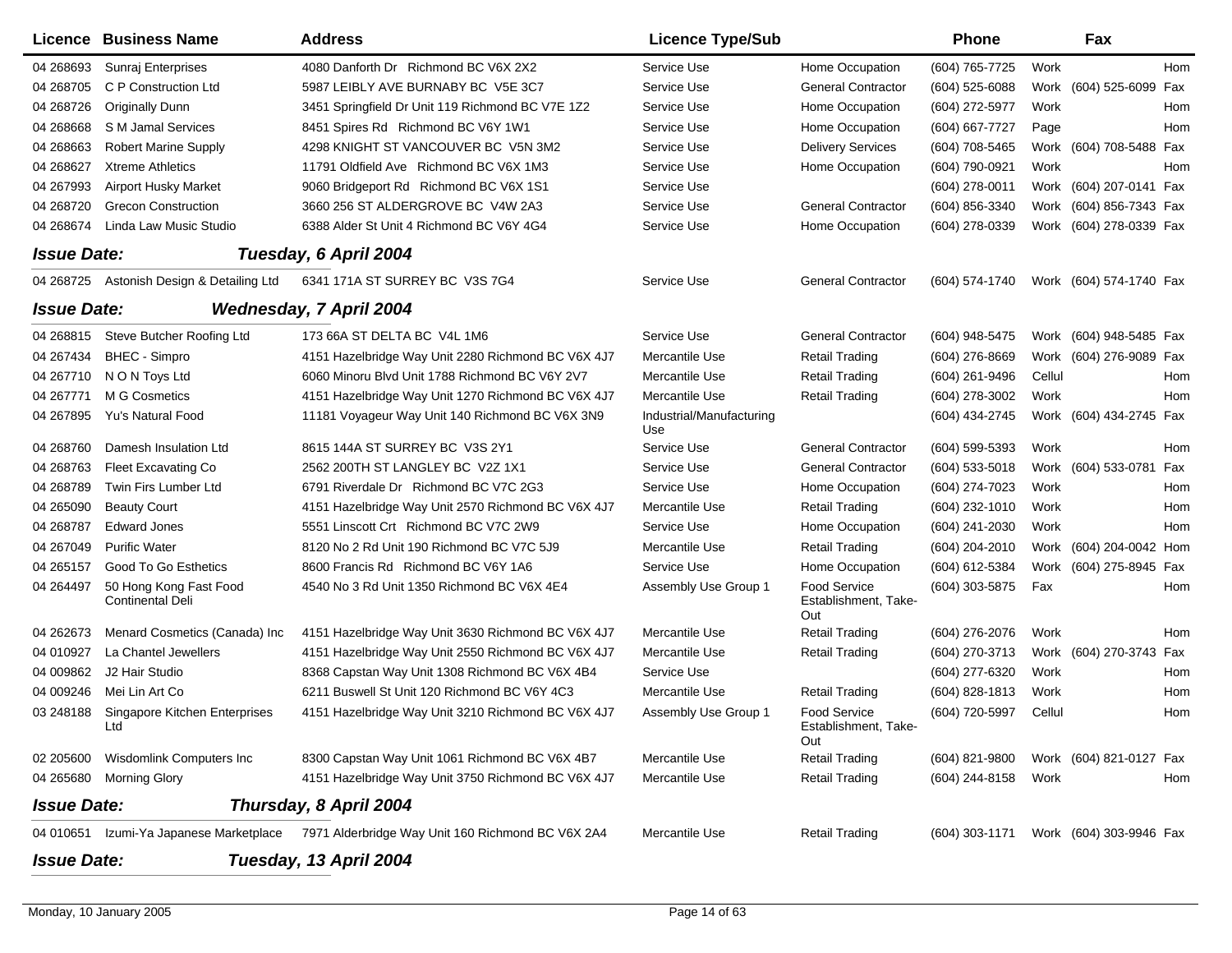|                    | Licence Business Name                                | <b>Address</b>                                                                  | <b>Licence Type/Sub</b> |                              | <b>Phone</b>   |      | Fax                                    |     |
|--------------------|------------------------------------------------------|---------------------------------------------------------------------------------|-------------------------|------------------------------|----------------|------|----------------------------------------|-----|
|                    | 04 010132 KTS Technologies Inc                       | 3757 Jacombs Rd Unit 155 Richmond BC V6V 2R3                                    | Mercantile Use          | <b>Wholesale Trading</b>     | (604) 233-5568 |      | Work (604) 233-5563 Fax                |     |
| 04 268977          | Securitech Systems Ltd                               | 10560 Seaway Rd Richmond BC V7A 4C4                                             | Service Use             | <b>General Contractor</b>    | (604) 338-1901 |      | Work (604) 271-1905 Fax                |     |
| 04 269015          | Lazar Plumbing & Heating<br><b>Services</b>          | 3652 ST THOMAS ST PORT COQUITLAM BC V3B 2Y8                                     | Service Use             | <b>Gas Contractor</b>        | (604) 834-5641 |      | Work (604) 945-5657 Fax                |     |
| 03 25 25 03        | <b>Gitti Fashions</b>                                | 6060 Minoru Blvd Unit 2122 Richmond BC V6Y 2V7                                  | Mercantile Use          | <b>Retail Trading</b>        | (604) 688-7623 |      | Work (604) 633-2707 Fax                |     |
| <b>Issue Date:</b> |                                                      | Wednesday, 14 April 2004                                                        |                         |                              |                |      |                                        |     |
| 03 254771          |                                                      | DataWave Services (Canada) Inc 13575 Commerce Pkwy Unit 110 Richmond BC V6V 2L1 | Mercantile Use          | <b>Wholesale Trading</b>     | (604) 295-1800 |      | Work (604) 295-1801 Fax                |     |
| 04 267811          |                                                      | MJA Food Service Consulting Ltd 9580 Williams Rd Richmond BC V7A 1H2            | Service Use             |                              | (604) 525-4014 |      | Work (604) 525-4017 Fax                |     |
| 04 269053          | Diamond Stucco Ltd                                   | 1358 130TH ST SURREY BC V3W 6K4                                                 | Service Use             | <b>General Contractor</b>    | (604) 572-8019 |      | Work (604) 572-8041 Fax                |     |
| <b>Issue Date:</b> |                                                      | Monday, 19 April 2004                                                           |                         |                              |                |      |                                        |     |
| 04 269133          | Good Forex Trading (Canada)<br>Co Ltd                | 5231 Maple Rd Richmond BC V7E 1G2                                               | Service Use             | Home Occupation              | (604) 448-9779 | Work |                                        | Hom |
| 04 269272          | <b>Steve Evans Painting</b>                          | 8460 Ackroyd Rd Unit 126 Richmond BC V6X 3E9                                    | Service Use             | <b>General Contractor</b>    | (604) 273-1313 | Work |                                        | Hom |
| 04 269 268         | <b>Wind Music Company</b>                            | 10771 Rosebrook Rd Richmond BC V7A 2R8                                          | Service Use             | Home Occupation              | (604) 724-3390 |      | Work (604) 677-5892 Fax                |     |
| 04 269242          | <b>Elcon Electrical Ltd</b>                          | 4390 DAWSON ST UNIT 204 BURNABY BC V5C 4B6                                      | Service Use             | <b>Electrical Contractor</b> | (604) 299-2848 |      | Work (604) 299-2841 Fax                |     |
| 04 269 241         | Cobra Interiors Ltd                                  | 3993 HENNING DR UNIT 102 BURNABY BC V5C 6P7                                     | Service Use             | <b>General Contractor</b>    | (604) 293-1142 |      | Work (604) 293-1143 Fax                |     |
| 04 269239          | <b>JLS Consulting Services</b>                       | 8411 Mirabel Crt Richmond BC V7C 4V8                                            | Service Use             | Home Occupation              | (604) 274-1639 |      | Work (604) 274-1639 Fax                |     |
| 04 269 237         | <b>B &amp; T Mechanical Ltd</b>                      | 11125 72ND AVE DELTA BC V4E 1Y4                                                 | Service Use             | <b>Plumbing Contractor</b>   | (604) 501-2178 | Work |                                        | Hom |
| 04 269173          | <b>Blaine's Painting</b>                             | 6655 Lynas Lane Unit 310 Richmond BC V7C 3K8                                    | Service Use             | <b>General Contractor</b>    | (604) 448-1432 | Work |                                        | Hom |
| 04 269169          | Mainland Hi-Tech Waterproofing<br>& Restoration Inc. | 14914 104TH AVE UNIT 118 SURREY BC V3R 1M7                                      | Service Use             | <b>General Contractor</b>    | (604) 584-2814 |      | Work (604) 584-3155 Fax                |     |
| 04 269165          | G N Fine Development Ltd                             | 12240 Woodhead Rd Richmond BC V6V 1G4                                           | Service Use             | <b>General Contractor</b>    | (604) 724-0079 | Hom  | (604) 244-0094 Fax                     |     |
| 04 269155          | <b>Wolfe Carpentry</b>                               | 6680 No 5 Rd Richmond BC V6Y 2T9                                                | Service Use             | <b>General Contractor</b>    | (604) 270-9890 | Work | (604) 551-5536 Cellu                   |     |
| 04 269127          | Pack Tech Consulting Company                         | 9220 Romaniuk Dr Richmond BC V7E 5K9                                            | Service Use             | Home Occupation              | (604) 272-0800 | Hom  |                                        | Hom |
| 04 269116          | D & J Music                                          | 4060 Danforth Dr Richmond BC V6X 2X2                                            | Service Use             | Home Occupation              |                |      | (604) 232-4401 Hom                     |     |
| 04 269114          | CBT (Canada) Forwarding                              | 11673 7th Ave Unit 226 Richmond BC V7E 4X3                                      | Service Use             | Home Occupation              | (604) 274-2282 | Hom  | (604) 274-2282 Fax                     |     |
| 04 269098          | On The Rocks Extreme<br>Bartending                   | 4800 Trimaran Dr Unit 25 Richmond BC V7E 4Y7                                    | Service Use             | Home Occupation              | (604) 278-7867 | Work |                                        | Hom |
| 04 269079          | Coast Mountain Thermal Inc                           | 21255 89TH AVE LANGLEY BC V1M 2E2                                               | Service Use             | <b>General Contractor</b>    | (604) 834-5012 |      | Work (604) 513-8676 Hom                |     |
| 04 269061          | Cannaconti Agency                                    | 7151 Moffatt Rd Unit 40 Richmond BC V6Y 1X9                                     | Service Use             | Home Occupation              | (604) 270-4523 |      | Work (604) 270-4523 Fax                |     |
| 04 269057          | D & G Globe Construction<br>Service                  | 6511 Gilbert Rd Unit 309 Richmond BC V7C 3V9                                    | Service Use             | <b>General Contractor</b>    | (604) 271-7909 |      | Work (604) 271-7909 Fax                |     |
| 04 269051          | Tsinghua Enterprises Ltd                             | 4400 Corless Rd Richmond BC V7C 1N3                                             | Service Use             | Home Occupation              | (604) 272-6827 |      | Work (604) 272-6827 Fax                |     |
| 04 268791          | <b>Elite Produce</b>                                 | 11291 4th Ave Richmond BC V7E 3G7                                               | Service Use             | Home Occupation              | (604) 728-5857 |      | Work (604) 255-4679 Fax                |     |
|                    | 04 269157 Executive Security Ltd                     | 167 WEST 2ND AVE UNIT 280 VANCOUVER BC V5Y<br>1B8                               | Service Use             |                              |                |      | (604) 873-3252 Work (604) 873-3255 Fax |     |
| <b>Issue Date:</b> |                                                      | Tuesday, 20 April 2004                                                          |                         |                              |                |      |                                        |     |
|                    | 04 269266 Vila Building Services                     | 9160 Glendower Dr Richmond BC V7A 2Y3                                           | Service Use             | Home Occupation              | (604) 816-1872 |      | Work (604) 272-1872 Fax                |     |
| 04 269283          | Armstrong Plumbing & Heating<br>Ltd                  | 5720 Musgrave Cr Richmond BC V7C 5N3                                            | Service Use             | Gas Contractor               | (604) 278-9582 |      | Work (604) 278-9582 Fax                |     |
| 04 269 286         | More Demolition Ltd                                  | 310 BOYNE ST NEW WESTMINSTER BC V3M 5K1                                         | Service Use             |                              | (604) 763-6624 |      | Work (604) 521-6624 Fax                |     |
| 04 269277          | Armstrong Plumbing & Heating<br>Ltd                  | 5720 Musgrave Cr Richmond BC V7C 5N3                                            | Service Use             | <b>Plumbing Contractor</b>   | (604) 278-9582 |      | Work (604) 278-9582 Fax                |     |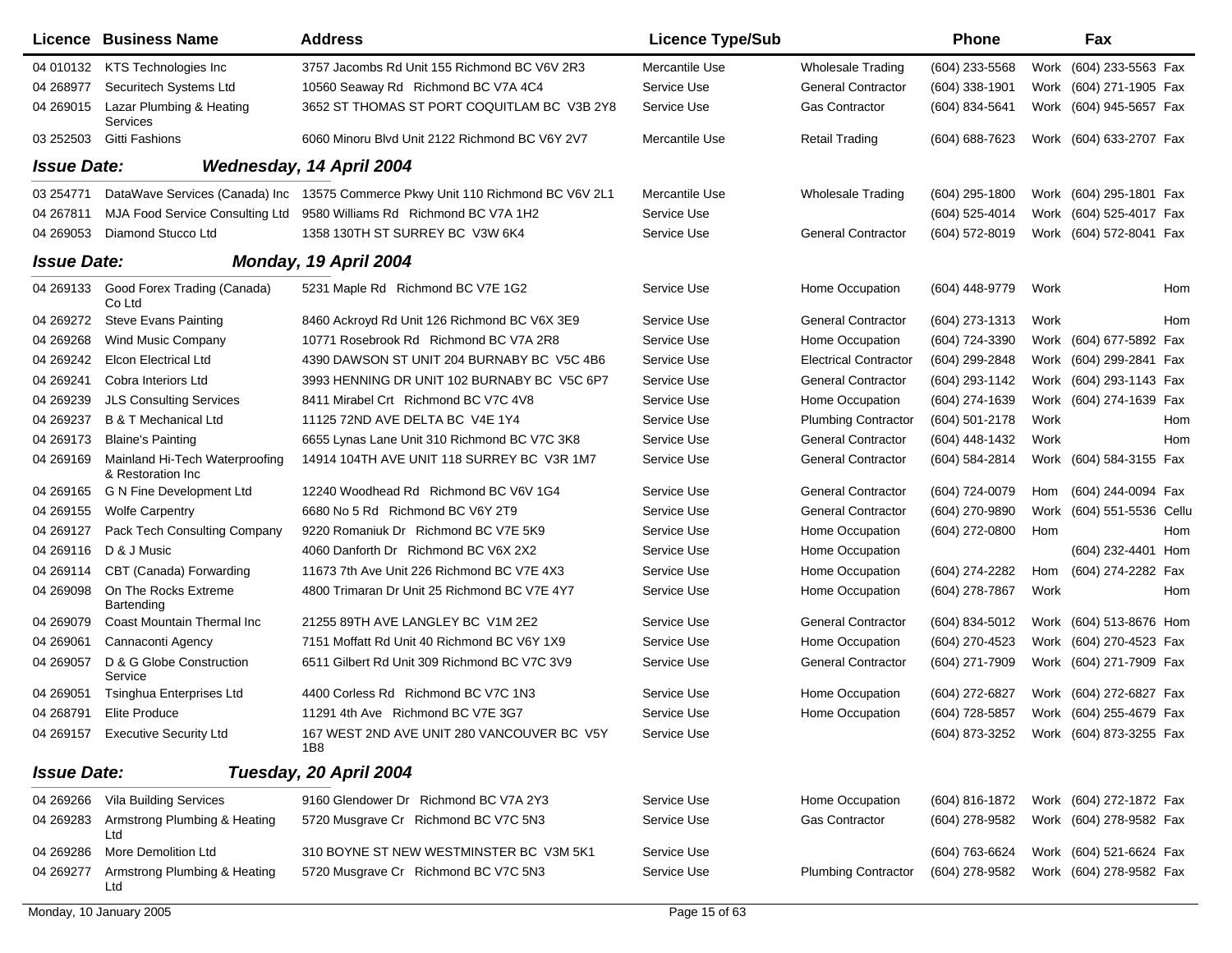|                    | Licence Business Name                        | <b>Address</b>                                   | <b>Licence Type/Sub</b>         |                                  | <b>Phone</b>     |        | Fax                        |     |
|--------------------|----------------------------------------------|--------------------------------------------------|---------------------------------|----------------------------------|------------------|--------|----------------------------|-----|
| 04 266602          | Hi - Tech Supplies Canada Inc                | 3551 Viking Way Unit 102 Richmond BC V6V 1W1     | Mercantile Use                  | <b>Wholesale Trading</b>         | (604) 787-6308   | Work   |                            | Hom |
| 04 269258          | Master Siding and Carpentry                  | 4728 53RD AVE UNIT 310 DELTA BC V4K 2Z1          | <b>Service Use</b>              | <b>General Contractor</b>        | $(604)$ 940-0353 |        | Work (604) 940-0353 Fax    |     |
| 04 265811          | Granton Display System Inc                   | 2188 No 5 Rd Unit 150 Richmond BC V6X 2T1        | Mercantile Use                  | <b>Wholesale Trading</b>         | (604) 821-0817   |        | Work (604) 708-0689 Fax    |     |
| 04 255395          | Media Maintenance Inc                        | 13891 Viking PI Richmond BC V6V 1K8              | Industrial/Manufacturing<br>Use |                                  | (604) 231-9393   |        | Work (604) 231-9595 Fax    |     |
| <b>Issue Date:</b> |                                              | Wednesday, 21 April 2004                         |                                 |                                  |                  |        |                            |     |
| 04 257264          | Dufoniks Ventures Inc                        | 11951 Mitchell Rd Unit 100 Richmond BC V6V 1T5   | <b>Mercantile Use</b>           | Second-Hand<br>Dealer/Pawnbroker | (604) 519-0750   | Work   |                            | Hom |
| 04 268095          | U-Care Marketing Inc                         | 2680 Shell Rd Unit 213 Richmond BC V6X 4C9       | <b>Service Use</b>              |                                  | $(604)$ 278-7869 |        | Work (604) 278-7795 Fax    |     |
| 04 267288          | Joe Li Services                              | 3851 Jacombs Rd Unit 190 Richmond BC V6V 2H7     | Service Use                     |                                  | (604) 270-2238   | Work   |                            | Hom |
| 04 266833          | A D Micro Portable Scooters Inc              | 11782 River Rd Unit 124 Richmond BC V6X 1Z7      | Mercantile Use                  | <b>Wholesale Trading</b>         | (604) 276-2012   |        | Work (604) 276-2018 Hom    |     |
| 04 266603          | National Wise Investment<br>Consultants Inc  | 2981 Simpson Rd Unit 240 Richmond BC V6X 2R2     | <b>Service Use</b>              |                                  | (604) 782-7280   |        | Work (604) 244-7196 Fax    |     |
| 04 266410          | <b>Technet Computers Incorporated</b>        | 11511 Bridgeport Rd Unit 103 Richmond BC V6X 1T4 | Service Use                     |                                  | (604) 247-1636   |        | Work (604) 299-1126 Fax    |     |
| 04 264190          | Fred Holmes Fuel Injection                   | 13571 Verdun PI Unit 100 Richmond BC V6V 1W5     | <b>Service Use</b>              |                                  | (604) 872-7721   |        | Work (604) 872-8141<br>Fax |     |
| 03 247923          | Deluxe Film Services Ltd                     | 5600 Parkwood Way Unit 620 Richmond BC V6V 2M2   | Service Use                     | Warehouse/Storage                | (604) 644-5185   | Cellul |                            | Hom |
| 04 263193          | Eton Emma Inc                                | 13982 Cambie Rd Unit 138 Richmond BC V6V 2K2     | Mercantile Use                  | <b>Wholesale Trading</b>         | (604) 303-8644   |        | Work (604) 303-8645<br>Fax |     |
| 04 010423          | <b>Oriental Aluminium Trading</b><br>Company | 2268 No 5 Rd Unit 110 Richmond BC V6X 2T1        | Mercantile Use                  | <b>Wholesale Trading</b>         | (604) 232-0861   | Work   |                            | Hom |
| 04 009182          | Falani Cosmetic Ltd                          | 2981 Simpson Rd Unit 150 Richmond BC V6X 2R2     | Mercantile Use                  | <b>Wholesale Trading</b>         | (604) 781-1468   | Work   | Hom                        |     |
| 03 253151          | IPS Canada Inc                               | 13468 Verdun PI Unit 130 Richmond BC V6V 1V2     | Industrial/Manufacturing<br>Use |                                  | (604) 689-4716   |        | Work (604) 689-3931 Fax    |     |
|                    | 04 263898 Classic Removals Inc               | 14571 Burrows Rd Richmond BC V6V 1K9             | <b>Service Use</b>              |                                  | (604) 276-2216   |        | Work (604) 247-2133 Fax    |     |
| <b>Issue Date:</b> |                                              | Thursday, 22 April 2004                          |                                 |                                  |                  |        |                            |     |
| 04 269520          | Sasco Electrical and Plumbing<br>Ltd         | 1130 E 47TH AVE VANCOUVER BC V5W 2B8             | Service Use                     | <b>Plumbing Contractor</b>       | (604) 875-8814   |        | Work (604) 875-8053 Fax    |     |
| 04 269540          | L G Construction Ltd                         | 5562 52ND AVE LADNER BC V4K 2C5                  | Service Use                     | <b>General Contractor</b>        | (604) 537-6078   | Work   |                            | Hom |
| 04 269521          | Sasco Electrical and Plumbing<br>Ltd         | 1130 E 47TH AVE VANCOUVER BC V5W 2B8             | Service Use                     | <b>Electrical Contractor</b>     | (604) 875-8814   |        | Work (604) 875-8053 Fax    |     |
| <b>Issue Date:</b> |                                              | Friday, 23 April 2004                            |                                 |                                  |                  |        |                            |     |
| 04 269502          | Pacific Wireless International               | 9740 Snowdon Ave Richmond BC V7A 2M1             | Service Use                     | Home Occupation                  | (604) 275-1530   | Hom    | (604) 275-1530 Fax         |     |
| 04 268274          | M's Travel Ltd                               | 4380 No 3 Rd Unit 1360 Richmond BC V6X 3V7       | Service Use                     | <b>Travel Agency</b>             | (604) 232-0288   |        | Work (604) 232-0281<br>Fax |     |
| 04 268283          | Princess                                     | 4380 No 3 Rd Unit 1370 Richmond BC V6X 3V7       | Mercantile Use                  | <b>Retail Trading</b>            | (604) 273-8199   | Work   |                            | Hom |
| 04 268813          | Dresz Code Fashion Ltd                       | 8700 McKim Way Unit 1063 Richmond BC V6X 4A5     | Mercantile Use                  | Retail Trading                   | (604) 304-8869   | Work   |                            | Hom |
|                    | 04 268935 Metro - City Projects Inc          | 4871 Shell Rd Unit 2215 Richmond BC V6X 3Z6      | Service Use                     | <b>General Contractor</b>        | (604) 276-1822   |        | Work (604) 276-1776 Fax    |     |
| 04 269060          | Securitas Canada Limited                     | 6951 Westminster Hwy Richmond BC V7C 1C6         | Service Use                     |                                  | $(604)$ 930-6671 |        | Work (604) 584-9217 Fax    |     |
| 04 269096          | Tap Roots Plumbing & Heating<br>Ltd          | 8771 Douglas St Unit 130 Richmond BC V6X 1V2     | Service Use                     | Gas Contractor                   | (604) 233-7003   |        | Work (604) 233-7004 Fax    |     |
| 04 269483          | <b>IKC Piping Systems</b>                    | 12095 250TH ST MAPLE RIDGE BC V4R 1H1            | Service Use                     | <b>Plumbing Contractor</b>       | (604) 209-4055   |        | Work (604) 467-7962 Fax    |     |
| 04 269512          | Keywest Asphalt Ltd                          | 7231 120TH ST UNIT 443 DELTA BC V4C 6P5          | Service Use                     | <b>General Contractor</b>        | (604) 572-0732   |        | Work (604) 572-0743 Fax    |     |
| 04 269517          | Romana Investments Ltd                       | 13933 25A AVE SURREY BC V4P 2L9                  | Service Use                     | <b>General Contractor</b>        | (604) 535-7974   |        | Work (604) 535-7974 Fax    |     |
| 04 269518          | Kai Construction Ltd                         | 546 KASLO ST VANCOUVER BC V5K 3Z2                | Service Use                     | <b>General Contractor</b>        | (604) 818-2632   |        | Work (604) 253-7299 Fax    |     |
| 04 269544          | <b>Ricky Construction Ltd</b>                | 13903 78A AVE SURREY BC                          | Service Use                     | <b>General Contractor</b>        | (604) 834-1873   |        | Work (604) 572-3462 Fax    |     |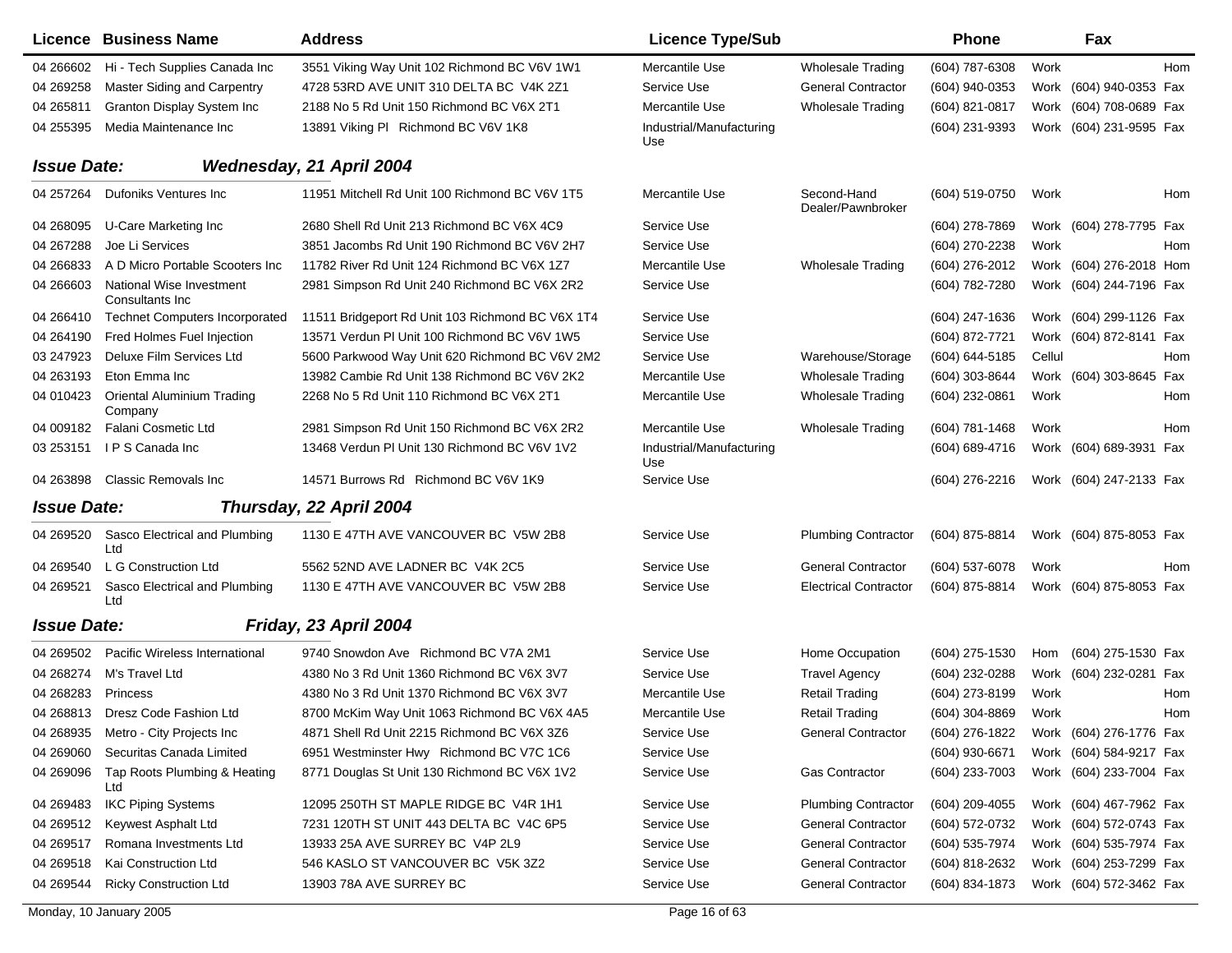|                    | <b>Licence Business Name</b>                            | <b>Address</b>                                          | <b>Licence Type/Sub</b>         |                                  | <b>Phone</b>     |        | Fax                     |            |
|--------------------|---------------------------------------------------------|---------------------------------------------------------|---------------------------------|----------------------------------|------------------|--------|-------------------------|------------|
| 04 269611          | 2020 DSS Inc                                            | 1439 LOEWEN CRT NW EDMONTON AB T6R 2Y1                  | Service Use                     | <b>General Contractor</b>        | (480) 439-7070   |        | Work (604) 439-0776 Fax |            |
| 04 269531          | <b>Celerity Construction</b>                            | 5583 ANGUS DR VANCOUVER BC V6M 3N5                      | Service Use                     | <b>General Contractor</b>        | (604) 214-2957   | Hom    | (604) 214-2917 Fax      |            |
| 04 268216          | Penny's Choice                                          | 8700 McKim Way Unit 1193 Richmond BC V6X 4A5            | Mercantile Use                  | <b>Retail Trading</b>            | $(604)$ 512-1818 | Work   |                         | Hom        |
| 04 269442          | Safe Electric Co Ltd                                    | 8613 162ND ST SURREY BC V4N 1A9                         | Service Use                     | <b>Electrical Contractor</b>     | (604) 543-7220   |        | Work (604) 543-7255 Fax |            |
| 04 257262          | <b>MSL Enterprises Inc</b>                              | 2931 Olafsen Ave Unit 105 Richmond BC V6X 2R4           | Industrial/Manufacturing<br>Use |                                  | (604) 303-9183   | Work   |                         | Hom        |
| 04 268197          | The Learning City                                       | 3779 Sexsmith Rd Unit 1263 Richmond BC V6X 3Z9          | Assembly Use Group 3            | <b>Education Institution</b>     | (604) 377-6168   | Cellul |                         | Hom        |
| 04 269551          | <b>Arc Electrical Services</b>                          | 8747 MILTON DR SURREY BC V3S 5G9                        | Service Use                     | <b>Electrical Contractor</b>     | (604) 290-5770   |        | Work (604) 572-0027 Fax |            |
| 04 010807          | Toptech Computer (NA) Group<br>Inc                      | 11500 Bridgeport Rd Unit 108 Richmond BC V6X 1T2        | Mercantile Use                  | <b>Retail Trading</b>            | (604) 207-0086   |        | Work (604) 207-0060 Fax |            |
| 03 253533          | Choice Granite Inc                                      | 3020 No 5 Rd Richmond BC V6X 2T5                        | Mercantile Use                  | <b>Retail Trading</b>            | (604) 274-2797   |        | Work (604) 274-2797 Fax |            |
| 04 262912          | ParkSmart Inc                                           | 2451 Vauxhall PI Richmond BC V6V 1Z5                    | Service Use                     |                                  | (604) 270-8441   |        | Work (604) 270-8467     | Fax        |
| 04 263215          | Lakewood Antiques Ltd                                   | 12331 Bridgeport Rd Unit 5 Richmond BC V6V 1J4          | Mercantile Use                  | <b>Wholesale Trading</b>         | (778) 883-4156   | Cellul |                         | Hom        |
| 04 263377          | <b>Orthosolutions Dental</b><br>Laboratories Ltd        | 5755 No 3 Rd Unit 205 Richmond BC V6X 2C9               | <b>Service Use</b>              |                                  | (604) 803-2629   |        | Cellul ) 2 e            | Hom        |
| 04 263890          | <b>Belair Technical Group</b>                           | 1900 Savage Rd Richmond BC V6V 3A5                      | Service Use                     |                                  | (604) 270-2514   | Work   |                         | Hom        |
| 04 268113          | Sub Zero Liquor Stores -<br>Richmond                    | 8220 Lansdowne Rd Richmond BC V6X 2B9                   | Mercantile Use                  | <b>Retail Trading</b>            | (604) 278-2522   | Work   |                         | Hom        |
| 04 267213          | Signalchem Pharmaceuticals                              | 5600 Parkwood Way Unit 570 Richmond BC V6V 2M2          | Service Use                     |                                  | (604) 232-4042   | Work   |                         | Hom        |
| 04 267335          | Safari Furniture Co Ltd                                 | 5431 Minoru Blvd Richmond BC V6X 2B1                    | Mercantile Use                  | <b>Retail Trading</b>            | (604) 323-2178   | Fax    |                         | Hom        |
| 04 267641          | North Sea Holdings Ltd                                  | 11320 Bridgeport Rd Unit 201 Richmond BC V6X 1T2        | Service Use                     |                                  | (604) 231-0998   |        | Work (604) 875-1813 Fax |            |
| 04 268090          | Pristina Enterprises Inc                                | 12811 Rowan PI Unit 1110 Richmond BC V6V 2S6            | Mercantile Use                  | <b>Wholesale Trading</b>         | (604) 298-6689   |        | Work (604) 687-2227 Fax |            |
| 04 266452          | Formatura Furniture & Design Inc                        | 2088 No 5 Rd Unit 250 Richmond BC V6X 2T1               | Industrial/Manufacturing<br>Use |                                  | (604) 764-9903   | Work   |                         | Hom        |
| 04 268146          | ATVforless Sales Inc                                    | 12871 Bathgate Way Unit 14 Richmond BC V6V 1Y5          | Mercantile Use                  | <b>Wholesale Trading</b>         | (604) 232-1055   |        | Work (604) 507-9808 Fax |            |
| 04 255358          | All Tune and Lube                                       | 12171 Bridgeport Rd Unit 1 Richmond BC V6V 1J4          | Service Use                     |                                  | (604) 273-1199   |        | Work (604) 273-1113     | Hom        |
| 04 268137          | <b>Senses Education Centre</b>                          | 3779 Sexsmith Rd Unit 1236 Richmond BC V6X 3Z9          | Assembly Use Group 3            | <b>Education Institution</b>     | (604) 710-5532   | Work   |                         | Hom        |
| <b>Issue Date:</b> |                                                         | Monday, 26 April 2004                                   |                                 |                                  |                  |        |                         |            |
| 04 269559          | Mind's Edge Computers                                   | 22888 Windsor Crt Unit 18 Richmond BC V6V 2W6           | Service Use                     | Home Occupation                  | (604) 523-1942   | Work   |                         | <b>Hom</b> |
| 04 269589          | Pan's Enterprises Co Ltd                                | 5355 GLADSTONE ST VANCOUVER BC V5P 4C8                  | Service Use                     | <b>General Contractor</b>        | (604) 322-8887   |        | Work (604) 773-3832     | Cellu      |
| 04 269599          | Live Your Life Complete Home<br><b>Support Services</b> | 1150 QUAYSIDE DR UNIT 205 NEW WESTMINSTER<br>BC V3M 6E1 | Service Use                     |                                  | (604) 889-4116   | Work   |                         | Hom        |
| 04 269642          | 685913 British Columbia Ltd                             | 4430 HALIFAX ST UNIT 103 BURNABY BC V5C 5R4             | Service Use                     | <b>General Contractor</b>        | (604) 294-2724   |        | Work (604) 294-4768 Fax |            |
| 04 269 659         | David Barber                                            | 5796 16 A AVE DELTA BC V4L 1H9                          | Service Use                     | <b>General Contractor</b>        | (604) 943-1244   |        | Work (604) 943-2630 Fax |            |
| 04 269663          | Sunshine Web Development                                | 7878 Westminster Hwy Unit 1603 Richmond BC V6X 1A5      | Service Use                     | Home Occupation                  | (604) 207-1618   |        | Work (604) 207-1618 Fax |            |
| 04 269665          | Arnie Fisk Arts Inc                                     | 8420 Fairbrook Cr Richmond BC V7C 1Z3                   | Service Use                     | Home Occupation                  | (604) 241-3950   | Work   |                         | Hom        |
| 04 269552          | Interactive Electric Controls Inc                       | 2779 LAKE CITY WAY UNIT 12 BURNABY BC V5A 2Z6           | Service Use                     | <b>Electrical Contractor</b>     | (604) 444-4188   |        | Work (604) 444-5188 Fax |            |
| 04 269 605         | <b>First Choice Homecare Services</b>                   | 8080 Ryan Rd Unit 102 Richmond BC V7A 2E5               | Service Use                     | Home Occupation                  | (604) 725-2882   | Work   |                         | Hom        |
| 04 269 662         | Chung Sing Construction Co                              | 3029 E 17TH AVE VANCOUVER BC V5M 2N5                    | Service Use                     | <b>General Contractor</b>        | $(604)$ 889-3681 |        | Work (604) 255-7726 Hom |            |
| 04 269530          | Richmond Safe Driving School                            | 8300 St Albans Rd Richmond BC V6Y 2K9                   | Service Use                     | <b>Driver Training</b><br>School | (604) 272-5475   |        | Work (604) 272-5475 Fax |            |
| 04 269222          | Smart N Save Supermarket                                | 5300 No 3 Rd Unit 616 Richmond BC V6X 2X9               | Mercantile Use                  | <b>Retail Trading</b>            | (604) 272-7932   |        | Work (604) 272-7912 Fax |            |
| 04 269095          | Tap Roots Plumbing & Heating<br>Ltd                     | 8771 Douglas St Unit 130 Richmond BC V6X 1V2            | Service Use                     | <b>Plumbing Contractor</b>       | (604) 233-7003   |        | Work (604) 233-7004 Fax |            |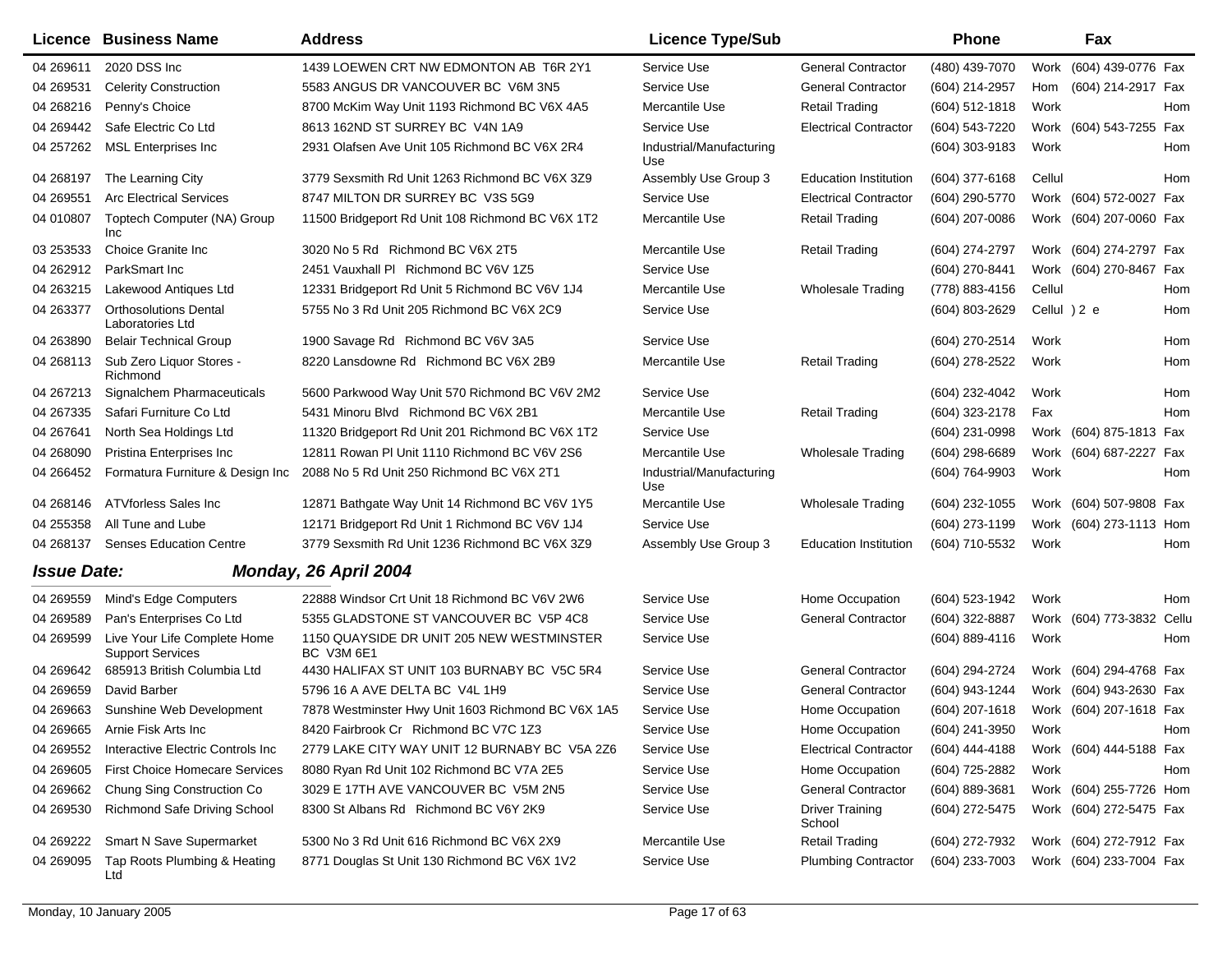|                    | <b>Licence Business Name</b>                          | <b>Address</b>                                     | <b>Licence Type/Sub</b> |                                     | <b>Phone</b>     |      | Fax                       |
|--------------------|-------------------------------------------------------|----------------------------------------------------|-------------------------|-------------------------------------|------------------|------|---------------------------|
| 04 268628          | J D Z Royal Chinese Porcelain<br>Ltd                  | 4540 No 3 Rd Unit 1030 Richmond BC V6X 4E4         | Mercantile Use          | <b>Retail Trading</b>               | (604) 715-0699   | Work | Hom                       |
| 04 268091          | Gordon Lai & Associates<br>Counselling and Therapy Ce | 5811 Cooney Rd Unit 305 Richmond BC V6X 3M1        | Service Use             |                                     | (604) 710-2683   |      | Cellul (604) 731-8930 Fax |
| 04 267700          | Petro-Canada - Steveston Gas<br>Bar                   | 11991 Steveston Hwy Richmond BC V7A 1N8            | Service Use             | <b>Gas Station</b>                  | (604) 448-5591   |      | Work (604) 277-9978 Fax   |
| 04 264770          | Fedex Trade Networks Transport<br>& Brokerage (Canada | 13777 Commerce Pkwy Unit 210 Richmond BC V6V 2X3   | Service Use             |                                     | (604) 278-7785   |      | Work (604) 278-7410 Fax   |
| 03 245422          | Joy Space (North American)<br><b>Trading Ltd</b>      | 11071 Bridgeport Rd Unit 120 Richmond BC V6X 1T3   | Mercantile Use          | <b>Wholesale Trading</b>            | (604) 897-3189   |      | Work (604) 821-0139 Fax   |
| 03 243576          | <b>ATI Construction Ltd</b>                           | 5911 Minoru Blvd Unit 127 Richmond BC V6X 4C7      | Service Use             | <b>General Contractor</b>           | (604) 618-2098   | Hom  | (604) 241-5796 Cellu      |
| 04 269 658         | <b>Chris Lau Construction</b>                         | 6588 Barnard Dr Unit 72 Richmond BC V7C 5R8        | Service Use             | <b>General Contractor</b>           | (604) 276-2188   |      | Work (604) 276-2188 Fax   |
| 04 269532          | <b>Richmond Safe Driving School</b>                   | 8300 St Albans Rd Richmond BC V6Y 2K9              | Vehicle for Hire        | Class K -<br>DriverTraining Vehicle | (604) 272-5475   |      | Work (604) 272-5475 Fax   |
| <b>Issue Date:</b> |                                                       | Tuesday, 27 April 2004                             |                         |                                     |                  |      |                           |
| 04 269609          | Poly Trading                                          | 3500 Cunningham Dr Unit 32 Richmond BC V6X 3T3     | Service Use             | Home Occupation                     | (604) 278-4618   |      | Work (604) 278-4618 Fax   |
| 04 269738          | <b>Eagle Painters</b>                                 | 8400 Cambie Rd Richmond BC V6X 1J9                 | Service Use             | <b>General Contractor</b>           | (604) 783-3539   | Work | Hom                       |
| 04 269735          | Blue Line Deco-Painting Ltd                           | 13340 98 AVE SURREY BC V3T 5M7                     | Service Use             |                                     | (604) 583-8071   |      | Work (604) 583-8058 Fax   |
|                    |                                                       |                                                    |                         |                                     |                  |      |                           |
| <b>Issue Date:</b> |                                                       | Wednesday, 28 April 2004                           |                         |                                     |                  |      |                           |
| 04 269772          | Terra Nova Trading Inc                                | 10651 Sceptre Cr Richmond BC V7E 2A6               | Service Use             | Home Occupation                     | $(604)$ 274-1518 |      | Work (604) 275-0133 Fax   |
| 04 269776          | Kentong Design                                        | 9333 Alberta Rd Unit 304 Richmond BC V6Y 4E4       | Service Use             | Home Occupation                     | (604) 202-1866   | Work | Hom                       |
| 04 269777          | En Guard Security Ltd                                 | 355 HOLDOM AVE UNIT 306 BURNABY BC V5B 3T8         | Service Use             |                                     | (604) 298-2215   |      | Work (604) 298-2214 Fax   |
| 04 269790          | Custom Made Fun Inc                                   | 5900 Dover Cr Unit 414 Richmond BC V7C 5R4         | Service Use             | Home Occupation                     | (604) 244-0504   | Work | Hom                       |
| <b>Issue Date:</b> |                                                       | Thursday, 29 April 2004                            |                         |                                     |                  |      |                           |
| 04 270088          | <b>Roadrunner Concrete Cutting</b><br>and Coring      | 9451 Patterson Rd Richmond BC V6X 1P8              | Service Use             | <b>General Contractor</b>           | (604) 723-2683   | Work | Hom                       |
| 04 270092          | L & G Company                                         | 3880 Westminster Hwy Unit 126 Richmond BC V7C 5S1  | Service Use             | Home Occupation                     | (604) 214-3606   |      | Work (604) 214-3606 Fax   |
| 03 24 2095         | Seasonal Enterprises Ltd                              | 11960 Hammersmith Way Unit 170 Richmond BC V7A 5C9 | Mercantile Use          | <b>Wholesale Trading</b>            | (604) 241-0838   |      | Work (604) 241-0838 Fax   |
| 04 270090          | <b>Ardeco Trading Company</b>                         | 8611 Ackroyd Rd Unit 301 Richmond BC V6X 3P4       | Service Use             | Home Occupation                     | (604) 232-9497   |      | Work (604) 232-9497 Fax   |
| 04 270096          | <b>Imperial Carpets</b>                               | 250 SW MARINE DR VANCOUVER BC V5X 2R5              | Service Use             | <b>General Contractor</b>           | (604) 430-1030   |      | Work (604) 430-1020 Fax   |
| 04 270075          | S K Framing Ltd                                       | 10271 Mortfield Rd Richmond BC V7A 4H7             | Service Use             | <b>General Contractor</b>           | (604) 277-4581   |      | Work (604) 277-4581 Fax   |
| 04 270072          | Dymax Auto Parts                                      | 10391 Sandiford Dr Richmond BC V7E 5S6             | Service Use             | Home Occupation                     | (604) 728-6903   |      | Work (604) 436-0617 Fax   |
| 04 269847          | Dell Construction Inc.                                | 3615 W 17 AVE UNIT 301 VANCOUVER BC V6S 1A3        | Service Use             | <b>General Contractor</b>           | (604) 719-6616   |      | Work (604) 253-2915 Hom   |
| 04 270070          | Kenlinex Enterprises Ltd                              | 8411 Bennett Rd Unit 3 Richmond BC V6X 4J2         | Service Use             | Home Occupation                     | (604) 278-3070   |      | Work (604) 278-3078 Fax   |
| <b>Issue Date:</b> |                                                       | Monday, 3 May 2004                                 |                         |                                     |                  |      |                           |
| 04 270153          | Andrew Cheung Architects Inc                          | 626 BUTE ST UNIT 320 VANCOUVER BC V6E 3M1          | Service Use             | <b>General Contractor</b>           | (604) 685-2088   |      | Work (604) 685-1889 Fax   |
| 04 270228          | Atcost Home Improvements                              | 1867 LAURIER AVE PORT COQUITLAM BC V3B 2C6         | Service Use             | <b>General Contractor</b>           | (604) 472-0653   |      | Work (604) 472-0623 Fax   |
| 04 270242          | Vango Autoglass                                       | 2128 EAST 19TH AVE VANCOUVER BC V5N 2J4            | Service Use             |                                     | (604) 726-5396   | Work | Hom                       |
| 04 270231          | All Star Excavation & Demolition<br>Ltd               | 7581 WRIGHT ST BURNABY BC V3N 3W8                  | Service Use             |                                     | (604) 516-6280   | Work | Hom                       |
| 04 270 213         | A & M Greenland Environmental<br>Co                   | 8040 Ryan Rd Unit 306 Richmond BC V7A 2E5          | Service Use             | Home Occupation                     | (604) 277-9568   |      | Work (604) 277-9568 Fax   |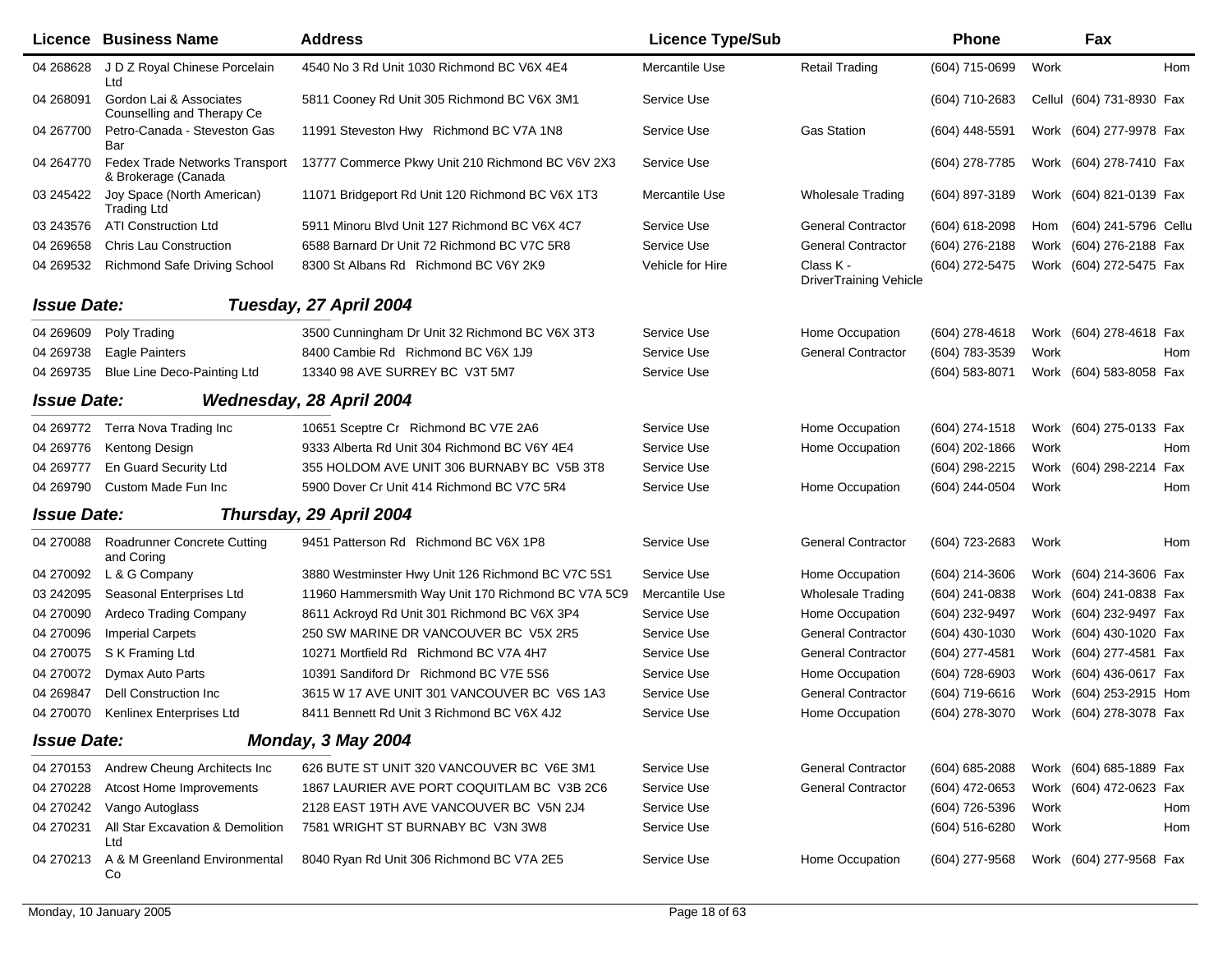|                    | Licence Business Name                                          | <b>Address</b>                                                 | <b>Licence Type/Sub</b>         |                           | <b>Phone</b>   |        | Fax                                    |
|--------------------|----------------------------------------------------------------|----------------------------------------------------------------|---------------------------------|---------------------------|----------------|--------|----------------------------------------|
| 04 270 202         | <b>Grand Construction Ltd</b>                                  | 4539 210A ST LANGLEY BC V3A 5Z3                                | Service Use                     | <b>General Contractor</b> | (604) 530-1931 | Work   | (604) 530-8527 Fax                     |
| 04 270 201         | J & J Adventure Tours                                          | 15140 PORLIER PASS RD GALIANO ISLAND BC VON<br>1P <sub>0</sub> | Service Use                     |                           | (250) 539-9808 | Hom    | (250) 539-9808 Fax                     |
| 04 270 200         | Hyto International Development<br>Inc                          | 8888 Odlin Cr Unit 2320 Richmond BC V6X 3Z8                    | Service Use                     |                           | (604) 720-1685 | Hom    | (604) 276-2426 Fax                     |
| 04 270160          | Incarta                                                        | 12125 86TH AVE UNIT 10 SURREY BC V3W 3H8                       | Service Use                     | <b>Delivery Services</b>  | (605) 594-7126 |        | Work (604) 594-7149 Fax                |
| 04 270157          | <b>Neff Construction</b>                                       | 6388 CHATHAM ST WEST VANCOUVER BC V7W 2E2                      | Service Use                     | <b>General Contractor</b> | (604) 921-7858 | Hom    | (604) 922-7245 Fax                     |
| 04 270155          | J C Design                                                     | 2762 MARA DR COQUITLAM BC V3C 5T7                              | Service Use                     | <b>General Contractor</b> | (604) 942-9982 | Work   | Hom                                    |
| 04 269212          | Beijing Arts & Crafts                                          | 4800 No 3 Rd Unit 137 Richmond BC V6X 3A6                      | Mercantile Use                  | <b>Retail Trading</b>     | (604) 207-8470 |        | Work (604) 272-4804 Hom                |
| 04 270239          | Weld & Shine Custom<br>Metalworks Inc                          | 4511 Boundary Rd Richmond BC V6V 1T9                           | Service Use                     | <b>General Contractor</b> | (604) 522-0304 |        | Work (604) 519-0148 Fax                |
| 04 267312          | Pacific Gateway Logistics Inc                                  | 14600 River Rd Richmond BC V6V 1L4                             | Mercantile Use                  | <b>Wholesale Trading</b>  | (604) 618-1629 | Cellul | Hom                                    |
| 04 270113          | Sonitrol                                                       | 3033 KING GEORGE HWY UNIT 30 SURREY BC V4P<br>1B8              | Service Use                     |                           | (604) 542-5330 |        | Work (604) 542-5335 Fax                |
| 04 263349          | L A Nails                                                      | 7900 Westminster Hwy Unit 131 Richmond BC V6X 1A5              | Service Use                     |                           | (604) 278-4482 |        | Work (604) 278-4482 Fax                |
| 04 269 213         | M3 Technology Inc                                              | 3511 Viking Way Unit 4 Richmond BC V6V 1W1                     | Mercantile Use                  | <b>Wholesale Trading</b>  | (604) 821-9881 |        | Work (604) 821-1192 Fax                |
| 04 269 262         | Edwin S W Kong & Company Inc                                   | 13982 Cambie Rd Unit 128 Richmond BC V6V 2K2                   | Service Use                     |                           | (604) 273-1628 |        | Work (604) 273-1638 Fax                |
| 04 269264          | North America Overseas Cultural<br>& Trade Inc                 | 13982 Cambie Rd Unit 128 Richmond BC V6V 2K2                   | Service Use                     |                           | (604) 207-9883 |        | Work (604) 207-9807 Fax                |
| 04 269274          | Classy Kids Clothing                                           | 5300 No 3 Rd Unit 938 Richmond BC V6X 2X9                      | Mercantile Use                  | Retail Trading            | (604) 219-1321 | Work   | Hom                                    |
| 04 270081          | Smart ID Enterprise Inc                                        | 8720 Lansdowne Rd Unit 209 Richmond BC V6X 1B9                 | Service Use                     | Home Occupation           | (604) 277-9595 |        | Work (604) 277-9562 Fax                |
| 04 270108          | <b>Ruff Stuff Dog Services</b>                                 | 2045 W DUNBAR ST UNIT 201 VANCOUVER BC V6R<br>3M <sub>5</sub>  | Service Use                     |                           | (604) 733-6483 |        | Work (604) 730-0003 Fax                |
| 04 269135          | <b>Bonnie Enterprises Ltd</b>                                  | 2691 Viscount Way Unit 105 Richmond BC V6V 2R5                 | Mercantile Use                  | <b>Wholesale Trading</b>  | (604) 247-1177 |        | Work (604) 231-1940 Fax                |
| <b>Issue Date:</b> |                                                                | Tuesday, 4 May 2004                                            |                                 |                           |                |        |                                        |
| 04 255446          | AltaStream Inc                                                 | 21320 Gordon Way Unit 270 Richmond BC V6W 1J8                  | Service Use                     |                           | (604) 247-4700 |        | Work (604) 247-4701 Fax                |
| 04 266811          | <b>Preferred Industrial Supply</b>                             | 21331 Gordon Way Unit 3160 Richmond BC V6W 1J9                 | Mercantile Use                  | Wholesale Trading         | (604) 231-6030 |        | Work (604) 247-1600 Fax                |
| 04 270255          | Vintage Flowers                                                | 7391 Lucas Rd Richmond BC V6Y 1E8                              | Service Use                     | Home Occupation           | (604) 271-9853 |        | Work (604) 272-9853 Fax                |
| 04 270214          | Marcus Jewellery Co Ltd                                        | 4151 Hazelbridge Way Unit 2430 Richmond BC V6X 4J7             | Mercantile Use                  | <b>Retail Trading</b>     | (604) 233-1313 |        | Work (604) 233-1313 Fax                |
| 04 267223          | <b>SOS Emergency Response</b><br>Technologies                  | 5920 No 6 Rd Unit 207 Richmond BC V6V 1Z1                      | Mercantile Use                  | <b>Wholesale Trading</b>  | (604) 277-5855 |        | Work (604) 277-5859 Fax                |
| 04 265229          | <b>APACE Enterprises</b>                                       | 21331 Gordon Way Unit 2160 Richmond BC V6W 1J9                 | Mercantile Use                  | <b>Wholesale Trading</b>  | (604) 231-5932 |        | Work (604) 231-5923 Fax                |
| 04 265190          | Nex-Ride Motorcycle Repairs &<br>Detailing                     | 6753 Graybar Rd Unit 165 Richmond BC V6W 1H7                   | Service Use                     |                           | (604) 763-2508 | Work   | Hom                                    |
| 04 262791          | Dominion Precious Metal Inc                                    | 6755 Graybar Rd Unit 120 Richmond BC V6W 1H8                   | Industrial/Manufacturing<br>Use |                           | (604) 270-0677 |        | Work (604) 270-0184 Fax                |
|                    | 04 009223 Richmond Relationship<br><b>Counselling Services</b> | 6091 Gilbert Rd Unit 450 Richmond BC V7C 5L9                   | Service Use                     |                           |                |        | (604) 279-8992 Work (604) 279-8993 Fax |
| 04 263050          | Prince Star Jewellers Ltd                                      | 6753 Graybar Rd Unit 180 Richmond BC V6W 1H7                   | Industrial/Manufacturing<br>Use |                           | (604) 279-9770 |        | Work (604) 279-9770 Fax                |
| <b>Issue Date:</b> |                                                                | Wednesday, 5 May 2004                                          |                                 |                           |                |        |                                        |
| 04 269795          | Nikkei (Canada) Marketing Ltd                                  | 12868 Clarke PI Unit 150 Richmond BC V6V 2H1                   | Mercantile Use                  | <b>Wholesale Trading</b>  | (604) 247-1886 | Hom    | (604) 232-0438 Fax                     |
| 04 265714          | <b>TOV Events</b>                                              | 8888 Odlin Cr Unit 2110 Richmond BC V6X 3Z8                    | Service Use                     |                           | (604) 244-8684 |        | Work (604) 244-8683 Fax                |
|                    | 04 270295 D & M Service Construction Ltd                       | 7231 120TH ST UNIT 421 DELTA BC V4C 6P5                        | Service Use                     | <b>General Contractor</b> | (604) 599-8445 |        | Work (604) 599-8845 Fax                |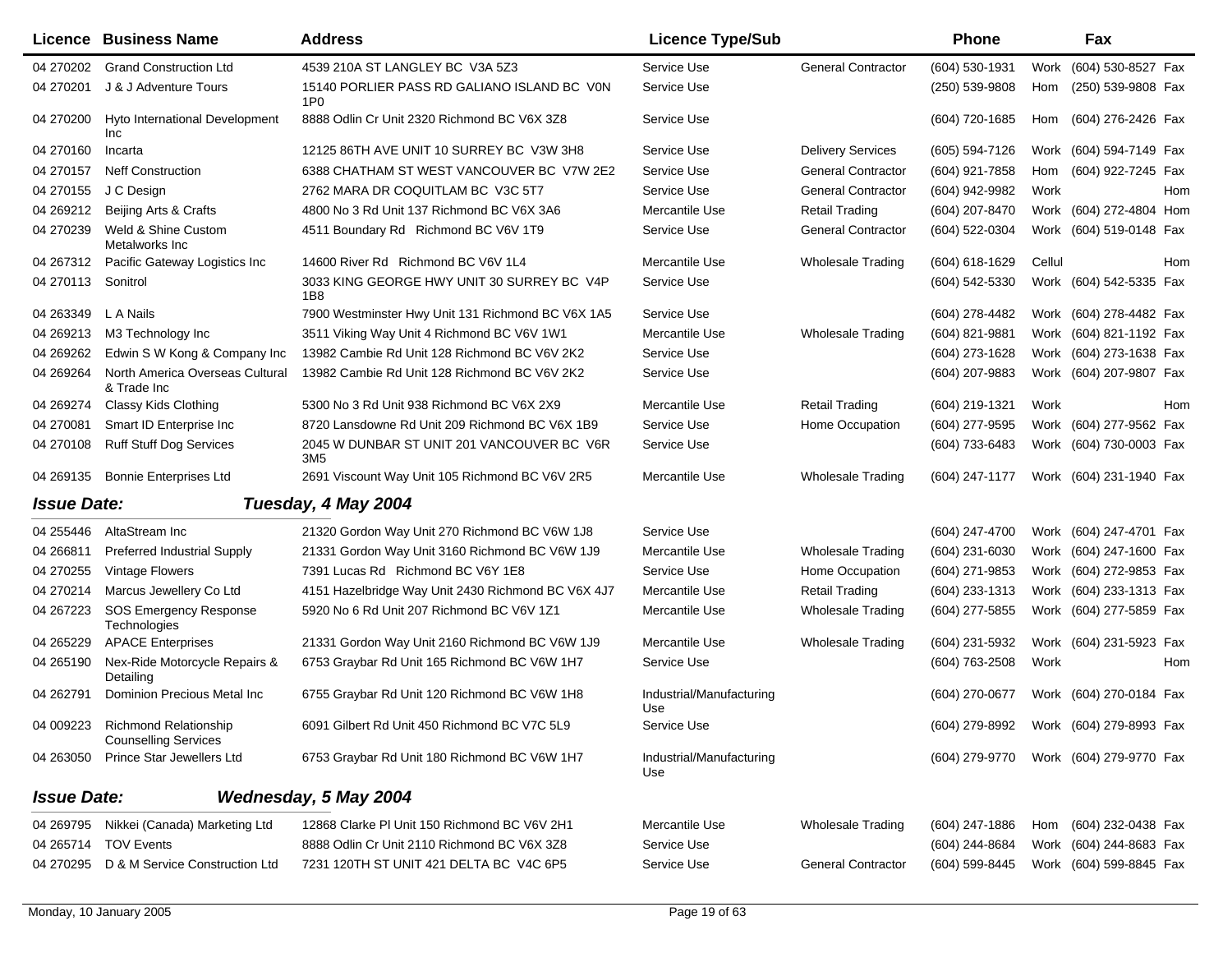|                    | <b>Licence Business Name</b>                 | <b>Address</b>                                     | <b>Licence Type/Sub</b>         |                                                    | <b>Phone</b>     |      | Fax                     |     |
|--------------------|----------------------------------------------|----------------------------------------------------|---------------------------------|----------------------------------------------------|------------------|------|-------------------------|-----|
| 04 270217          | BCOM Computer Centre (BC) Inc                | 13520 Crestwood PI Unit 8 Richmond BC V6V 2G2      | Industrial/Manufacturing<br>Use |                                                    | (604) 303-7768   |      | Work (604) 303-6602 Fax |     |
| 04 270132          | <b>Fashion This Consignment Store</b>        | 7866 Williams Rd Richmond BC V7A 1G3               | Mercantile Use                  | <b>Retail Trading</b>                              | (604) 803-0858   | Work |                         | Hom |
| 04 270079          | I M M Enterprises Ltd                        | 3771 Jacombs Rd Unit 535 Richmond BC V6V 2L9       | Mercantile Use                  | <b>Wholesale Trading</b>                           | (604) 233-0400   |      | Work (604) 233-0440 Fax |     |
| 04 268035          | Shirley Beauty Product Retail<br>Office      | 8136 Park Rd Unit 230 Richmond BC V6Y 1T1          | Service Use                     |                                                    | (604) 780-8448   | Work |                         | Hom |
| 04 009686          | Universal Auto Leasing & Rental<br>Inc       | 3851 No 3 Rd Richmond BC V6X 2B8                   | Mercantile Use                  | Automobile Dealer                                  | (604) 276-1688   |      | Work (604) 261-7428 Hom |     |
| 04 265011          | The Caring Shop Inc                          | 8888 Odlin Cr Unit 2110 Richmond BC V6X 3Z8        | Mercantile Use                  | <b>Retail Trading</b>                              | (604) 244-8684   |      | Work (604) 244-8683 Fax |     |
| 04 009723          | Universal Auto Leasing & Rental<br>Inc       | 3851 No 3 Rd Richmond BC V6X 2B8                   | Vehicle for Hire                | Class J - Rental<br>Vehicle                        | (604) 276-1688   |      | Work (604) 261-7428 Hom |     |
| 04 009722          | Universal Auto Leasing & Rental<br>Inc       | 3851 No 3 Rd Richmond BC V6X 2B8                   | Vehicle for Hire                | Vehicle For Hire<br>Office                         | (604) 276-1688   |      | Work (604) 261-7428 Hom |     |
| 04 268040          | Canada Go Training Centre Co                 | 8136 Park Rd Unit 268 Richmond BC V6Y 1T1          | Assembly Use Group 3            | <b>Education Institution</b>                       | (604) 207-9190   |      | Work (604) 323-8166 Fax |     |
| <b>Issue Date:</b> |                                              | Thursday, 6 May 2004                               |                                 |                                                    |                  |      |                         |     |
| 04 267469          | <b>Breeze Home Decor</b>                     | 12420 No 1 Rd Unit 130 Richmond BC V7E 6N2         | Mercantile Use                  | <b>Retail Trading</b>                              | (604) 618-1511   |      | Work (604) 233-6935 Fax |     |
| 04 270395          | <b>Criterion Pictures</b>                    | 11391 Seafield Cr Richmond BC V7A 3J1              | Service Use                     | Home Occupation                                    | (604) 274-9540   |      | Work (604) 274-9541 Fax |     |
| 04 269 666         | Podia Therapeutix Nursing<br>Services        | 8300 Bennett Rd Unit 303 Richmond BC V6Y 1N5       | Service Use                     | Home Occupation                                    | (604) 880-6003   |      | Work (604) 606-1386 Fax |     |
| 04 269538          | M Doggy                                      | 11388 Steveston Hwy Richmond BC V7A 1N6            | Assembly Use Group 1            | <b>Food Service</b><br>Establishment, Take-<br>Out | (604) 274-1044   | Work |                         | Hom |
| 04 268786          | <b>Warriors and Wonders</b>                  | 6940 No 3 Rd Richmond BC V6Y 2C5                   | Mercantile Use                  | <b>Retail Trading</b>                              | (604) 304-9929   |      | Work (604) 304-9929 Fax |     |
| 04 26 6371         | Taiwan Kao's Family Restaurant               | 8580 Alexandra Rd Unit 1085 Richmond BC V6X 4B3    | Assembly Use Group 1            | Food Service<br>Establishment                      | (604) 274-6039   | Work |                         | Hom |
| 04 265230          | First Choice Logistics Inc                   | 3751 Viking Way Richmond BC V6V 1W1                | Service Use                     |                                                    | (604) 525-1301   |      | Work (604) 525-1398 Fax |     |
| 04 264869          | Japan Korea Cosmetic House                   | 4311 Hazelbridge Way Unit 1805 Richmond BC V6X 3L7 | Mercantile Use                  | <b>Retail Trading</b>                              | (778) 863-8963   | Work |                         | Hom |
| 03 255003          | Blue Whale Children's Learning<br>Centre Inc | 8060 No 1 Rd Richmond BC V7C 1T9                   | Assembly Use Group 3            | <b>Education Institution</b>                       | $(604)$ 762-1666 | Work |                         | Hom |
| 03 254 203         | Tri-Rock Manufacturing Co                    | 12417 No 2 Rd Unit 135 Richmond BC V7E 2G3         | Industrial/Manufacturing<br>Use |                                                    | (604) 275-8482   |      | Work (604) 275-8418 Hom |     |
| 03 237031          | SS-Cad-Cam Inc                               | 12491 No 2 Rd Unit 20 Richmond BC V7E 2G3          | Service Use                     |                                                    | (604) 277-4077   |      | Work (604) 277-4087 Fax |     |
| 04 269043          | Urban Behavior                               | 6551 No 3 Rd Unit 1582 Richmond BC V6Y 2B6         | Mercantile Use                  | <b>Retail Trading</b>                              | (604) 207-9177   | Work |                         | Hom |
| <b>Issue Date:</b> |                                              | Friday, 7 May 2004                                 |                                 |                                                    |                  |      |                         |     |
|                    | 04 270422 IN X A Trading                     | 8371 Cambie Rd Richmond BC V6X 1J8                 | Service Use                     | Home Occupation                                    | (604) 220-9820   | Work |                         | Hom |
| 04 270507          | Sasco Electrical and Plumbing<br>Ltd         | 1130 E 47TH AVE VANCOUVER BC V5W 2B8               | Service Use                     | <b>Gas Contractor</b>                              | (604) 875-8814   |      | Work (604) 875-8053 Fax |     |
| 04 270473          | Gianfranco Cavalletti                        | 5564 Hankin Dr Richmond BC V7C 5N5                 | Service Use                     | Home Occupation                                    | (604) 231-0983   | Work |                         | Hom |
| 04 270499          | F C Construction Co                          | 8656 MONTCALM ST UNIT 7 VANCOUVER BC V6P 4P8       | Service Use                     | <b>General Contractor</b>                          | (778) 863-3950   | Work |                         | Hom |
| 04 270508          | <b>Unique Trucking</b>                       | 9920 Gilbert Rd Richmond BC V7E 2G9                | Service Use                     | Home Occupation                                    | (604) 275-4271   | Work |                         | Hom |
| 04 270446          | N J Embroidery                               | 6680 Comstock Rd Richmond BC V7C 2X5               | Service Use                     | Home Occupation                                    | (604) 274-6734   | Work |                         | Hom |
| 04 270439          | N S D Homes Ltd                              | PO BOX 156 7101C 120 ST DELTA BC V4E 2A9           | Service Use                     | <b>General Contractor</b>                          | (604) 812-9543   |      | Work (604) 597-9556 Fax |     |
| 04 270438          | Steveston Auto Upholstery                    | 4440 Steveston Hwy Richmond BC V7E 2K3             | Service Use                     | Home Occupation                                    | (604) 275-9644   | Work |                         | Hom |
| 04 269 252         | Chongging Family Food                        | 8260 Westminster Hwy Unit 2410 Richmond BC V6X 3Y2 | Assembly Use Group 1            | Food Service<br>Establishment                      | (604) 299-2383   | Fax  | (604) 338-2528 Cellu    |     |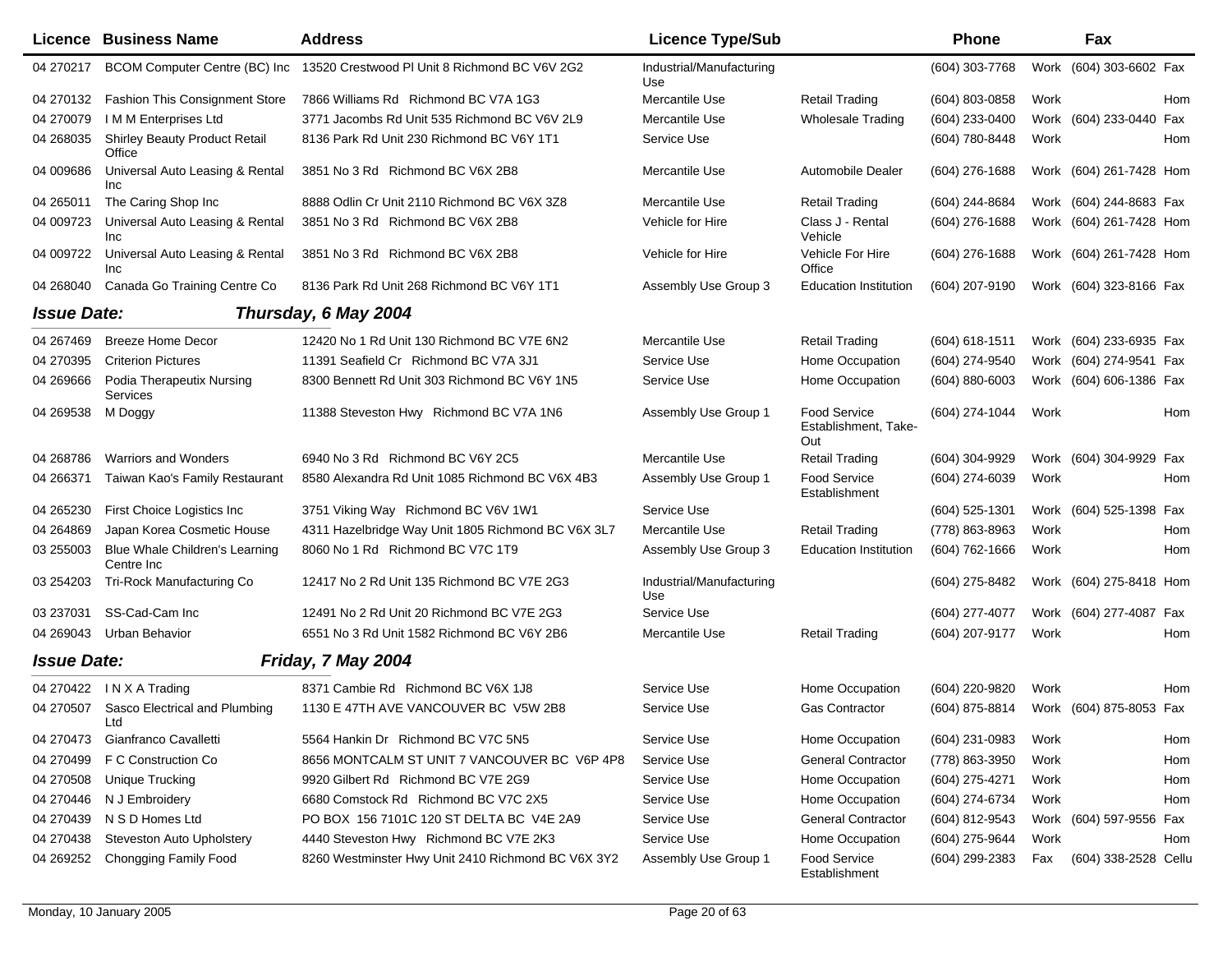|                     | Licence Business Name                          | <b>Address</b>                                     | <b>Licence Type/Sub</b>         |                                      | <b>Phone</b>     | Fax                                    |     |
|---------------------|------------------------------------------------|----------------------------------------------------|---------------------------------|--------------------------------------|------------------|----------------------------------------|-----|
| 04 268798           | Imperial Birds Nest Trading<br>Canada Limited  | 8181 Cambie Rd Unit 5500 Richmond BC V6X 3X9       | Mercantile Use                  | Retail Trading                       | (604) 270-6378   | (604) 270-6367 Fax<br>Work             |     |
| 04 268774           | <b>Richmond Grace Seniors Home</b>             | 8733 Westminster Hwy Richmond BC V6X 4H1           | <b>Residential Use</b>          | <b>Apartment Building</b>            | $(604)$ 273-7171 | Work (604) 273-7708 Fax                |     |
| 04 268067           | Candyland Enterprises Ltd                      | 4151 Hazelbridge Way Unit 3670 Richmond BC V6X 4J7 | Mercantile Use                  | <b>Retail Trading</b>                | (604) 278-1160   | Work (604) 271-8198 Fax                |     |
| 04 268033           | <b>Puti Meditation Centre</b>                  | 8300 Capstan Way Unit 1036 Richmond BC V6X 4B7     | Assembly Use Group 3            | <b>Education Institution</b>         | $(604)$ 415-0805 | Work (604) 961-7369 Cellu              |     |
| 04 267850           | <b>Reaction Performance</b><br>Motorsports Inc | 11820 River Rd Unit 105 Richmond BC V6X 1Z7        | Service Use                     |                                      | (604) 812-8888   | Work (604) 276-8749 Fax                |     |
| 04 263124           | Gio-Tec Contract Installations Ltd             | 2800 Viking Way Unit 170 Richmond BC V6V 1N5       | Service Use                     |                                      | (604) 255-8282   | Work (604) 255-8227 Fax                |     |
| 04 263123           | Gio-Tec Contract Installations Ltd             | 2800 Viking Way Unit 170 Richmond BC V6V 1N5       | Mercantile Use                  | <b>Wholesale Trading</b>             | (604) 255-8282   | Work (604) 255-8227 Fax                |     |
| 04 270501           | Liew Engineering Ltd                           | 5480 Lackner Cr Richmond BC V7E 6A4                | Service Use                     |                                      | (604) 275-2869   | Work (604) 277-3157 Fax                |     |
| 04 270 273          | Tigon Systems Inc                              | 2431 Vauxhall PI Richmond BC V6V 1Z5               | Industrial/Manufacturing<br>Use |                                      | (604) 821-2993   | Work (604) 821-2991 Fax                |     |
| <b>Issue Date:</b>  |                                                | <b>Monday, 10 May 2004</b>                         |                                 |                                      |                  |                                        |     |
|                     | 04 270539 Deas Pacific Marine Inc              | 12800 Rice Mill Rd Richmond BC V6W 1A1             | Service Use                     |                                      | (604) 241-7306   | Work (604) 275-2915 Fax                |     |
| <b>Issue Date:</b>  |                                                | Tuesday, 11 May 2004                               |                                 |                                      |                  |                                        |     |
| 04 270560           | Design Work Group                              | 8291 Park Rd Unit 209 Richmond BC V6Y 1T3          | Service Use                     | Home Occupation                      | (604) 244-2201   | Work                                   | Hom |
| 04 270634           | DNA Fire Doctors Inc.                          | 424 EAST 3RD ST NORTH VANCOUVER BC V7L 1G2         | Service Use                     | <b>General Contractor</b>            | (604) 987-3577   | Work (604) 987-3520 Fax                |     |
| 04 270631           | Carriage House Mechanical Ltd                  | 3435 TRIUMPH ST VANCOUVER BC V5K 1T9               | Service Use                     | <b>Plumbing Contractor</b>           | (604) 298-9451   | Work (604) 294-4746 Fax                |     |
| 04 270 616          | A & G Machinery Service                        | 8651 Westminster Hwy Unit 213 Richmond BC V6X 3E3  | Service Use                     | Home Occupation                      | (604) 270-6344   | Work                                   | Hom |
| 04 270561           | Old Fashion Cleaning Services                  | 10260 Swinton Cr Richmond BC V7A 3S6               | Service Use                     | Home Occupation                      | (604) 275-7576   | Work                                   | Hom |
| 04 270594           | Green Education Group Ltd                      | 6333 No 1 Rd Unit 27 Richmond BC V7C 1T4           | Service Use                     | Home Occupation                      | (604) 448-8766   | Work (604) 448-8766 Fax                |     |
| <b>Issue Date:</b>  |                                                | Wednesday, 12 May 2004                             |                                 |                                      |                  |                                        |     |
| 04 270469           | <b>Richmond Computer Gurus</b>                 | 4631 Shell Rd Unit 185 Richmond BC V6X 3M4         | Service Use                     |                                      | (604) 207-4664   | Work (604) 273-0685 Fax                |     |
| 03 24 38 18         | Southlakes Apparel Inc                         | 12811 Rowan PI Unit 3116 Richmond BC V6V 2S6       | Mercantile Use                  | <b>Wholesale Trading</b>             | (604) 270-8396   | Work (604) 270-8301 Fax                |     |
| 04 270663           | Snomura Admin Services                         | 4540 Mahood Dr Richmond BC V7E 5C4                 | Service Use                     | Home Occupation                      | $(604)$ 818-6117 | Work (604) 271-7400 Fax                |     |
| 04 270660           | Earnshaw Plumbing and Heating                  | 10972 UPPER CANYON RD DELTA BC V4E 2M1             | Service Use                     | <b>Plumbing Contractor</b>           | (604) 816-1597   | Work (604) 448-0393 Fax                |     |
| 04 270650           | The 4400 Productions Inc                       | 26 SW MARINE DR VANCOUVER BC V5X 2P9               | Service Use                     |                                      | (604) 321-7229   | Work (604) 321-7299 Fax                |     |
| 04 270 640          | <b>Pegasus Construction Ltd</b>                | 6040 Azure Gate Richmond BC V7C 2V9                | Service Use                     | <b>General Contractor</b>            | $(604)$ 275-6566 | Work (604) 275-6566 Fax                |     |
| 04 270632           | Bergen On Time Trucking                        | 8297 Saba Rd Unit 1408 Richmond BC V6Y 4B5         | Service Use                     | Home Occupation                      | (604) 270-8864   | Work                                   | Hom |
| 04 270509           | R M S Trucking Ltd                             | 1060 Millcarch St Unit 155 Richmond BC V6V 2H4     | Service Use                     |                                      | (604) 322-0460   | Work (604) 322-0495 Fax                |     |
| 04 270443           | Ehome Design Inc                               | 8700 McKim Way Unit 3073 Richmond BC V6X 4A5       | Service Use                     |                                      | (604) 275-2258   | Work                                   | Hom |
| 04 270319           | International Techquest                        | 3751 Jacombs Rd Unit 105 Richmond BC V6V 2R4       | Service Use                     |                                      | (604) 248-2221   | Work (604) 248-2223 Fax                |     |
| 04 269746           | Mr Cool Ice Cream Ltd                          | 12239 KING GEORGE HWY SURREY BC V3S 7H7            | Assembly Use Group 1            | <b>Food Peddlers</b>                 |                  | (604) 580-2665 Work (604) 580-2661 Fax |     |
| 04 268157           | <b>Fenchida Sweet House</b>                    | 8260 Westminster Hwy Unit 1220 Richmond BC V6X 3Y2 | Mercantile Use                  | <b>Retail Trading</b>                | (604) 727-6866   | Work (604) 872-0399 Fax                |     |
| 04 266651           | Linmax Enterprise Ltd                          | 6751 Westminster Hwy Unit 100 Richmond BC V7C 4V4  | Mercantile Use                  | Wholesale Trading                    | (604) 275-2988   | Work (604) 277-3539 Fax                |     |
| 03 24 38 20         | Southlakes Apparel Inc                         | 12811 Rowan PI Unit 3116 Richmond BC V6V 2S6       | Industrial/Manufacturing<br>Use |                                      | (604) 270-8396   | Work (604) 270-8301 Fax                |     |
| 04 265019 Fruitstop |                                                | 3779 Sexsmith Rd Unit 1123 Richmond BC V6X 3Z9     | Assembly Use Group 1            | <b>Food Service</b><br>Establishment | (604) 232-0018   | Work                                   | Hom |
| <b>Issue Date:</b>  |                                                | Thursday, 13 May 2004                              |                                 |                                      |                  |                                        |     |
|                     | 04 270711 Kirkham Mechanical Ltd               | 3775 W 36TH AVE VANCOUVER BC V6N 2S3               | Service Use                     | <b>Plumbing Contractor</b>           | (604) 266-3590   | Work (604) 266-3594 Fax                |     |
|                     | Monday, 10 January 2005                        |                                                    | Page 21 of 63                   |                                      |                  |                                        |     |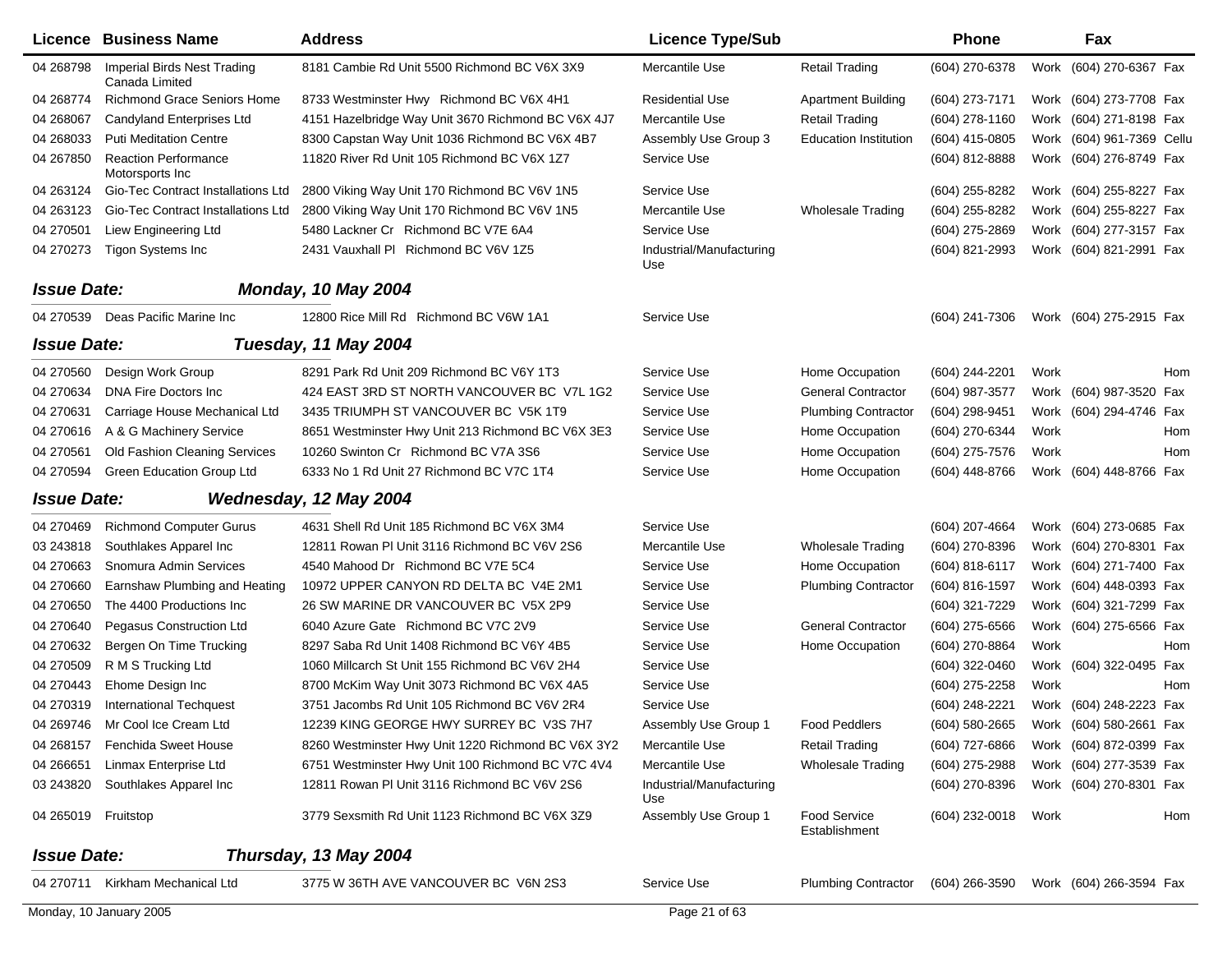|                    | Licence   Business Name                               | <b>Address</b>                                                                        | <b>Licence Type/Sub</b> |                            | Phone            |      | Fax                       |     |
|--------------------|-------------------------------------------------------|---------------------------------------------------------------------------------------|-------------------------|----------------------------|------------------|------|---------------------------|-----|
| 03 241140          | West Wind Charter Ltd                                 | 6755 Graybar Rd Unit 110 Richmond BC V6W 1H8                                          | Service Use             |                            | (604) 270-3269   | Work | (604) 270-3376 Fax        |     |
| 04 270756          | <b>Double Check Enterprises</b>                       | 12752 98TH AVE SURREY BC V3V 6B1                                                      | Service Use             | <b>General Contractor</b>  | (604) 581-2537   | Work | (604) 828-2537 Cellu      |     |
| 04 270787          | G & G Projects Ltd                                    | FOUR BENTALL CENTRE - PO BOX 49214 1055<br>DUNSMUIR ST UNIT 2200 VANCOUVER BC V7X 1K8 | Service Use             | <b>General Contractor</b>  | (604) 684-8277   | Work | (604) 684-4707 Fax        |     |
| 04 270712          | Kirkham Mechanical Ltd                                | 3775 W 36TH AVE VANCOUVER BC V6N 2S3                                                  | Service Use             | <b>Gas Contractor</b>      | (604) 266-3590   |      | Work (604) 266-3594 Fax   |     |
| 04 270687          | Correli's Restaurant Ltd                              | 11433 BOND BLVD DELTA BC V4E 1N4                                                      | Service Use             | <b>General Contractor</b>  | (604) 591-3705   | Fax  |                           | Hom |
| 04 270497          | <b>Cotton Ginny</b>                                   | 6551 No 3 Rd Unit 1312 Richmond BC V6Y 2B6                                            | Mercantile Use          | <b>Retail Trading</b>      | (604) 244-7723   | Work |                           | Hom |
| 04 267535          | Z L Y International Holding<br>(Canada) Ltd           | 7840 Alderbridge Way Richmond BC V6X 2A5                                              | Service Use             |                            | (604) 325-6126   |      | Work (604) 325-3126 Fax   |     |
| 04 267885          | Art D'Allure Interiors Inc                            | 4151 Hazelbridge Way Unit 1900 Richmond BC V6X 4J7                                    | Mercantile Use          | <b>Retail Trading</b>      | (604) 278-9338   |      | Work (604) 273-8118 Fax   |     |
| 04 270697          | <b>Brian's Plumbing</b>                               | 11446 80TH AVE DELTA BC V4C 1Y7                                                       | Service Use             | <b>Plumbing Contractor</b> | (604) 789-2785   |      | Work (604) 507-7744 Fax   |     |
| <b>Issue Date:</b> |                                                       | <b>Monday, 17 May 2004</b>                                                            |                         |                            |                  |      |                           |     |
| 04 270849          | Elenor Abenojar Design<br>Consultant                  | 8751 Bennett Rd Unit 10 Richmond BC V6Y 3N6                                           | Service Use             | Home Occupation            | (604) 207-0479   |      | Work (604) 207-0479 Fax   |     |
| 04 270890          | T A Janitor & Cleaning Service                        | 4711 Blair Dr Unit 7 Richmond BC V6X 4E6                                              | Service Use             | Home Occupation            | (604) 417-0379   | Work |                           | Hom |
| 04 270886          | Seymour Plumbing                                      | 2485 ATKINS AVE PH 1 PORT COQUITLAM BC V3C<br>1Z1                                     | Service Use             | <b>Plumbing Contractor</b> | (604) 942-0580   | Work |                           | Hom |
| 04 270864          | Ron's Wildlife Services Ltd                           | 5200 Miller Rd Unit 130 Richmond BC V7B 1K5                                           | Service Use             |                            | (604) 207-1017   | Work | (604) 207-1046 Fax        |     |
| 04 270860          | <b>BFP Studios.com</b>                                | 22175 Garratt Dr Richmond BC V6V 2P4                                                  | Service Use             | Home Occupation            | (604) 520-0618   |      | Work (604) 644-8048 Cellu |     |
| 04 270854          | D M A Instruments Company                             | 10871 Mortfield Rd Unit 302 Richmond BC V7A 2W1                                       | Service Use             | Home Occupation            | (778) 891-8678   | Work |                           | Hom |
| 04 270 845         | Mobile Phone Magazine                                 | 5600 Andrews Rd Unit 431 Richmond BC V7E 6N1                                          | Service Use             | Home Occupation            | (604) 274-1889   |      | Work (604) 274-1889 Fax   |     |
| 04 270803          | Karam Construction Ltd                                | 15057 76 A AVE SURREY BC V3S 5P1                                                      | Service Use             | <b>General Contractor</b>  | (604) 590-6427   |      | Work (604) 591-6421 Fax   |     |
| 04 270629          | America Adventure Tours and<br><b>Conventions Ltd</b> | 8291 Alexandra Rd Unit 225 Richmond BC V6X 1C3                                        | Service Use             | <b>Travel Agency</b>       | (604) 278-3396   |      | Work (604) 278-3376 Fax   |     |
| 04 269488          | <b>Elegant Creative Inc</b>                           | 12191 Hammersmith Way Unit 2155 Richmond BC V7A<br>5H <sub>2</sub>                    | Mercantile Use          | <b>Wholesale Trading</b>   | (604) 277-8200   | Work |                           | Hom |
| 03 253567          | Deutsch Tech Motorsport                               | 20800 Westminster Hwy Unit 1218 Richmond BC V6V 2W3                                   | Mercantile Use          | <b>Wholesale Trading</b>   | (604) 278-7986   | Work | (604) 278-7930 Fax        |     |
| 03 251490          | <b>Sonic Environmental Solutions</b><br>Inc           | 13511 Vulcan Way Richmond BC V6V 1K5                                                  | Service Use             |                            | (604) 736-2552   |      | Work (604) 736-2558 Fax   |     |
| 03 233350          | <b>Planet Woman</b>                                   | 9100 Blundell Rd Unit 455 Richmond BC V6Y 3X9                                         | Assembly Use Group 3    | <b>Health Studio</b>       | (604) 233-6991   | Work |                           | Hom |
| 04 270816          | Crew Plumbing and Heating<br>Service Ltd              | 29036 58TH AVE ABBOTSFORD BC V4X 2G1                                                  | Service Use             | <b>Plumbing Contractor</b> | (604) 857-2736   |      | Work (604) 857-2302 Fax   |     |
| 04 270857          | Aqua Tech Power Washing                               | 4900 Francis Rd Unit 1907 Richmond BC V7C 4R5                                         | Service Use             | Home Occupation            | (604) 270-6736   | Work |                           | Hom |
| <b>Issue Date:</b> |                                                       | Tuesday, 18 May 2004                                                                  |                         |                            |                  |      |                           |     |
| 04 270805          | Parm Plumbing and Heating Ltd                         | 8266 18TH AVE BURNABY BC V3N 1K3                                                      | Service Use             | <b>Plumbing Contractor</b> | (604) 522-1525   |      | Work (604) 522-1525 Fax   |     |
| <b>Issue Date:</b> |                                                       | Wednesday, 19 May 2004                                                                |                         |                            |                  |      |                           |     |
| 04 270891          | <b>Ebrey Computech</b>                                | 11800 Seacliff Rd Richmond BC V7A 3J7                                                 | Service Use             | Home Occupation            | (604) 214-0668   |      | Work (604) 304-9675 Fax   |     |
| 04 270915          | R K Construction                                      | 10391 Bird Rd Richmond BC V6X 1N4                                                     | Service Use             | <b>General Contractor</b>  | (604) 276-9164   |      | Work (604) 276-9164 Fax   |     |
| 04 270918          | S & O Transportation Ltd                              | 8071 Cathay Rd Richmond BC V7C 3C5                                                    | Service Use             | Home Occupation            | (604) 241-9601   | Work |                           |     |
| 04 271004          | Woodridge Developments Ltd                            | 12220 Westminster Hwy Richmond BC V6V 1A1                                             | Service Use             | <b>General Contractor</b>  | (604) 279-0844   |      | Work (604) 279-0845 Fax   |     |
| 04 270949          | Dosanjh Trucking                                      | 9720 Shell Rd Richmond BC V7A 3X1                                                     | Service Use             | Home Occupation            | (604) 272-5171   | Work |                           | Hom |
| 04 270938          | Furen Floor Company                                   | 8011 Ryan Rd Unit 108 Richmond BC V7A 2E4                                             | Service Use             | Home Occupation            | (604) 241-7851   |      | Work (604) 241-7851 Fax   |     |
| 04 270869          | Cellmall                                              | 4540 No 3 Rd Unit 1180 Richmond BC V6X 4E4                                            | Mercantile Use          | <b>Retail Trading</b>      | $(604)$ 303-0800 |      | Work (604) 303-0880 Fax   |     |
|                    | Monday, 10 January 2005                               |                                                                                       | Page 22 of 63           |                            |                  |      |                           |     |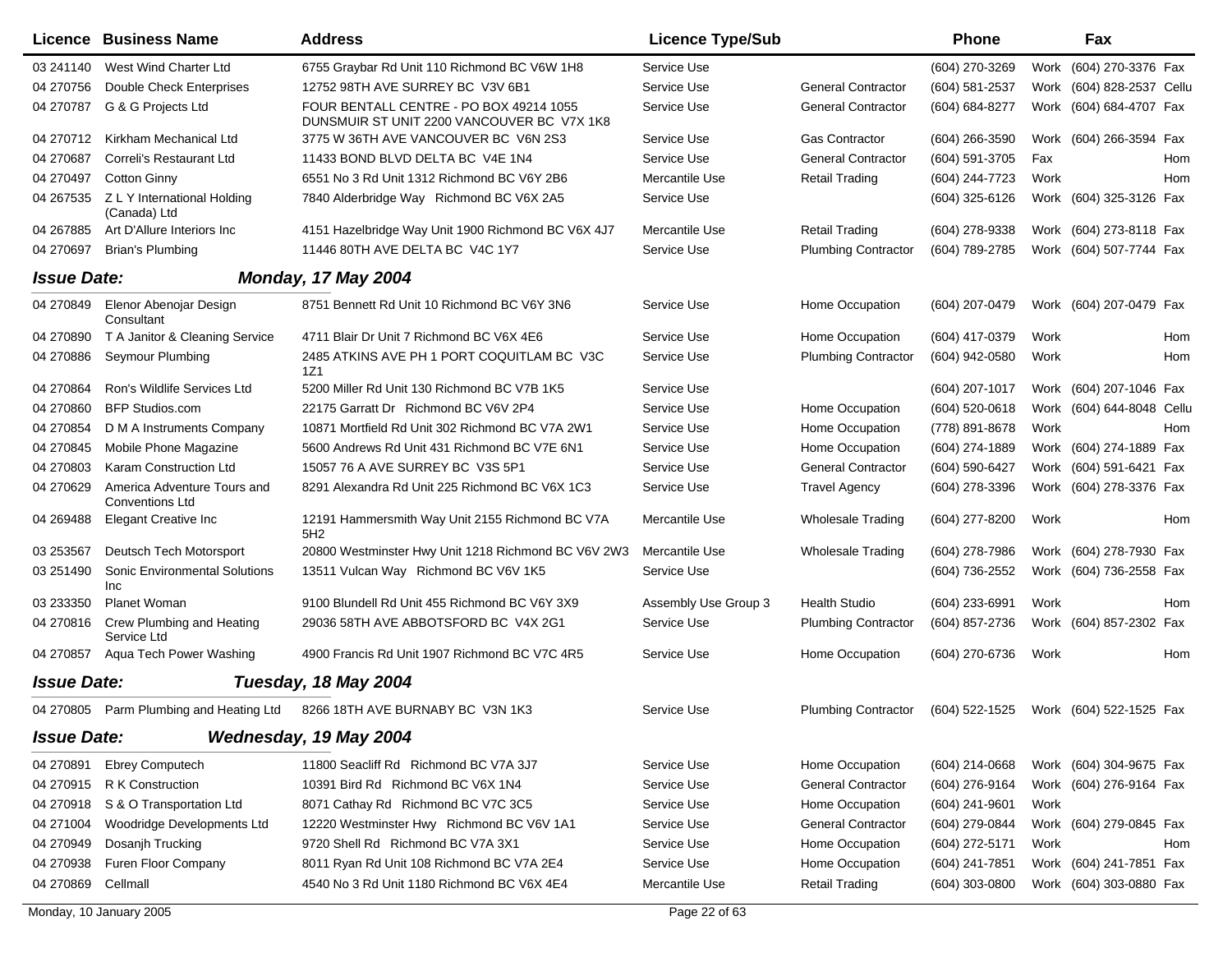|                           | <b>Licence Business Name</b>                  | <b>Address</b>                                      | <b>Licence Type/Sub</b> |                                                    | <b>Phone</b>                           |      | Fax                       |     |
|---------------------------|-----------------------------------------------|-----------------------------------------------------|-------------------------|----------------------------------------------------|----------------------------------------|------|---------------------------|-----|
|                           | 04 271003 TLM Contracting                     | 8180 Cathay Rd Richmond BC V7C 3C6                  | Service Use             | <b>General Contractor</b>                          | (604) 277-0767                         | Work |                           | Hom |
|                           | 04 268616 Corporate Classics Caterers         | 6951 Westminster Hwy Richmond BC V7C 1C6            | Assembly Use Group 1    | Food Service<br>Establishment                      | (604) 272-2121                         | Work |                           | Hom |
| 04 267343                 | Ava Trading Corp                              | 8788 McKim Way Unit 2110 Richmond BC V6X 4E2        | Service Use             |                                                    | (778) 885-4399                         | Work |                           | Hom |
| 04 267 261                | <b>Starz Hobbies</b>                          | 8888 Odlin Cr Unit 2285 Richmond BC V6X 3Z8         | Mercantile Use          | <b>Retail Trading</b>                              | (604) 304-8867                         | Work |                           | Hom |
| 04 267150                 | <b>BI-Power International Ltd</b>             | 8888 Odlin Cr Unit 3200 Richmond BC V6X 3Z8         | Service Use             |                                                    | (604) 717-8328                         |      | Work (604) 717-8338 Fax   |     |
| 04 267144                 | Jensen Travel Company                         | 8788 McKim Way Unit 1160 Richmond BC V6X 4E2        | Service Use             | <b>Travel Agency</b>                               | (604) 233-7755                         |      | Work (604) 233-0383 Fax   |     |
| 04 267127                 | Hi & D (Amazing Gel) Skincare<br>Products Ltd | 8700 McKim Way Unit 2068 Richmond BC V6X 4A5        | Mercantile Use          | <b>Retail Trading</b>                              | (604) 278-8428                         | Work |                           | Hom |
| 04 265543                 | Tazza World Tea & Cafe                        | 6551 No 3 Rd Unit 1218 Richmond BC V6Y 2B6          | Assembly Use Group 1    | <b>Food Service</b><br>Establishment, Take-<br>Out | (604) 232-0049                         |      | Work (604) 232-0049 Fax   |     |
| 04 010823                 | <b>Floater Imports</b>                        | 21000 Westminster Hwy Unit 2160 Richmond BC V6V 2S9 | Mercantile Use          | Wholesale Trading                                  | $(604)$ 270-8866                       |      | Work (604) 270-8006 Fax   |     |
| 04 270966                 | Imagination Trading                           | 8611 Dolphin Crt Richmond BC V6Y 3J7                | Service Use             | Home Occupation                                    | $(604)$ 278-8157                       | Work |                           | Hom |
| 04 270433                 | Starbucks                                     | 6951 Westminster Hwy Richmond BC V7C 1C6            | Assembly Use Group 1    | <b>Food Service</b><br>Establishment, Take-<br>Out | (604) 272-2621                         |      | Work (604) 986-9470 Fax   |     |
| <b>Issue Date:</b>        |                                               | Thursday, 20 May 2004                               |                         |                                                    |                                        |      |                           |     |
|                           | 04 271085 Plaza Premium Lounge                | 3880 Grant McConachie Way Richmond BC               | Assembly Use Group 2    |                                                    | (604) 276-6685                         |      | Work (604) 276-6687 Fax   |     |
|                           | 04 271118 Rodgers Concrete                    | PO BOX #193 PORT COQUITLAM BC V3C 3V7               | Service Use             | <b>General Contractor</b>                          | (604) 266-8034                         |      | Work (604) 945-0993 Fax   |     |
| <i><b>Issue Date:</b></i> |                                               | <b>Friday, 21 May 2004</b>                          |                         |                                                    |                                        |      |                           |     |
| 04 255077                 | Lingyen Mountain Temple<br>Construction       | 9831 No 4 Rd Richmond BC V7A 2Z2                    | Service Use             | <b>General Contractor</b>                          | (604) 271-1391                         |      | Work (604) 271-1391 Fax   |     |
| 04 271136                 | Write-Source Consulting                       | 3300 Trumond Ave Richmond BC V7E 1B2                | Service Use             | Home Occupation                                    | $(604)$ 275-9559                       |      | Work (604) 275-9559 Fax   |     |
| 04 271009                 | <b>Polystar Enterprises Company</b><br>Ltd    | 6233 Birch St Unit 19 Richmond BC V6Y 4H3           | Service Use             | Home Occupation                                    | (604) 214-8398                         |      | Work (604) 214-8398 Fax   |     |
| 04 271065                 | <b>Pentimento Productions</b>                 | 8433 Bennett Rd Unit 4 Richmond BC V6Y 4E5          | Service Use             | Home Occupation                                    | $(604)$ 303-6806                       | Work |                           | Hom |
| <b>Issue Date:</b>        |                                               | Tuesday, 25 May 2004                                |                         |                                                    |                                        |      |                           |     |
| 04 270748                 | Sinobal Enterprise Inc                        | 11590 Cambie Rd Unit 245 Richmond BC V6X 3Z5        | Service Use             |                                                    | (604) 232-0766                         |      | Work (604) 232-0231 Fax   |     |
| 04 271186                 | <b>Flying Broom Cleaning Services</b>         | 3088 Airey Dr Unit 55 Richmond BC V6X 4A3           | Service Use             | Home Occupation                                    | (604) 232-1315                         |      | Work (604) 338-7211 Cellu |     |
| 04 271149                 | Dream House General<br>Contractor Ltd         | 2211 No 4 Rd Unit 133 Richmond BC V6X 3X1           | Service Use             | <b>General Contractor</b>                          | (604) 279-8882                         | Work |                           | Hom |
| 04 271117                 | J V Woodworking                               | 3340 E 26TH AVE VANCOUVER BC V5R 1L9                | Service Use             | <b>General Contractor</b>                          | (604) 782-8675                         | Work |                           | Hom |
|                           | 04 271113 UCK International Supplies          | 5400 Airport Rd Unit 341 Richmond BC V7B 1B4        | Mercantile Use          | <b>Wholesale Trading</b>                           | (604) 278-3435                         | Work |                           | Hom |
|                           | 04 271111 K W Developments Inc                | 5763 LANCASTER ST VANCOUVER BC V5R 4A8              | Service Use             | <b>General Contractor</b>                          | (604) 707-0002 Work (604) 707-0002 Fax |      |                           |     |
| 04 270888                 | ATI Investment Ltd                            | 5911 Minoru Blvd Unit 127 Richmond BC V6X 4C7       | Service Use             |                                                    | $(604)$ 207-0399                       |      | Work (604) 207-2599 Fax   |     |
| 04 270885                 | S-8113 Holdings Ltd                           | 5911 Minoru Blvd Unit 127 Richmond BC V6X 4C7       | Service Use             |                                                    | (604) 207-0399                         |      | Work (604) 207-2599 Fax   |     |
| 04 270872                 | NW Net Peripheral Inc                         | 3850 Jacombs Rd Unit 101 Richmond BC V6V 1Y6        | Mercantile Use          | <b>Wholesale Trading</b>                           | (604) 270-0036                         |      | Work (604) 270-1737 Fax   |     |
| 04 270840                 | <b>Fortress Best Distributors</b>             | 11500 Bridgeport Rd Unit 102 Richmond BC V6X 1T2    | Mercantile Use          | <b>Wholesale Trading</b>                           | (604) 821-1758                         |      | Work (604) 821-1735 Fax   |     |
| 04 270620                 | The Ice House                                 | 3400 Moncton St Unit 100 Richmond BC V7E 3A2        | Assembly Use Group 1    | <b>Food Service</b><br>Establishment, Take-<br>Out | (604) 272-4677                         |      | Work (604) 272-4621 Fax   |     |
| 04 265649                 | <b>Rainbow Fantasy Boutique</b>               | 8240 Lansdowne Rd Unit 115 Richmond BC V6X 1B9      | Mercantile Use          | <b>Retail Trading</b>                              | (604) 303-0186                         | Work |                           | Hom |
| 04 270749                 | Replay Sports Inc                             | 5671 No 3 Rd Unit 100 Richmond BC V6X 2C7           | Mercantile Use          | Retail Trading                                     | (604) 279-8776                         |      | Work (604) 279-8737 Fax   |     |
|                           | Monday, 10 January 2005                       |                                                     | Page 23 of 63           |                                                    |                                        |      |                           |     |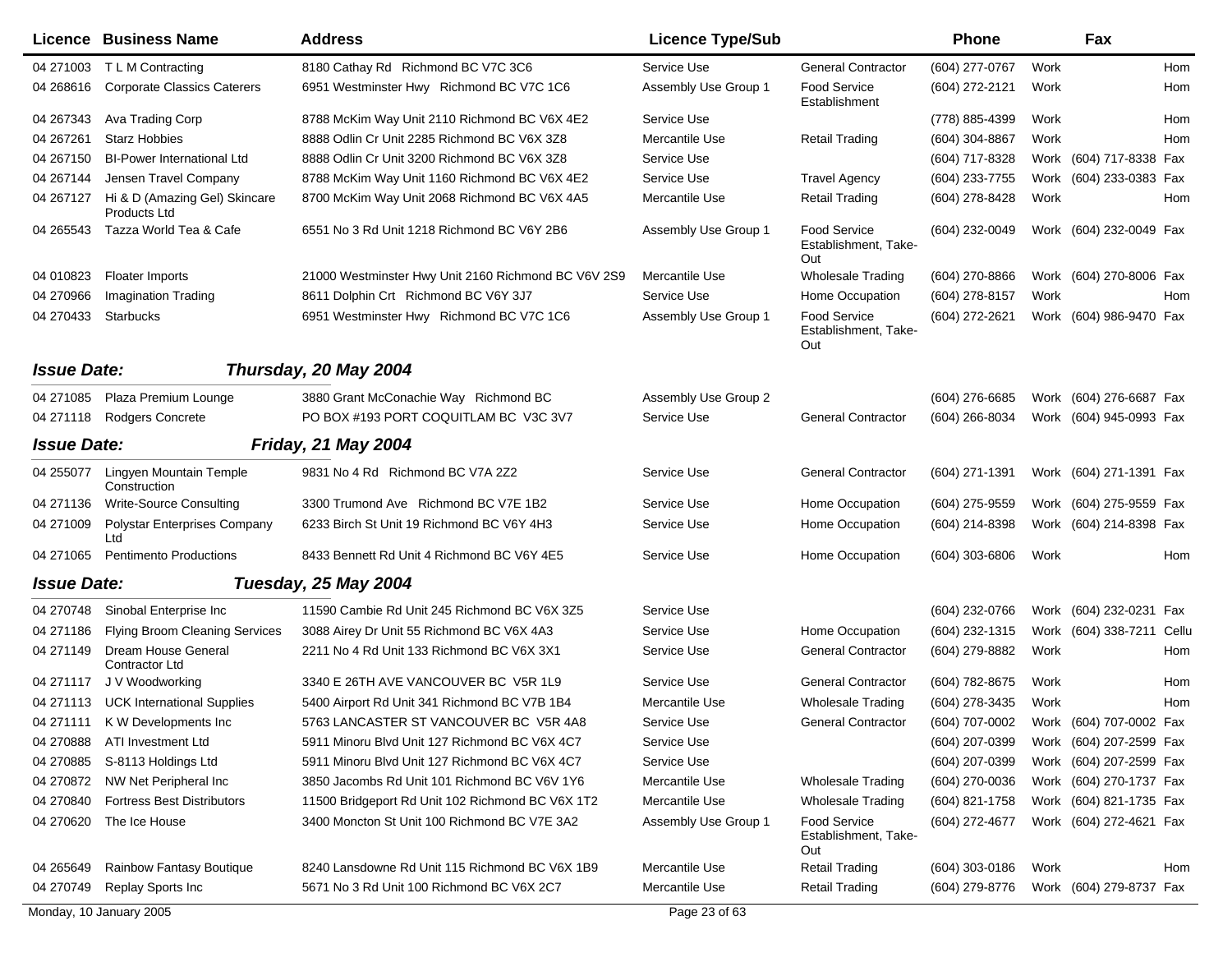|                    | Licence Business Name                          | <b>Address</b>                                      | <b>Licence Type/Sub</b> |                                        | <b>Phone</b>     |        | Fax                       |     |
|--------------------|------------------------------------------------|-----------------------------------------------------|-------------------------|----------------------------------------|------------------|--------|---------------------------|-----|
| 04 269843          | Good Humor Vending                             | 1585 CLIVEDEN AVE UNIT 6 DELTA BC V3M 6M1           | Assembly Use Group 1    | <b>Food Peddlers</b>                   | (604) 519-6837   |        | Work (604) 575-1987 Fax   |     |
| 03 251019          | DGY High Tea                                   | 8700 McKim Way Unit 2108 Richmond BC V6X 4A5        | Assembly Use Group 1    | <b>Food Service</b><br>Establishment   | (604) 207-2266   | Work   |                           | Hom |
| 04 009208          | <b>Shellmont Distributors</b>                  | 1900 Savage Rd Richmond BC V6V 3A5                  | Mercantile Use          | <b>Wholesale Trading</b>               | (604) 273-7764   |        | Work (604) 278-7899       | Fax |
| 04 266551          | Happy House Gift Shop                          | 8181 Cambie Rd Unit 1140 Richmond BC V6X 3X9        | Mercantile Use          | <b>Retail Trading</b>                  | $(604)$ 276-1836 | Work   |                           | Hom |
| 04 267352          | Pink Lady Fashion                              | 4540 No 3 Rd Unit 1440 Richmond BC V6X 4E4          | Mercantile Use          | <b>Retail Trading</b>                  | $(604)$ 618-2889 | Work   |                           | Hom |
| 04 267461          | Elegant Fashions Inc                           | 4380 No 3 Rd Unit 1170 Richmond BC V6X 3V7          | Mercantile Use          | <b>Retail Trading</b>                  | (604) 270-9850   | Work   |                           | Hom |
| 04 267590          | Sunday Entertainment Co                        | 3700 No 3 Rd Unit 2045 Richmond BC V6X 3X2          | Mercantile Use          | <b>Retail Trading</b>                  | (604) 728-3688   | Work   |                           | Hom |
| 04 268220          | Hee Creations Group Ltd                        | 11181 Voyageur Way Unit 150 Richmond BC V6X 3N9     | Service Use             |                                        | (604) 304-9300   |        | Work (604) 608-4844       | Fax |
| 04 268630          | <b>Tradex Information Technology</b>           | 3771 Jacombs Rd Unit 545 Richmond BC V6V 2L9        | Mercantile Use          | Wholesale Trading                      | (604) 307-2313   | Alt    |                           | Hom |
| 04 269581          | Great Ocean International Export<br>Import Ltd | 7655 Acheson Rd Richmond BC V6Y 1N1                 | Service Use             | Home Occupation                        | (604) 303-7518   |        | Work (604) 303-7510 Fax   |     |
| 03 254357          | Camys Pizza 2 for 1 Ltd                        | 8460 Alexandra Rd Unit 145 Richmond BC V6X 3L4      | Assembly Use Group 1    | <b>Food Service</b><br>Establishment   | (604) 273-3488   | Work   |                           | Hom |
| <b>Issue Date:</b> |                                                | Wednesday, 26 May 2004                              |                         |                                        |                  |        |                           |     |
| 03 237129          | <b>Pro-Nations Productions Ltd</b>             | 11860 Hammersmith Way Unit 148 Richmond BC V7A 5G1  | Service Use             |                                        | (604) 272-0208   |        | Work (604) 272-8862 Fax   |     |
| 04 266710          | Shaw Cablesystems G P                          | 8480 River Rd Richmond BC V6X 1Y4                   | Service Use             |                                        | (604) 231-9248   |        | Work (604) 297-0087 Fax   |     |
| 04 270948          | Amron Limousine Service                        | 10291 Hollymount Dr Richmond BC V7E 4T5             | Vehicle for Hire        | Class B - Limousine                    | (604) 275-8042   |        | Work (604) 275-8042 Fax   |     |
| 04 270946          | Amron Limousine Service                        | 10291 Hollymount Dr Richmond BC V7E 4T5             | Service Use             | Home Occupation                        | (604) 275-8042   |        | Work (604) 275-8042 Fax   |     |
| 04 271 209         | High Rise Mechanical Ltd                       | 981 E 51 AVE VANCOUVER BC V5X 1V4                   | Service Use             | <b>Plumbing Contractor</b>             | (604) 762-0992   | Work   |                           | Hom |
| 04 270858          | <b>Elite Education Centre</b>                  | 3631 No 3 Rd Unit 260 Richmond BC V6X 2B9           | Assembly Use Group 3    | <b>Education Institution</b>           | (604) 303-6667   |        | Work (604) 303-6667 Fax   |     |
| 04 268221          | Juliet's Mobile Music School                   | 13988 Cambie Rd Unit 368 Richmond BC V6V 2K4        | Service Use             |                                        | (604) 270-8378   |        | Work (605) 270-8378 Fax   |     |
| 04 268198          | Ash's Motorcycles                              | 12851 Clarke PI Unit 170 Richmond BC V6V 2H9        | Mercantile Use          | <b>Wholesale Trading</b>               | (604) 278-7341   |        | Work (604) 278-6445 Fax   |     |
| 04 265750          | My Loft Collections Ltd                        | 4311 Hazelbridge Way Unit 1740 Richmond BC V6X 3L7  | Mercantile Use          | <b>Retail Trading</b>                  | (604) 273-8803   |        | Work (604) 273-8803 Fax   |     |
| 04 263951          | Polar Cafe                                     | 4651 No 3 Rd Unit 135 Richmond BC V6X 2C4           | Assembly Use Group 1    | <b>Food Service</b><br>Establishment   | (604) 725-5800   |        | Cellul (604) 207-1261 Wor |     |
| 04 010836          | Floater Imports                                | 21000 Westminster Hwy Unit 2160 Richmond BC V6V 2S9 | Mercantile Use          | Automobile Dealer                      | (604) 270-8866   |        | Work (604) 270-8006 Fax   |     |
| 03 254120          | Fastenal Canada Company                        | 7011 Elmbridge Way Unit 127 Richmond BC V7C 4V5     | Mercantile Use          | <b>Wholesale Trading</b>               | (604) 248-0428   |        | Work (604) 248-1150 Fax   |     |
| 03 237130          | Mana-Nation Management Ltd                     | 11860 Hammersmith Way Unit 148 Richmond BC V7A 5G1  | <b>Service Use</b>      |                                        | (604) 272-0208   |        | Work (604) 272-8862 Fax   |     |
| 03 236632          | AD - Nation Advertising Ltd                    | 11860 Hammersmith Way Unit 148 Richmond BC V7A 5G1  | Service Use             |                                        | (604) 272-0208   |        | Work (604) 272-8862 Fax   |     |
| 03 243202          | <b>Total Reflexation Wellness</b><br>Centre    | 7900 Westminster Hwy Unit 130 Richmond BC V6X 1A5   | Service Use             | <b>Therapeutic Touch</b><br>Treatments | (604) 231-1929   | Work   |                           | Hom |
| <b>Issue Date:</b> |                                                | Thursday, 27 May 2004                               |                         |                                        |                  |        |                           |     |
|                    | 04 271269 Aberdeen Dental Centre Inc           | 4151 Hazelbridge Way Unit 2180 Richmond BC V6X 4J7  | Service Use             |                                        | (604) 233-0087   |        | Work (604) 233-2328 Fax   |     |
|                    | 04 271670 GIG Media                            | 8300 Park Rd Unit 111 Richmond BC V6Y 2Y8           | Service Use             | Home Occupation                        | (604) 231-8734   | Work   |                           | Hom |
|                    | 04 271633 Mavo Books                           | 4820 River Rd Richmond BC V7C 1A3                   | Service Use             | Home Occupation                        | (604) 270-4453   | Work   |                           | Hom |
|                    | 04 271602 Temperate Pools                      | 942 160B ST WHITE ROCK BC V4A 9A7                   | Service Use             | <b>General Contractor</b>              | $(604)$ 897-6363 | Work   |                           | Hom |
|                    | 04 271206 EC Packaging                         | 11760 Machrina Way Richmond BC V7A 4X3              | Mercantile Use          | <b>Wholesale Trading</b>               | (604) 204-2042   |        | Work (604) 204-2049 Fax   |     |
| 04 271591          | Zhou & Leng Music Studio                       | 8833 Saunders Rd Richmond BC V7A 2A6                | Service Use             | Home Occupation                        | (604) 275-8321   |        | Work (604) 275-8337 Fax   |     |
| <b>Issue Date:</b> |                                                | <b>Friday, 28 May 2004</b>                          |                         |                                        |                  |        |                           |     |
|                    | 04 267561 Dent Clinic                          | 11500 Bridgeport Rd Unit 107 Richmond BC V6X 1T2    | Service Use             |                                        | (604) 313-9493   | Cellul |                           | Hom |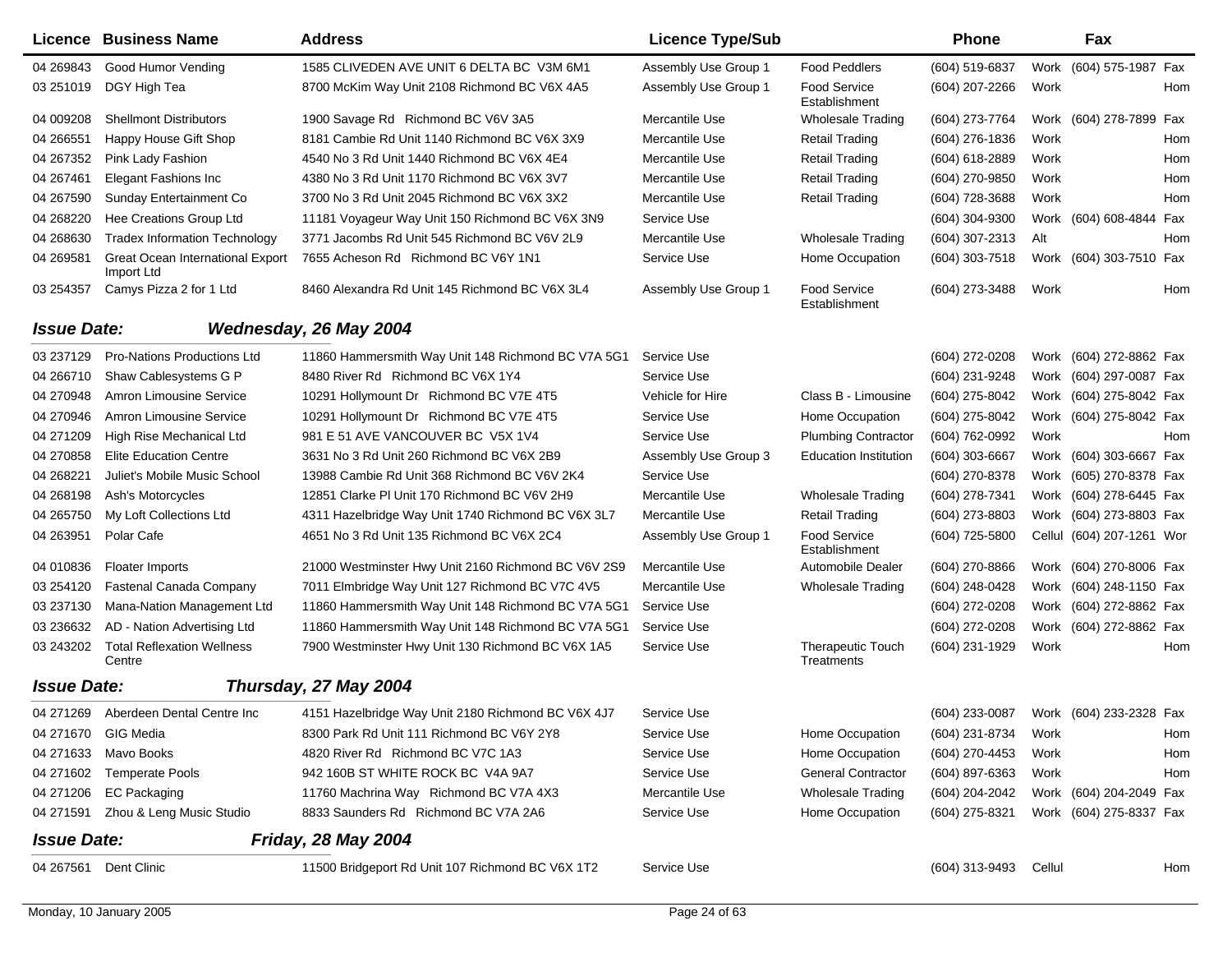|                    | Licence Business Name                                | <b>Address</b>                                      | <b>Licence Type/Sub</b>         |                                                    | <b>Phone</b>       |              | Fax                     |     |
|--------------------|------------------------------------------------------|-----------------------------------------------------|---------------------------------|----------------------------------------------------|--------------------|--------------|-------------------------|-----|
| <b>Issue Date:</b> |                                                      | <b>Monday, 31 May 2004</b>                          |                                 |                                                    |                    |              |                         |     |
| 04 271135          | Grace Lee Export Import Ltd                          | 2900 Smith St Unit 7 Richmond BC V6X 2Z6            | Mercantile Use                  | <b>Wholesale Trading</b>                           | (604) 270-3724     |              | Work (604) 270-3724 Fax |     |
| 04 271758          | Aramark Canada Ltd                                   | 7000 Westminster Hwy Richmond BC V6X 1A2            | Service Use                     |                                                    | $(604) 694 - 6303$ |              | Work (604) 694-6304 Fax |     |
| 04 271742          | Andrew Tong                                          | 8927 158 ST SURREY BC V4N 2Y7                       | Service Use                     | <b>General Contractor</b>                          | (604) 581-7879     | Hom          | (604) 581-7879 Fax      |     |
| 04 271735          | D Vanderveen Contracting Ltd                         | 7807 TAVERNIER TERRACE MISSION BC V2V 625           | Service Use                     | <b>General Contractor</b>                          | (604) 835-3554     |              | Work (604) 820-2068 Fax |     |
| 04 271619          | H S Group Architectural Interior<br>Design           | 8111 Anderson Rd Unit 1503 Richmond BC V6Y 3Z8      | Service Use                     | <b>General Contractor</b>                          | (604) 303-0214     |              | Work (604) 303-6572 Fax |     |
| 04 271313          | <b>Infinity Promotion Group</b>                      | 8700 McKim Way Unit 1088 Richmond BC V6X 4A5        | Service Use                     |                                                    | (604) 307-3613     | Cellul $) -$ |                         | Hom |
| 04 271 264         | Dragon Star Studio                                   | 12830 Clarke PI Unit 135 Richmond BC V6V 2H5        | Service Use                     |                                                    | (604) 803-8831     |              | Work 60487369074        | Fax |
| 04 271 258         | Waychuan International<br><b>Enterprises Ltd</b>     | 3700 No 3 Rd Unit 2320 Richmond BC V6X 3X2          | Mercantile Use                  | <b>Retail Trading</b>                              | (604) 522-8296     | Work         |                         | Hom |
| 04 271188          | One Of A Kind                                        | 8888 Odlin Cr Unit 2295 Richmond BC V6X 3Z8         | Mercantile Use                  | <b>Retail Trading</b>                              | (778) 688-3542     | Work         |                         | Hom |
| 04 271120          | E E C Online Ltd                                     | 20800 Westminster Hwy Unit 1218 Richmond BC V6V 2W3 | Mercantile Use                  | <b>Wholesale Trading</b>                           | (604) 278-7901     |              | Work (604) 278-7930 Fax |     |
| 04 271104          | Watermake Enterprises Ltd                            | 12820 Clarke PI Unit 120 Richmond BC V6V 2H1        | Mercantile Use                  | <b>Wholesale Trading</b>                           | (604) 279-1969     |              | Work (604) 279-1967 Fax |     |
| 04 270920          | Easmo.com                                            | 12560 Bridgeport Rd Unit 230 Richmond BC V6V 2N5    | Service Use                     |                                                    | (604) 270-6559     |              | Work (604) 270-1118 Fax |     |
| 04 270775          | <b>Compconex Computer</b><br><b>Distribution Ltd</b> | 4871 Shell Rd Unit 1115 Richmond BC V6X 3Z6         | Mercantile Use                  | Wholesale Trading                                  | (604) 249-1110     |              | Work (604) 249-1109 Fax |     |
| 04 270390          | Nancy's Fashion Co                                   | 6060 Minoru Blvd Unit 1788 Richmond BC V6Y 2V7      | Mercantile Use                  | <b>Retail Trading</b>                              | (778) 882-8028     |              | Work (604) 272-5982 Fax |     |
| 04 268797          | Paul Chan                                            | 2633 Viking Way Unit 248 Richmond BC V6V 3B6        | Service Use                     |                                                    | $(604)$ 506-6116   |              | Work (604) 270-2628 Fax |     |
| 04 267197          | Legends Liquour Store                                | 3671 Westminster Hwy Unit 110 Richmond BC V7C 5V2   | Mercantile Use                  | <b>Retail Trading</b>                              | (604) 276-2343     | Work         |                         | Hom |
| 03 239896          | <b>Ortho-Clinical Diagnostics</b>                    | 13560 Maycrest Way Unit 1120 Richmond BC V6V 2W9    | Service Use                     |                                                    | (604) 606-5109     |              | Work (604) 606-5124 Fax |     |
| 03 232979          | <b>IMG Enterprises Ltd</b>                           | 12586 Vickers Way Richmond BC V6V 1J2               | Service Use                     |                                                    | (604) 232-1283     |              | Work (604) 232-1203 Fax |     |
| 04 271 236         | Grand Fortune Housing Ltd                            | 12851 Clarke PI Unit 150 Richmond BC V6V 2H9        | Industrial/Manufacturing<br>Use |                                                    | (604) 786-8866     | Work         |                         | Hom |
| <b>Issue Date:</b> |                                                      | Tuesday, 1 June 2004                                |                                 |                                                    |                    |              |                         |     |
| 04 271814          | <b>Altatec Computer Services</b>                     | 6631 Minoru Blvd Unit 1207 Richmond BC V6Y 1Z1      | Service Use                     | Home Occupation                                    | (604) 723-3188     | Work         |                         | Hom |
| 04 271828          | Christian Interiors Ltd                              | 19941 37 AVE LANGLEY BC V3A 2S4                     | Service Use                     | <b>General Contractor</b>                          | (604) 240-6528     |              | Work (604) 532-7770 Fax |     |
| 04 271827          | Trans-Globe Immigration<br>Services                  | 7100 Lynnwood Dr Unit 15 Richmond BC V7C 5S8        | Service Use                     | Home Occupation                                    | (604) 277-2142     |              | Work (604) 277-2142 Fax |     |
| 04 271824          | <b>Clint Hillman Contracting</b>                     | 20784 90TH AVE LANGLEY BC V1M 2N4                   | Service Use                     | <b>Gas Contractor</b>                              | (604) 888-2850     | Work         |                         | Hom |
| 04 271867          | Lawn Hoppers Landscape<br><b>Services</b>            | 841 EAST 16TH ST NORTH VANCOUVER BC V7L 2V3         | Service Use                     | <b>General Contractor</b>                          | (604) 916-8653     |              | Work (604) 983-9547     | Fax |
| 04 271138          | Mambo Cafe Inc                                       | 4151 Hazelbridge Way Unit 3020 Richmond BC V6X 4J7  | Assembly Use Group 1            | <b>Food Service</b><br>Establishment, Take-<br>Out | (604) 273-3669     | Work         |                         | Hom |
| 04 268943          | Wet Restaurant                                       | 8460 Alexandra Rd Unit 165 Richmond BC V6X 3L4      | Assembly Use Group 1            | <b>Food Service</b><br>Establishment               | (604) 233-6969     | Work         |                         | Hom |
| 04 268282          | Kari House Restaurant                                | 3900 Bayview St Unit 130 Richmond BC V7E 4R7        | Assembly Use Group 1            | <b>Food Service</b><br>Establishment               | (604) 275-5274     |              | Work (604) 275-5274 Fax |     |
| 04 268209          | Hair This Way                                        | 4800 No 3 Rd Unit 110 Richmond BC V6X 3A6           | Service Use                     |                                                    | (604) 278-2193     | Work         |                         | Hom |
| 04 271821          | SIHO International Enterprises<br>Ltd                | 8751 Bennett Rd Unit 12 Richmond BC V6Y 3N6         | Service Use                     | Home Occupation                                    | (604) 821-2960     |              | Work (604) 821-2930 Fax |     |
|                    | 04 271815 ML Renovations                             | 5169 KILLARNEY ST VANCOUVER BC V5R 3W1              | Service Use                     | <b>General Contractor</b>                          | (778) 895-8368     |              | Work (604) 708-2232 Fax |     |
| <b>Issue Date:</b> |                                                      | Wednesday, 2 June 2004                              |                                 |                                                    |                    |              |                         |     |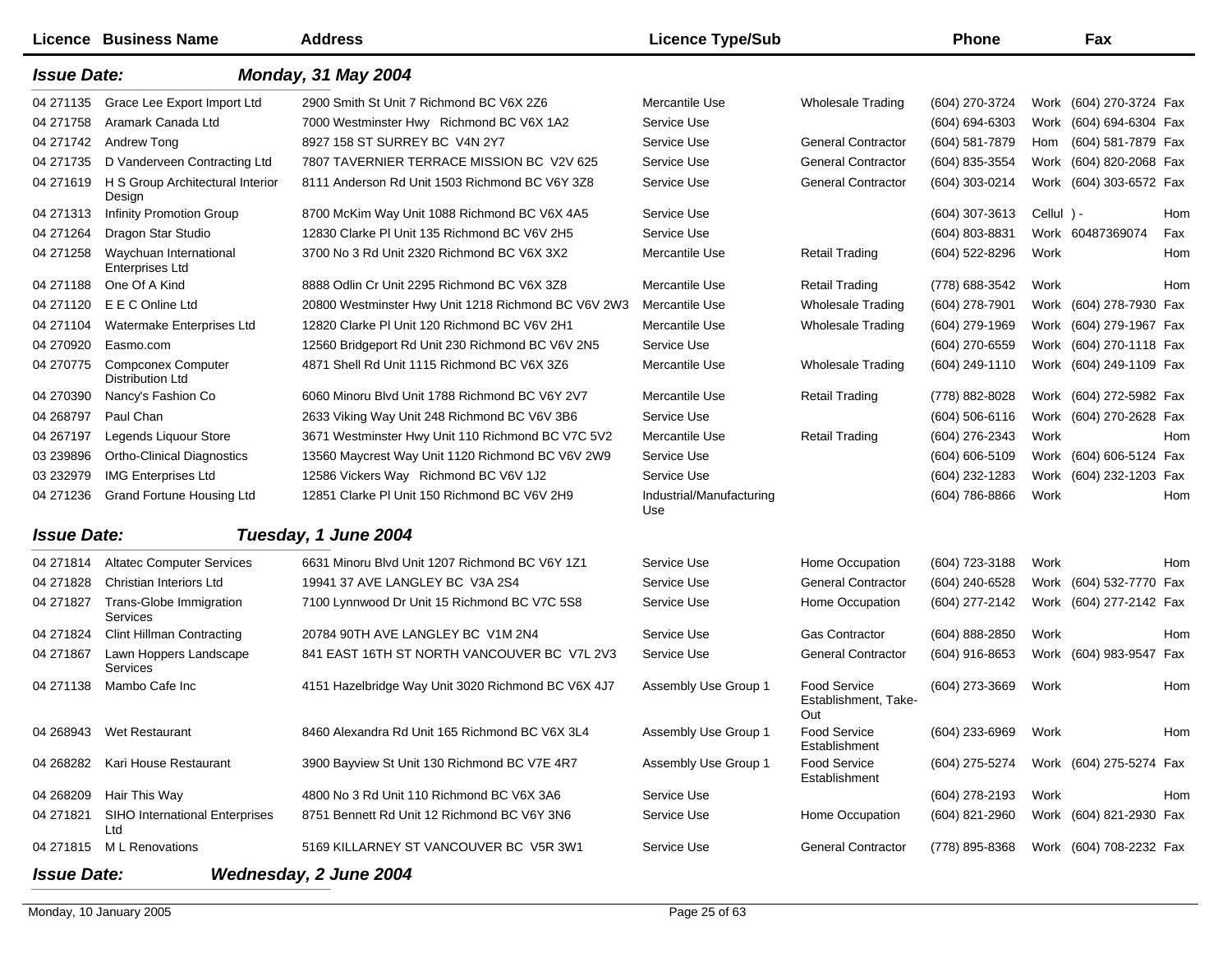|                    | <b>Licence Business Name</b>                     | <b>Address</b>                                                              | <b>Licence Type/Sub</b> |                                            | <b>Phone</b>     |      | Fax                     |     |
|--------------------|--------------------------------------------------|-----------------------------------------------------------------------------|-------------------------|--------------------------------------------|------------------|------|-------------------------|-----|
| 04 271916          | Vicant Siding                                    | 9320 Parksville Dr Unit 604 Richmond BC V7E 4W2                             | Service Use             | <b>General Contractor</b>                  | (604) 241-9692   | Work |                         | Hom |
| 04 271944          | <b>ESM Enterprises</b>                           | 10940 2nd Ave Richmond BC V7E 4M2                                           | Service Use             | Home Occupation                            | (604) 880-6173   | Work |                         | Hom |
| 04 271917          | <b>CJ Gas Services</b>                           | 2806 GLEN DR COQUITLAM BC V3B 2P5                                           | Service Use             | <b>Gas Contractor</b>                      | (604) 765-4730   |      | Work (604) 942-5817 Fax |     |
| 04 271833          | X H M Consulting Service                         | 10680 Springmont Dr Unit 17 Richmond BC V7E 1W1                             | Service Use             | Home Occupation                            | (604) 274-2236   |      | Work (604) 274-2236 Fax |     |
| 04 271822          | Spiffy Cleaning Services Ltd                     | 9651 Dayton Ave Unit 31 Richmond BC V6Y 3C3                                 | Service Use             | Home Occupation                            | (604) 244-9431   |      | Work (604) 244-9431 Fax |     |
| 04 271613          | Sunday Motorcycle School                         | 11860 Hammersmith Way Unit 143 Richmond BC V7A 5G1                          | Vehicle for Hire        | Vehicle For Hire<br>Office                 | (604) 767-7433   |      | Work (604) 726-7433 Fax |     |
| 04 271141          | Bowie Fashion & Acccessories                     | 4151 Hazelbridge Way Unit 2530 Richmond BC V6X 4J7                          | Mercantile Use          | <b>Retail Trading</b>                      | (604) 276-8088   |      | Work (604) 431-8693 Fax |     |
| 04 270495          | West Coast Exotic Auto Group<br>Inc              | 3891 No 3 Rd Richmond BC V6X 2B8                                            | Mercantile Use          | Automobile Dealer                          | (604) 274-2369   |      | Work (604) 274-2363 Fax |     |
| 04 262737          | Cathay Importers 2000 Limited                    | 12631 Vulcan Way Richmond BC V6V 1V6                                        | Mercantile Use          | <b>Wholesale Trading</b>                   | (604) 233-0050   |      | Work (604) 233-0052 Fax |     |
| 04 271644          | Sunday Motorcycle School                         | 11860 Hammersmith Way Unit 143 Richmond BC V7A 5G1                          | Vehicle for Hire        | Class K -<br><b>DriverTraining Vehicle</b> | (604) 767-7433   |      | Work (604) 726-7433 Fax |     |
| 04 271943          | One Stop Kitchen Idea Ltd                        | 12989 80TH AVE SURREY BC V3W 3B1                                            | Service Use             | <b>General Contractor</b>                  | (604) 502-9097   |      | Work (604) 502-9098 Fax |     |
| <b>Issue Date:</b> |                                                  | Thursday, 3 June 2004                                                       |                         |                                            |                  |      |                         |     |
|                    | 04 271990 SD Engineered Homes Ltd                | 8840 Scotchbrook Rd Richmond BC V6Y 2M3                                     | Service Use             | Home Occupation                            | (604) 241-7914   | Work |                         | Hom |
| <b>Issue Date:</b> |                                                  | Friday, 4 June 2004                                                         |                         |                                            |                  |      |                         |     |
| 04 268788          | Dermagraphic Osmosis Tattoo &<br>Piercing Ltd    | 6631 Buswell St Richmond BC V6Y 2G9                                         | Service Use             |                                            | (604) 270-2442   | Work |                         | Hom |
| 04 271838          | No 1 Cleaning & Training                         | 8888 Odlin Cr Unit 3000 Richmond BC V6X 3Z8                                 | Service Use             |                                            | (604) 889-1209   | Work |                         | Hom |
| 04 271789          | Western International<br>Construction (2002) Ltd | 8833 Odlin Cr Unit 250 Richmond BC V6X 3Z7                                  | Service Use             | <b>General Contractor</b>                  | (604) 214-8833   |      | Work (604) 214-8844 Fax |     |
| 04 271694          | Idigitalwave Sound & Vision Ltd                  | 8100 Ackroyd Rd Unit 60 Richmond BC V6X 3K2                                 | Mercantile Use          | <b>Retail Trading</b>                      | (604) 233-7778   |      | Work (604) 233-7779 Fax |     |
| 04 270883          | North America Education Institute                | 8788 McKim Way Unit 2135 Richmond BC V6X 4E2                                | Assembly Use Group 3    | <b>Education Institution</b>               | (604) 303-8622   |      | Work (604) 273-8252 Fax |     |
| 04 263517          | Visum                                            | 8700 McKim Way Unit 3093 Richmond BC V6X 4A5                                | Mercantile Use          | <b>Wholesale Trading</b>                   | (604) 727-3282   | Work |                         | Hom |
| 04 271693          | Digital City Electronics Inc                     | 8888 Odlin Cr Unit 1360 Richmond BC V6X 3Z8                                 | Mercantile Use          | <b>Retail Trading</b>                      | (604) 656-2300   | Work |                         | Hom |
| <b>Issue Date:</b> |                                                  | Monday, 7 June 2004                                                         |                         |                                            |                  |      |                         |     |
| 04 272131          | <b>Charmed Designs</b>                           | 3880 Grant McConachie Way Richmond BC                                       | Mercantile Use          | Retail Trading                             | (604) 232-9188   | Work |                         |     |
| 04 272160          | All Weather Homes Ltd.                           | 1150 EAST 63RD AVE VANCOUVER BC V5X 2L4                                     | Service Use             | <b>General Contractor</b>                  | (604) 880-3935   | Work |                         |     |
| 04 272161          | Capital Vending Canada                           | 19939 50TH AVE LANGLEY BC V3A 3S5                                           | Vending Machine Use     | \$.25 or More                              | (604) 539-2802   |      | Work (604) 539-2802 Fax |     |
| 04 272139          | J & B Quality Enterprises                        | 7280 Nevis Dr Richmond BC V7A 1J6                                           | Service Use             | <b>General Contractor</b>                  | (604) 275-6969   | Work |                         | Hom |
| 04 272018          | Narayan Enterprises Ltd                          | 10400 Aragon Rd Richmond BC V7A 3E9                                         | Service Use             | <b>General Contractor</b>                  | (604) 274-8553   | Work |                         | Hom |
| 04 270220          | May Fon Curtain Shop                             | 4540 No 3 Rd Unit 1390 Richmond BC V6X 4E4                                  | Mercantile Use          | <b>Retail Trading</b>                      | $(604)$ 833-0668 | Work |                         | Hom |
| 04 267489          | Natural Life Nutrition and Health<br>Inc         | 8788 McKim Way Unit 2110 Richmond BC V6X 4E2                                | Mercantile Use          | Retail Trading                             | (604) 304-2288   |      | Work (604) 304-2288 Fax |     |
| 03 244860          |                                                  | Monica Esthetics & Figure Centre 4540 No 3 Rd Unit 1095 Richmond BC V6X 4E4 | Service Use             |                                            | (604) 278-2286   |      | Work (604) 278-0286 Fax |     |
| 04 272159          | Amma Distribution                                | 10311 No 1 Rd Richmond BC V7E 1S1                                           | Service Use             | <b>Delivery Services</b>                   | (604) 729-7505   | Work |                         | Hom |
| 04 272048          | C D C Synectics Inc                              | 10251 Hollymount Dr Richmond BC V7E 4T5                                     | Service Use             | Home Occupation                            | (604) 790-1220   | Work |                         | Hom |
| <b>Issue Date:</b> |                                                  | Tuesday, 8 June 2004                                                        |                         |                                            |                  |      |                         |     |
|                    | 04 272142 Quality Air Products                   | 10200 Amethyst Ave Richmond BC V7A 3A7                                      | Service Use             | <b>General Contractor</b>                  | (604) 277-5901   |      | Work (604) 277-5902 Fax |     |
| 04 272146          | R J Babies Wear                                  | 11991 Seabrook Cr Richmond BC V7A 3J3                                       | Service Use             | Home Occupation                            | (604) 277-6484   | Work |                         | Hom |
|                    |                                                  |                                                                             |                         |                                            |                  |      |                         |     |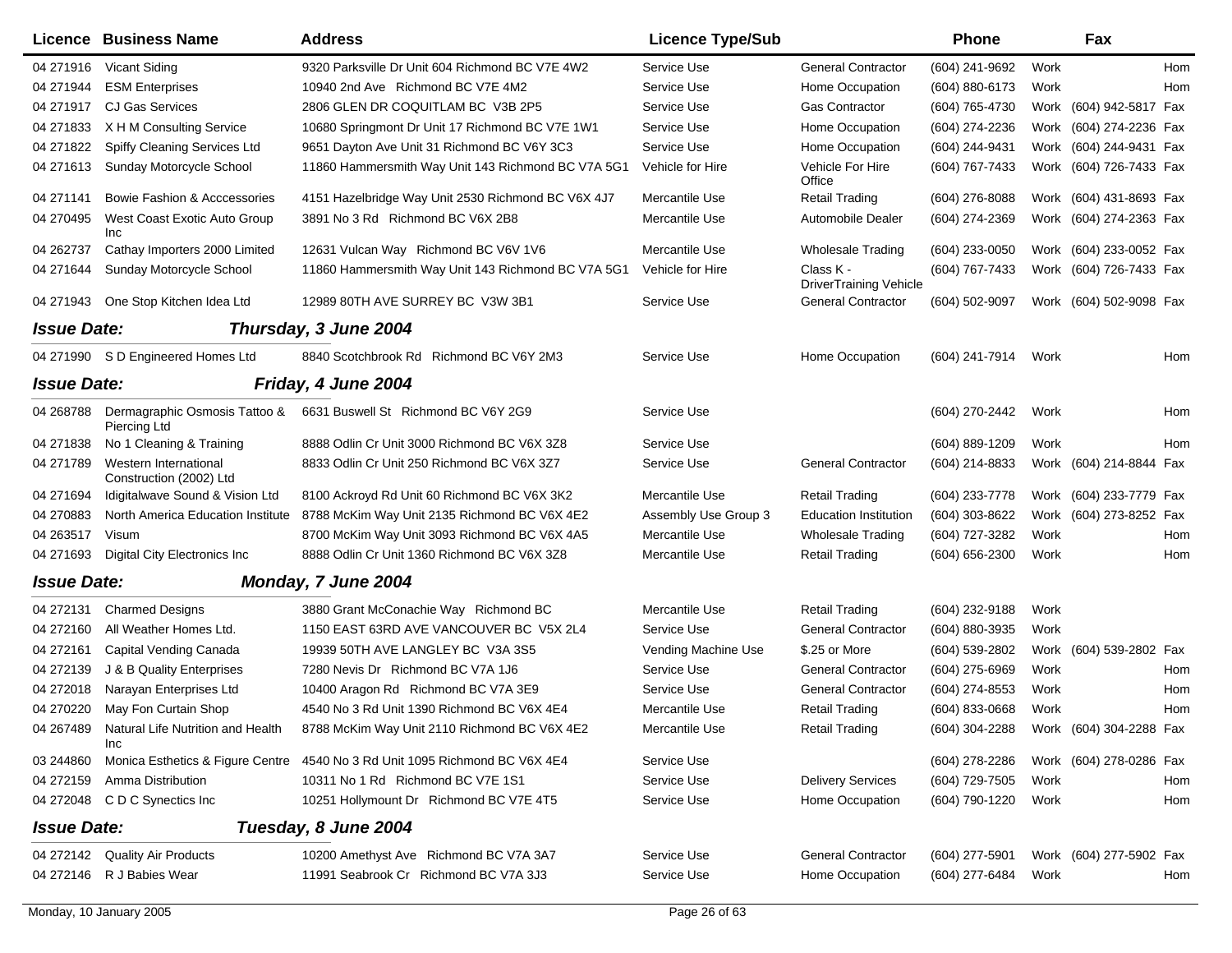| Licence Business Name                               | <b>Address</b>                                                                               | <b>Licence Type/Sub</b>         |                            | <b>Phone</b>   |        | Fax                     |     |
|-----------------------------------------------------|----------------------------------------------------------------------------------------------|---------------------------------|----------------------------|----------------|--------|-------------------------|-----|
| 04 272120<br>Doctor Boat Works                      | 1177 E 29TH AVE VANCOUVER BC V5V 2S9                                                         | Service Use                     |                            | (604) 872-8653 | Work   |                         | Hom |
| 04 269 265<br><b>Pepper Wireless Solutions</b>      | 4400 Hazelbridge Way Unit 220 Richmond BC V6X 3R8                                            | Mercantile Use                  | <b>Retail Trading</b>      | (604) 276-9288 |        | Work (604) 821-0688 Fax |     |
| 04 272232<br>The Closet Warehouse                   | 1111 HARO ST UNIT 701 VANCOUVER BC V6E 1E3                                                   | Service Use                     | <b>General Contractor</b>  | (604) 880-6684 |        | Work (604) 687-2670 Fax |     |
| <b>Issue Date:</b>                                  | Wednesday, 9 June 2004                                                                       |                                 |                            |                |        |                         |     |
| The Handyman Can Renovations<br>04 272234           | 4006 Tyson PI Richmond BC V7C 1T6                                                            | Service Use                     | Home Occupation            | (778) 229-8880 | Work   |                         | Hom |
| Pharmasave #028<br>04 267873                        | 4151 Hazelbridge Way Unit 1020 Richmond BC V6X 4J7                                           | Mercantile Use                  | <b>Retail Trading</b>      | (604) 273-8020 |        | Work (604) 273-8999 Fax |     |
| <b>Tokyo Racing Ltd</b><br>04 270835                | 21000 Westminster Hwy Unit 2110 Richmond BC V6V 2S9                                          | Mercantile Use                  | <b>Retail Trading</b>      | (604) 278-9838 |        | Work (604) 278-9832 Fax |     |
| 04 272218<br>C G H Industries Ltd                   | 5933 Cooney Rd Unit 1103 Richmond BC V6X 4H3                                                 | Service Use                     | Home Occupation            | (604) 279-2059 |        | Work (604) 279-2076 Fax |     |
| 04 272224<br>R's Vinyl Windows                      | 565 EAST 28TH AVE VANCOUVER BC V5V 2N4                                                       | Service Use                     | <b>General Contractor</b>  | (778) 863-1944 | Work   |                         | Hom |
| <b>Issue Date:</b>                                  | Thursday, 10 June 2004                                                                       |                                 |                            |                |        |                         |     |
| <b>Gala Computers Corporation</b><br>04 272283      | 9400 Blundell Rd Richmond BC V6Y 1K6                                                         | Service Use                     | Home Occupation            | (604) 207-9911 | Work   |                         | Hom |
| Ted's Plumbing & Heating Inc<br>04 272317           | 5565 239TH ST LANGLEY BC V2Z 2P1                                                             | Service Use                     | <b>Plumbing Contractor</b> | (604) 888-9625 |        | Work (604) 514-1141 Fax |     |
| Gilligan & Company<br>04 272274                     | 5057 KEITH ST BURNABY BC V5J 1P7                                                             | Service Use                     | <b>General Contractor</b>  | (604) 313-3351 | Work   |                         | Hom |
| Hi - Tek Demo & Excavating<br>04 272278<br>2004 Inc | 8781 129 ST SURREY BC V3W 0L1                                                                | Service Use                     | <b>General Contractor</b>  | (604) 572-0966 |        | Work (604) 572-0966 Fax |     |
| <b>Issue Date:</b>                                  | Friday, 11 June 2004                                                                         |                                 |                            |                |        |                         |     |
| 636060 B C Ltd<br>04 272295                         | 4951 Moncton St Richmond BC V7E 3A8                                                          | Service Use                     | <b>General Contractor</b>  | (604) 506-9512 |        | Work (604) 507-6882 Fax |     |
| 04 272338<br>Sharphooks.com                         | 3200 Steveston Hwy Richmond BC V7E 2J5                                                       | Service Use                     | Home Occupation            | (604) 723-0401 |        | Work (604) 608-3162 Fax |     |
| 04 272369<br><b>Precision Yardworks</b>             | 3200 Sedgemond PI Richmond BC V7E 1M4                                                        | Service Use                     | Home Occupation            | (604) 614-9166 | Cellul |                         | Hom |
| <b>Issue Date:</b>                                  | Monday, 14 June 2004                                                                         |                                 |                            |                |        |                         |     |
|                                                     | 03 244144 Fermo2 Water and Air Purification 12020 Bridgeport Rd Unit 130 Richmond BC V6V 1J3 | Industrial/Manufacturing<br>Use |                            | (604) 231-4746 |        | Work (604) 231-8146 Fax |     |
| Lowen Piano House<br>04 270851                      | 5411 No 3 Rd Richmond BC V6X 2C7                                                             | Mercantile Use                  | <b>Retail Trading</b>      | (604) 273-3808 |        | Work (604) 273-3807 Fax |     |
| 04 271830<br>Kal Tire                               | 6551 No 3 Rd Unit 800 Richmond BC V6Y 2B6                                                    | Service Use                     |                            | (604) 207-1203 |        | Work (604) 207-1219 Fax |     |
| 04 271834<br>Kal Tire                               | 6551 No 3 Rd Unit 800 Richmond BC V6Y 2B6                                                    | Mercantile Use                  | <b>Retail Trading</b>      | (604) 207-1203 |        | Work (604) 207-1219 Fax |     |
| Success Travel Ltd<br>04 271905                     | 11760 Voyageur Way Unit 120 Richmond BC V6X 3G9                                              | Service Use                     | <b>Travel Agency</b>       | (604) 278-4428 |        | Work (604) 278-4418 Hom |     |
| Usana Canada Company<br>04 272194                   | 13353 Commerce Pkwy Unit 2118 Richmond BC V6V 2X7                                            | Service Use                     |                            | (604) 279-2957 |        | Work (604) 279-2960 Fax |     |
| <b>Issue Date:</b>                                  | Tuesday, 15 June 2004                                                                        |                                 |                            |                |        |                         |     |
| 04 269 260<br>Eastern Lady Spa Inc                  | 4200 No 3 Rd Unit 145 Richmond BC V6X 2C2                                                    | Service Use                     |                            | (604) 303-9887 |        | Work (604) 303-9831 Fax |     |
| Marilou's Hair and Beauty Salon<br>03 251704<br>Ltd | 8580 Alexandra Rd Unit 1125 Richmond BC V6X 4B3                                              | Service Use                     |                            | (604) 880-1301 | Work   |                         | Hom |
| <b>Practical Ironworks Ltd</b><br>04 272466         | 7315 BULLER AVE BURNABY BC V5J 4S6                                                           | Service Use                     | <b>General Contractor</b>  | (604) 436-9272 |        | Work (604) 435-5188 Fax |     |
| Home Elegance Design Ltd<br>04 272105               | 5300 No 3 Rd Unit 946 Richmond BC V6X 2X9                                                    | Mercantile Use                  | <b>Retail Trading</b>      | (604) 278-8465 |        | Work (604) 278-8467 Fax |     |
| 03 241112 Wave Hair Company                         | 8888 Odlin Cr Unit 1020 Richmond BC V6X 3Z8                                                  | Service Use                     |                            | (604) 761-6320 |        | Work (604) 276-8498 Fax |     |
| 04 257369<br>Creme De La Creme Hair Design<br>Ltd   | 5300 No 3 Rd Unit 936 Richmond BC V6X 2X9                                                    | Service Use                     |                            | (604) 506-7353 | Work   |                         | Hom |
| Jey Beauty Consulting<br>04 263472                  | 4811 Hazelbridge Way Unit 180 Richmond BC V6X 3K7                                            | Service Use                     |                            | (604) 214-9488 |        | Work (604) 433-1835 Fax |     |
| <b>Azure Beauty Centre</b><br>04 268901             | 8700 McKim Way Unit 1018 Richmond BC V6X 4A5                                                 | Service Use                     |                            | (604) 721-0158 | Work   |                         | Hom |
| <b>Issue Date:</b>                                  | Wednesday, 16 June 2004                                                                      |                                 |                            |                |        |                         |     |

## Monday, 10 January 2005 **Page 27 of 63**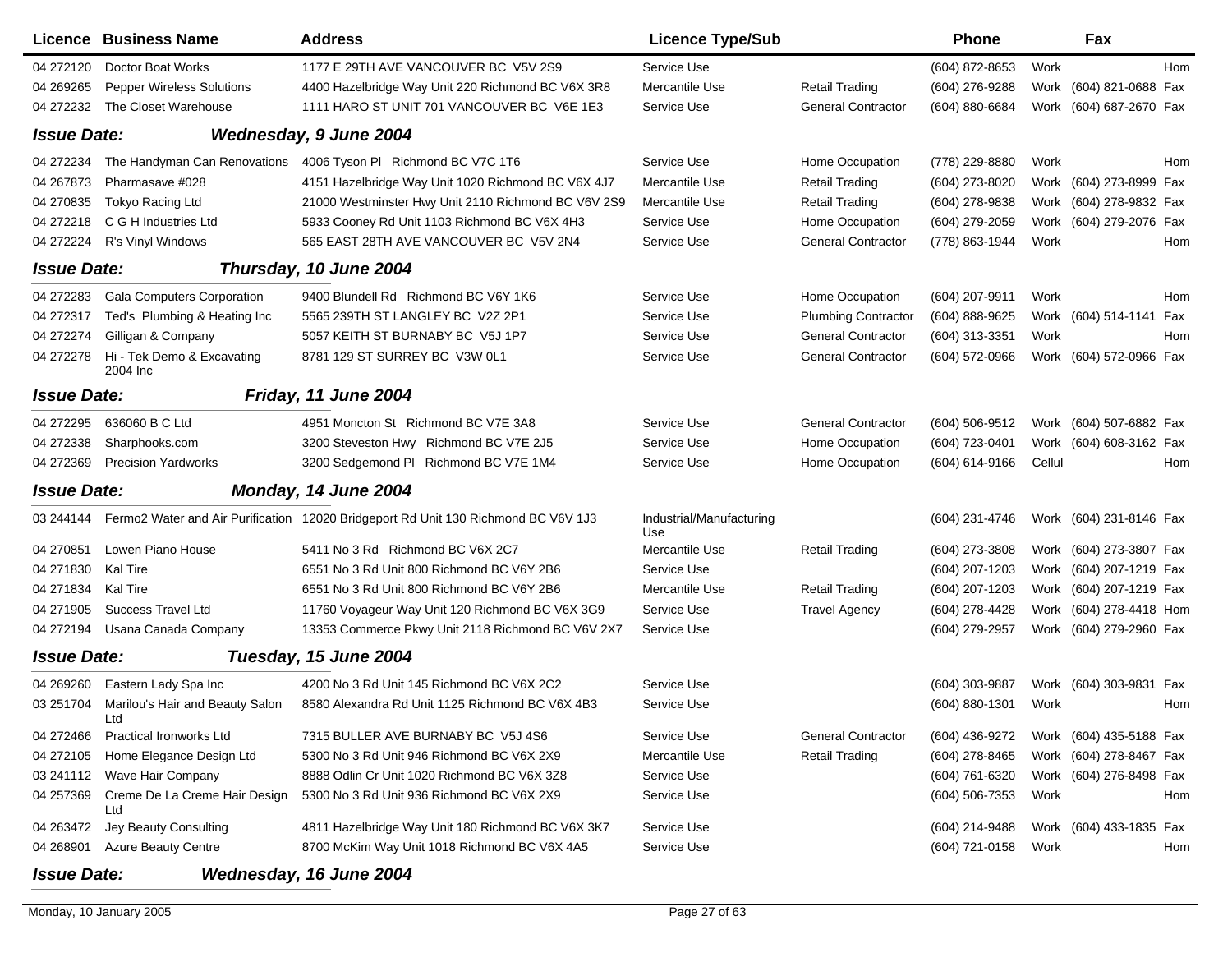|                    | Licence Business Name                                 | <b>Address</b>                                      | <b>Licence Type/Sub</b> |                              | <b>Phone</b>     |      | Fax                       |     |
|--------------------|-------------------------------------------------------|-----------------------------------------------------|-------------------------|------------------------------|------------------|------|---------------------------|-----|
| 04 272529          | <b>CN Janitorial Services</b>                         | 3451 Springfield Dr Unit 214 Richmond BC V7E 1Z2    | Service Use             | Home Occupation              | (604) 271-5854   | Hom  |                           | Hom |
| 04 27 25 31        | <b>Hobart Food Equipment Group</b><br>Canada          | 1668 DERWENT WAY UNIT 10 DELTA BC V3M 6R9           | Service Use             | <b>General Contractor</b>    | (604) 522-1070   |      | Work (604) 522-1074 Fax   |     |
| 04 27 24 98        | <b>Clean Touch Building Services</b><br>Ltd           | 2508 E 49TH AVE VANCOUVER BC V5S 1J5                | Service Use             |                              | (604) 908-2285   |      | Work (604) 323-2280 Fax   |     |
| 04 272494          | <b>Audacity Computer Services</b>                     | 6888 Robson Dr Unit 69 Richmond BC V7C 5T6          | Service Use             | Home Occupation              | (604) 780-3128   |      | Work (604) 270-3575 Fax   |     |
| 04 272475          | <b>Custom Renovations</b>                             | 7733 Heather St Unit 18 Richmond BC V6Y 2P8         | Service Use             | <b>General Contractor</b>    | (604) 725-8000   | Work |                           | Hom |
| 04 272474          | <b>Renault Eurodrive</b>                              | 3691 Bearcroft Dr Richmond BC V6X 3B2               | Service Use             | Home Occupation              | (604) 233-6230   |      | Work (604) 773-8757 Cellu |     |
| 04 272469          | Estinee Jewellery & Design                            | 7371 Anvil Cr Richmond BC V7C 4E7                   | Service Use             | Home Occupation              | (604) 274-8884   | Work |                           | Hom |
| 04 272447          | <b>Donki Productions</b>                              | 11940 Flamingo Crt Richmond BC V7E 3S8              | Service Use             | Home Occupation              | (604) 272-1954   | Work |                           | Hom |
| 04 272419          | Gabriel Khoo                                          | 15215 105TH AVE UNIT 144 SURREY BC V3R 1R9          | Service Use             | <b>Plumbing Contractor</b>   | (604) 582-4288   |      | Work (604) 582-4288 Fax   |     |
| 04 272416          | Deelux Painting and Design Ltd                        | 8750 OSLER ST UNIT 206 VANCOUVER BC V6P 4E9         | Service Use             | <b>General Contractor</b>    | (604) 267-1132   |      | Work (604) 267-1132 Fax   |     |
| 04 272405          | <b>Freeland Construction Ltd</b>                      | 10 DIEPPE PL VANCOUVER BC V5M 4A3                   | Service Use             | <b>General Contractor</b>    | (604) 322-1068   | Hom  |                           | Hom |
| 04 272472          | Mars Electronics Inc                                  | 6491 Minoru Blvd Unit 121 Richmond BC V6Y 1Y8       | Service Use             | Home Occupation              | (604) 808-4878   | Work |                           | Hom |
| 04 272534          | Dream Building Enterprises Ltd                        | 4451 Granville Ave Richmond BC V7C 1E2              | Service Use             | <b>General Contractor</b>    | (604) 278-0259   |      | Work (604) 278-0259 Fax   |     |
| <b>Issue Date:</b> |                                                       | Thursday, 17 June 2004                              |                         |                              |                  |      |                           |     |
| 04 268131          | Tapioca Fashion Ltd                                   | 4380 No 3 Rd Unit 1400 Richmond BC V6X 3V7          | Mercantile Use          | <b>Retail Trading</b>        | (604) 273-8232   | Work |                           | Hom |
| 04 27 2666         | <b>Biddlecombe Alarms Inc.</b>                        | 14075 77A AVE SURREY BC V3W 2X2                     | Service Use             | <b>General Contractor</b>    | (604) 589-4181   |      | Work (604) 599-0847 Fax   |     |
| 04 27 2661         | Art's Concrete Ltd                                    | 16980 21ST AVE SURREY BC V4P 2T4                    | Service Use             | <b>General Contractor</b>    | (604) 535-1379   |      | Work (604) 536-5808 Fax   |     |
| 04 272647          | Mac Daddy Ventures Inc                                | 11651 Kestrel Dr Richmond BC V7E 4E3                | Service Use             | Home Occupation              | (604) 816-9577   |      | Work (604) 608-9051 Fax   |     |
| 04 272336          | <b>Bole Clothing Company</b>                          | 4151 Hazelbridge Way Unit 2480 Richmond BC V6X 4J7  | Mercantile Use          | <b>Retail Trading</b>        | (604) 207-0527   | Work |                           | Hom |
| 04 267431          | Young's Tutorial                                      | 8888 Odlin Cr Unit 2070 Richmond BC V6X 3Z8         | Assembly Use Group 3    | <b>Education Institution</b> | (604) 218-8965   |      | Work (604) 946-8965 Fax   |     |
| 04 264489          | Osaka Optical                                         | 4151 Hazelbridge Way Unit 2450 Richmond BC V6X 4J7  | Mercantile Use          | <b>Retail Trading</b>        | (604) 273-8329   |      | Work (604) 273-8339 Fax   |     |
| 04 272555          | English Bay Construction Inc                          | 904 CLIVEDEN AVE DELTA BC V3M 5R5                   | Service Use             | <b>General Contractor</b>    | (604) 540-0699   |      | Work (604) 540-5523 Fax   |     |
| <b>Issue Date:</b> |                                                       | Friday, 18 June 2004                                |                         |                              |                  |      |                           |     |
| 04 271836          | Parker Home Appliances                                | 4311 Hazelbridge Way Unit 1855 Richmond BC V6X 3L7  | Mercantile Use          | <b>Retail Trading</b>        | (604) 765-7017   | Work |                           | Hom |
| 04 27 26 93        | Vancouver Floral Imports Ltd                          | 5600 Andrews Rd Unit 231 Richmond BC V7E 6N1        | Service Use             | Home Occupation              | (604) 551-2530   |      | Work (604) 275-5513 Fax   |     |
| 04 27 26 91        | Sing Freight & Delivery                               | 6750 LANARK ST VANCOUVER BC V5P 2Z4                 | Service Use             | <b>Delivery Services</b>     | (604) 323-1686   |      | Work (604) 323-1606 Fax   |     |
| 04 272692          | Roy's Construction Co                                 | 2448 RENFREW ST VANCOUVER BC V5M 3K2                | Service Use             | <b>General Contractor</b>    | (604) 255-2250   | Work |                           | Hom |
| 04 272700          | Four Seasons Sunrooms                                 | 115 SCHOOLHOUSE ST UNIT 801 COQUITLAM BC V3K<br>4X8 | Service Use             | <b>General Contractor</b>    | (604) 526-2699   |      | Work (604) 526-8790 Fax   |     |
| 04 272643          | Coastline Drainage                                    | 11609 203RD ST MAPLE RIDGE BC V2X 4T8               | Service Use             |                              | $(604)$ 465-5400 |      | Work (604) 465-5458 Fax   |     |
| 04 272553          | Urban Renovations and Design                          | 9322 Romaniuk Dr Richmond BC V5E 5G7                | Service Use             | <b>General Contractor</b>    | (604) 808-5246   | Work |                           | Hom |
| 04 271125          | Intellect Learning Centre Ltd                         | 3779 Sexsmith Rd Unit 1288 Richmond BC V6X 3Z9      | Assembly Use Group 3    | <b>Education Institution</b> | (604) 767-8788   | Work |                           | Hom |
| 04 27 26 35        | <b>CCP Projects Inc</b>                               | 3860 Steveston Hwy Richmond BC V7E 2K1              | Service Use             | Home Occupation              | (604) 271-3861   |      | Work (604) 271-3861 Fax   |     |
| 04 272678          | Cargo Spectrum Forwarding Inc                         | 5400 Airport Rd Unit 321 Richmond BC V7B 1B4        | Service Use             |                              |                  | Work |                           | Hom |
| <b>Issue Date:</b> |                                                       | Monday, 21 June 2004                                |                         |                              |                  |      |                           |     |
| 04 272759          | Bar-J-Ranch Welding,<br>Mechanical & Contracting Serv | 7851 No 1 Rd Unit 101 Richmond BC V7C 1T7           | Service Use             | <b>General Contractor</b>    | (604) 241-7112   |      | Work (778) 288-7797 Cellu |     |
| 04 272760          | Helen Wong Piano                                      | 9771 Allison Crt Richmond BC V6Y 3J1                | Service Use             | Home Occupation              | (604) 272-1387   | Work |                           | Hom |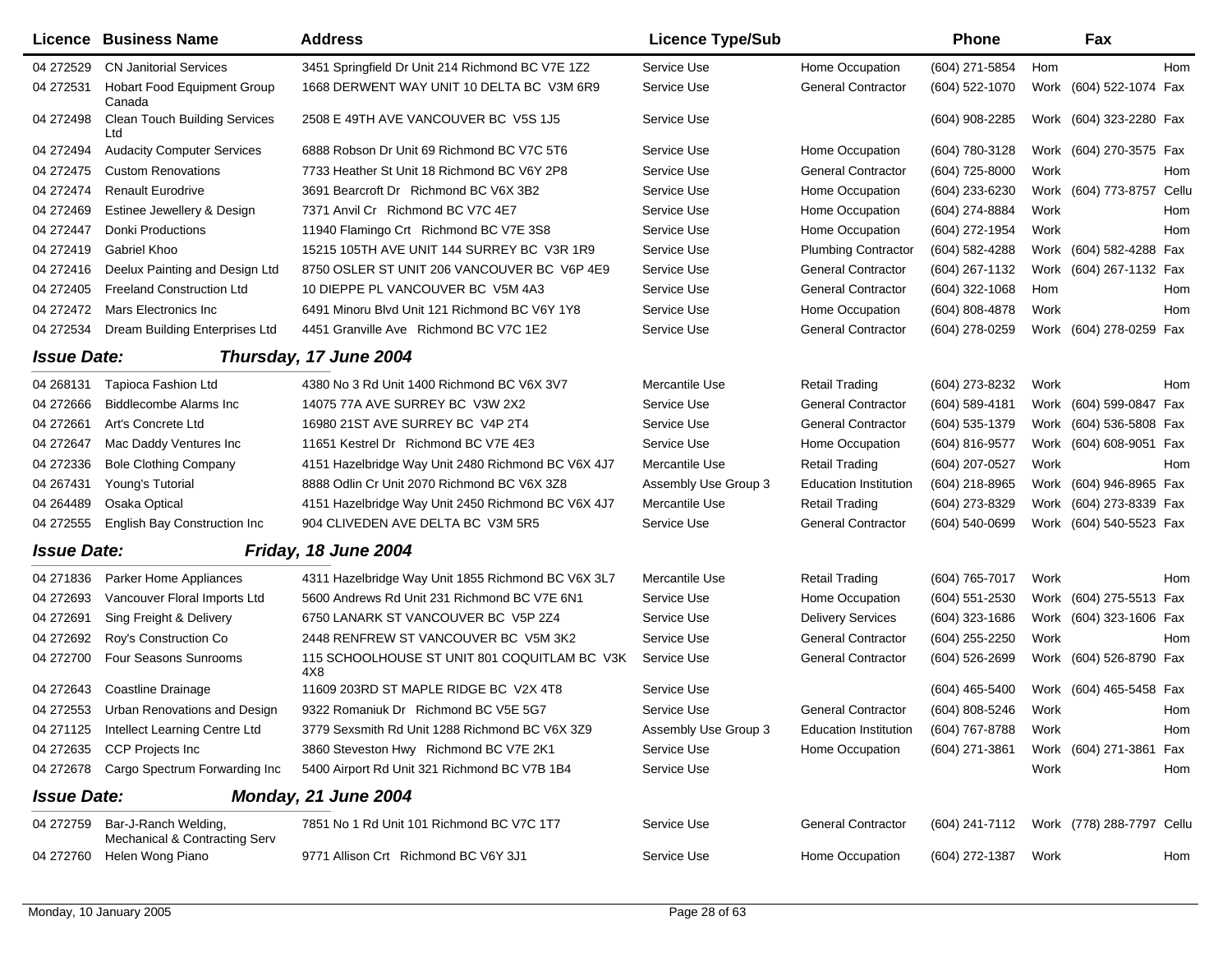|                         | Licence Business Name                                   | <b>Address</b>                                                             | <b>Licence Type/Sub</b>         |                                      | <b>Phone</b>   |        | Fax                       |     |
|-------------------------|---------------------------------------------------------|----------------------------------------------------------------------------|---------------------------------|--------------------------------------|----------------|--------|---------------------------|-----|
| <b>Issue Date:</b>      |                                                         | Tuesday, 22 June 2004                                                      |                                 |                                      |                |        |                           |     |
| 01 111814               | Urban Group Office Furniture                            | 6751 Graybar Rd Unit 110 Richmond BC V6W 1H3                               | Industrial/Manufacturing<br>Use |                                      | (604) 270-8852 |        | Work (604) 270-8853 Fax   |     |
| 04 272864               | William Wong & Elke Lee                                 | 1768 W 59TH ST VANCOUVER BC V6P 1Z4                                        | Service Use                     | <b>General Contractor</b>            | (604) 276-2373 |        | Work (604) 267-2273 Fax   |     |
| 04 272844               | W W Pat Renovation Co                                   | 4514 Fisher Crt Richmond BC V6X 3V4                                        | Service Use                     | <b>General Contractor</b>            | (604) 270-4735 |        | Work (778) 863-5999 Cellu |     |
| 04 272788               | Van Tassell Illustration Studios                        | 12500 Trites Rd Unit 36 Richmond BC V7E 3R7                                | Service Use                     | Home Occupation                      | (604) 304-0162 | Work   |                           | Hom |
| 04 272787               | Cargo Moving                                            | 7760 Minoru Blvd Unit 9 Richmond BC V6Y 1Z5                                | Service Use                     | Home Occupation                      | (778) 388-2499 | Work   | (604) 608-9169 Fax        |     |
| 04 272783               | Life Story Videos                                       | 11160 Kingsgrove Ave Unit 51 Richmond BC V7A 3A9                           | Service Use                     | Home Occupation                      | 18663210100    | Work   |                           | Hom |
| 04 272599               | Steveston's 1 to 1 Tutorial Centre<br>Inc               | 3571 Chatham St Unit 105 Richmond BC V7E 2Z1                               | Assembly Use Group 3            | <b>Education Institution</b>         | (604) 377-3385 | Work   |                           | Hom |
| 04 270863               | <b>Richmond Wellness Centre</b>                         | 6451 Buswell St Unit 170 Richmond BC V6Y 3T8                               | Service Use                     |                                      | (604) 233-9270 |        | Work (604) 233-9279 Fax   |     |
| 04 27 25 32             | PTU Auto Services Ltd                                   | 2268 No 5 Rd Unit 160 Richmond BC V6X 2T1                                  | Service Use                     |                                      | (604) 247-0800 |        | Work (604) 247-0800 Fax   |     |
| <b>Issue Date:</b>      |                                                         | Wednesday, 23 June 2004                                                    |                                 |                                      |                |        |                           |     |
| 02 221881               | King Tong Bio-Cosmetics<br>(Canada) Ltd                 | 5951 No 3 Rd Unit 500 Richmond BC V6X 2E3                                  | Mercantile Use                  | <b>Retail Trading</b>                | (604) 232-9993 |        | Work (604) 232-9990 Fax   |     |
| 02 221884               | King Tong Bio-Cosmetics<br>(Canada) Ltd                 | 5951 No 3 Rd Unit 500 Richmond BC V6X 2E3                                  | Service Use                     |                                      | (604) 232-9993 |        | Work (604) 232-9990 Fax   |     |
| 04 009244               | Raintree Day Spa Ltd                                    | 13020 No 2 Rd Unit 125 Richmond BC V7E 6S3                                 | Service Use                     |                                      |                |        | Work (604) 274-2355 Fax   |     |
| <b>Issue Date:</b>      |                                                         | Thursday, 24 June 2004                                                     |                                 |                                      |                |        |                           |     |
| 04 263394               | Can-Whole Furniture                                     | 11500 Bridgeport Rd Unit 106 Richmond BC V6X 1T2                           | Mercantile Use                  | <b>Wholesale Trading</b>             | (604) 339-9189 | Cellul |                           | Hom |
| 04 263395               | Can-Whole Furniture                                     | 11500 Bridgeport Rd Unit 106 Richmond BC V6X 1T2                           | Mercantile Use                  | <b>Retail Trading</b>                | (604) 339-9189 | Cellul |                           | Hom |
| 04 272496               | Canada Jolly Stone Co                                   | 5300 No 3 Rd Richmond BC V6X 2X9                                           | Mercantile Use                  | <b>Retail Trading</b>                | (604) 771-7886 |        | Work (604) 264-8926 Fax   |     |
| 04 272694               | I Q Business Complex                                    | 8766 McKim Way Unit 2010 Richmond BC                                       | Service Use                     |                                      | (604) 879-8652 |        | Work (604) 879-8652 Hom   |     |
| <b>Issue Date:</b>      |                                                         | <b>Friday, 25 June 2004</b>                                                |                                 |                                      |                |        |                           |     |
| 04 269781               |                                                         | Lucky Thai Investment Company 8700 McKim Way Unit 2088 Richmond BC V6X 4A5 | Assembly Use Group 1            | <b>Food Service</b><br>Establishment | (604) 278-2111 |        | Work (778) 862-3386 Cell  |     |
| <b>Issue Date:</b>      |                                                         | Monday, 28 June 2004                                                       |                                 |                                      |                |        |                           |     |
| 04 273129               | Shancheng International Trade                           | 4373 Blair Dr Richmond BC V6X 4C3                                          | Service Use                     | Home Occupation                      | (604) 685-3516 |        | Work (604) 685-3517 Fax   |     |
| 04 272947               | Ltd<br>Linco Trading Ltd                                | 5560 Calderwood Cr Richmond BC V7C 3G3                                     | Service Use                     | Home Occupation                      | (604) 275-4323 | Fax    | (604) 760-3523 Cellu      |     |
| 04 27 29 92             | <b>Brilliance Construction &amp;</b><br>Development Ltd | 6808 ASH ST VANCOUVER BC V6P 3K4                                           | Service Use                     | <b>General Contractor</b>            | (604) 868-1733 | Work   |                           | Hom |
| 04 273024               | <b>Standard Auto Glass</b>                              | 1089 CLIVEDEN AVE DELTA BC V3M 6G9                                         | Service Use                     |                                      | (604) 527-4030 |        | Work (604) 527-4025 Fax   |     |
| 04 273133               | Namespro Solutions Inc                                  | 9131 Maple PI Richmond BC V7E 1G8                                          | Service Use                     | Home Occupation                      | (604) 272-9249 |        | Work (604) 272-9248 Fax   |     |
| 04 273079               | Just A Second                                           | 910 WEST 6TH AVE UNIT 105 VANCOUVER BC V5Z<br>1B2                          | Service Use                     | <b>General Contractor</b>            | (604) 736-2110 |        | Work (604) 736-2121 Fax   |     |
| 04 271 253              | Ten Fu Tea & Ginseng Co Ltd                             | 4151 Hazelbridge Way Unit 1930 Richmond BC V6X 4J7                         | Mercantile Use                  | <b>Retail Trading</b>                | (604) 270-2278 |        | Work (604) 270-2369 Fax   |     |
| 04 273121               | Richardson & McKlean                                    | 7100 Lynnwood Dr Unit 10 Richmond BC V7C 5S8                               | Service Use                     | Home Occupation                      | (604) 272-1308 |        | Work (604) 272-1370 Fax   |     |
| 04 272944               | Suntech Building Maintenance                            | 9060 Pinewell Cr Richmond BC V7A 2C6                                       | Service Use                     | Home Occupation                      | (778) 889-6492 |        | Work (604) 241-1851 Fax   |     |
| 04 273111               | <b>Borti Building Exterior Solutions</b><br>Ltd         | 190 ANGELA DR UNIT 10 PORT MOODY BC V3H 1R7                                | Service Use                     | <b>General Contractor</b>            | (778) 885-7477 |        | Work (604) 984-6935 Fax   |     |
| 03 254462               | <b>Taiwan Dried Food</b>                                | 4151 Hazelbridge Way Unit 1310 Richmond BC V6X 4J7                         | Mercantile Use                  | <b>Retail Trading</b>                | (604) 781-2793 | Cellul |                           | Hom |
| Monday, 10 January 2005 |                                                         |                                                                            | Page 29 of 63                   |                                      |                |        |                           |     |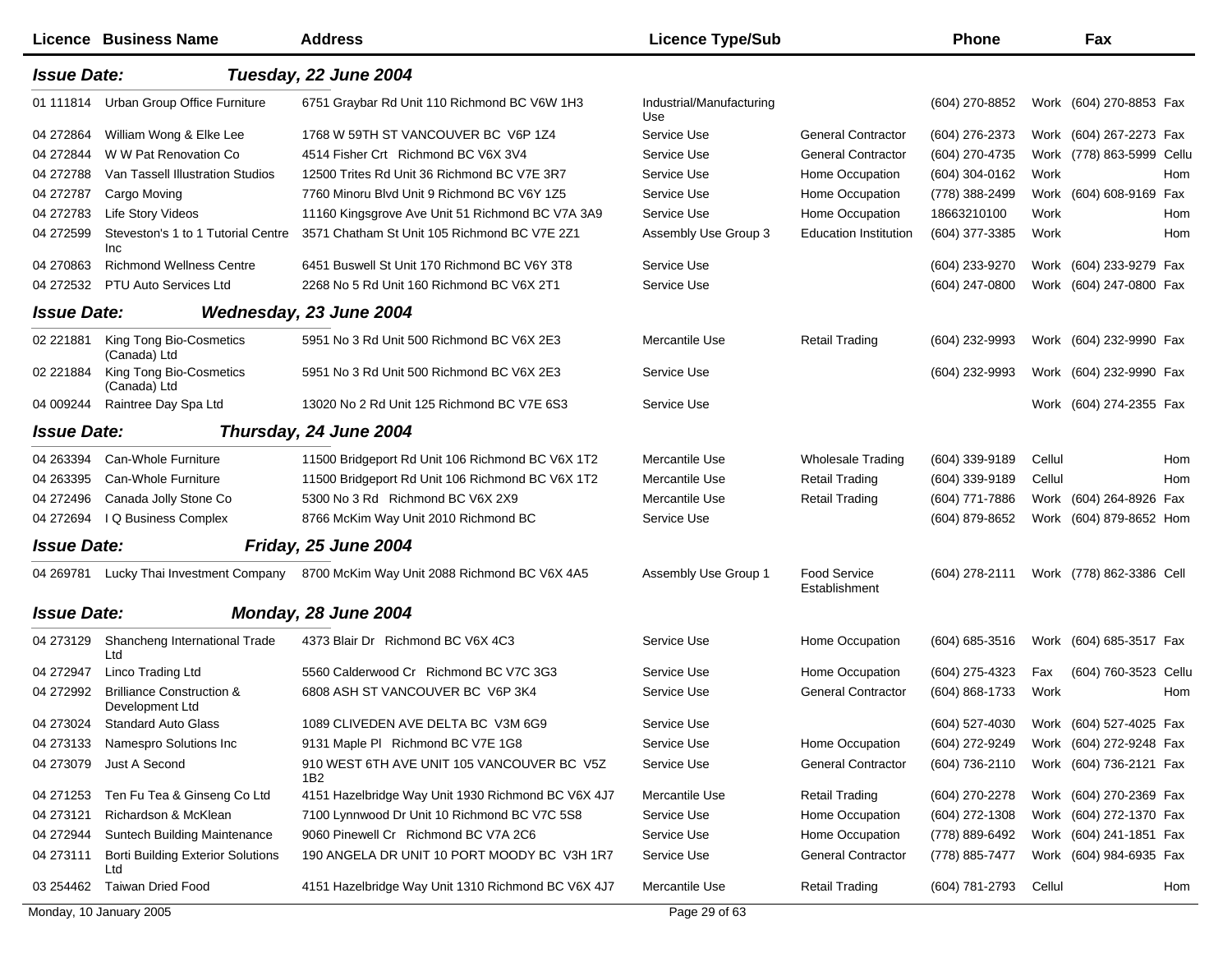|                    | Licence Business Name                          | <b>Address</b>                                                                | <b>Licence Type/Sub</b>         |                                                    | <b>Phone</b>        |      | Fax                     |       |
|--------------------|------------------------------------------------|-------------------------------------------------------------------------------|---------------------------------|----------------------------------------------------|---------------------|------|-------------------------|-------|
| 04 272688          | Seraphic                                       | 4380 No 3 Rd Unit 1045 Richmond BC V6X 3V7                                    | Mercantile Use                  | <b>Retail Trading</b>                              | (604) 726-1660      | Work |                         | Hom   |
| 04 272938          | GO! FIZBO (Homesales<br>Advertising Inc)       | 6611 Steveston Hwy Richmond BC V7E 2L2                                        | Service Use                     | Home Occupation                                    | (604) 272-4349      |      | Work (604) 272-4349 Fax |       |
| 01 191261          | Massage Therapy Clinic                         | 10251 St Edwards Dr Richmond BC V6X 2M9                                       | Service Use                     | Registered Massage<br><b>Therapy Clinic</b>        | (604) 276-1140      |      | Work (604) 276-1303 Fax |       |
| 04 269189          | Sun Gee Enterprises                            | 5380 Smith Dr Unit 22 Richmond BC V6V 2K8                                     | Service Use                     | Home Occupation                                    | (604) 522-7585      | Hom  | (604) 522-7585 Fax      |       |
| 04 272600          |                                                | H M S Kitchens and Millworks Ltd 11180 River Rd Unit 1120 Richmond BC V6X 1Z5 | Industrial/Manufacturing<br>Use |                                                    | (604) 207-0525      |      | Work (604) 207-0578 Fax |       |
| 04 272773          | <b>Integrated Designs</b>                      | 11520 Voyageur Way Unit 5 Richmond BC V6X 3E1                                 | Industrial/Manufacturing<br>Use |                                                    | (604) 279-0142      |      | Work (604) 279-0152 Fax |       |
| 04 272789          | 738 Computers                                  | 8888 Odlin Cr Unit 1315 Richmond BC V6X 3Z8                                   | Service Use                     |                                                    | (604) 728-0305      | Work |                         | Hom   |
| 04 272933          | S D J Painting                                 | 13237 66 B ST SURREY BC V3W 8P4                                               | Service Use                     | <b>General Contractor</b>                          | (604) 502-8471      | Work |                         | Hom   |
| 04 272935          | Shemesh Developments Ltd                       | 215 NORMANBY CR WEST VANCOUVER BC V7S 1K6                                     | Service Use                     | <b>General Contractor</b>                          | (604) 925-4751      |      | Work (604) 925-4761 Fax |       |
| <b>Issue Date:</b> |                                                | Wednesday, 30 June 2004                                                       |                                 |                                                    |                     |      |                         |       |
| 04 271982          | Greenwell Enterprise Ltd                       | 11871 Horseshoe Way Unit 1149 Richmond BC V7A 5H5                             | Mercantile Use                  | <b>Wholesale Trading</b>                           | (604) 328-0299      | Work |                         | Hom   |
| <b>Issue Date:</b> |                                                | Friday, 2 July 2004                                                           |                                 |                                                    |                     |      |                         |       |
| 04 272695          | Wai Dat Enterprise Ltd                         | 5300 No 3 Rd Richmond BC V6X 2X9                                              | Mercantile Use                  | <b>Retail Trading</b>                              | (604) 781-5839      | Work |                         | Hom   |
| 04 272902          | Yellow Brick Sales & Marketing<br>Group Inc    | 10011 No 1 Rd Richmond BC V7E 1S1                                             | Service Use                     | Home Occupation                                    | $(604) 868 - 5013$  |      | Work (604) 448-0291     | Fax   |
| 04 272721          | <b>River Rock Casino Food Court</b>            | 8811 River Rd Richmond BC V6X 1X6                                             | Assembly Use Group 1            | <b>Food Service</b><br>Establishment, Take-<br>Out | (604) 247-8900      |      | Work (604) 207-2641 Fax |       |
| 04 272720          | River Rock Casino "Lulu's"                     | 8811 River Rd Richmond BC V6X 1X6                                             | Assembly Use Group 2            |                                                    | $(604)$ 247-8900    |      | Work (604) 207-2641 Fax |       |
| 04 273569          | Kansha International Enterprises<br>Inc        | 11360 Seahurst Rd Richmond BC V7A 3P2                                         | Service Use                     | <b>General Contractor</b>                          | (604) 274-8852      |      | Work (604) 274-8852 Fax |       |
| 04 27 20 78        | Kaiser Timpiece Consultant &<br>Service        | 4540 No 3 Rd Unit 1190 Richmond BC V6X 4E4                                    | Service Use                     |                                                    | (778) 885-3418      | Work |                         | Hom   |
| 04 271609          | Can Computer Corp                              | 11400 Bridgeport Rd Unit 107 Richmond BC V6X 1T2                              | Mercantile Use                  | <b>Retail Trading</b>                              | (604) 303-2488      |      | Work (604) 304-9429 Hom |       |
| 04 271145          | Yuu Seafood & Dim Sum<br><b>Restaurant Ltd</b> | 8251 Alexandra Rd Richmond BC V6X 1C3                                         | Assembly Use Group 1            | <b>Food Service</b><br>Establishment               | (604) 303-9710      |      | Work (604) 303-9020 Fax |       |
| 04 271067          | The Seasonal Experience                        | 9101 FOREST GROVE DR UNIT 47 BURNABY BC V5A<br>3Z <sub>5</sub>                | Assembly Use Group 1            | <b>Food Catering</b>                               | (604) 677-1422      | Work |                         | Hom   |
| 03 251864          | Target                                         | 4151 Hazelbridge Way Unit 3390 Richmond BC V6X 4J7                            | Mercantile Use                  | <b>Retail Trading</b>                              | (604) 728-8373      |      | Cellul (604) 450-1836   | Cellu |
| 04 273593          | <b>Smartfond Enterprises Inc</b>               | 10671 Argentia Dr Richmond BC V7E 4K6                                         | Service Use                     | Home Occupation                                    | (604) 760-4659      | Work |                         | Hom   |
| 04 269 289         | Easy Slim                                      | 11590 Cambie Rd Unit 255 Richmond BC V6X 3Z5                                  | Service Use                     |                                                    | (604) 273-0666      | Work |                         | Hom   |
| 04 273570          | Kansha International Enterprises<br>Inc.       | 11360 Seahurst Rd Richmond BC V7A 3P2                                         | Service Use                     | Home Occupation                                    | (604) 274-8852      |      | Work (604) 274-8852 Fax |       |
|                    | 04 273591 Edward's Painting Ltd                | 7491 WILTSHIRE DR SURREY BC V3S 2Y6                                           | Service Use                     | <b>General Contractor</b>                          | (604) 590-4147 Work |      |                         | Hom   |
| <b>Issue Date:</b> |                                                | Monday, 5 July 2004                                                           |                                 |                                                    |                     |      |                         |       |
| 04 268054          | Aquamarine Jewelry                             | 4151 Hazelbridge Way Unit 2760 Richmond BC V6X 4J7                            | Mercantile Use                  | <b>Retail Trading</b>                              | (604) 295-6620      |      | Work (604) 295-6621 Fax |       |
| 04 273556          | Handy Man                                      | 3620 Williams Rd Richmond BC V7E 1J2                                          | Service Use                     | <b>General Contractor</b>                          | (604) 275-5620      | Work |                         | Hom   |
| 04 273583          |                                                | Civil Underground Contracting Ltd 9231 No 1 Rd Richmond BC V7E 1R6            | Service Use                     | <b>General Contractor</b>                          | (604) 537-7879      |      | Work (604) 275-1580 Fax |       |
| 04 273631          | Peric Plumbing                                 | 6789 CAMBIE ST VANCOUVER BC V6P 3H1                                           | Service Use                     | <b>Plumbing Contractor</b>                         | (604) 327-2055      | Work |                         | Hom   |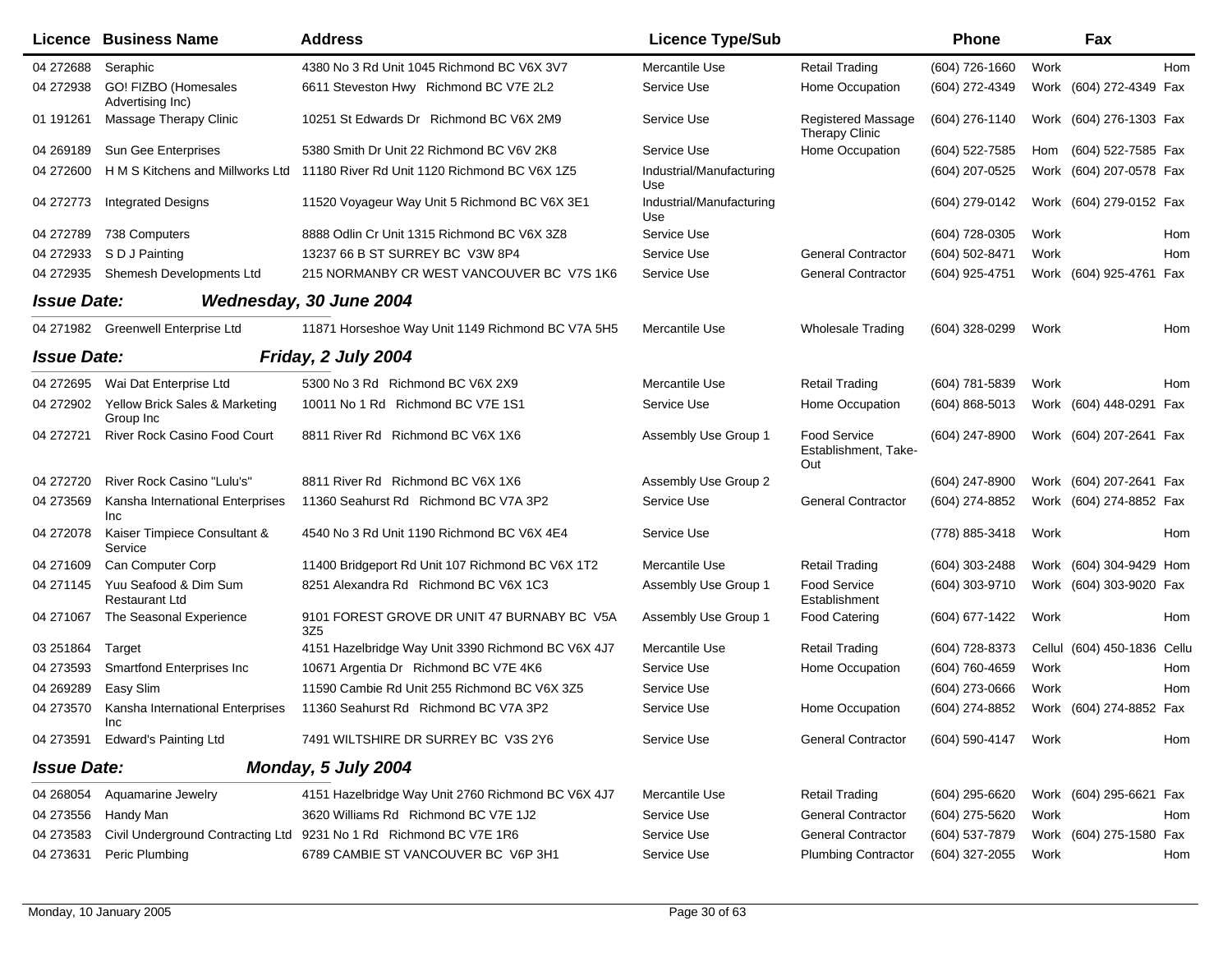|                    | Licence Business Name                                 | <b>Address</b>                                     | <b>Licence Type/Sub</b> |                                             | <b>Phone</b>   |      | Fax                       |  |
|--------------------|-------------------------------------------------------|----------------------------------------------------|-------------------------|---------------------------------------------|----------------|------|---------------------------|--|
| <b>Issue Date:</b> |                                                       | Tuesday, 6 July 2004                               |                         |                                             |                |      |                           |  |
| 04 273649          | Reliable Painting & Handyman<br>Service               | 1330 HARWOOD ST UNIT 403 VANCOUVER BC V6E<br>1S8   | Service Use             | <b>General Contractor</b>                   | (604) 732-6081 |      | Work (604) 732-5643 Fax   |  |
| 04 273692          | Bestwest Roofing Inc                                  | 10266 River Dr Richmond BC V6X 1Z3                 | Service Use             | <b>General Contractor</b>                   | (604) 779-5317 | Work | Hom                       |  |
| <b>Issue Date:</b> |                                                       | Wednesday, 7 July 2004                             |                         |                                             |                |      |                           |  |
|                    | 04 273779 Plumbfast - C Trading Ltd                   | 1168 RIVERSIDE DR PORT COQUITLAM BC V3B 8B3        | Service Use             | <b>Gas Contractor</b>                       | (604) 318-2347 | Work | Hom                       |  |
| <b>Issue Date:</b> |                                                       | Thursday, 8 July 2004                              |                         |                                             |                |      |                           |  |
| 04 273772          | Airport Driving School Ltd                            | 5960 Forsyth Cr Richmond BC V7C 2C3                | Service Use             | Home Occupation                             | (604) 767-3369 |      | Work (604) 270-7235 Fax   |  |
| 04 273613          | <b>Twenty Ten Express</b>                             | 9060 Francis Rd Richmond BC V6Y 1B1                | Service Use             | <b>Delivery Services</b>                    | (604) 274-2439 |      | Work (604) 448-1505 Fax   |  |
| 04 273778          | <b>JR'S Contracting</b>                               | 2483 E 41ST AVE VANCOUVER BC V5R 2W2               | Service Use             | <b>General Contractor</b>                   | (778) 881-3117 |      | Cellul (604) 438-1249 Fax |  |
| 04 273771          | K M Plumbing                                          | 13718 MALABAR AVE WHITE ROCK BC V4B 2X9            | Service Use             | <b>Plumbing Contractor</b>                  | (604) 536-9619 | Work | Hom                       |  |
| 04 273768          | K & A Electric Ltd                                    | 2798 E 46TH AVE VANCOUVER BC V5S 1A7               | Service Use             | <b>Electrical Contractor</b>                | (604) 433-6808 | Work | Hom                       |  |
| 04 273767          | Benchmark Mechanical Ltd                              | 7188 PROGRESS WAY UNIT 305 DELTA BC V4G 1M6        | Service Use             | <b>Gas Contractor</b>                       | (604) 708-8993 |      | Work (604) 708-8953 Fax   |  |
| 04 273766          | <b>Benchmark Mechanical Ltd</b>                       | 7188 PROGRESS WAY UNIT 305 DELTA BC V4G 1M6        | Service Use             | <b>Plumbing Contractor</b>                  | (604) 708-8993 |      | Work (604) 708-8953 Fax   |  |
| 04 273660          | Noble and Associates Realty Ltd                       | 6081 No 3 Rd Unit 705 Richmond BC V6Y 2B2          | Service Use             |                                             | (604) 303-8898 |      | Work (604) 303-8890 Fax   |  |
| 04 273809          | <b>LaPierre Contracting</b>                           | 5620 Chemainus Dr Richmond BC V7C 3B8              | Service Use             | <b>General Contractor</b>                   | (604) 783-7321 | Work | Hom                       |  |
| 04 267931          | Best Buy Import and Export Ltd                        | 5471 No 3 Rd Richmond BC V6X 2C7                   | Mercantile Use          | <b>Retail Trading</b>                       | (604) 719-7398 | Work | Hom                       |  |
| 04 272718          | River Rock Casino "Rendevous"                         | 8811 River Rd Richmond BC V6X 1X6                  | Assembly Use Group 1    | Food Service<br>Establishment, Take-<br>Out | (604) 247-8900 |      | Work (604) 207-2641 Fax   |  |
| 04 272231          | C A T Academy Of English                              | 4540 No 3 Rd Unit 1050 Richmond BC V6X 4E4         | Assembly Use Group 3    | <b>Education Institution</b>                | (604) 204-0422 | Work | Hom                       |  |
| 04 27 2016         | Jade International Cultural Media<br>Corporation      | 6081 No 3 Rd Unit 720 Richmond BC V6Y 2B2          | Service Use             |                                             | (604) 278-2283 |      | Work (604) 278-1982 Fax   |  |
| 04 271816          | <b>Greenwood Product Distribution</b><br>(Canada) Ltd | 11591 Bridgeport Rd Richmond BC V6X 1T5            | Mercantile Use          | <b>Retail Trading</b>                       | (604) 233-9229 |      | Work (604) 233-9227 Fax   |  |
| 04 269374          | Johnson Fu Insurance Agency<br>Inc                    | 6081 No 3 Rd Unit 807 Richmond BC V6Y 2B2          | Service Use             |                                             | (604) 214-7808 |      | Work (604) 214-7815 Fax   |  |
| 04 268709          | C K International Enterprises Ltd                     | 6081 No 3 Rd Unit 709 Richmond BC V6Y 2B2          | Service Use             |                                             | (604) 270-4696 |      | Work (604) 270-4696 Fax   |  |
| 04 257296          | <b>Energy Masters International</b>                   | 6081 No 3 Rd Unit 610 Richmond BC V6Y 2B2          | Service Use             |                                             | (604) 713-8641 |      | Work (604) 606-1386 Fax   |  |
| 04 267944          | Best Buy Import and Export Ltd                        | 5471 No 3 Rd Richmond BC V6X 2C7                   | Mercantile Use          | <b>Wholesale Trading</b>                    | (604) 719-7398 | Work | Hom                       |  |
| 04 273806          | White Croze Contracting Ltd                           | 20329 40TH AVE LANGLEY BC V3A 2W8                  | Service Use             | <b>General Contractor</b>                   | (604) 787-4012 | Work | Hom                       |  |
| 04 273012          | <b>Ruth Noemy</b>                                     | 5890 No 3 Rd Unit 170 Richmond BC V6X 3P6          | Service Use             |                                             | (604) 664-2506 | Work | Hom                       |  |
| <b>Issue Date:</b> |                                                       | Friday, 9 July 2004                                |                         |                                             |                |      |                           |  |
|                    | 04 273123 Teemful BBQ Meat                            | 4151 Hazelbridge Way Unit 1730 Richmond BC V6X 4J7 | Mercantile Use          | <b>Retail Trading</b>                       | (604) 273-3523 | Work | Hom                       |  |
| <b>Issue Date:</b> |                                                       | Monday, 12 July 2004                               |                         |                                             |                |      |                           |  |
| 04 273880          | Major Ink                                             | 6330 138TH ST SURREY BC V3X 1E6                    | Service Use             |                                             | (604) 788-8464 | Work | Hom                       |  |
| 04 273942          | Affordable Food Equipment Inc                         | 8350 11TH AVE UNIT C105 BURNABY BC V3N 2P4         | Service Use             | <b>General Contractor</b>                   | (604) 808-7269 | Work | Hom                       |  |
| 04 273937          | Hamilton Petroleum Sales Ltd                          | 19358 96TH AVE UNIT 240 SURREY BC V4N 4C1          | Service Use             |                                             | (604) 888-9555 |      | Work (604) 888-9565 Fax   |  |
| 04 273929          | Heng Chao International Trading<br>Co Ltd             | 10520 Sidaway Rd Richmond BC V6W 1C4               | Service Use             | Home Occupation                             | (604) 783-1758 |      | Work (604) 271-5836 Fax   |  |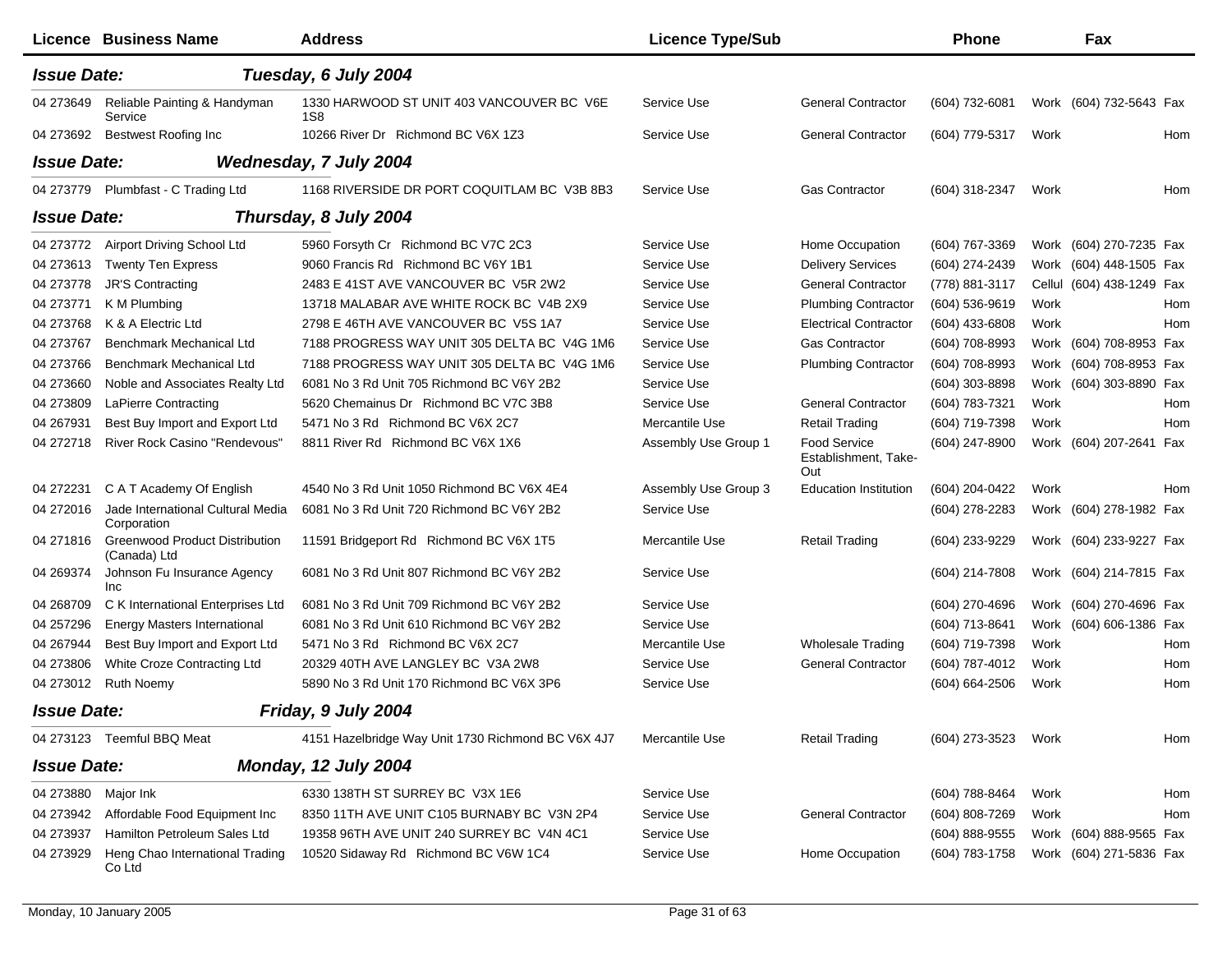|                    | Licence Business Name                            | <b>Address</b>                                     | <b>Licence Type/Sub</b>         |                               | <b>Phone</b>   |        | Fax                       |            |
|--------------------|--------------------------------------------------|----------------------------------------------------|---------------------------------|-------------------------------|----------------|--------|---------------------------|------------|
| 04 272669          | Molnar Industries Inc                            | 2088 No 5 Rd Unit 290 Richmond BC V6X 2T1          | Industrial/Manufacturing<br>Use |                               | (604) 244-1110 |        | Work (604) 244-1015 Fax   |            |
| 04 273896          | Adco Pools '93 Ltd                               | 2769 E 6TH AVE VANCOUVER BC V5M 1R6                | Service Use                     | <b>General Contractor</b>     | (604) 253-5518 |        | Work (604) 676-2711 Fax   |            |
| 04 273950          | Pacific Rim Service                              | 35391 KINLOCH PL ABBOTSFORD BC V3G 3A8             | Service Use                     | <b>General Contractor</b>     | (604) 504-0988 |        | Work (604) 852-2571 Fax   |            |
| 04 273888          | <b>Vanrich Quality Decorators</b>                | 11431 No 3 Rd Richmond BC V7A 1X3                  | Service Use                     | Home Occupation               | (604) 271-2025 |        | Work (604) 271-2025 Fax   |            |
| 04 273886          | M Cheng & Associates Ltd                         | 445 W 6TH AVE UNIT 201 VANCOUVER BC V5Y 1L3        | Service Use                     | <b>General Contractor</b>     | (604) 731-3012 |        | Work (604) 731-3908 Fax   |            |
| 04 273881          | <b>Ricky Chow</b>                                | 8151 Ryan Rd Unit 360 Richmond BC V7A 2E4          | Service Use                     | Home Occupation               | (604) 448-1328 |        | Work (604) 448-1328 Fax   |            |
| 04 273949          | Jian Huo Enterprises Ltd                         | 6119 Cooney Rd Unit 708 Richmond BC V6Y 4B7        | Service Use                     | Home Occupation               | (604) 241-8984 |        | Work (604) 241-8986 Fax   |            |
| 04 273863          | Ede's Painting                                   | 7471 Minoru Blvd Unit 256 Richmond BC V6Y 1Z3      | Service Use                     | <b>General Contractor</b>     | (604) 214-0167 | Work   |                           | Hom        |
| 04 273530          | The Scrapbook Warehouse Inc                      | 11331 Coppersmith Way Unit 120 Richmond BC V7A 5J9 | Mercantile Use                  | <b>Retail Trading</b>         | (604) 266-4433 | Work   | (604) 267-0344            | Fax        |
| 04 273489          | <b>Caprice Countertops</b>                       | 11880 Hammersmith Way Unit 130 Richmond BC V7A 5C8 | Industrial/Manufacturing<br>Use |                               | (604) 340-6363 | Work   |                           | <b>Hom</b> |
| 04 273175          | Viceroy Homes Limited                            | 11911 No 5 Rd Richmond BC V7A 4E9                  | Industrial/Manufacturing<br>Use |                               | (604) 274-8700 |        | Work (604) 274-8787 Fax   |            |
| 04 272908          | Hotsun Technologies Ltd                          | 8700 McKim Way Unit 2073 Richmond BC V6X 4A5       | Assembly Use Group 3            | <b>Education Institution</b>  | (604) 781-1862 |        | Work (604) 207-2608 Fax   |            |
| 04 271315          | <b>Containerworld Forwarding</b><br>Services Inc | 9300 Van Horne Way Richmond BC V6X 1W3             | Service Use                     |                               | (604) 830-3470 | Cellul |                           | Hom        |
| 04 269112          | <b>Celtek Communications Inc.</b>                | 4151 Hazelbridge Way Unit 2750 Richmond BC V6X 4J7 | Mercantile Use                  | <b>Retail Trading</b>         | (604) 303-8811 |        | Work (604) 303-0800 Fax   |            |
| 04 269063          | Paladin Security Group Ltd                       | 7000 Westminster Hwy Richmond BC V6X 1A2           | Service Use                     |                               | (604) 677-8700 |        | Work (604) 677-8701 Fax   |            |
| 04 267922          | <b>Alice Beauty Concept</b>                      | 4540 No 3 Rd Unit 1115 Richmond BC V6X 4E4         | Service Use                     |                               | (604) 728-6663 | Work   |                           | <b>Hom</b> |
| 04 272939          | Sixsixone Racing Canada                          | 13431 Maycrest Way Unit 130 Richmond BC V6V 2M3    | Mercantile Use                  | Wholesale Trading             | (604) 278-5775 |        | Work (604) 278-5515 Fax   |            |
| <b>Issue Date:</b> |                                                  | Tuesday, 13 July 2004                              |                                 |                               |                |        |                           |            |
| 04 273948          | Laxmi Construction Ltd                           | 9546 126 ST SURREY BC V3V 5C8                      | Service Use                     | <b>General Contractor</b>     | (604) 782-4561 |        | Work (604) 581-2333 Fax   |            |
| 04 273520          | Flying Wedge Pizza Company                       | 8120 No 2 Rd Unit 198 Richmond BC V7C 5J9          | Assembly Use Group 1            | Food Service<br>Establishment | (604) 274-8080 | Work   |                           | Hom        |
| 04 272756          | Eastday Video                                    | 6211 Buswell St Unit 115 Richmond BC V6Y 4C3       | Mercantile Use                  | <b>Retail Trading</b>         | (778) 863-6380 | Work   |                           | Hom        |
| 04 269 610         | Three Hundred and Sixty Degree                   | 6091 No 3 Rd Richmond BC V6Y 2B3                   | Assembly Use Group 1            | Food Service<br>Establishment | (604) 295-9360 | Work   |                           | Hom        |
|                    | 04 273974 West Way Roofing Ltd                   | 14025 77 AVE SURREY BC V3W 2W8                     | Service Use                     | <b>General Contractor</b>     | (604) 835-1919 | Work   |                           | Hom        |
| <b>Issue Date:</b> |                                                  | Wednesday, 14 July 2004                            |                                 |                               |                |        |                           |            |
| 04 273564          | North American Distribution<br>(Canada) Inc      | 2633 Viking Way Unit 263 Richmond BC V6V 3B6       | Mercantile Use                  | <b>Wholesale Trading</b>      | (604) 270-7767 |        | Work (604) 270-7731 Fax   |            |
| 04 274063          | S & K Bricklayers                                | 4313 ALDERWOOD CR BURNABY BC V5G 2G7               | Service Use                     | <b>General Contractor</b>     | (604) 451-3490 |        | Work (604) 451-3490 Fax   |            |
| 04 274011          | Initial Bags Co                                  | 3760 Springfield Dr Richmond BC V7E 1Z4            | Service Use                     | Home Occupation               | (778) 863-6263 | Work   |                           | Hom        |
| 04 274005          | Alko Services                                    | 8711 General Currie Rd Unit 9 Richmond BC V6Y 1M3  | Service Use                     | Home Occupation               | (604) 232-4604 |        | Work (604) 908-5116 Cellu |            |
| 04 273999          | <b>Premier Dental Model</b>                      | 9088 Jones Rd Unit 12 Richmond BC V6Y 4G8          | Service Use                     | Home Occupation               | (604) 241-1216 |        | Work (604) 868-0586 Cellu |            |
| 04 273987          | Richwin Enterprises (Canada)                     | 8131 General Currie Rd Unit 16 Richmond BC V6Y 1M3 | Service Use                     | Home Occupation               | (604) 273-3980 |        | Work (604) 273-3980 Fax   |            |
| 04 273835          | Broadway Sound & Stage<br>Lighting               | 11180 Bridgeport Rd Unit 120 Richmond BC V6X 1T2   | Service Use                     |                               | (604) 880-8222 |        | Work (604) 880-8222 Fax   |            |
| 04 273543          | Decent Locks & Security Ltd                      | 4540 No 3 Rd Unit 1445 Richmond BC V6X 4E4         | Mercantile Use                  | <b>Retail Trading</b>         | (604) 270-6496 |        | Work (604) 649-8913 Cellu |            |
| 04 273490          | Kids Club Children's Wear                        | 3700 No 3 Rd Unit 2035 Richmond BC V6X 3X2         | Mercantile Use                  | <b>Retail Trading</b>         | (604) 233-6277 | Work   |                           | Hom        |
| 04 271057          | <b>Azatel Communications Inc.</b>                | 3331 No 3 Rd Unit 200 Richmond BC V6X 2B6          | Mercantile Use                  | Wholesale Trading             | (604) 231-9843 |        | Work (604) 231-0754 Fax   |            |
| 03 234008          | Pan Can Import/Export Ltd                        | 8740 Alexandra Rd Unit 120 Richmond BC V6X 1C4     | Service Use                     |                               | (604) 264-1896 |        | Work (604) 267-0896 Fax   |            |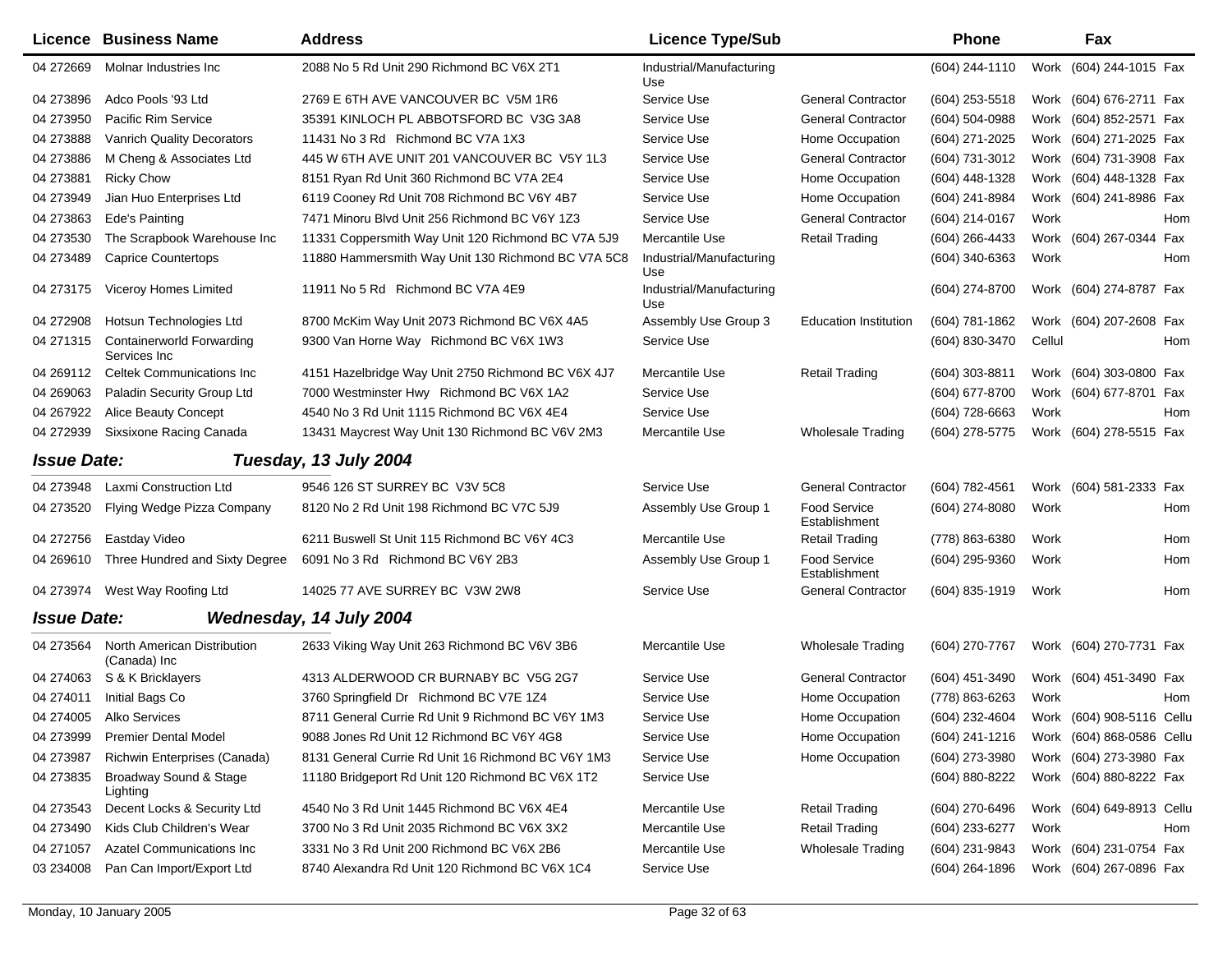|                    | Licence Business Name                              | <b>Address</b>                                                                      | <b>Licence Type/Sub</b>         |                                             | <b>Phone</b>     | Fax                        |     |
|--------------------|----------------------------------------------------|-------------------------------------------------------------------------------------|---------------------------------|---------------------------------------------|------------------|----------------------------|-----|
| 04 273932          | Quadrangle Signs                                   | 6759 CARNCROSS CR DELTA BC V4E 1L6                                                  | Service Use                     |                                             | $(604)$ 618-4501 | Work                       | Hom |
| 04 267530          | <b>Grace College</b>                               | 4351 No 3 Rd Unit 220 Richmond BC V6X 3A7                                           | Assembly Use Group 3            | <b>Education Institution</b>                | (604) 818-7170   | (604) 633-1072 Fax<br>Work |     |
| 04 273093          | Athena Fashion House                               | 8700 McKim Way Unit 1181 Richmond BC V6X 4A5                                        | Mercantile Use                  | <b>Retail Trading</b>                       | (604) 339-3318   | Work                       | Hom |
| 04 271949          | Golden Translator Services Ltd                     | 8700 McKim Way Unit 2073 Richmond BC V6X 4A5                                        | Service Use                     |                                             | (604) 247-4517   | Work (604) 244-8328 Fax    |     |
| 04 272467          | <b>Welltex Enterprises International</b><br>Ltd    | 11938 Bridgeport Rd Unit 220 Richmond BC V6X 1T2                                    | Service Use                     |                                             | (604) 244-2207   | Work (604) 244-1922 Fax    |     |
| 04 272525          | Magic Moment Vending Ltd                           | 12838 Clarke PI Unit 113 Richmond BC V6V 2H6                                        | Mercantile Use                  | <b>Wholesale Trading</b>                    | (604) 270-2774   | Work (604) 270-3774 Fax    |     |
| 04 272950          | <b>Formosus Trading Company</b>                    | 8700 McKim Way Unit 2018 Richmond BC V6X 4A5                                        | Service Use                     |                                             | (604) 889-8177   | Work (604) 279-1821 Fax    |     |
| 04 272979          | <b>Sungrand Developments Ltd</b>                   | 3779 Sexsmith Rd Unit 1273 Richmond BC V6X 3Z9                                      | Service Use                     |                                             | (604) 773-2399   | Work (604) 278-2269 Fax    |     |
| <b>Issue Date:</b> |                                                    | Thursday, 15 July 2004                                                              |                                 |                                             |                  |                            |     |
| 04 273934          | <b>Tina Enterprises Corporation</b>                | 8888 Odlin Cr Unit 3200 Richmond BC V6X 3Z8                                         | Service Use                     |                                             | (604) 717-8300   | Work (604) 717-8383 Fax    |     |
| 04 273589          | Herbal Magic ULC                                   | 8780 Blundell Rd Unit 150 Richmond BC V6Y 1K1                                       | Mercantile Use                  | <b>Retail Trading</b>                       | (604) 204-0600   | Work (604) 204-0666 Fax    |     |
| 04 274178          | M G X Enterprise                                   | 8216 110 ST DELTA BC V4C VJ3                                                        | Service Use                     | <b>General Contractor</b>                   | (604) 861-4745   | Work (604) 598-9731 Fax    |     |
| 04 274168          | <b>JMPharm Technologies</b>                        | 11253 Daniels Rd Richmond BC V6X 1M5                                                | Service Use                     | Home Occupation                             | (604) 214-8186   | Work                       | Hom |
| 04 274155          | Digicom                                            | 6040 Dover Rd Richmond BC V7C 3L1                                                   | Service Use                     | Home Occupation                             | (604) 241-8859   | Work                       | Hom |
| 04 274150          | Master Security Alarm Ltd                          | 7600 Moffatt Rd Unit 108 Richmond BC V6Y 3V1                                        | Service Use                     | Home Occupation                             | (604) 278-3024   | Work (604) 278-3027 Fax    |     |
| 04 274134          | <b>Heather International Business</b><br>Group Ltd | 8200 Jones Rd Unit 304 Richmond BC V6Y 3Z2                                          | Service Use                     | Home Occupation                             | (604) 275-6359   | Work (604) 275-6359 Fax    |     |
| 04 274117          | J T S Contracting Ltd                              | 35729 HAWKSVIEW PL ABBOTSFORD BC V3G 2Y1                                            | Service Use                     | <b>General Contractor</b>                   | (604) 870-9131   | Work (604) 870-9107 Fax    |     |
| 04 274190          | AdvanzTech Products Inc                            | 6851 Hamber St Richmond BC V7C 5T4                                                  | Service Use                     | Home Occupation                             | (604) 276-8982   | Work (604) 276-8830 Fax    |     |
| 04 273590          | <b>Herbal Magic ULC</b>                            | 8780 Blundell Rd Unit 150 Richmond BC V6Y 1K1                                       | Service Use                     |                                             | (604) 204-0600   | Work (604) 204-0666 Fax    |     |
| 04 272747          |                                                    | Xin Jiang Delicious Food (HALAL) 8260 Westminster Hwy Unit 2380 Richmond BC V6X 3Y2 | Assembly Use Group 1            | Food Service<br>Establishment, Take-<br>Out | (778) 881-6289   | Work                       | Hom |
| 04 272485          | <b>Empower Technologies</b><br>(Canada) Inc        | 13551 Verdun PI Unit 120 Richmond BC V6V 1W5                                        | Industrial/Manufacturing<br>Use |                                             | $(604)$ 278-3100 | Work (604) 278-3102 Fax    |     |
| 04 271820          | Jag Fabrications                                   | 6720 Graybar Rd Unit 120 Richmond BC V6W 1H9                                        | Industrial/Manufacturing<br>Use |                                             | (604) 278-0588   | Work (604) 278-0582 Fax    |     |
| 04 271064          | Mind Over Midi Productions Inc                     | 21331 Gordon Way Unit 2210 Richmond BC V6W 1J9                                      | Service Use                     |                                             | (604) 270-9004   | Work                       | Hom |
| 04 267875          | Sky One Video & Entertainment<br>Ltd               | 6061 No 3 Rd Unit 100 Richmond BC V6Y 2B2                                           | Mercantile Use                  | <b>Retail Trading</b>                       | (604) 233-1913   | Work (604) 277-2618 Fax    |     |
| 04 273920          | No 1 Canadian Health Products<br>Ltd               | 8351 Alexandra Rd Unit 160 Richmond BC V6X 3P3                                      | Mercantile Use                  | <b>Retail Trading</b>                       | (604) 276-2669   | Work                       | Hom |
| 04 273879          | Aristo Technology (Canada) Inc                     | 13988 Cambie Rd Unit 343 Richmond BC V6V 2K4                                        | Service Use                     |                                             | (604) 273-9701   | Work (604) 273-9703 Fax    |     |
| <b>Issue Date:</b> |                                                    | Friday, 16 July 2004                                                                |                                 |                                             |                  |                            |     |
| 04 272754          | Ideal Importer Inc                                 | 11471 Blacksmith PI Unit 104 Richmond BC V7A 4T7                                    | Mercantile Use                  | <b>Wholesale Trading</b>                    | (604) 204-2460   | Work (604) 204-2462 Fax    |     |
| 04 274 254         | Rosas Contracting Company                          | 6411 Gilbert Rd Unit 308 Richmond BC V7C 3V8                                        | Service Use                     | <b>General Contractor</b>                   | (604) 276-2847   | Work (604) 220-2815 Fax    |     |
| 04 274 247         | <b>Scadax Technical Services</b>                   | 7640 Tweedsmuir Ave Richmond BC V7A 1L2                                             | Service Use                     | Home Occupation                             | (604) 785-0386   | Work (604) 608-4700 Fax    |     |
| 04 274 207         | Rohit Ram Phul                                     | 12110 75 A ST UNIT 83 SURREY BC V3W 1M1                                             | Vending Machine Use             | Vending Machines                            | (604) 543-4574   | Work                       | Hom |
| 04 274189          | G E Modular Space                                  | 9785 201 ST LANGLEY BC V1M 3E7                                                      | Service Use                     | <b>General Contractor</b>                   | (604) 882-3000   | Work (604) 882-3001 Fax    |     |
| 04 274045          | Decor Brass Corporation                            | 2188 No 5 Rd Unit 190 Richmond BC V6X 2T1                                           | Industrial/Manufacturing<br>Use |                                             | (604) 278-2217   | Work (604) 278-3595 Fax    |     |
| 04 274013          | Canada Qiao's Enterprises Ltd                      | 8888 Odlin Cr Unit 3200 Richmond BC V6X 3Z8                                         | Service Use                     |                                             | (604) 273-5331   | Work (604) 717-8388 Fax    |     |
| 04 273978          | <b>Coast Cat Trees</b>                             | 12391 Bridgeport Rd Unit 7 Richmond BC V6V 1J4                                      | Mercantile Use                  | <b>Retail Trading</b>                       | (604) 825-8469   | Work                       | Hom |
|                    | Monday, 10 January 2005                            |                                                                                     | Page 33 of 63                   |                                             |                  |                            |     |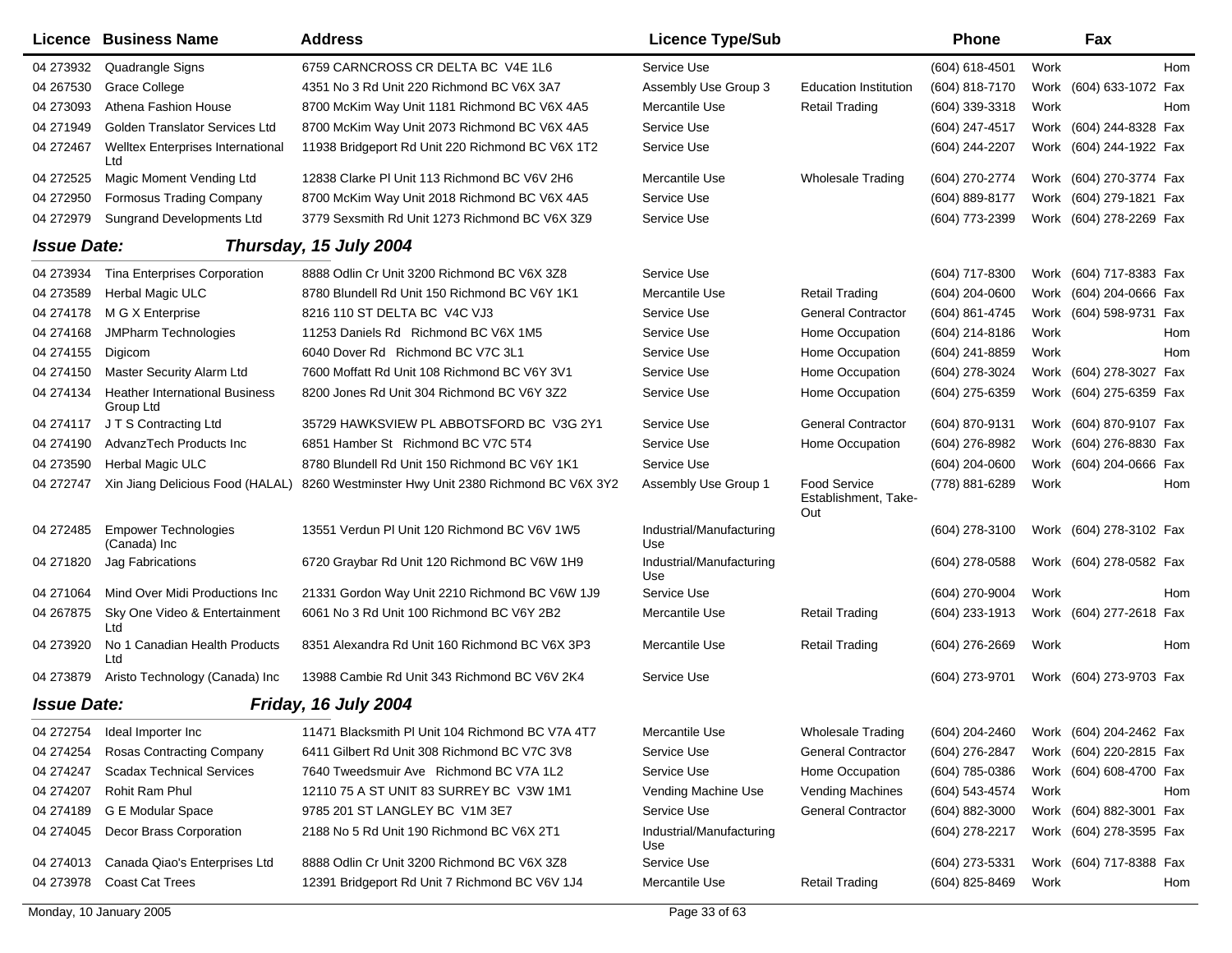|                    | Licence Business Name                                | <b>Address</b>                                              | <b>Licence Type/Sub</b> |                                             | <b>Phone</b>     |      | Fax                       |     |
|--------------------|------------------------------------------------------|-------------------------------------------------------------|-------------------------|---------------------------------------------|------------------|------|---------------------------|-----|
| 04 272102          | Creativity In Action Education Inc                   | 4400 Hazelbridge Way Unit 680 Richmond BC V6X 3R8           | Assembly Use Group 3    | <b>Education Institution</b>                | (778) 889-6631   | Work |                           | Hom |
| 04 265540          | Stylish Home Inc                                     | 4151 Hazelbridge Way Unit 3550 Richmond BC V6X 4J7          | Mercantile Use          | <b>Retail Trading</b>                       | (604) 278-8577   | Work | (604) 278-8515 Fax        |     |
| 03 25 3451         | <b>Floating World Tattoo</b>                         | 3411 No 3 Rd Unit 140 Richmond BC V6X 2B8                   | Service Use             |                                             | (604) 232-0220   | Work |                           |     |
| 04 274010          | Tinco IT (Ko Do Mo)                                  | 8100 Ackroyd Rd Unit 160 Richmond BC V6X 3K2                | Mercantile Use          | <b>Retail Trading</b>                       | (604) 233-1332   |      | Work (604) 233-1336 Fax   |     |
| <b>Issue Date:</b> |                                                      | Tuesday, 20 July 2004                                       |                         |                                             |                  |      |                           |     |
| 04 274348          | <b>International Motorcycle Brokers</b><br>Inc       | 9960 Sidaway Rd Richmond BC V6W 1C2                         | Service Use             | Home Occupation                             | (604) 617-6604   |      | Work (604) 277-4845 Fax   |     |
| 04 274342          | George Construction Inc                              | 8471 Ash St Richmond BC V6Y 2S4                             | Service Use             | <b>General Contractor</b>                   | (604) 272-2204   | Work |                           | Hom |
| 04 274381          | MettaCare                                            | 5771 Emerald PI Richmond BC V7C 5E3                         | Service Use             | Home Occupation                             | (604) 728-4996   |      | Work (604) 448-1594 Fax   |     |
| 04 274380          | Sandha Construction Ltd                              | 1908 E 33RD AVE VANCOUVER BC V5N 3E4                        | Service Use             | <b>General Contractor</b>                   | (604) 780-6506   |      | Work (604) 322-6016 Fax   |     |
| 04 274352          | Ray Durksen                                          | 6588 Azure Rd Richmond BC V7C 2S2                           | Service Use             | <b>General Contractor</b>                   | (604) 277-9113   |      | Work (604) 805-6398 Cellu |     |
| 04 274317          | <b>SIA Mechanical Contractors</b>                    | 13288 89A AVE SURREY BC V3V 1B3                             | Service Use             | <b>Gas Contractor</b>                       | $(604)$ 268-0676 |      | Work (604) 572-7245 Hom   |     |
| 03 246254          | Vancouver Chinese Medicine<br>Health Care Centre Ltd | 7031 Westminster Hwy Unit 280 Richmond BC V6X 1A3           | Service Use             |                                             | (778) 388-1145   | Work |                           | Hom |
| 04 274315          | <b>SIA Mechanical Contractors</b>                    | 13288 89A AVE SURREY BC V3V 1B3                             | Service Use             | <b>Plumbing Contractor</b>                  | $(604)$ 268-0676 |      | Work (604) 572-7245 Hom   |     |
| 04 274360          | P S I Pressure Washing<br>Richmond                   | 6755 Steveston Hwy Richmond BC V7E 2L2                      | Service Use             | Home Occupation                             | (604) 241-0627   | Work |                           | Hom |
| 04 273701          | Taipei TCM & Acupuncture Clinic                      | 6081 No 3 Rd Unit 915 Richmond BC V6Y 2B2                   | Service Use             |                                             | (604) 271-2861   |      | Work (604) 271-2861 Fax   |     |
| 03 248770          | Saba Hair and Beauty                                 | 6196 No 3 Rd Richmond BC V6Y 2B3                            | Service Use             |                                             | (604) 270-7230   | Work |                           | Hom |
| 04 274341          | Deep Cove Development Ltd                            | 9488 153 A ST SURREY BC V3R 9W5                             | Service Use             | <b>General Contractor</b>                   | (604) 584-5094   |      | Work (604) 584-5354 Fax   |     |
| <b>Issue Date:</b> |                                                      | Wednesday, 21 July 2004                                     |                         |                                             |                  |      |                           |     |
| 04 274396          | Plumbfast - C Trading Ltd                            | 1168 RIVERSIDE DR PORT COQUITLAM BC V3B 8B3                 | Service Use             | <b>Plumbing Contractor</b>                  | (604) 318-2347   | Work |                           | Hom |
| 04 274412          | Meltingtime Imports Incorporated                     | 7039 Marrington Rd Richmond BC V7C 1V4                      | Service Use             | Home Occupation                             | (604) 720-8529   |      | Work (604) 272-8084 Fax   |     |
| 04 274143          | Mondo Gelato (Aberdeen) Inc                          | 4151 Hazelbridge Way Unit 1968 Richmond BC V6X 4J7          | Assembly Use Group 1    | Food Service<br>Establishment, Take-<br>Out | (604) 273-8068   |      | Work (604) 273-8067 Fax   |     |
| 04 272476          | Soho Garden                                          | 4651 Garden City Rd Unit 1110 Richmond BC V6X 4A9           | Assembly Use Group 1    | Food Service<br>Establishment               | (604) 276-8575   |      | Work (604) 710-8282 Cellu |     |
| 04 274447          | Kenco Construction Ltd                               | 811 EAST KINGS RD NORTH VANCOUVER BC V7K<br>1E <sub>5</sub> | Service Use             | <b>General Contractor</b>                   | (604) 980-8228   |      | Work (604) 980-4628 Fax   |     |
| <b>Issue Date:</b> |                                                      | Thursday, 22 July 2004                                      |                         |                                             |                  |      |                           |     |
| 04 274415          | L G Cashmere                                         | 6551 No 3 Rd Unit 1612 Richmond BC V6Y 2B6                  | Mercantile Use          | <b>Retail Trading</b>                       | (604) 270-3211   |      | Work (604) 270-3700 Fax   |     |
| 04 274505          | <b>OSI Plumbing</b>                                  | 450 SHANNON WAY DELTA BC V4M 2W6                            | Service Use             | <b>Plumbing Contractor</b>                  | (604) 948-2682   | Work | (605) 889-2076 Cellu      |     |
| 04 274507          | Jubee Imports                                        | 5880 Dover Cr Unit 123 Richmond BC V7C 5P5                  | Service Use             | Home Occupation                             | (604) 782-6838   | Work |                           | Hom |
| <b>Issue Date:</b> |                                                      | Tuesday, 27 July 2004                                       |                         |                                             |                  |      |                           |     |
| 04 274 656         | Canada Right Investment Inc                          | 10751 Bridgeport Rd Richmond BC V6X 1T1                     | Service Use             | Home Occupation                             | (604) 278-3487   |      | Work (604) 278-3487 Fax   |     |
| 04 274581          | Rainbow Mechanical Ltd                               | 18941 74th Ave SURREY B C V4N 3G5                           | Service Use             | <b>Plumbing Contractor</b>                  | (604) 576-8311   |      | Work (604) 576-1143 FAX   |     |
| 04 274697          | Rainbow Mechanical Ltd                               | 18941 74th Ave SURREY B C V4N 3G5                           | Service Use             | <b>Gas Contractor</b>                       | (604) 576-8311   |      | Work (604) 576-1143 FAX   |     |
| 04 274 653         | Perfect Stone Ltd                                    | 6080 Steveston Hwy Richmond BC V7E 2K8                      | Service Use             | <b>General Contractor</b>                   | (604) 277-0340   |      | Work (604) 277-0340 Fax   |     |
| 04 274 652         | Tisda Wai - Creative Concepts                        | 10531 Seahaven Dr Richmond BC V7A 4C7                       | Service Use             | Home Occupation                             | (604) 209-3839   |      | Work (604) 209-3839 Cellu |     |
| 04 274 651         | S Y C Fan's Enterprises                              | 10000 Fisher Gate Unit 8 Richmond BC V6X 3W8                | Service Use             | Home Occupation                             | (604) 821-1982   |      | Work (604) 821-1983 Fax   |     |
|                    |                                                      |                                                             |                         |                                             |                  |      |                           |     |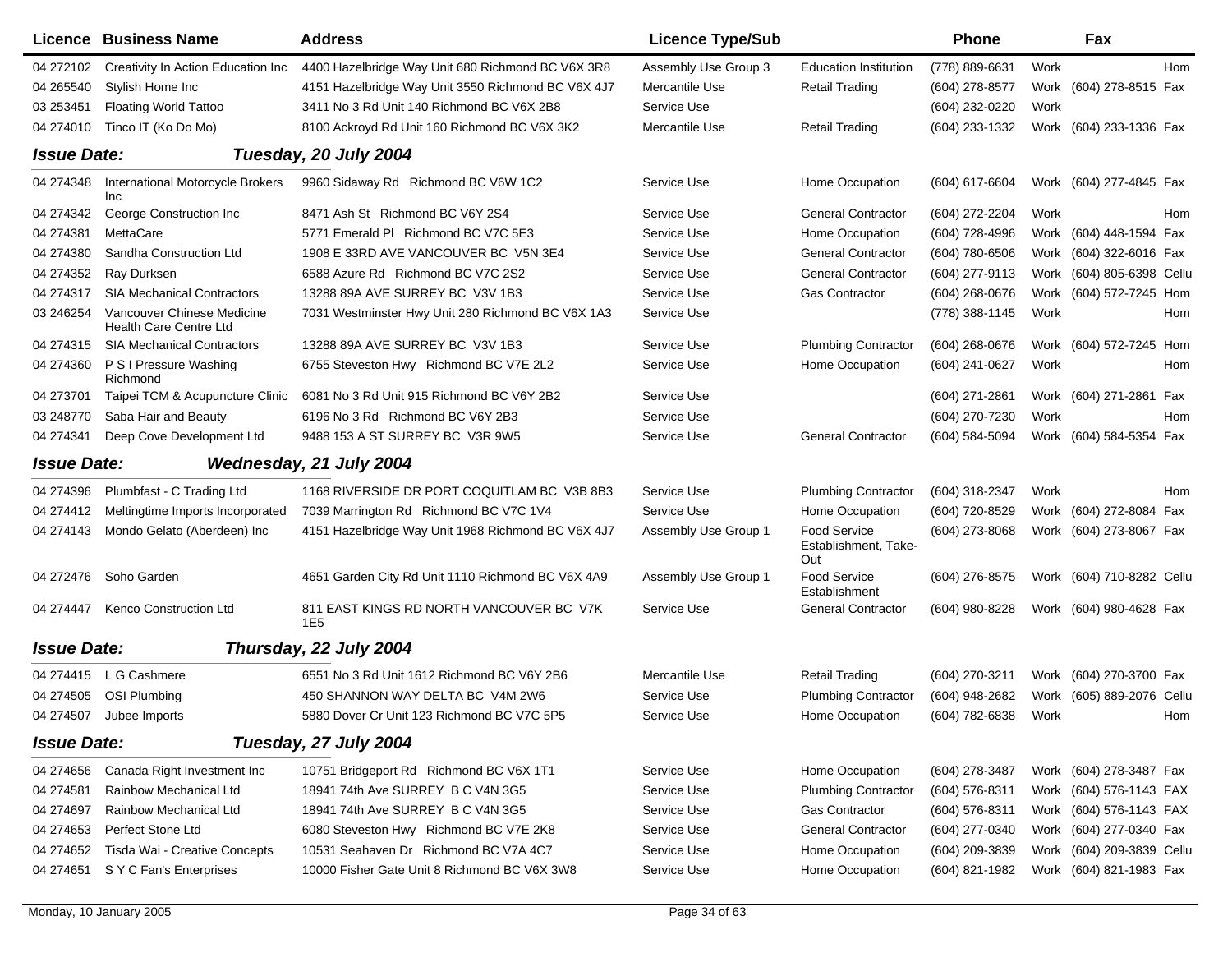|                    | Licence Business Name                         | <b>Address</b>                                    | <b>Licence Type/Sub</b> |                                             | <b>Phone</b>     |        | Fax                       |     |
|--------------------|-----------------------------------------------|---------------------------------------------------|-------------------------|---------------------------------------------|------------------|--------|---------------------------|-----|
| 04 274526          | Roy's Kitchen and Bathroom<br>Remodelling     | 9148 EDAL ST BOX 5 FORT LANGLEY BC V1M 2R4        | Service Use             | <b>General Contractor</b>                   | (604) 888-2876   | Work   |                           | Hom |
| 04 274048          | Kenneth WM Thornicroft                        | 3580 Moncton St Unit 270 Richmond BC V7E 3A4      | Service Use             |                                             | (604) 329-4457   | Work   |                           | Hom |
| 04 274038          | <b>Clipper Street Scrapbook</b><br>Company    | 11688 Steveston Hwy Unit 8030 Richmond BC V7A 1N6 | Mercantile Use          | <b>Retail Trading</b>                       | (604) 525-6744   | Fax    |                           | Hom |
| 04 266594          | <b>Millennium Technical Services</b>          | 13020 No 2 Rd Unit 110 Richmond BC V7E 6S3        | Mercantile Use          | <b>Retail Trading</b>                       | (604) 241-8324   | Work   |                           | Hom |
| 04 272563          | Courtyard Galleria                            | 3500 Moncton St Unit 150 Richmond BC V7E 3A2      | Mercantile Use          | <b>Retail Trading</b>                       | (604) 241-2790   | Work   |                           | Hom |
| 04 274532          | Kingsway Construction Ltd                     | 2639 E 52ND AVE VANCOUVER BC V5S 1S8              | Service Use             | <b>General Contractor</b>                   | (604) 327-0960   | Work   |                           | Hom |
| <b>Issue Date:</b> |                                               | Wednesday, 28 July 2004                           |                         |                                             |                  |        |                           |     |
| 04 274713          | <b>Nolitek Solutions</b>                      | 6651 Mayflower Dr Richmond BC V7C 2K1             | Service Use             | Home Occupation                             | (604) 277-4115   | Work   |                           | Hom |
| 04 274814          | Civil Construction Co Ltd                     | 5967 206 A ST UNIT 105 LANGLEY BC V3A 8M1         | Service Use             | <b>General Contractor</b>                   | (604) 533-0255   |        | Work (604) 533-5587       | Fax |
| 04 272169          | <b>Friends Family Restaurant Ltd</b>          | 11680 Steveston Hwy Unit 5000 Richmond BC V7A 1N6 | Assembly Use Group 1    | Food Service<br>Establishment               | (604) 644-3129   | Work   |                           | Hom |
| 04 274715          | Roll & Roll Construction Co                   | 7480 Gilbert Rd Unit 106 Richmond BC V7C 3W2      | Service Use             | <b>General Contractor</b>                   | (604) 278-5508   |        | Work (604) 278-5508 Fax   |     |
| 04 274739          | <b>Freestyle Drumming</b>                     | 11020 Williams Rd Unit 34 Richmond BC V7A 1J1     | Service Use             | Home Occupation                             | (604) 505-2249   | Work   |                           | Hom |
| <b>Issue Date:</b> |                                               | Thursday, 29 July 2004                            |                         |                                             |                  |        |                           |     |
| 04 274400          | R/C Pro Shop Ltd                              | 8888 Odlin Cr Unit 1335 Richmond BC V6X 3Z8       | Mercantile Use          | <b>Retail Trading</b>                       | (604) 270-1687   | Work   |                           | Hom |
| 04 274841          | Vankit Construction Inc                       | 8049 ARGYLE VANCOUVER BC                          | Service Use             | <b>General Contractor</b>                   | (604) 327-7630   |        | Work (604) 327-7630 Fax   |     |
| 04 274816          | <b>Aya's Publications</b>                     | 8333 Jones Rd Unit 151 Richmond BC V6Y 3W9        | Service Use             | Home Occupation                             | (604) 725-1331   |        | Work (604) 303-9592 Fax   |     |
| 04 274815          | A & J Collections                             | 6119 Cooney Rd Unit 1107 Richmond BC V6Y 4B7      | Service Use             | Home Occupation                             | (604) 270-3988   |        | Work (604) 270-3988 Fax   |     |
| 04 274861          | Airport Driving School Ltd                    | 5960 Forsyth Cr Richmond BC V7C 2C3               | Vehicle for Hire        | Class K -<br>DriverTraining Vehicle         | (604) 767-3369   |        | Work (604) 270-7235 Fax   |     |
| 04 274809          | Chandresh Satya Narayan                       | 7065 LINDEN AVE UNIT 205 BURNABY BC V5E 3G7       | Service Use             |                                             | (604) 515-3933   |        | Work (604) 375-1660 Hom   |     |
| 04 274807          | A-Star Canada Enterprises Co                  | 8628 No 2 Rd Richmond BC V7C 3M5                  | Service Use             | <b>General Contractor</b>                   | (604) 518-8356   |        | Work (604) 518-8356 Cellu |     |
| 04 274770          | <b>ABC Homes</b>                              | 23260 Dyke Rd Berth 6 Richmond BC V6V 1E2         | Service Use             | Home Occupation                             | (604) 271-6164   |        | Work (604) 271-6123 Fax   |     |
| 04 272547          | Vancouver Back Institute                      | 7031 Westminster Hwy Unit 210 Richmond BC V6X 1A3 | Service Use             | <b>Registered Massage</b><br>Therapy Clinic | (778) 863-9908   | Cellul |                           | Hom |
| 04 268050          | Super Dave's Restaurant Supply                | 12111 Bridgeport Rd Unit 110 Richmond BC V6V 1J4  | Service Use             |                                             | (604) 244-3700   |        | Work (604) 244-3709 Fax   |     |
| 04 268048          | Super Dave's Restaurant Supply                | 12111 Bridgeport Rd Unit 110 Richmond BC V6V 1J4  | Mercantile Use          | Second-Hand<br>Dealer/Pawnbroker            | (604) 244-3700   |        | Work (604) 244-3709 Fax   |     |
| 04 274797          | <b>Gracious Cleaning Services</b>             | 10272 127 A ST UNIT 108 SURREY BC V3V 5L4         | Service Use             |                                             | (604) 518-8693   | Work   |                           | Hom |
| <b>Issue Date:</b> |                                               | Friday, 30 July 2004                              |                         |                                             |                  |        |                           |     |
| 04 274975          | Bertrand Group Fine Wines Ltd                 | 9331 Glenbrook Dr Richmond BC V7A 1X9             | Service Use             | Home Occupation                             | (604) 271-1173   | Work   |                           | Hom |
| <b>Issue Date:</b> |                                               | Tuesday, 3 August 2004                            |                         |                                             |                  |        |                           |     |
| 04 274 276         | Carolina Laboratories (O T C<br>Products) Inc | 13040 No 2 Rd Unit 110 Richmond BC V7E 2G1        | Mercantile Use          | <b>Wholesale Trading</b>                    | (604) 271-7711   |        | Work (604) 271-0369 Fax   |     |
| 04 274967          | Harjinder Hayre                               | 7568 126 A ST SURREY BC V3W 0G2                   | Service Use             | <b>General Contractor</b>                   | (604) 618-5129   | Work   |                           | Hom |
| 04 274951          | Hoboken Development B C Ltd                   | 4091 Dallyn Rd Richmond BC V6A 2S5                | Service Use             | <b>General Contractor</b>                   | (604) 710-6628   | Work   |                           | Hom |
| 04 274931          | <b>Total Computer Solutions</b>               | 2051 Boeing Ave Richmond BC V7B 1J4               | Service Use             | Home Occupation                             | (604) 278-4310   |        | Work (604) 278-4310 Fax   |     |
| 04 274886          | Terry's Computer                              | 7322 Heather St Unit 9 Richmond BC V6Y 2P6        | Service Use             | Home Occupation                             | (604) 780-6785   |        | Work (604) 275-6783 Fax   |     |
| 04 274885          | <b>Polar Marine Consultants</b>               | 10635 Canso Cr Richmond BC V4E 5B6                | Service Use             | Home Occupation                             | $(604)$ 448-1612 | Hom    | (604) 448-1612 Fax        |     |
| 04 274430          | D L P International Trading Ltd               | 8833 Odlin Cr Unit 125 Richmond BC V6X 3Z7        | Service Use             |                                             | (604) 270-4357   | Work   |                           | Hom |
|                    | Monday, 10 January 2005                       |                                                   | Page 35 of 63           |                                             |                  |        |                           |     |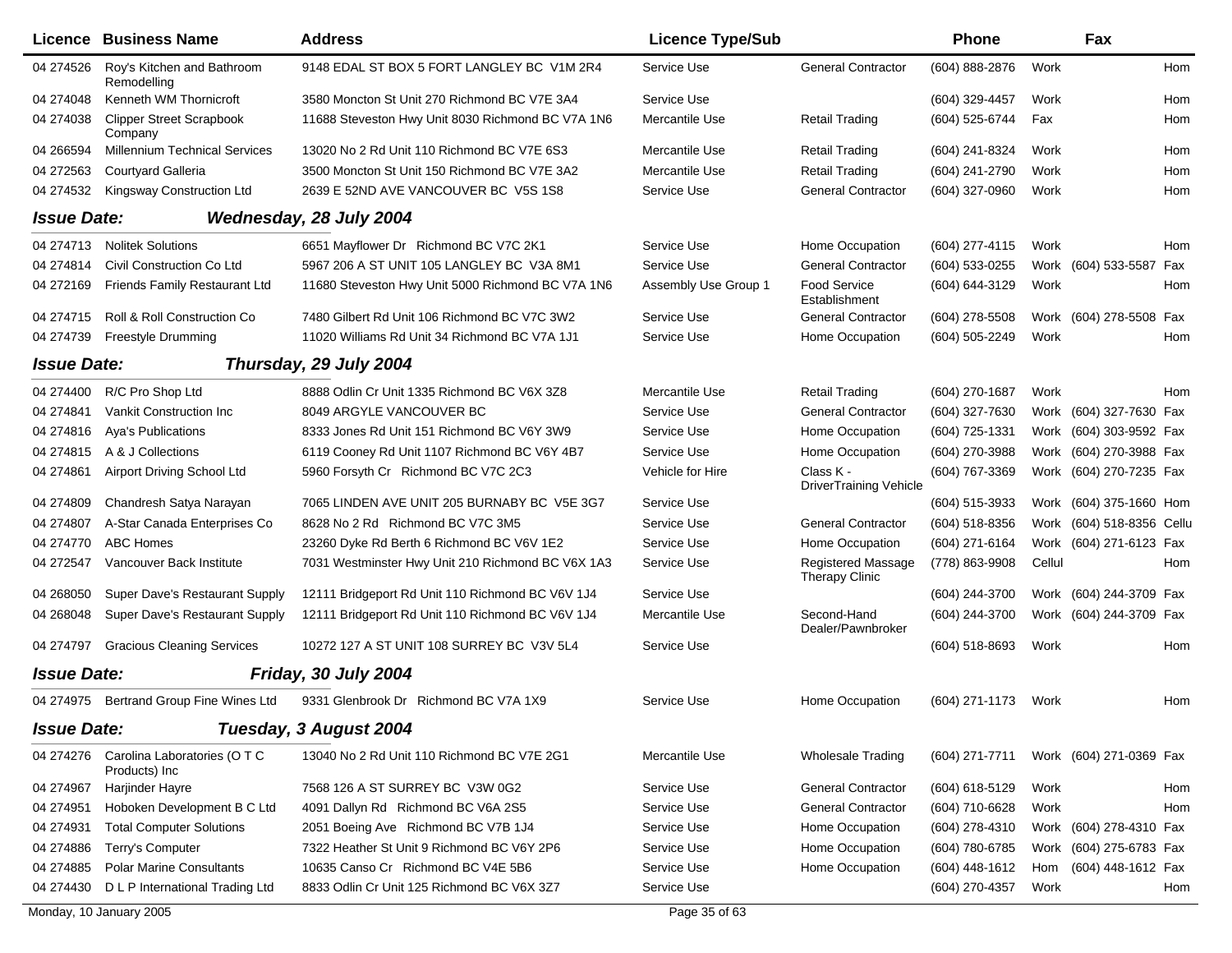|                    | Licence Business Name                                        | <b>Address</b>                                       | <b>Licence Type/Sub</b>         |                                            | <b>Phone</b>   |      | Fax                       |     |
|--------------------|--------------------------------------------------------------|------------------------------------------------------|---------------------------------|--------------------------------------------|----------------|------|---------------------------|-----|
| 04 274032          | <b>Production Printing Ltd</b>                               | 3851 Jacombs Rd Unit 180 Richmond BC V6V 2H7         | Industrial/Manufacturing<br>Use |                                            | (604) 270-2238 |      | Work (604) 276-2138 Fax   |     |
| 04 273628          | Veritas Homes Ltd                                            | 12040 2nd Ave Unit 100 Richmond BC V7E 3L7           | Service Use                     |                                            | (604) 274-8829 |      | Work (604) 274-8829 Fax   |     |
| 04 272042          | <b>Dermal Laser Centre</b>                                   | 7480 Westminster Hwy Unit 300 Richmond BC V6X 1A1    | Service Use                     |                                            | (604) 303-7546 |      | Work (604) 271-2603 Fax   |     |
| 04 271621          | Prestige Natural Foods Ltd                                   | 8571 Alexandra Rd Unit 128 Richmond BC V6X 1C3       | Mercantile Use                  | <b>Wholesale Trading</b>                   | (604) 232-4500 |      | Work (604) 270-0099 Fax   |     |
| 04 271615          | Prestige Natural Foods Ltd                                   | 8571 Alexandra Rd Unit 128 Richmond BC V6X 1C3       | Mercantile Use                  | <b>Retail Trading</b>                      | (604) 232-4500 |      | Work (604) 270-0099 Fax   |     |
| 03 251900          | Salon Vogue                                                  | 12420 No 1 Rd Unit 160 Richmond BC V7E 6N2           | Service Use                     |                                            | (604) 241-7399 |      | Work (604) 671-9498 Cellu |     |
| 04 274980          | Nathan and Keshav<br><b>Transportation and Logistics Ser</b> | 11160 Kingsgrove Ave Unit 4 Richmond BC V7A 3A9      | Service Use                     | Home Occupation                            | (604) 277-7476 | Work | (604) 830-5675 Cellu      |     |
| 04 274 235         | Capstone Imaging Supplies Inc                                | 3771 Jacombs Rd Unit 380 Richmond BC V6V 2L9         | Mercantile Use                  | <b>Wholesale Trading</b>                   | (604) 273-8081 |      | Work (604) 273-8098 Fax   |     |
| <b>Issue Date:</b> |                                                              | <b>Wednesday, 4 August 2004</b>                      |                                 |                                            |                |      |                           |     |
| 04 275350          | <b>G R M Developments Ltd</b>                                | 16145 14 AVE SURREY BC V4A 1H1                       | Service Use                     | <b>General Contractor</b>                  | (604) 783-4441 |      | Work (604) 783-4441 Cellu |     |
| 04 275361          | <b>Grand Win Moving</b>                                      | 8300 St Albans Rd Richmond BC V6Y 2K9                | Service Use                     | Home Occupation                            | (604) 341-6379 | Hom  | (604) 272-5475 Fax        |     |
| <b>Issue Date:</b> |                                                              | Thursday, 5 August 2004                              |                                 |                                            |                |      |                           |     |
| 04 275452          | G M Roofing Ltd                                              | 1306 E 24TH AVE VANCOUVER BC V5V 2B7                 | Service Use                     | <b>General Contractor</b>                  | (604) 874-5430 | Work |                           | Hom |
| 04 275488          | <b>Benedictson Construction</b>                              | 16692 85A AVE SURREY BC V4N 5A7                      | Service Use                     | <b>General Contractor</b>                  | (604) 209-6438 |      | Work (604) 575-1089 Fax   |     |
| 04 275495          | <b>Project Management</b>                                    | 8569 Citation Dr Richmond BC V6Y 2X9                 | Service Use                     | <b>General Contractor</b>                  | (778) 891-7241 | Work |                           | Hom |
| 04 275409          | Full Cleaning Services Ltd                                   | 8300 General Currie Rd Unit 339 Richmond BC V6Y 3X1  | Service Use                     | Home Occupation                            | (604) 233-0085 |      | Work (604) 233-0085 Fax   |     |
| <b>Issue Date:</b> |                                                              | Monday, 9 August 2004                                |                                 |                                            |                |      |                           |     |
| 04 275556          | A M C Glass Company                                          | 154 E 41ST AVE VANCOUVER BC V5W 1N7                  | Service Use                     | <b>General Contractor</b>                  | (604) 720-8156 |      | Work (604) 708-8633 Fax   |     |
| 04 275575          | Dave Pennell Glass                                           | 8091 Gilbert Rd Richmond BC V7C 3W8                  | Service Use                     | Home Occupation                            | (604) 274-1758 | Hom  |                           | Hom |
| 04 275593          | <b>Tabglob Resources Ltd</b>                                 | 8535 Jones Rd Unit 203 Richmond BC V6Y 1L7           | Service Use                     | Home Occupation                            | (604) 273-5838 |      | Work (604) 273-5838 Fax   |     |
| 04 275567          | <b>Tritan Construction Ltd</b>                               | 16 FAWCETT RD 111 COQUITLAM BC V3K 6X9               | Service Use                     | <b>General Contractor</b>                  | (604) 521-4556 |      | Work (604) 521-9293 Fax   |     |
| 04 272394          | Ackroyd Chiropractic                                         | 8291 Ackroyd Rd Unit 150 Richmond BC V6X 3K5         | Service Use                     |                                            | (604) 247-2225 |      | Work (604) 247-2226 Fax   |     |
| 04 275512          | John Yu                                                      | 12871 Jack Bell Dr Unit 32 Richmond BC V6V 2T8       | Service Use                     | Home Occupation                            | (604) 272-0589 |      | Work (604) 272-0589 Fax   |     |
| 04 272978          | Vancouver Creative Events                                    | 11031 Bridgeport Rd Unit 200 Richmond BC V6X 3A2     | Assembly Use Group 3            | <b>Health Studio</b>                       | (604) 247-2582 |      | Work (604) 272-9340 Fax   |     |
| 04 275518          | <b>BC Bikes Express Burnaby</b>                              | 7311 Schaefer Ave Richmond BC V6Y 2W7                | Service Use                     | Home Occupation                            | (604) 271-8244 | Work |                           | Hom |
| 04 275600          | 2Chicks Consignment                                          | 4271 Candlewood Dr Richmond BC V7C 4V9               | Service Use                     | Home Occupation                            | (604) 271-4781 | Work |                           | Hom |
| <b>Issue Date:</b> |                                                              | Tuesday, 10 August 2004                              |                                 |                                            |                |      |                           |     |
| 04 272550          | Michael Wang                                                 | 6780 BUSWELL ST UNIT 104 RICHMOND BC V6Y<br>2Y760423 | Service Use                     | Mobile Vendor -<br><b>Private Property</b> | (604) 232-0381 |      | Work (604) 232-0381 Fax   |     |
| 04 272536 Hocxi    |                                                              | 12631 Vulcan Way Richmond BC V6V 1V6                 | Service Use                     | Mobile Vendor -<br><b>Private Property</b> | (778) 839-1378 | Work |                           | Hom |
|                    | 04 272499 Sunlight Co                                        | 12631 Vulcan Way Richmond BC V6V 1V6                 | Service Use                     | Mobile Vendor -<br><b>Private Property</b> | (604) 322-9128 | Work |                           | Hom |
| 04 272357          | Sky Designs                                                  | 12631 Vulcan Way Richmond BC V6V 1V6                 | Service Use                     | Mobile Vendor -<br><b>Private Property</b> | (604) 782-4720 |      | Work (604) 278-5915 Fax   |     |
| 04 272293          | <b>CHG Industries Ltd</b>                                    | 12631 Vulcan Way Richmond BC V6V 1V6                 | Service Use                     | Mobile Vendor -<br><b>Private Property</b> |                | Work |                           | Hom |
|                    | 04 272212 Harlow Burrows                                     | 12631 Vulcan Way Richmond BC V6V 1V6                 | Service Use                     | Mobile Vendor -<br><b>Private Property</b> | (604) 312-3939 | Work |                           | Hom |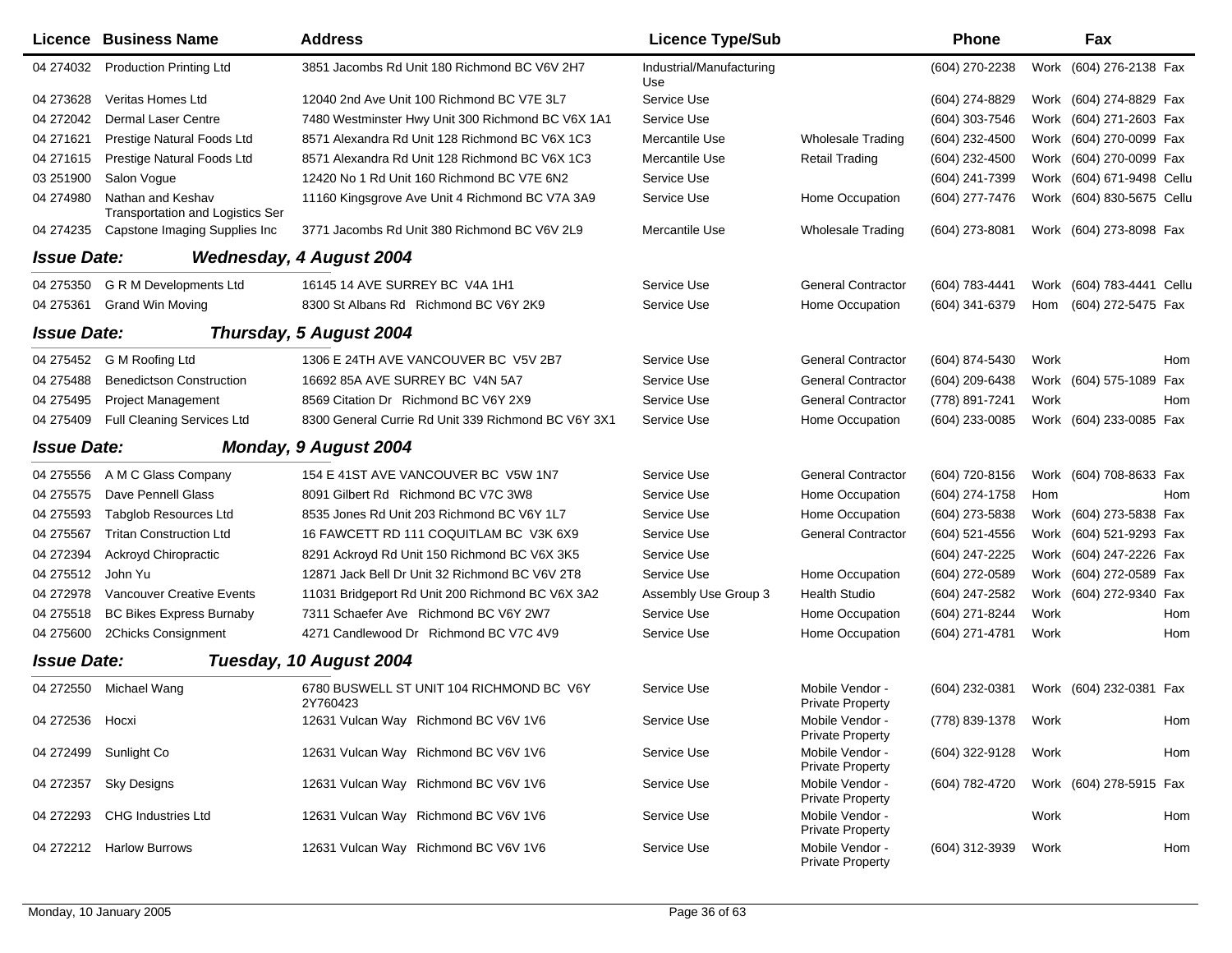|                    | <b>Licence Business Name</b>        | <b>Address</b>                       | <b>Licence Type/Sub</b> |                                             | Phone            |      | Fax                       |     |
|--------------------|-------------------------------------|--------------------------------------|-------------------------|---------------------------------------------|------------------|------|---------------------------|-----|
| 04 272206          | Tinhone Fashions Co                 | 12631 Vulcan Way Richmond BC V6V 1V6 | Service Use             | Mobile Vendor -<br><b>Private Property</b>  | (604) 506-0870   | Work |                           | Hom |
| 04 272166          | May Health and Beauty               | 12631 Vulcan Way Richmond BC V6V 1V6 | Service Use             | Mobile Vendor -<br><b>Private Property</b>  | (778) 893-2052   | Work |                           | Hom |
| 04 272087          | Ruby And Celia                      | 12631 Vulcan Way Richmond BC V6V 1V6 | Service Use             | Mobile Vendor -<br><b>Private Property</b>  | (778) 889-9391   |      | Work (604) 875-6093 Fax   |     |
| 04 272165          | <b>Edge Selections</b>              | 12631 Vulcan Way Richmond BC V6V 1V6 | Service Use             | Mobile Vendor -<br><b>Private Property</b>  | (604) 329-3300   | Work |                           | Hom |
| 04 272130          | <b>Iseeks Computer</b>              | 12631 Vulcan Way Richmond BC V6V 1V6 | Service Use             | Mobile Vendor -<br><b>Private Property</b>  | (604) 671-9873   | Work |                           | Hom |
| 04 272128          | Susanne Chinack                     | 12631 Vulcan Way Richmond BC V6V 1V6 | Assembly Use Group 1    | Food Service<br>Establishment, Take-<br>Out | (604) 617-9099   | Work |                           | Hom |
| 04 272119          | Mylaine Chung                       | 12631 Vulcan Way Richmond BC V6V 1V6 | Service Use             | Mobile Vendor -<br><b>Private Property</b>  | (604) 781-1503   | Work |                           | Hom |
| 04 272114          | ABS Trading Co Ltd                  | 12631 Vulcan Way Richmond BC V6V 1V6 | Service Use             | Mobile Vendor -<br><b>Private Property</b>  | (604) 303-0310   |      | Work (604) 303-1973 Fax   |     |
|                    | 04 272113 Ko Ko Boutique            | 12631 Vulcan Way Richmond BC V6V 1V6 | Service Use             | Mobile Vendor -<br><b>Private Property</b>  | (604) 603-2718   |      | Work (604) 269-0912 Fax   |     |
| 04 272106          | Sarah Leung                         | 12631 Vulcan Way Richmond BC V6V 1V6 | Service Use             | Mobile Vendor -<br><b>Private Property</b>  | (604) 767-1868   |      | Work (604) 270-2166 Fax   |     |
| 04 272086          | <b>Mafiosa Enterprises</b>          | 12631 Vulcan Way Richmond BC V6V 1V6 | Service Use             | Mobile Vendor -<br><b>Private Property</b>  | (604) 537-2090   |      | Work (604) 290-2814 Fax   |     |
| 04 27 25 51        | Wah Hing Chan                       | 12631 Vulcan Way Richmond BC V6V 1V6 | Service Use             | Mobile Vendor -<br><b>Private Property</b>  | (604) 421-1633   |      | Work (604) 277-2282 Cellu |     |
| 04 274036          | Davie Flower                        | 12631 Vulcan Way Richmond BC V6V 1V6 | Service Use             | Mobile Vendor -<br><b>Private Property</b>  | (604) 765-2333   | Work |                           | Hom |
| 04 272154          | <b>Pink Barbie</b>                  | 12631 Vulcan Way Richmond BC V6V 1V6 | Service Use             | Mobile Vendor -<br><b>Private Property</b>  | (604) 773-1317   | Work |                           | Hom |
|                    | 04 273540 Fonebooth Mobile Ltd      | 12631 Vulcan Way Richmond BC V6V 1V6 | Service Use             | Mobile Vendor -<br>Private Property         | (604) 635-0888   |      | Work (604) 635-0880 Fax   |     |
| 04 272085          | Top E Kar Studio/Shealyn            | 12631 Vulcan Way Richmond BC V6V 1V6 | Service Use             | Mobile Vendor -<br><b>Private Property</b>  | (778) 889-8357   | Work |                           | Hom |
| 04 275636          | <b>Excel Computer Solutions Inc</b> | 5295 Moncton St Richmond BC V7E 3B2  | Service Use             | Home Occupation                             | (604) 718-2722   | Work |                           | Hom |
| 04 275399          | Awin Trading Co Ltd                 | 12631 Vulcan Way Richmond BC V6V 1V6 | Service Use             | Mobile Vendor -<br><b>Private Property</b>  | $(604)$ 505-1368 | Work |                           | Hom |
| 04 274893          | <b>B M J Ventures Inc</b>           | 12631 Vulcan Way Richmond BC V6V 1V6 | Service Use             | Mobile Vendor -<br><b>Private Property</b>  | (604) 782-1509   | Work |                           | Hom |
| 04 274891          | D & Y Machinery Inc                 | 12631 Vulcan Way Richmond BC V6V 1V6 | Service Use             | Mobile Vendor -<br><b>Private Property</b>  | (604) 583-1838   |      | Work (604) 583-1880 Fax   |     |
| 04 274496          | Can Goldenshell Gifts Int'l Inc     | 12631 Vulcan Way Richmond BC V6V 1V6 | Service Use             | Mobile Vendor -<br><b>Private Property</b>  | (604) 781-2661   | Work |                           | Hom |
| 04 274432 ArtsTime |                                     | 12631 Vulcan Way Richmond BC V6V 1V6 | Service Use             | Mobile Vendor -<br><b>Private Property</b>  | (604) 779-7722   | Work |                           | Hom |
| 04 274 266         | Bo Bo - If Accessories              | 12631 Vulcan Way Richmond BC V6V 1V6 | Service Use             | Mobile Vendor -<br><b>Private Property</b>  | (604) 889-8019   | Work |                           | Hom |
| 04 273930          | <b>Vincy Books</b>                  | 12631 Vulcan Way Richmond BC V6V 1V6 | Service Use             | Mobile Vendor -<br><b>Private Property</b>  | (604) 895-9302   | Work |                           | Hom |
| 04 273944          | Gem & Jewel Treasure                | 12631 Vulcan Way Richmond BC V6V 1V6 | Service Use             | Mobile Vendor -<br>Private Property         | (604) 437-9190   | Work |                           | Hom |
| 04 272970          | <b>Dynamic Trading Ltd</b>          | 12631 Vulcan Way Richmond BC V6V 1V6 | Service Use             | Mobile Vendor -<br><b>Private Property</b>  | (604) 861-8828   | Work |                           | Hom |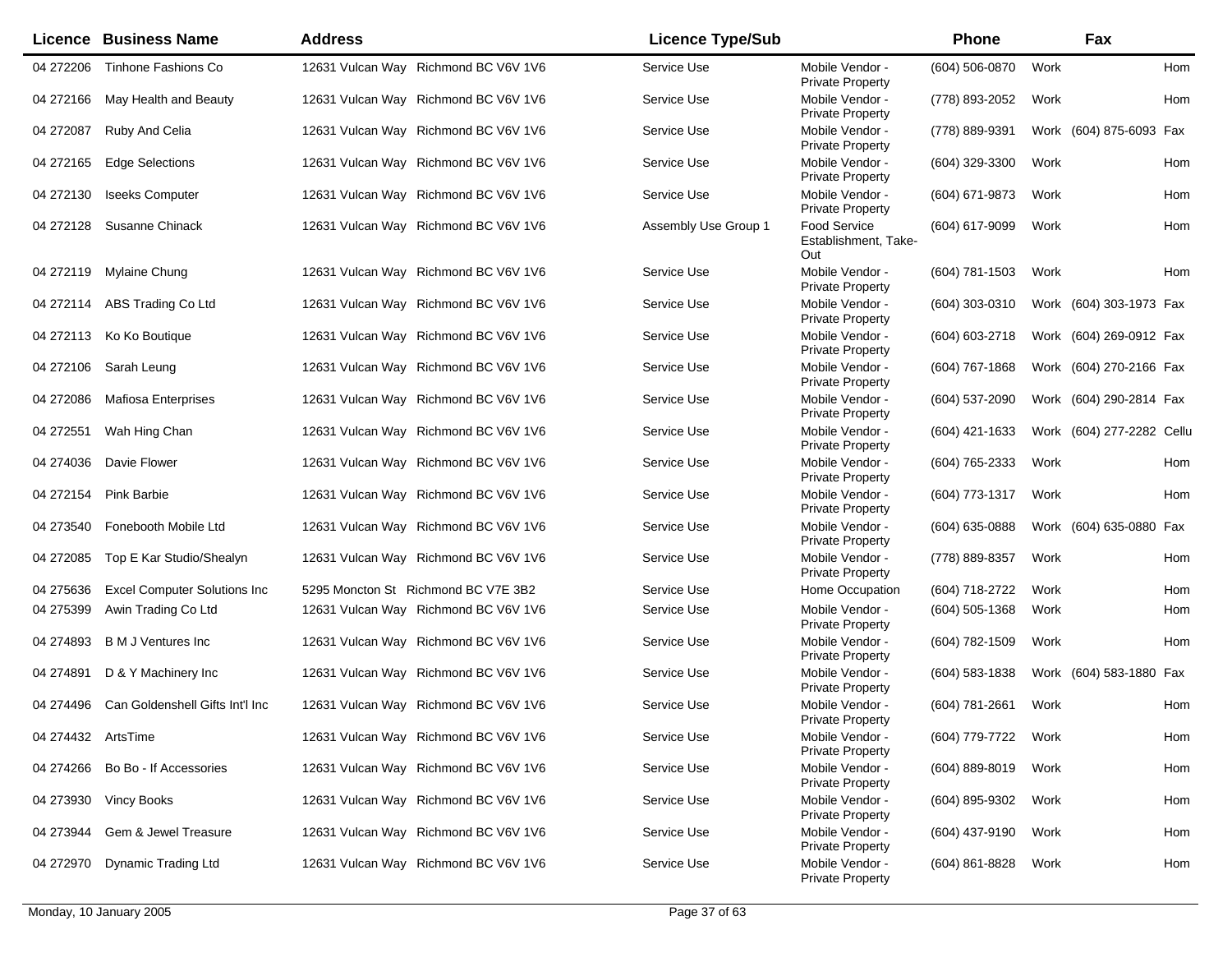|             | <b>Licence Business Name</b>                                 | <b>Address</b>                               | <b>Licence Type/Sub</b>         |                                            | <b>Phone</b>     |        | Fax                       |
|-------------|--------------------------------------------------------------|----------------------------------------------|---------------------------------|--------------------------------------------|------------------|--------|---------------------------|
|             | 04 273493 Bill Hui                                           | 12631 Vulcan Way Richmond BC V6V 1V6         | Service Use                     | Mobile Vendor -<br>Private Property        | (604) 351-3112   | Work   | Hom                       |
|             | 04 273145 Grand Cookware Inc                                 | 12631 Vulcan Way Richmond BC V6V 1V6         | Service Use                     | Mobile Vendor -<br>Private Property        | (604) 214-7728   |        | Work (604) 214-7732 Fax   |
|             | 04 273134 103 Fashion                                        | 12631 Vulcan Way Richmond BC V6V 1V6         | Service Use                     | Mobile Vendor -<br>Private Property        | (604) 808-8878   | Work   | Hom                       |
| 04 273127   | <b>Pleasure Giving Enterprises</b>                           | 12631 Vulcan Way Richmond BC V6V 1V6         | Service Use                     | Mobile Vendor -<br>Private Property        | (604) 877-0978   | Work   | Hom                       |
| 04 273126   | Olivia And Octavia Yung                                      | 12631 Vulcan Way Richmond BC V6V 1V6         | Service Use                     | Mobile Vendor -<br><b>Private Property</b> | (604) 825-3869   | Work   | Hom                       |
|             | 04 273118 New Season Gallery                                 | 12631 Vulcan Way Richmond BC V6V 1V6         | Service Use                     | Mobile Vendor -<br>Private Property        | (604) 278-6248   | Work   | Hom                       |
|             | 04 273116 N C Trading                                        | 12631 Vulcan Way Richmond BC V6V 1V6         | Service Use                     | Mobile Vendor -<br>Private Property        | (604) 728-3285   | Work   | Hom                       |
| 04 27 29 91 | Motorsport Craze Enterprises Ltd                             | 12631 Vulcan Way Richmond BC V6V 1V6         | Service Use                     | Mobile Vendor -<br>Private Property        | (604) 782-6461   | Work   | Hom                       |
|             | 04 274120 Oasis Trading                                      | 12631 Vulcan Way Richmond BC V6V 1V6         | Service Use                     | Mobile Vendor -<br>Private Property        | (604) 992-8688   |        | Work (604) 322-7785 Fax   |
|             | 04 271183 Sanrioland Gifts                                   | 12631 Vulcan Way Richmond BC V6V 1V6         | Service Use                     | Mobile Vendor -<br>Private Property        | (604) 612-9111   | Work   | Hom                       |
| 04 271649   | The Byproduct Workshop                                       | 12631 Vulcan Way Richmond BC V6V 1V6         | Service Use                     | Mobile Vendor -<br>Private Property        | (604) 219-7009   | Work   | Hom                       |
| 04 271589   | <b>Bing Ying Huang</b>                                       | 12631 Vulcan Way Richmond BC V6V 1V6         | Service Use                     | Mobile Vendor -<br><b>Private Property</b> | (604) 723-6398   | Work   | Hom                       |
| 04 271308   | Hong D A Trading Ltd                                         | 12631 Vulcan Way Richmond BC V6V 1V6         | Service Use                     | Mobile Vendor -<br><b>Private Property</b> | (604) 779-7317   | Work   | Hom                       |
| 04 271 297  | Jen's Import & Export Co                                     | 12631 Vulcan Way Richmond BC V6V 1V6         | Service Use                     | Mobile Vendor -<br>Private Property        | (604) 805-5282   | Hom    | (604) 301-0196 Fax        |
| 04 271 290  | Accomplish Canada Education<br><b>Employment Immigration</b> | 12631 Vulcan Way Richmond BC V6V 1V6         | Service Use                     | Mobile Vendor -<br><b>Private Property</b> | (604) 291-8888   |        | Work (604) 291-8869 Fax   |
| 04 271 265  | Cellular Maniac                                              | 12631 Vulcan Way Richmond BC V6V 1V6         | Service Use                     | Mobile Vendor -<br><b>Private Property</b> | $(604)$ 338-1668 | Cellul | Hom                       |
| 04 271 257  | Cyber Toys                                                   | 12631 Vulcan Way Richmond BC V6V 1V6         | Service Use                     | Mobile Vendor -<br><b>Private Property</b> | (604) 727-3747   | Work   | Hom                       |
| 02 218227   | <b>Screen Solution Ltd</b>                                   | 12820 Clarke PI Unit 160 Richmond BC V6V 2H1 | Industrial/Manufacturing<br>Use |                                            | (604) 276-9700   |        | Work (604) 276-9705 Fax   |
|             | 04 271651 Me 2 You                                           | 12631 Vulcan Way Richmond BC V6V 1V6         | Service Use                     | Mobile Vendor -<br>Private Property        | (604) 214-3536   |        | Work (604) 728-2833 Cellu |
|             | 04 271187 A M D Trading                                      | 12631 Vulcan Way Richmond BC V6V 1V6         | Service Use                     | Mobile Vendor -<br><b>Private Property</b> | (604) 315-9388   | Work   | Alt                       |
|             | 04 271256 Laura Teng                                         | 12631 Vulcan Way Richmond BC V6V 1V6         | Service Use                     | Mobile Vendor -<br>Private Property        | (604) 913-0784   |        | Work (604) 220-9903 Hom   |
|             | 04 271153 Ling Yin Ching                                     | 12631 Vulcan Way Richmond BC V6V 1V6         | Service Use                     | Mobile Vendor -<br><b>Private Property</b> | (778) 881-6336   | Work   | Hom                       |
|             | 04 271144 Summer Fashion                                     | 12631 Vulcan Way Richmond BC V6V 1V6         | Service Use                     | Mobile Vendor -<br><b>Private Property</b> | (604) 808-5213   |        | Work (604) 657-3622 Alt   |
|             | 04 271123 Five Point Five Enterprises                        | 12631 Vulcan Way Richmond BC V6V 1V6         | Service Use                     | Mobile Vendor -<br>Private Property        | (604) 818-0690   | Work   | Hom                       |
|             | 04 271122 Ju Ju Bee                                          | 12631 Vulcan Way Richmond BC V6V 1V6         | Service Use                     | Mobile Vendor -<br><b>Private Property</b> | (604) 889-6594   | Work   | Hom                       |
|             | 04 271012 Pearl and Sea Shells                               | 12631 Vulcan Way Richmond BC V6V 1V6         | Mercantile Use                  | <b>Retail Trading</b>                      | (604) 619-3289   | Work   | Hom                       |
|             | 04 271006 Lim Yu Yan                                         | 12631 Vulcan Way Richmond BC V6V 1V6         | Mercantile Use                  | <b>Retail Trading</b>                      | (604) 258-0138   | Work   | Hom                       |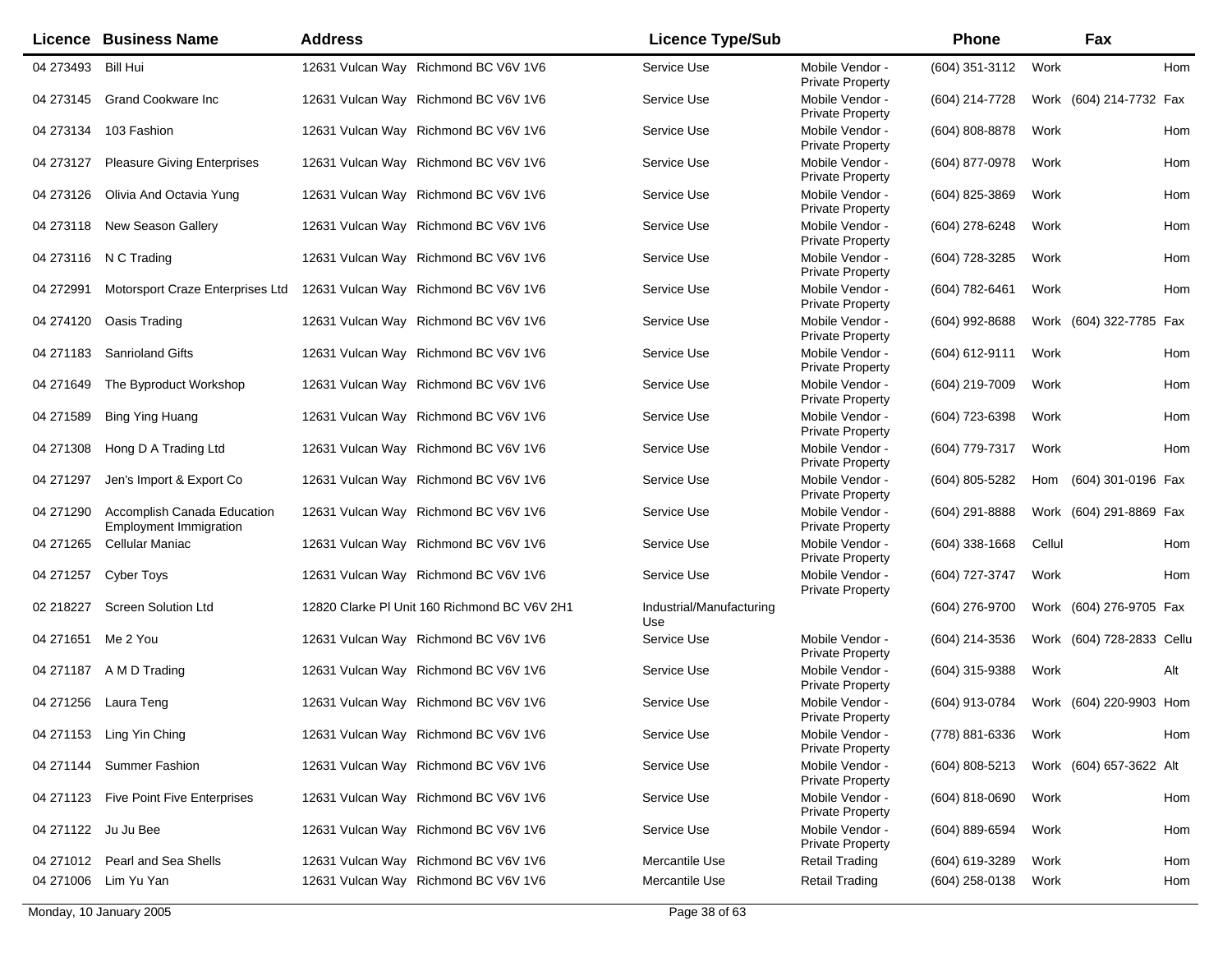|                    | <b>Licence Business Name</b>             | <b>Address</b>                       | <b>Licence Type/Sub</b> |                                            | <b>Phone</b>   |      | Fax                     |  |
|--------------------|------------------------------------------|--------------------------------------|-------------------------|--------------------------------------------|----------------|------|-------------------------|--|
| 04 272089          | Tri-Light Int Trading<br>Development Inc | 12631 Vulcan Way Richmond BC V6V 1V6 | Service Use             | Mobile Vendor -<br>Private Property        | (778) 885-5952 | Work | Hom                     |  |
| 04 27 20 84        | Jessica Fashion                          | 12631 Vulcan Way Richmond BC V6V 1V6 | Service Use             | Mobile Vendor -<br><b>Private Property</b> | (604) 377-8918 |      | Work (604) 437-6695 Fax |  |
|                    | 04 271255 VA Company                     | 12631 Vulcan Way Richmond BC V6V 1V6 | Service Use             | Mobile Vendor -<br>Private Property        | (604) 278-2038 |      | Work (604) 821-0110 Fax |  |
| 04 272025          | <b>Richardson Enterprises</b>            | 12631 Vulcan Way Richmond BC V6V 1V6 | Service Use             | Mobile Vendor -<br>Private Property        | (604) 943-6349 |      | Work (604) 948-5439 Fax |  |
|                    | 04 271218 Active Giftware                | 12631 Vulcan Way Richmond BC V6V 1V6 | Service Use             | Mobile Vendor -<br>Private Property        | (604) 723-1959 | Work | Hom                     |  |
|                    | 04 271655 Treasury Enterprises Ltd       | 12631 Vulcan Way Richmond BC V6V 1V6 | Service Use             | Mobile Vendor -<br><b>Private Property</b> | (604) 617-5566 |      | Work (604) 438-3946 Fax |  |
| 04 27 2081         | Lon Lon Trading Co Ltd                   | 12631 Vulcan Way Richmond BC V6V 1V6 | Service Use             | Mobile Vendor -<br><b>Private Property</b> | (604) 685-2833 |      | Work (604) 875-0638 Fax |  |
| 04 27 2080         | Golden Star Video                        | 12631 Vulcan Way Richmond BC V6V 1V6 | Service Use             | Mobile Vendor -<br>Private Property        | (604) 432-7863 |      | Work (604) 432-7863 Fax |  |
| 04 272083          | Jian-Feng Fan                            | 12631 Vulcan Way Richmond BC V6V 1V6 | Service Use             | Mobile Vendor -<br>Private Property        | (604) 992-8868 |      | Work (604) 215-9718 Fax |  |
| 04 272034          | Anne Shing                               | 12631 Vulcan Way Richmond BC V6V 1V6 | Service Use             | Mobile Vendor -<br>Private Property        | (604) 433-8198 |      | Work (604) 438-7286 Fax |  |
|                    | 04 272082 Katharine                      | 12631 Vulcan Way Richmond BC V6V 1V6 | Service Use             | Mobile Vendor -<br>Private Property        | (604) 779-3903 | Work | Hom                     |  |
|                    | 04 272010  Fanny Store                   | 12631 Vulcan Way Richmond BC V6V 1V6 | Service Use             | Mobile Vendor -<br><b>Private Property</b> | (604) 437-0683 |      | Work (604) 648-8071 Fax |  |
| 04 271981          | Clare Hoi Ting Hui                       | 12631 Vulcan Way Richmond BC V6V 1V6 | Service Use             | Mobile Vendor -<br>Private Property        | (604) 821-9968 | Work | Hom                     |  |
| 04 271837 Link Mop |                                          | 12631 Vulcan Way Richmond BC V6V 1V6 | Service Use             | Mobile Vendor -<br><b>Private Property</b> | (604) 805-4503 |      | Work (604) 298-7782 Fax |  |
| 04 272041          | Yau Lee Holdings Ltd                     | 12631 Vulcan Way Richmond BC V6V 1V6 | Service Use             | Mobile Vendor -<br><b>Private Property</b> | (604) 270-2898 |      | Work (604) 270-2819 Fax |  |
|                    | 04 271797 R & S Company                  | 12631 Vulcan Way Richmond BC V6V 1V6 | Service Use             | Mobile Vendor -<br>Private Property        | (604) 805-0549 | Work | Hom                     |  |
| 04 271896          | <b>Mpoint Trade Company</b>              | 12631 Vulcan Way Richmond BC V6V 1V6 | Service Use             | Mobile Vendor -<br><b>Private Property</b> | (604) 719-8018 | Work | Hom                     |  |
| 04 271839          | Patgio.Com                               | 12631 Vulcan Way Richmond BC V6V 1V6 | Service Use             | Mobile Vendor -<br>Private Property        | (604) 861-5650 | Work | Hom                     |  |
|                    | 04 271843 J D Trends                     | 12631 Vulcan Way Richmond BC V6V 1V6 | Service Use             | Mobile Vendor -<br><b>Private Property</b> | (604) 807-9772 | Work | Hom                     |  |
|                    | 04 271847 DAVEON                         | 12631 Vulcan Way Richmond BC V6V 1V6 | Service Use             | Mobile Vendor -<br><b>Private Property</b> | (604) 618-9036 | Work | Hom                     |  |
| 04 271857 SCS      |                                          | 12631 Vulcan Way Richmond BC V6V 1V6 | Service Use             | Mobile Vendor -<br><b>Private Property</b> | (604) 319-8796 |      | Work (604) 325-3899 Fax |  |
|                    | 04 271861 Janda Holdings Ltd             | 12631 Vulcan Way Richmond BC V6V 1V6 | Service Use             | Mobile Vendor -<br><b>Private Property</b> | (604) 306-6226 | Work | Hom                     |  |
|                    | 04 271866 C E K S Clothing Store         | 12631 Vulcan Way Richmond BC V6V 1V6 | Service Use             | Mobile Vendor -<br><b>Private Property</b> | (778) 863-9898 | Work | Hom                     |  |
| 04 271879 Andy Lo  |                                          | 12631 Vulcan Way Richmond BC V6V 1V6 | Service Use             | Mobile Vendor -<br><b>Private Property</b> | (604) 721-7214 | Work | Hom                     |  |
| <b>Issue Date:</b> |                                          | Wednesday, 11 August 2004            |                         |                                            |                |      |                         |  |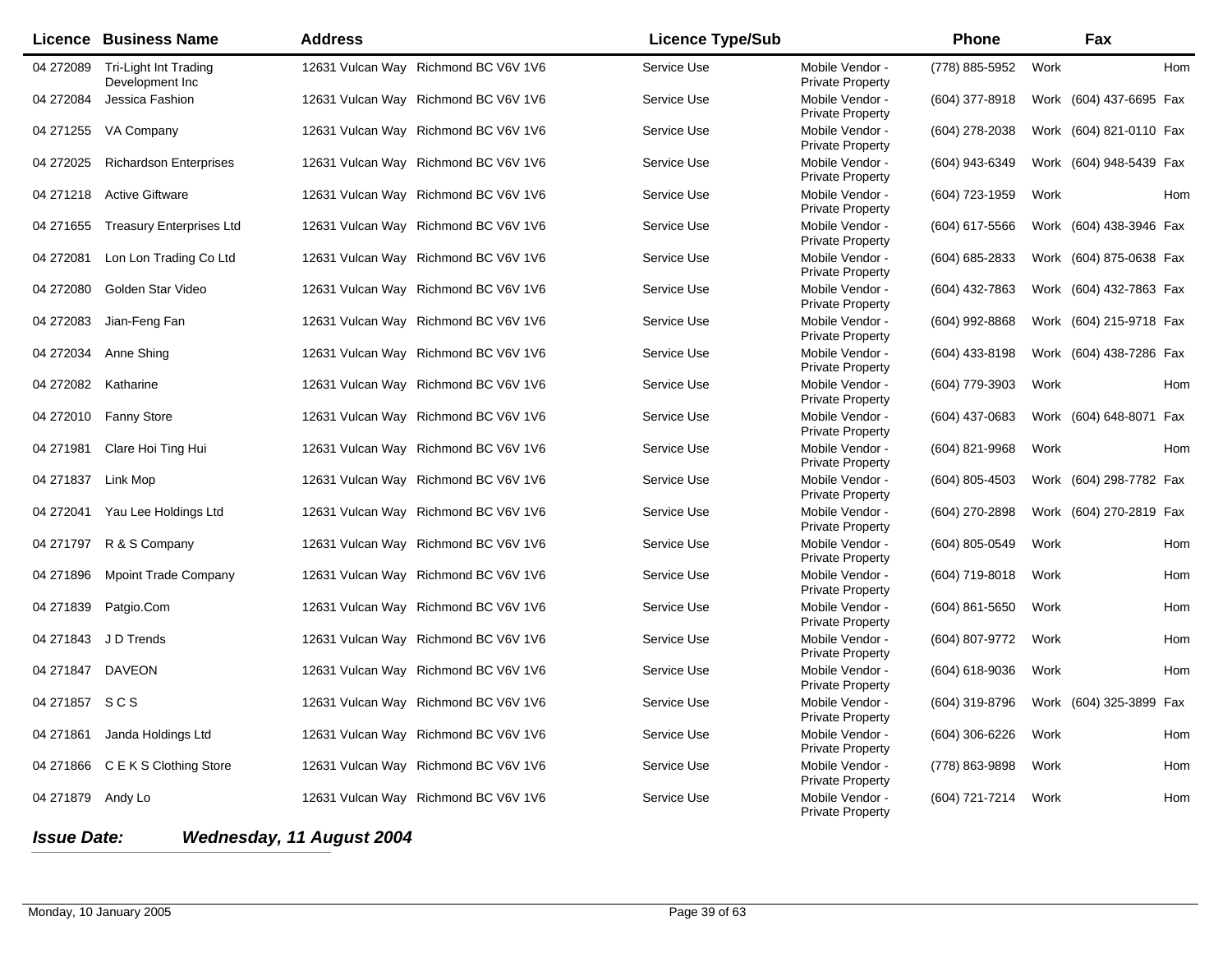|                     | <b>Licence Business Name</b>    | <b>Address</b>                              | <b>Licence Type/Sub</b> |                                                    | Phone          |        | Fax                     |     |
|---------------------|---------------------------------|---------------------------------------------|-------------------------|----------------------------------------------------|----------------|--------|-------------------------|-----|
|                     | 04 272115 Vancouver's First     | 12631 Vulcan Way Richmond BC V6V 1V6        | Assembly Use Group 1    | Food Service<br>Establishment, Take-<br>Out        | (778) 837-3790 | Work   |                         | Hom |
| 04 272107           | <b>Robert Gong</b>              | 12631 Vulcan Way Richmond BC V6V 1V6        | Service Use             | Mobile Vendor -<br><b>Private Property</b>         | (604) 618-3832 | Work   |                         | Hom |
| 04 272104           | Chu Kee Food Company Ltd        | 12631 Vulcan Way Richmond BC V6V 1V6        | Service Use             | Mobile Vendor -<br><b>Private Property</b>         | (604) 303-6641 |        | Work (604) 303-6642 Fax |     |
| 04 272103           | Pacific Rim Trading             | 12631 Vulcan Way Richmond BC V6V 1V6        | Service Use             | Mobile Vendor -<br><b>Private Property</b>         | (604) 301-9391 |        | Work (604) 301-9391 Fax |     |
|                     | 04 272100 Takoyaki Hatchan      | 12631 Vulcan Way Richmond BC V6V 1V6        | Assembly Use Group 1    | <b>Food Service</b><br>Establishment, Take-<br>Out | (604) 272-1790 |        | Work (604) 272-9432 Fax |     |
| 04 272096           | Ling Yun Yi                     | 12631 Vulcan Way Richmond BC V6V 1V6        | Assembly Use Group 1    | Food Service<br>Establishment, Take-<br>Out        | (604) 603-8696 |        | Work (604) 731-9384 Fax |     |
| 04 271983           | Impearl Stone Ltd               | 12631 Vulcan Way Richmond BC V6V 1V6        | Service Use             | Mobile Vendor -<br><b>Private Property</b>         | (604) 278-8111 |        | Work (604) 278-6899 Fax |     |
| 04 272093           | Cachi Technologies (Canada) Inc | 12631 Vulcan Way Richmond BC V6V 1V6        | Service Use             | Mobile Vendor -<br><b>Private Property</b>         | (604) 248-0798 | Work   |                         | Hom |
| 04 272108           | Stanley's Shop                  | 12631 Vulcan Way Richmond BC V6V 1V6        | Service Use             | Mobile Vendor -<br>Private Property                | (604) 338-9183 | Work   |                         | Hom |
| 04 272091           | Tommy Kim                       | 12631 Vulcan Way Richmond BC V6V 1V6        | Service Use             | Mobile Vendor -<br><b>Private Property</b>         | (604) 803-8974 | Work   |                         | Hom |
| 04 272090           | Just For Him Accessories Inc    | 12631 Vulcan Way Richmond BC V6V 1V6        | Service Use             | Mobile Vendor -<br><b>Private Property</b>         | (604) 512-7714 | Work   |                         | Hom |
|                     | 04 272045 Tak Fu Zhu            | 12631 Vulcan Way Richmond BC V6V 1V6        | Assembly Use Group 1    | <b>Food Service</b><br>Establishment, Take-<br>Out | (604) 244-8448 |        | Work (604) 244-8872 Fax |     |
| 04 272043 Keith Luk |                                 | 12631 Vulcan Way Richmond BC V6V 1V6        | Assembly Use Group 1    | Food Service<br>Establishment, Take-<br>Out        | (778) 881-3386 | Work   |                         | Hom |
| 04 272040           | Super Image                     | 12631 Vulcan Way Richmond BC V6V 1V6        | Assembly Use Group 1    | Food Service<br>Establishment                      | (604) 433-2296 | Cellul |                         | Hom |
| 04 272039           | Raymond Shang                   | 12631 Vulcan Way Richmond BC V6V 1V6        | Assembly Use Group 1    | <b>Food Service</b><br>Establishment, Take-<br>Out | (604) 649-8363 | Work   |                         | Hom |
| 04 272019           | Lau Chi Choi                    | 12631 Vulcan Way Richmond BC V6V 1V6        | Service Use             | Mobile Vendor -<br><b>Private Property</b>         | (604) 715-5333 | Work   |                         | Hom |
| 04 272009           | Kammy's Trading Co              | 12631 Vulcan Way Richmond BC V6V 1V6        | Service Use             | Mobile Vendor -<br><b>Private Property</b>         | (604) 767-0137 | Work   |                         | Hom |
| 04 271985           | Hong Koo                        | 12631 Vulcan Way Richmond BC V6V 1V6        | Assembly Use Group 1    | Food Service<br>Establishment, Take-<br>Out        | (604) 315-9953 |        | Work (604) 435-8370 Fax |     |
|                     | 04 272118  O-Young Ent Ltd      | 12631 Vulcan Way Richmond BC V6V 1V6        | Assembly Use Group 1    | <b>Food Service</b><br>Establishment, Take-<br>Out | (604) 241-8568 |        | Work (604) 241-8598 Fax |     |
| 04 271992 Emily's   |                                 | 12631 Vulcan Way Richmond BC V6V 1V6        | Service Use             | Mobile Vendor -<br><b>Private Property</b>         | (604) 325-6987 | Work   |                         | Hom |
|                     | 04 273503 Vantreal Services     | 12631 Vulcan Way Richmond BC V6V 1V6        | Assembly Use Group 1    | <b>Food Service</b><br>Establishment, Take-<br>Out | (604) 838-5232 | Work   |                         | Hom |
|                     | 04 275700 Wayne Ryan            | 6700 Williams Rd Unit 1 Richmond BC V7E 1K5 | Service Use             | <b>General Contractor</b>                          | (604) 241-4069 | Work   |                         | Hom |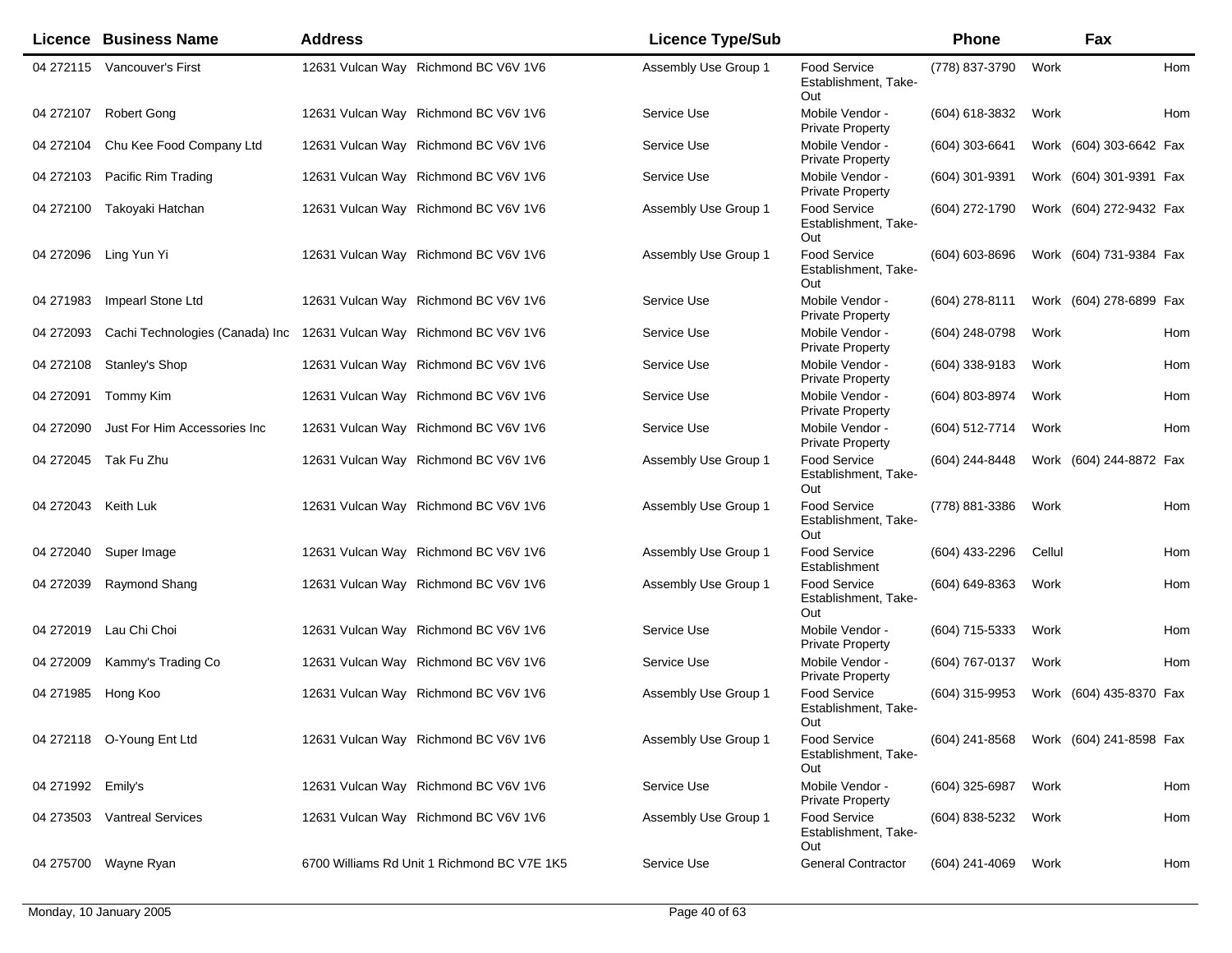|                  | <b>Licence Business Name</b>                    | <b>Address</b>                                        | <b>Licence Type/Sub</b> |                                                    | Phone          |        | Fax                       |     |
|------------------|-------------------------------------------------|-------------------------------------------------------|-------------------------|----------------------------------------------------|----------------|--------|---------------------------|-----|
| 04 273154        | <b>East Pearl Interprise Enterprises</b><br>Inc | 12631 Vulcan Way Richmond BC V6V 1V6                  | Service Use             | Mobile Vendor -<br><b>Private Property</b>         | (604) 430-0686 | Work   |                           | Hom |
| 04 275679        | Signs BC Illuminated                            | 8456 129A ST UNIT 14 SURREY BC V3W 1A2                | Service Use             | <b>General Contractor</b>                          | (604) 598-8414 |        | Work (604) 598-8416 Fax   |     |
| 04 271933        | R G Co                                          | 12631 Vulcan Way Richmond BC V6V 1V6                  | Service Use             | Mobile Vendor -<br><b>Private Property</b>         | (604) 273-0685 |        | Work (604) 233-1086 Fax   |     |
| 04 275625        | Alan's Trading Company                          | 6100 Takla PI Richmond BC V7C 2N1                     | Service Use             | Home Occupation                                    | (866) 745-9432 | Fax    |                           | Hom |
| 04 275594        | Wrightway Mechanical                            | 9537 PRINCE CHARLES BLVD UNIT 30 SURREY BC<br>V3V 7G1 | Service Use             | Gas Contractor                                     | (604) 582-5032 | Hom    | (604) 725-8270 Cellu      |     |
| 04 274093        | Pet Pet House                                   | 12631 Vulcan Way Richmond BC V6V 1V6                  | Service Use             | Mobile Vendor -<br><b>Private Property</b>         | (604) 729-3995 | Cellul |                           | Hom |
| 04 274022 Leslie |                                                 | 12631 Vulcan Way Richmond BC V6V 1V6                  | Service Use             | Mobile Vendor -<br><b>Private Property</b>         | (604) 818-4796 | Work   |                           | Hom |
| 04 275671        | Debbie Ko                                       | 12631 Vulcan Way Richmond BC V6V 1V6                  | Service Use             | Mobile Vendor -<br><b>Private Property</b>         | (604) 727-0728 | Work   |                           | Hom |
|                  | 04 273544 Tai Ma Foods                          | 12631 Vulcan Way Richmond BC V6V 1V6                  | Assembly Use Group 1    | Food Service<br>Establishment, Take-<br>Out        | (778) 863-8603 | Work   |                           | Hom |
|                  | 04 272124 L & G Fashion Company                 | 12631 Vulcan Way Richmond BC V6V 1V6                  | Service Use             | Mobile Vendor -<br><b>Private Property</b>         | (604) 338-9321 | Work   |                           | Hom |
| 04 273168        | Dragon International Inc                        | 12631 Vulcan Way Richmond BC V6V 1V6                  | Service Use             | Mobile Vendor -<br><b>Private Property</b>         | (604) 710-6310 | Work   |                           | Hom |
| 04 273125        | <b>Hubert Collection</b>                        | 12631 Vulcan Way Richmond BC V6V 1V6                  | Service Use             | Mobile Vendor -<br><b>Private Property</b>         | (778) 898-5330 | Work   |                           | Hom |
|                  | 04 273122 NHK Enterprises Ltd                   | 12631 Vulcan Way Richmond BC V6V 1V6                  | Service Use             | Mobile Vendor -<br><b>Private Property</b>         | (604) 723-1689 | Work   |                           | Hom |
|                  | 04 273113 Jannei's Design                       | 12631 Vulcan Way Richmond BC V6V 1V6                  | Service Use             | Mobile Vendor -<br><b>Private Property</b>         | (604) 272-8869 | Work   |                           | Hom |
| 04 27 27 34      | <b>Emily Choi</b>                               | 12631 Vulcan Way Richmond BC V6V 1V6                  | Service Use             | Mobile Vendor -<br><b>Private Property</b>         | (604) 340-4394 | Work   |                           | Hom |
| 04 27 26 98      | Ricky Wong                                      | 12631 Vulcan Way Richmond BC V6V 1V6                  | Assembly Use Group 1    | Food Service<br>Establishment, Take-<br>Out        | (778) 882-2325 | Work   |                           | Hom |
| 04 272385        | David Cheung                                    | 12631 Vulcan Way Richmond BC V6V 1V6                  | Service Use             | Mobile Vendor -<br><b>Private Property</b>         | (604) 338-4310 |        | Work (604) 244-8872 Fax   |     |
| 04 272339        | Zhou Xu                                         | 12631 Vulcan Way Richmond BC V6V 1V6                  | Service Use             | Mobile Vendor -<br><b>Private Property</b>         | (604) 731-4448 | Work   |                           | Hom |
| 04 272129        | Can-Far East Trading Company                    | 12631 Vulcan Way Richmond BC V6V 1V6                  | Service Use             | Mobile Vendor -<br><b>Private Property</b>         | (604) 232-9938 |        | Work (604) 232-9938 Fax   |     |
| 04 273981        | Mormei's Kitchen                                | 12631 Vulcan Way Richmond BC V6V 1V6                  | Assembly Use Group 1    | <b>Food Service</b><br>Establishment, Take-<br>Out | (604) 821-9928 | Work   |                           | Hom |
| 04 271263 T & J  |                                                 | 12631 Vulcan Way Richmond BC V6V 1V6                  | Service Use             | Mobile Vendor -<br><b>Private Property</b>         | (604) 779-2686 | Work   |                           | Hom |
| 04 271310 Euna   |                                                 | 12631 Vulcan Way Richmond BC V6V 1V6                  | Service Use             | Mobile Vendor -<br><b>Private Property</b>         | (604) 790-5329 | Work   |                           | Hom |
|                  | 04 271292 It's All About Grill                  | 12631 Vulcan Way Richmond BC V6V 1V6                  | Assembly Use Group 1    | <b>Food Service</b><br>Establishment, Take-<br>Out | (604) 244-8448 |        | Work (604) 771-0000 Cellu |     |
|                  | 04 271287 C T Square Accessories                | 12631 Vulcan Way Richmond BC V6V 1V6                  | Service Use             | Mobile Vendor -<br><b>Private Property</b>         | (604) 431-7841 | Work   |                           | Hom |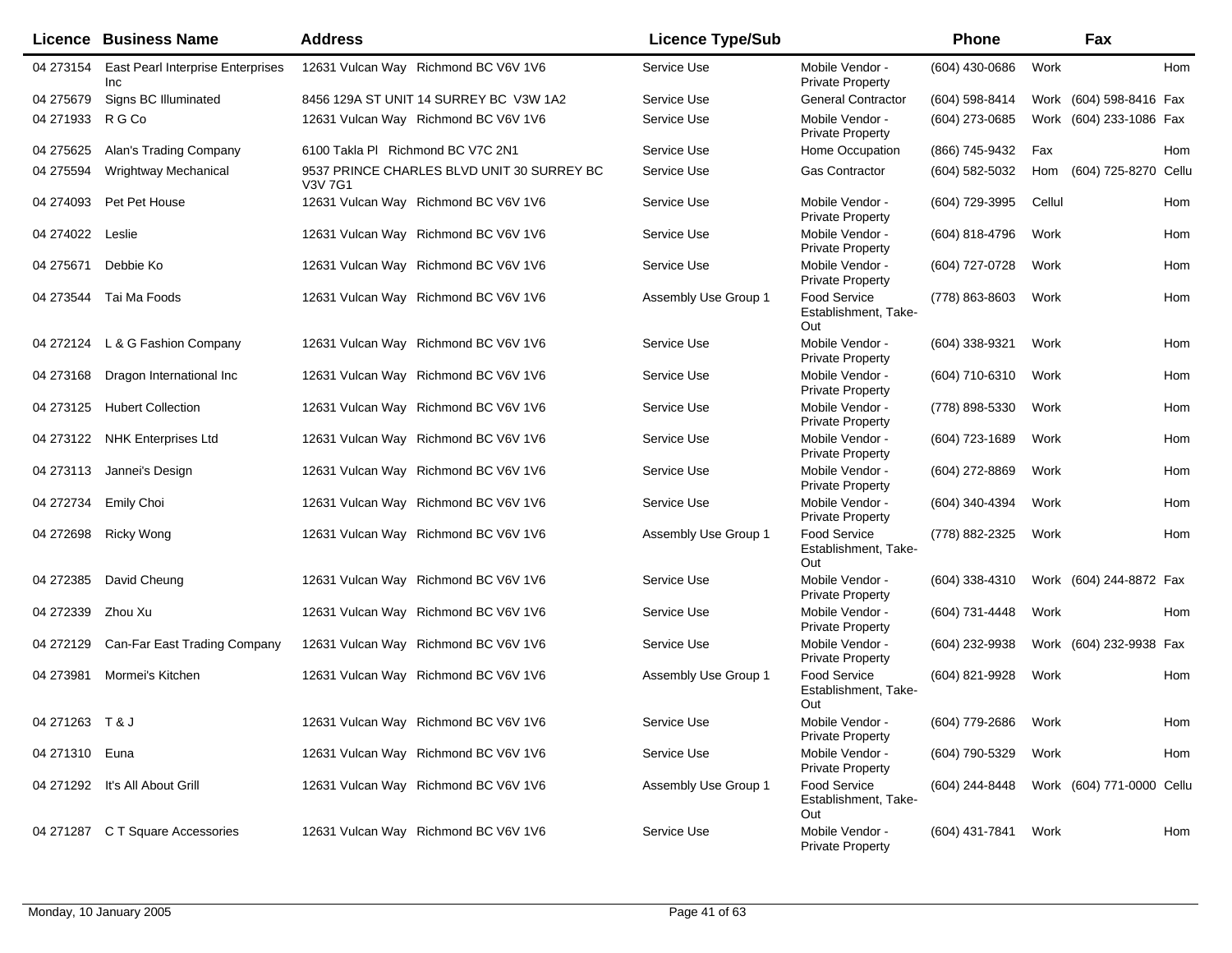|                  | <b>Licence Business Name</b>   | <b>Address</b>                       | <b>Licence Type/Sub</b> |                                                    | Phone            | Fax                       |     |
|------------------|--------------------------------|--------------------------------------|-------------------------|----------------------------------------------------|------------------|---------------------------|-----|
|                  | 04 271286 Ka Yiu Law           | 12631 Vulcan Way Richmond BC V6V 1V6 | Assembly Use Group 1    | Food Service<br>Establishment, Take-<br>Out        | (604) 821-1081   | Hom                       | Hom |
| 04 271284        | Gyoza Queen                    | 12631 Vulcan Way Richmond BC V6V 1V6 | Assembly Use Group 1    | Food Service<br>Establishment                      | (604) 307-0726   | Cellul (604) 303-1162 Fax |     |
| 04 271274 F M 51 |                                | 12631 Vulcan Way Richmond BC V6V 1V6 | Assembly Use Group 1    | <b>Food Service</b><br>Establishment, Take-<br>Out | $(604)$ 448-1888 | Work (604) 448-1888 Hom   |     |
|                  | 04 271270 Reve Collection      | 12631 Vulcan Way Richmond BC V6V 1V6 | Service Use             | Mobile Vendor -<br><b>Private Property</b>         | (604) 537-0005   | Cellul                    | Hom |
|                  | 04 271268 Vincent Kwong        | 12631 Vulcan Way Richmond BC V6V 1V6 | Assembly Use Group 1    | <b>Food Service</b><br>Establishment, Take-<br>Out | (604) 275-2571   | Work                      | Hom |
|                  | 04 271312 H & L Farm           | 12631 Vulcan Way Richmond BC V6V 1V6 | Assembly Use Group 1    | Food Service<br>Establishment, Take-<br>Out        | (604) 723-9332   | Work                      | Hom |
| 04 271266 CTZ    |                                | 12631 Vulcan Way Richmond BC V6V 1V6 | Assembly Use Group 1    | Food Service<br>Establishment, Take-<br>Out        | (604) 825-1919   | Work                      | Hom |
|                  | 04 271254 J J Game Accessories | 12631 Vulcan Way Richmond BC V6V 1V6 | Service Use             | Mobile Vendor -<br><b>Private Property</b>         | (604) 307-2931   | Work                      | Hom |
|                  | 04 271262 IC E Company         | 12631 Vulcan Way Richmond BC V6V 1V6 | Assembly Use Group 1    | <b>Food Service</b><br>Establishment. Take-<br>Out | (604) 763-3101   | Work                      | Hom |
| 04 271 261       | Jeff                           | 12631 Vulcan Way Richmond BC V6V 1V6 | Service Use             | Mobile Vendor -<br><b>Private Property</b>         | (778) 883-8370   | Cellul                    | Hom |
| 04 271259        | Yuen Wah Winny Wong            | 12631 Vulcan Way Richmond BC V6V 1V6 | Service Use             | Mobile Vendor -<br><b>Private Property</b>         | (604) 961-8298   | Work (604) 263-7992 Wor   |     |
|                  | 04 271195 Jian Cheng Lu        | 12631 Vulcan Way Richmond BC V6V 1V6 | Assembly Use Group 1    | Food Service<br>Establishment, Take-<br>Out        | (604) 505-6022   | Cellul (604) 244-8448 Wor |     |
|                  | 04 271190 Canjie Food          | 12631 Vulcan Way Richmond BC V6V 1V6 | Assembly Use Group 1    | <b>Food Service</b><br>Establishment, Take-<br>Out | (604) 773-0287   | Work                      | Hom |
|                  | 04 271137 Taiwanese Snack      | 12631 Vulcan Way Richmond BC V6V 1V6 | Assembly Use Group 1    | Food Service<br>Establishment, Take-<br>Out        | $(604)$ 306-9458 | Work                      | Hom |
|                  | 04 271932 Simply Sparkling     | 12631 Vulcan Way Richmond BC V6V 1V6 | Service Use             | Mobile Vendor -<br><b>Private Property</b>         | (604) 680-1009   | Cellul                    | Hom |
| 04 273497        | Sun Young Art Shop             | 12631 Vulcan Way Richmond BC V6V 1V6 | Service Use             | Mobile Vendor -<br><b>Private Property</b>         | (778) 881-3812   | Work                      | Hom |
|                  | 04 271267 Zodiac Tea Hut       | 12631 Vulcan Way Richmond BC V6V 1V6 | Assembly Use Group 1    | Food Service<br>Establishment, Take-<br>Out        | (778) 896-8454   | Cellul                    | Hom |
|                  | 04 271860 Patrick Gu           | 12631 Vulcan Way Richmond BC V6V 1V6 | Assembly Use Group 1    | <b>Food Service</b><br>Establishment, Take-<br>Out | (604) 790-6628   | Work (604) 430-6028 Hom   |     |
|                  | 04 271193 Yeah Juice           | 12631 Vulcan Way Richmond BC V6V 1V6 | Assembly Use Group 1    | <b>Food Service</b><br>Establishment, Take-<br>Out | (604) 808-7387   | Work                      | Hom |
|                  | 04 271317 Anna'A Food          | 12631 Vulcan Way Richmond BC V6V 1V6 | Assembly Use Group 1    | <b>Food Service</b><br>Establishment, Take-<br>Out | (604) 763-7174   | Cell                      | Hom |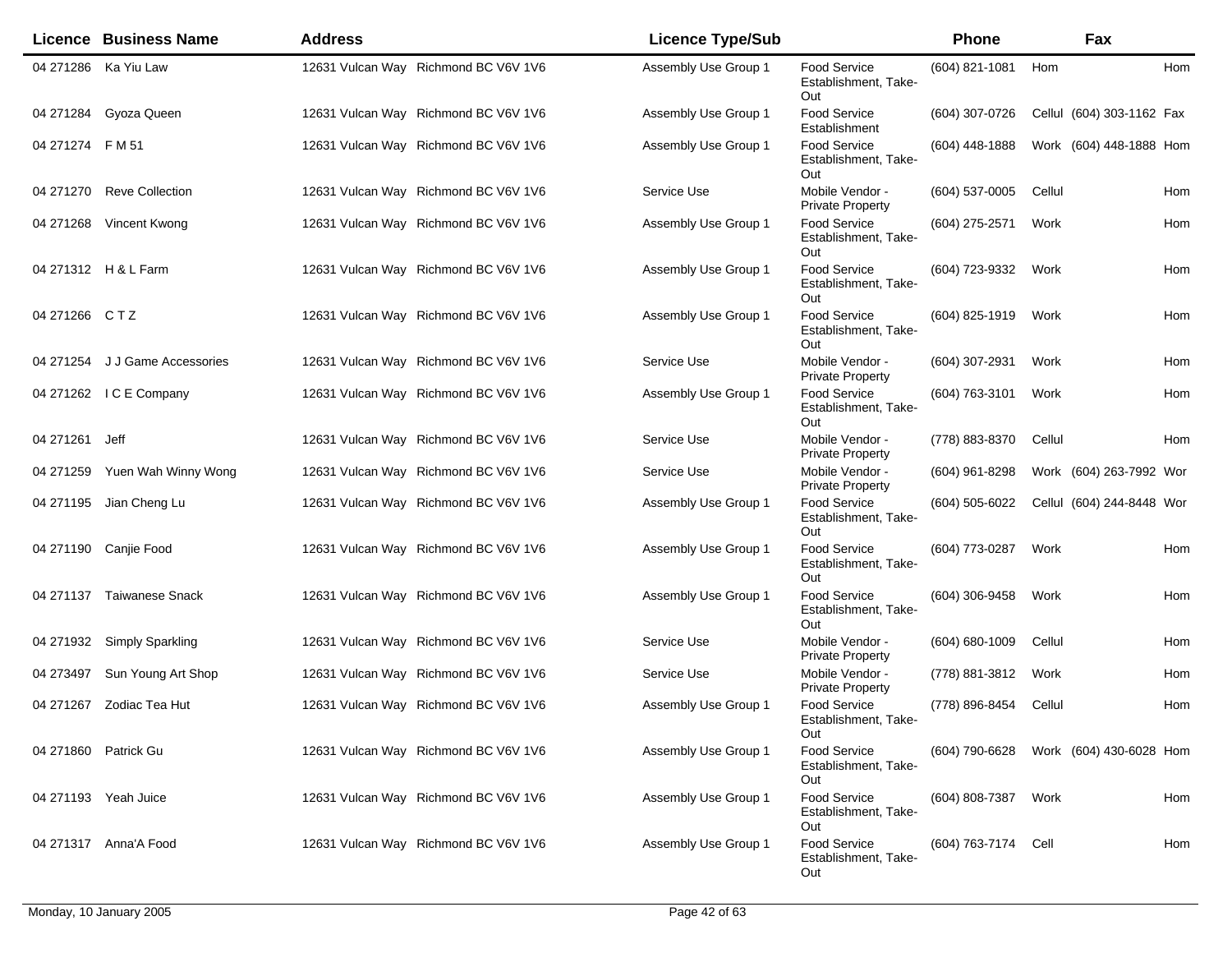|                    | <b>Licence Business Name</b>                          | <b>Address</b>                             | <b>Licence Type/Sub</b> |                                                    | Phone                                    |        | Fax                       |     |
|--------------------|-------------------------------------------------------|--------------------------------------------|-------------------------|----------------------------------------------------|------------------------------------------|--------|---------------------------|-----|
| 04 271884          | Cheri Bedding & Accessories                           | 4540 No 3 Rd Unit 1325 Richmond BC V6X 4E4 | Mercantile Use          | Retail Trading                                     | (604) 618-9266                           |        | Work (604) 618-9266 Cellu |     |
|                    | 04 271882 Food Booth #53                              | 12631 Vulcan Way Richmond BC V6V 1V6       | Assembly Use Group 1    | Food Service<br>Establishment, Take-<br>Out        | (604) 780-2320                           | Work e |                           | Hom |
|                    | 04 271923 James Tan                                   | 12631 Vulcan Way Richmond BC V6V 1V6       | Service Use             | Mobile Vendor -<br><b>Private Property</b>         | (778) 895-0512                           | Work   |                           | Hom |
|                    | 04 271876 Qi Shu Ou                                   | 12631 Vulcan Way Richmond BC V6V 1V6       | Assembly Use Group 1    | <b>Food Service</b><br>Establishment, Take-<br>Out | (604) 244-8448                           |        | Work (604) 244-8872 Fax   |     |
| 04 271873          | <b>Technical Business Company</b><br>Limited          | 12631 Vulcan Way Richmond BC V6V 1V6       | Service Use             | Mobile Vendor -<br><b>Private Property</b>         | (604) 216-2970                           |        | Work (604) 216-2968 Hom   |     |
| 04 271858          | <b>Power Enterprise</b>                               | 12631 Vulcan Way Richmond BC V6V 1V6       | Service Use             | Mobile Vendor -<br><b>Private Property</b>         | (778) 883-9266                           | Work   |                           | Hom |
|                    | 04 271855 Royal T Bar                                 | 12631 Vulcan Way Richmond BC V6V 1V6       | Assembly Use Group 1    | Food Service<br>Establishment, Take-<br>Out        | (778) 881-5354                           |        | Work (604) 629-0624 Fax   |     |
|                    | 04 271779 Dumpling King                               | 12631 Vulcan Way Richmond BC V6V 1V6       | Assembly Use Group 1    | <b>Food Service</b><br>Establishment, Take-<br>Out | $(604)$ 278-3693                         | Work   |                           | Hom |
| 04 271626          | Hun Xia Traditional Chinese<br><b>Medicine Clinic</b> | 12631 Vulcan Way Richmond BC V6V 1V6       | Service Use             | Mobile Vendor -<br><b>Private Property</b>         | (604) 209-8230                           | Cellul |                           | Hom |
| 04 271597          | Joe Kee Enterprise Inc                                | 12631 Vulcan Way Richmond BC V6V 1V6       | Assembly Use Group 1    | <b>Food Service</b><br>Establishment, Take-<br>Out | (778) 891-0383                           | Work   |                           | Hom |
| 04 271604          | <b>Twinkle Twinkle Shop</b>                           | 12631 Vulcan Way Richmond BC V6V 1V6       | Service Use             | Mobile Vendor -<br><b>Private Property</b>         | (604) 244-8448                           |        | Work (604) 244-8872 Fax   |     |
| 04 271924          | Muraichiban                                           | 12631 Vulcan Way Richmond BC V6V 1V6       | Assembly Use Group 1    | <b>Food Service</b><br>Establishment, Take-<br>Out | (604) 720-2626                           | Work   |                           | Hom |
| 04 271608          | Malaysia Food                                         | 12631 Vulcan Way Richmond BC V6V 1V6       | Assembly Use Group 1    | Food Service<br>Establishment, Take-<br>Out        | (604) 244-8448                           |        | Work (604) 244-8872 Fax   |     |
| 04 271776 Synergy  |                                                       | 12631 Vulcan Way Richmond BC V6V 1V6       | Assembly Use Group 1    | Food Service<br>Establishment, Take-<br>Out        | (604) 244-8448                           |        | Work (604) 244-8872 Fax   |     |
|                    | 04 271628 Sweet Harmony                               | 12631 Vulcan Way Richmond BC V6V 1V6       | Assembly Use Group 1    | Food Service<br>Establishment, Take-<br>Out        | $(604)$ 506-8065                         | Cellul |                           | Hom |
| 04 271667          | L Q Chung Import Co                                   | 12631 Vulcan Way Richmond BC V6V 1V6       | Service Use             | Mobile Vendor -<br><b>Private Property</b>         | (604) 782-2576                           | Work   |                           | Hom |
| 04 271709          | Earth Magic Ent Inc                                   | 12631 Vulcan Way Richmond BC V6V 1V6       | Service Use             | Mobile Vendor -<br><b>Private Property</b>         | (604) 682-8938                           |        | Hom (604) 294-4888 Fax    |     |
|                    | 04 271710 Evernew Pacific Holding Ltd                 | 12631 Vulcan Way Richmond BC V6V 1V6       | Service Use             | Mobile Vendor -<br><b>Private Property</b>         | (604) 716-8168 Cellul (604) 272-3999 Fax |        |                           |     |
|                    | 04 271719 Christine Han                               | 12631 Vulcan Way Richmond BC V6V 1V6       | Service Use             | Mobile Vendor -<br><b>Private Property</b>         | (778) 886-6938                           | Work   |                           | Hom |
| <b>Issue Date:</b> |                                                       | Thursday, 12 August 2004                   |                         |                                                    |                                          |        |                           |     |
| 04 275761          | King Lo Construction                                  | 523 E 51ST AVE VANCOUVER BC V5X 1E1        | Service Use             | <b>General Contractor</b>                          | (604) 325-1983                           | Work   |                           | Hom |
| 04 271662          | <b>Goldeast Development Ltd</b>                       | 12631 Vulcan Way Richmond BC V6V 1V6       | Service Use             | Mobile Vendor -<br><b>Private Property</b>         | (604) 232-0842                           |        | Work (604) 805-0842 Cellu |     |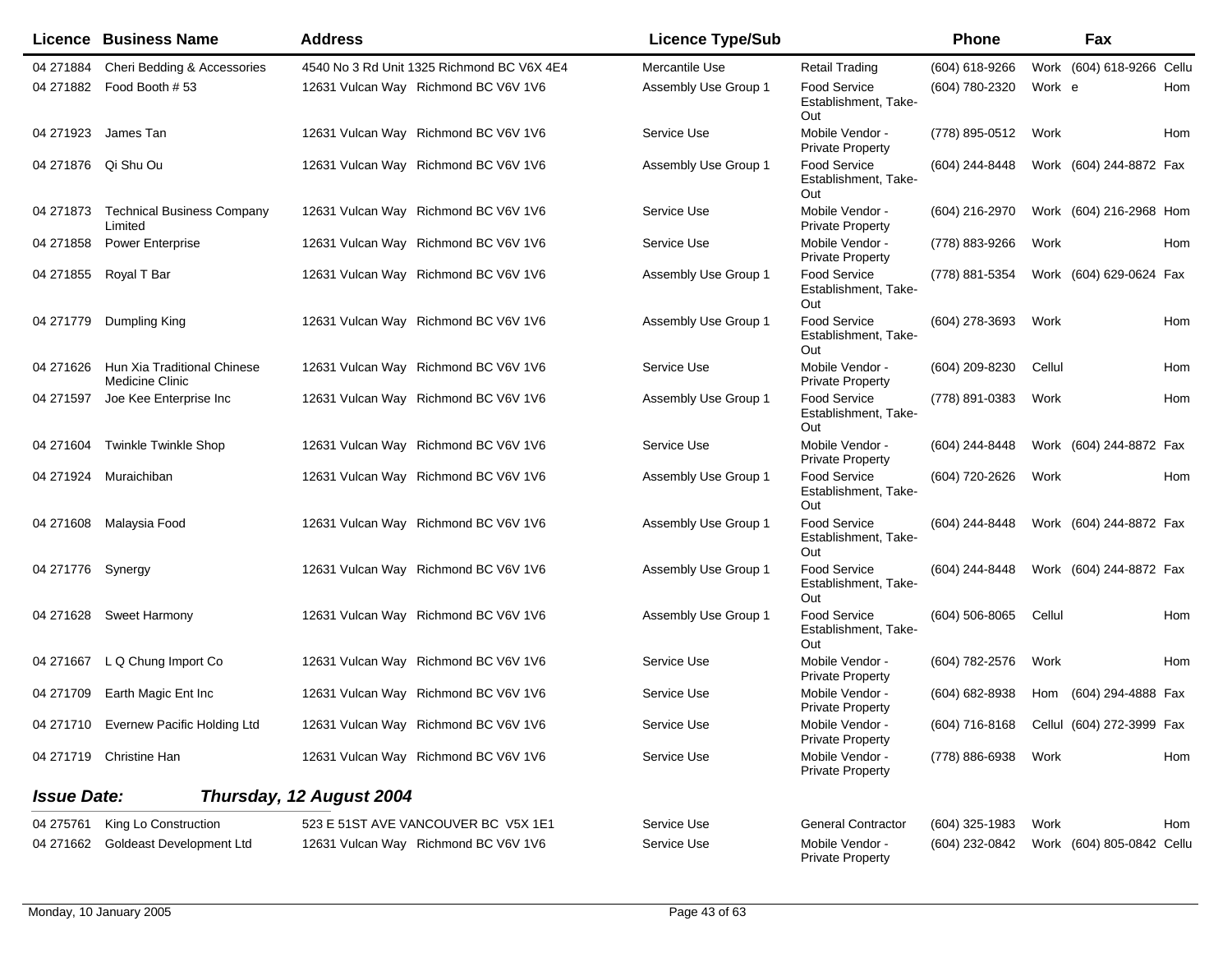|                    | Licence Business Name                                         | <b>Address</b>                                                                     | <b>Licence Type/Sub</b> |                                                    | <b>Phone</b>   |        | Fax                       |     |
|--------------------|---------------------------------------------------------------|------------------------------------------------------------------------------------|-------------------------|----------------------------------------------------|----------------|--------|---------------------------|-----|
| 04 271950 JHB Ltd  |                                                               | 12631 Vulcan Way Richmond BC V6V 1V6                                               | Assembly Use Group 1    | <b>Food Service</b><br>Establishment, Take-<br>Out | (778) 882-3228 | Cellul |                           | Hom |
| 04 272036          | Modern Trading                                                | 12631 Vulcan Way Richmond BC V6V 1V6                                               | Service Use             | Mobile Vendor -<br><b>Private Property</b>         | (604) 272-8999 |        | Work (604) 272-8086 Fax   |     |
| 04 275759          | Thyssenkrupp Elevator (Canada<br>) Limited                    | 3935 2ND AVE BURNABY BC V5C 3W9                                                    | Service Use             | <b>General Contractor</b>                          | (604) 294-2209 |        | Work (604) 294-2237 Fax   |     |
| <b>Issue Date:</b> |                                                               | Friday, 13 August 2004                                                             |                         |                                                    |                |        |                           |     |
| 04 275827          | Nam Pac                                                       | 12631 Vulcan Way Richmond BC V6V 1V6                                               | Service Use             | Mobile Vendor -<br><b>Private Property</b>         | (604) 612-5203 | Work   |                           | Hom |
| 04 275839          | Western Spy Cameras and<br>Gadgets Ltd                        | 12631 Vulcan Way Richmond BC V6V 1V6                                               | Service Use             |                                                    | (604) 728-8398 |        | Work (604) 464-8107 Hom   |     |
| 04 275847          | B & T Foods Ltd                                               | 12631 Vulcan Way Richmond BC V6V 1V6                                               | Assembly Use Group 1    | <b>Food Service</b><br>Establishment, Take-<br>Out | (604) 340-8770 | Work   |                           | Hom |
| 04 272280          |                                                               | Yue's Canada Enterprises Co Ltd 8260 Westminster Hwy Unit 1230 Richmond BC V6X 3Y2 | Mercantile Use          | <b>Retail Trading</b>                              | (604) 319-9999 |        | Work (604) 214-9618 Fax   |     |
| 04 275823          | Triasia Trading Co Inc                                        | 12631 Vulcan Way Richmond BC V6V 1V6                                               | Service Use             | Mobile Vendor -<br><b>Private Property</b>         | (604) 418-4560 | Work   |                           | Hom |
|                    | 04 275825 SIP Construction                                    | 5615 MAC KENZIE ST VANCOUVER BC V6N 1H1                                            | Service Use             | <b>General Contractor</b>                          | (604) 263-4477 |        | Work (604) 999-9463 Cellu |     |
| <b>Issue Date:</b> |                                                               | Monday, 16 August 2004                                                             |                         |                                                    |                |        |                           |     |
|                    | 04 275842 Rowena Silver Bridsons Music<br>and Tutoring School | 12275 Ewen Ave Richmond BC V7E 6S8                                                 | Service Use             | Home Occupation                                    | (604) 204-0617 | Work   |                           | Hom |
| 04 275890          | <b>JR Domestic Transitions</b>                                | 9120 Ryan Crt Richmond BC V7A 2G8                                                  | Service Use             | Home Occupation                                    | (604) 781-3585 |        | Work (604) 272-1745 Fax   |     |
| 04 275891          | N & M Canada Oversea Trading<br>Company                       | 6060 Nanika Gate Richmond BC V7C 2W5                                               | Service Use             | Home Occupation                                    | (604) 277-2304 |        | Work (604) 277-2304 Fax   |     |
| 04 275917          | Wiener Woman                                                  | 12631 Vulcan Way Richmond BC V6V 1V6                                               | Assembly Use Group 1    | Food Service<br>Establishment, Take-<br>Out        | (604) 540-7200 | Work   |                           | Hom |
| 04 275919          | Bob Huang's Company                                           | 12631 Vulcan Way Richmond BC V6V 1V6                                               | Assembly Use Group 1    | Food Service<br>Establishment, Take-<br>Out        | (604) 599-4173 | Work   |                           | Hom |
| <b>Issue Date:</b> |                                                               | Tuesday, 17 August 2004                                                            |                         |                                                    |                |        |                           |     |
| 04 275945          | <b>Helma Heating Gas</b>                                      | 3686 BONNEVILLE PL UNIT 107 BURNABY BC V3N 4T6                                     | Service Use             | <b>Plumbing Contractor</b>                         | (604) 937-7580 | Hom    | (604) 937-7590 Fax        |     |
| 04 275965          | <b>Bo Wah Nite Market</b>                                     | 12631 Vulcan Way Richmond BC V6V 1V6                                               | Assembly Use Group 1    | Food Service<br>Establishment, Take-<br>Out        | (778) 892-8972 | Work   |                           | Hom |
|                    | 04 275958 Xi'an Delicacy                                      | 12631 Vulcan Way Richmond BC V6V 1V6                                               | Assembly Use Group 1    | Food Service<br>Establishment, Take-<br>Out        | (604) 327-9486 | Work   |                           | Hom |
| 04 275924          | Movie Mucker Media                                            | 5500 Lynas Lane Unit 407 Richmond BC V7C 5R5                                       | Service Use             | Home Occupation                                    | (604) 644-0266 | Cellul |                           | Hom |
| 04 274953          | Orlando & Yu Limited                                          | 6081 No 3 Rd Unit 820 Richmond BC V6Y 2B2                                          | Service Use             |                                                    | (604) 278-0659 |        | Work (604) 278-0669 Fax   |     |
| 04 271 275         | Scan Conversion Services Inc                                  | 21300 Gordon Way Unit 218 Richmond BC V6W 1M2                                      | Service Use             |                                                    | (604) 720-5700 | Cellul |                           | Hom |
| 04 275962          | <b>Bubble Gallo Teahouse</b>                                  | 12631 Vulcan Way Richmond BC V6V 1V6                                               | Assembly Use Group 1    | Food Service<br>Establishment, Take-<br>Out        | (604) 715-5505 | Work   |                           | Hom |

## *Issue Date:Wednesday, 18 August 2004*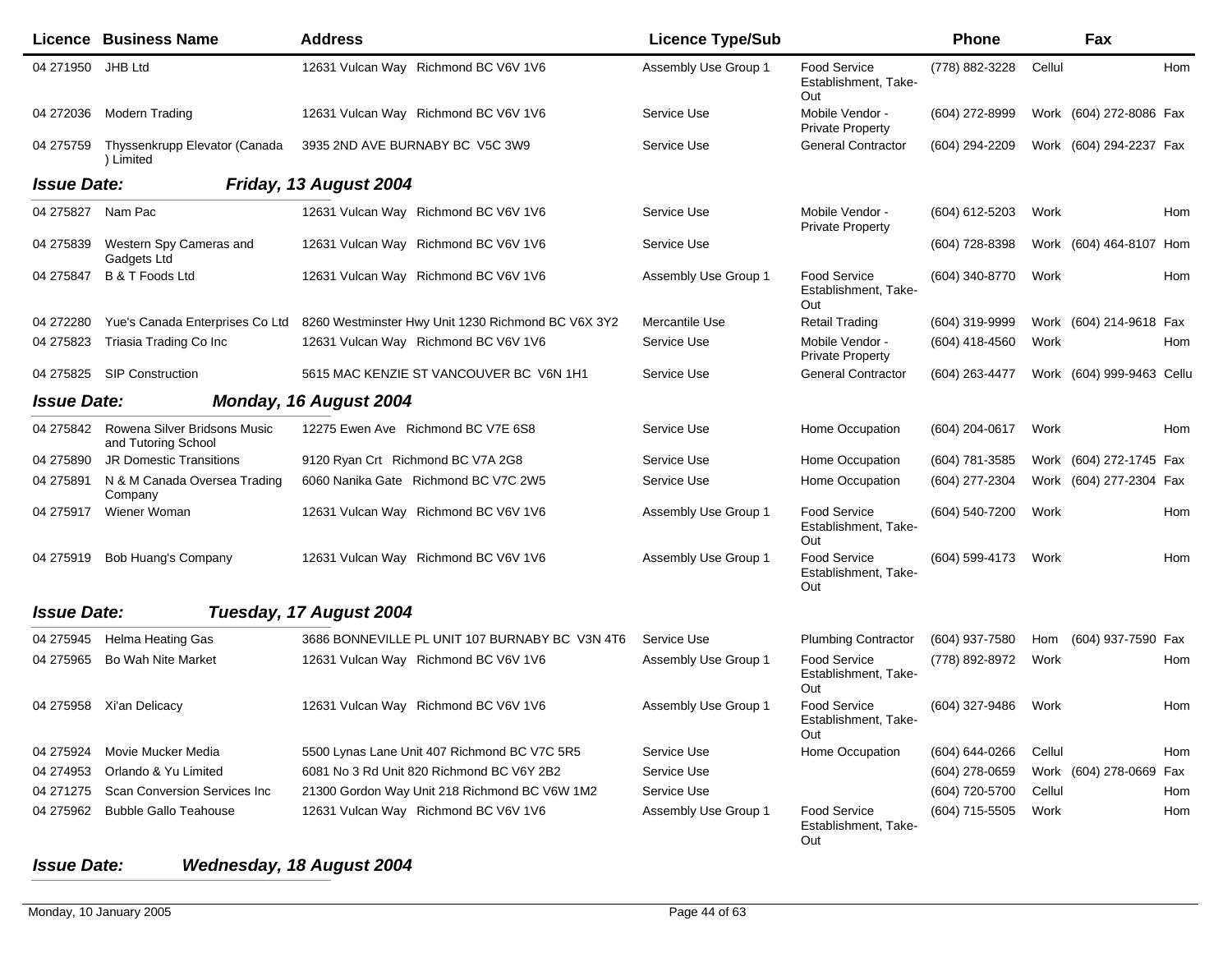|                    | <b>Licence Business Name</b>                  | <b>Address</b>                                     | <b>Licence Type/Sub</b>         |                                            | <b>Phone</b>     |        | Fax                       |            |
|--------------------|-----------------------------------------------|----------------------------------------------------|---------------------------------|--------------------------------------------|------------------|--------|---------------------------|------------|
|                    | 04 274202 M R M Welding & Fabrication         | 12417 No 2 Rd Unit 165 Richmond BC V7E 2G3         | Industrial/Manufacturing<br>Use |                                            | (604) 277-5919   |        | Work (604) 277-5969 Fax   |            |
|                    | 04 275970 Wasabi Solutions Inc                | 9211 Kingsley Crt Richmond BC V7A 4V8              | Service Use                     | Home Occupation                            | (604) 644-3456   |        | Work (604) 274-3455 Fax   |            |
| <b>Issue Date:</b> |                                               | Thursday, 19 August 2004                           |                                 |                                            |                  |        |                           |            |
|                    | 04 276135 Paul Magnus Consulting              | 4800 Trimaran Dr Unit 41 Richmond BC V7E 4Y7       | Service Use                     | Home Occupation                            | (604) 277-5604   | Work   |                           | <b>Hom</b> |
| 04 276129          | Ropar Specialty Fora                          | 12631 Vulcan Way Richmond BC V6V 1V6               | Service Use                     | Mobile Vendor -<br><b>Private Property</b> | (604) 582-4618   | Work   |                           | Hom        |
|                    | 04 276110 Stonecents                          | 12631 Vulcan Way Richmond BC V6V 1V6               | Service Use                     | Mobile Vendor -<br><b>Private Property</b> | (604) 217-1070   | Work   |                           | Hom        |
| 04 276088          | <b>Prasad Realty</b>                          | 4060 Lancelot Dr Richmond BC V7C 4S9               | Service Use                     | Home Occupation                            | (604) 946-3810   | Work   |                           | Hom        |
| 04 276087          | Drago's Plumbing                              | 5030 MANOR ST BURNABY BC V5G 1 B5                  | Service Use                     | <b>Plumbing Contractor</b>                 | (604) 523-6105   | Work   |                           | Hom        |
| 04 275734          | Morgan Brake & Clutch                         | 1700 Savage Rd Richmond BC V6V 3A9                 | Industrial/Manufacturing<br>Use |                                            | (604) 247-0035   |        | Work (604) 247-0039 Fax   |            |
| 04 275824          | Deutschland Distribution Ltd                  | 11951 Hammersmith Way Unit 113 Richmond BC V7A 5H9 | Mercantile Use                  | <b>Wholesale Trading</b>                   | (604) 204-0178   | Work   |                           | Hom        |
| 04 274519          | Mr Battery                                    | 8368 Capstan Way Unit 1361 Richmond BC V6X 4B4     | Mercantile Use                  | Retail Trading                             | (604) 273-8248   |        | Work (604) 273-8240 Fax   |            |
| 04 275351          | Calico Tag & Label Inc                        | 5760 Minoru Blvd Unit 202 Richmond BC V6X 2A9      | Industrial/Manufacturing<br>Use |                                            | (604) 232-4546   |        | Work (604) 232-4536 Fax   |            |
| 04 274520          | Mr Battery                                    | 8368 Capstan Way Unit 1361 Richmond BC V6X 4B4     | Mercantile Use                  | <b>Wholesale Trading</b>                   | (604) 273-8248   |        | Work (604) 273-8240 Fax   |            |
| 04 274490          | G T S Energy Canada Inc                       | 10691 Shellbridge Way Unit 250 Richmond BC V6X 2W8 | Service Use                     |                                            | (604) 244-7284   |        | Work (604) 244-7814 Fax   |            |
| 04 272728          | <b>Reshine Trading Ltd</b>                    | 4871 Shell Rd Unit 2140 Richmond BC V6X 3Z6        | Mercantile Use                  | Wholesale Trading                          | (778) 895-8638   |        | Work (604) 588-4145 Fax   |            |
| 04 27 25 37        | SG 2000 Spa At Home                           | 8279 Saba Rd Unit 195 Richmond BC V6Y 4B6          | Service Use                     |                                            | (604) 761-6601   | Work   |                           | Hom        |
| 04 27 23 35        | Village Sushi Bar                             | 13020 No 2 Rd Unit 150 Richmond BC V7E 6S3         | Assembly Use Group 1            |                                            | (604) 271-3541   | Hom    | (604) 271-3541 Fax        |            |
| 04 274856          | Motif Management & Consulting                 | 8700 McKim Way Unit 3128 Richmond BC V6X 4A5       | Service Use                     |                                            | (604) 303-0328   | Work   |                           | Hom        |
| 04 275490          | Port Security Technologies Inc                | 10691 Shellbridge Way Unit 130 Richmond BC V6X 2W8 | Service Use                     |                                            | (604) 204-1200   |        | Work (604) 266-9214 Fax   |            |
| <b>Issue Date:</b> |                                               | Monday, 23 August 2004                             |                                 |                                            |                  |        |                           |            |
| 04 276157          | Sunrise Projects Ltd                          | 3750 HASTINGS ST UNIT 2 BC                         | Service Use                     | <b>General Contractor</b>                  | (604) 291-7292   |        | Work (604) 291-7206 Fax   |            |
| 04 276224          | George Shen Enterprises Ltd                   | 5975 EMPRESS AVE BURNABY BC V3E 2S3                | Service Use                     | <b>General Contractor</b>                  | (604) 431-9274   |        | Work (604) 431-9274 Hom   |            |
| 04 276198          | Yuanheng Investment Ltd                       | 8297 Saba Rd Unit 2 Richmond BC V6Y 4B5            | Service Use                     | Home Occupation                            | (604) 244-2976   |        | Work (604) 247-0300 Fax   |            |
| 04 276145          | A & P Construction Ltd                        | 9300 Patterson Rd Richmond BC V6X 1P9              | Service Use                     | <b>General Contractor</b>                  | (604) 313-6367   | Work   |                           | Hom        |
| 04 276134          | Hope Trading                                  | 8120 Bennett Rd Unit 206 Richmond BC V6Y 1N5       | Service Use                     | Home Occupation                            | (604) 214-3435   |        | Work (604) 214-3435 Fax   |            |
| 04 275947          | Mei Jan Hong Singapare Beef<br>and Pork Jerky | 4151 Hazelbridge Way Unit 1530 Richmond BC V6X 4J7 | Assembly Use Group 1            | Food Service<br>Establishment              | (604) 273-6889   | Work   |                           | Hom        |
| 04 275805          | Nimo's Friends                                | 8020 Colonial Dr Unit 104 Richmond BC V7C 4V1      | Service Use                     | Home Occupation                            | (604) 271-8849   | Work   |                           | Hom        |
| 04 275763          | <b>Silver Ring Trading</b>                    | 12110 Bath Rd Unit 66 Richmond BC V6V 2A6          | Service Use                     | Home Occupation                            | (604) 244-0344   |        | Work (604) 244-0344 Hom   |            |
| 04 274121 Fu Yun   |                                               | 4640 No 3 Rd Unit 201 Richmond BC V6X 2C2          | <b>Adult Oriented Use</b>       | Bodyrub Studio                             | (604) 765-9878   |        | Cellul (604) 518-8136 Hom |            |
|                    | 04 272986 The Acupuncturist                   | 3671 Westminster Hwy Unit 240 Richmond BC V7C 5V2  | Service Use                     |                                            | (604) 278-6060   | Cellul |                           | Hom        |
| 04 276131          | Amarjit Sanghera                              | 9791 Williams Rd Richmond BC V7A 1H3               | Service Use                     | <b>General Contractor</b>                  | (604) 448-0313   | Hom    | (604) 448-0313 Cellu      |            |
| 04 276 200         | <b>Classic Copper Works</b>                   | 11571 Montego St Richmond BC V6X 1H5               | Service Use                     | <b>General Contractor</b>                  | (778) 837-2472   | Work   |                           | Hom        |
| <b>Issue Date:</b> |                                               | Tuesday, 24 August 2004                            |                                 |                                            |                  |        |                           |            |
| 04 274655          | Jessica Fashion                               | 8700 McKim Way Unit 2078 Richmond BC V6X 4A5       | Mercantile Use                  | Wholesale Trading                          | $(604)$ 273-2808 |        | Work (604) 273-2808 Fax   |            |
| 04 276270          | <b>Spillers Enterprises</b>                   | 12631 Vulcan Way Richmond BC V6V 1V6               | Service Use                     | Mobile Vendor -<br><b>Private Property</b> | (604) 612-5339   | Work   |                           | Hom        |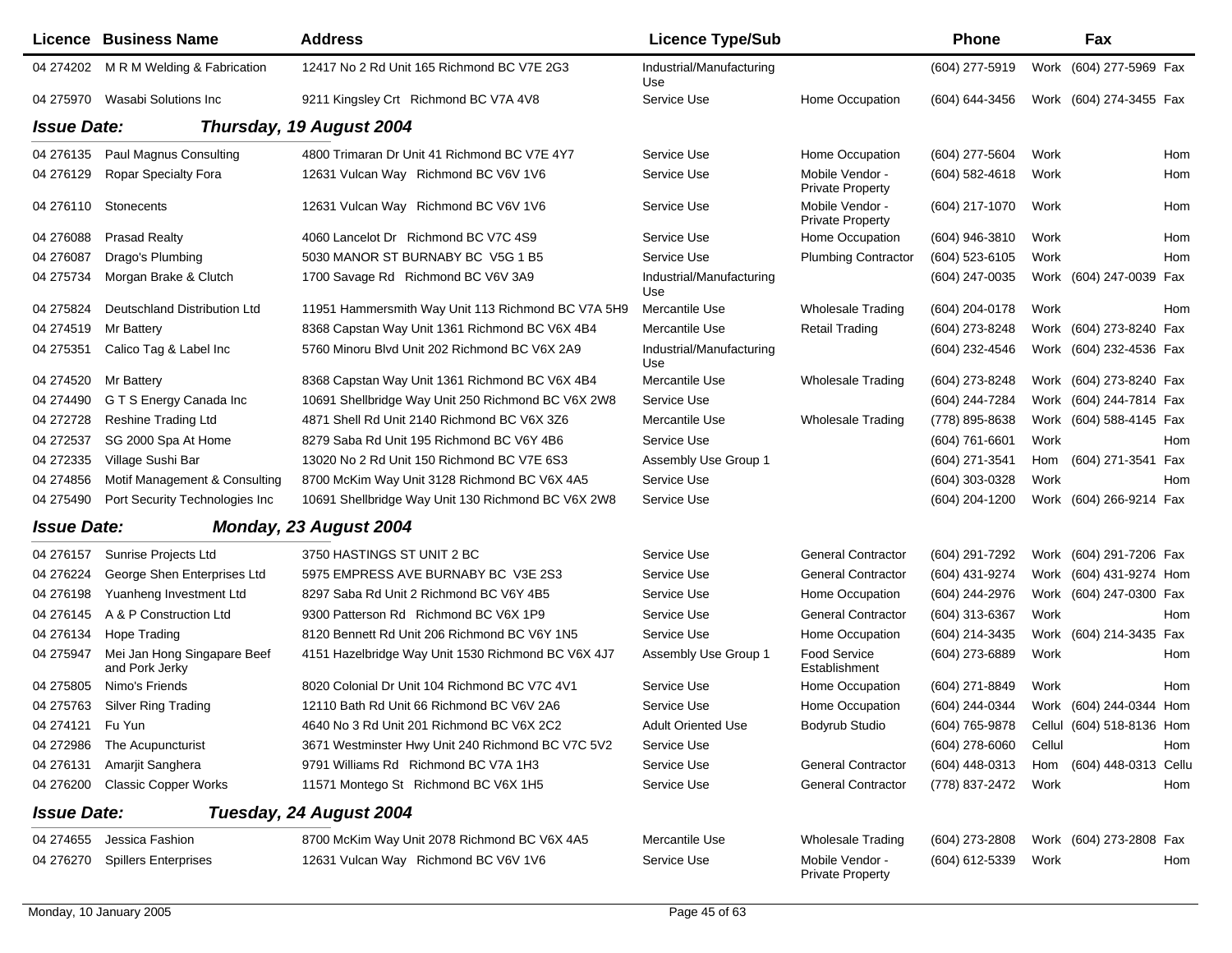|                    | Licence Business Name                            | <b>Address</b>                                      | <b>Licence Type/Sub</b>         |                                            | <b>Phone</b>        | Fax                                    |            |
|--------------------|--------------------------------------------------|-----------------------------------------------------|---------------------------------|--------------------------------------------|---------------------|----------------------------------------|------------|
| 04 276251          | L L G International Trading                      | 10255 Fundy Dr Richmond BC V7E 5N6                  | Service Use                     | Home Occupation                            | (604) 232-0598      | Work                                   | <b>Hom</b> |
| 04 276242          | <b>Bruce W Laffling</b>                          | 6371 Riverdale Dr Richmond BC V7C 2E7               | Service Use                     | Home Occupation                            | (604) 277-2511      | Work                                   | Hom        |
| 04 276240          | <b>Helio Computing Systems</b>                   | 4671 Cabot Dr Richmond BC V7C 4J5                   | Service Use                     | Home Occupation                            | (604) 271-5361      | (604) 271-5361 Fax<br>Work             |            |
| 04 275705          | Alicia Fashion                                   | 4380 No 3 Rd Unit 1285 Richmond BC V6X 3V7          | Mercantile Use                  | <b>Retail Trading</b>                      | (604) 722-2081      | Work (604) 303-9832 Fax                |            |
| 04 275627          | Superchain (Canada) Logistics<br>Development Inc | 10451 Shellbridge Way Unit 140 Richmond BC V6X 2W8  | Service Use                     |                                            | (604) 249-0126      | Work (604) 249-0127 Fax                |            |
| 04 275587          | <b>Precise Cabinet Ltd</b>                       | 2218 Vauxhall PI Richmond BC V6V 1Z9                | Industrial/Manufacturing<br>Use |                                            | (604) 805-9493      | Cellul                                 | Hom        |
| 04 275346          | <b>Cube Collection</b>                           | 4380 No 3 Rd Unit 1290 Richmond BC V6X 3V7          | Mercantile Use                  | <b>Retail Trading</b>                      | (604) 719-1698      | Work                                   | Hom        |
| 04 274353          | See World Optical Ltd                            | 4940 No 3 Rd Unit 125 Richmond BC V6X 3A5           | Mercantile Use                  | <b>Retail Trading</b>                      | $(604)$ 716-1678    | Cellul                                 | Hom        |
| 04 271121          | <b>Mily Beauty Centre</b>                        | 8279 Saba Rd Unit 110 Richmond BC V6Y 4B6           | Service Use                     |                                            | (604) 524-1697      | Work                                   | Hom        |
| 04 269 215         | Classic Detergent Co                             | 20800 Westminster Hwy Unit 2123 Richmond BC V6V 2W3 | Industrial/Manufacturing<br>Use |                                            | (604) 255-8309      | Work (604) 255-8341 Fax                |            |
| 04 275391          | Elegance System Ltd                              | 3471 No 3 Rd Unit 120 Richmond BC V6X 2B8           | Mercantile Use                  | <b>Retail Trading</b>                      | (604) 278-8782      | Work (604) 278-8698 Fax                |            |
| <b>Issue Date:</b> |                                                  | <b>Wednesday, 25 August 2004</b>                    |                                 |                                            |                     |                                        |            |
| 04 275925          | <b>YRB Fashions Inc</b>                          | 4311 Hazelbridge Way Unit 1745 Richmond BC V6X 3L7  | Mercantile Use                  | <b>Retail Trading</b>                      | (604) 273-9118      | Work                                   | Hom        |
| 04 276356          | Hundal Bros Plumbing & Heating<br>Ltd            | 11288 82 AVE DELTA BC V4C 2B9                       | Service Use                     | <b>Plumbing Contractor</b>                 | (604) 818-8535      | Work (604) 594-9673 Fax                |            |
| 04 275570          | Global Marine Equipment Inc                      | 6751 Graybar Rd Unit 170 Richmond BC V6W 1H3        | Mercantile Use                  | <b>Wholesale Trading</b>                   | (604) 718-2722      | Work (604) 271-6354 Hom                |            |
| 04 276081          | Nick's Toy                                       | 4540 No 3 Rd Unit 1140 Richmond BC V6X 4E4          | Mercantile Use                  | <b>Retail Trading</b>                      | (778) 881-4249      | Cellul (604) 271-9698 Hom              |            |
| 04 276085          | Gem Mint Collectibles Ltd                        | 4151 Hazelbridge Way Unit 3700 Richmond BC V6X 4J7  | Mercantile Use                  | <b>Retail Trading</b>                      | (604) 207-9550      | Work (604) 207-9560 Fax                |            |
| <b>Issue Date:</b> |                                                  | Thursday, 26 August 2004                            |                                 |                                            |                     |                                        |            |
| 04 276400          | <b>Coastpro Contracting Ltd</b>                  | 7935 227 CR LANGLEY BC V1M 2J7                      | Service Use                     | <b>General Contractor</b>                  | $(604)$ 881-7011    | Work (604) 881-7012 Fax                |            |
| <b>Issue Date:</b> |                                                  | Friday, 27 August 2004                              |                                 |                                            |                     |                                        |            |
| 04 276866          | Mindoro Enterprises Limited                      | 5291 Williams Rd Richmond BC V7E 1K2                | Service Use                     | Home Occupation                            | (604) 241-9203      | Work                                   | Hom        |
| 04 270459          | Silkway Travel & Cruise                          | 4151 Hazelbridge Way Unit 1060 Richmond BC V6X 4J7  | Service Use                     | <b>Travel Agency</b>                       | (604) 248-8000      | Work (604) 233-0866 Fax                |            |
| 04 270466          | Silkway Travel & Cruise                          | 4151 Hazelbridge Way Unit 1060 Richmond BC V6X 4J7  | Mercantile Use                  | <b>Retail Trading</b>                      | (604) 248-8000      | Work (604) 233-0866 Fax                |            |
| 04 275993          | Topsources Lab Inc                               | 13520 Crestwood PI Unit 3 Richmond BC V6V 2G2       | Mercantile Use                  | <b>Wholesale Trading</b>                   | (604) 273-8631      | Work (604) 273-3467 Fax                |            |
| 04 276022          | <b>Teldon Print Media</b>                        | 3751 Viking Way Richmond BC V6V 1W1                 | Industrial/Manufacturing<br>Use |                                            | (604) 273-4500      | Work (604) 273-6100 Fax                |            |
| <b>Issue Date:</b> | <b>Nednesday, 1 September 2004</b>               |                                                     |                                 |                                            |                     |                                        |            |
| 04 277081          | Arcon Rock & Waterscapes Inc                     | 20074 92A AVE LANGLEY BC V1M 3A4                    | Service Use                     | <b>General Contractor</b>                  | (604) 882-2027      | Work (604) 882-2017 Fax                |            |
|                    | 04 276983 Alpha Buying Club                      | 6631 Comstock Rd Richmond BC V7C 2X5                | Service Use                     | Home Occupation                            |                     | (604) 338-2602 Work (604) 271-2028 Fax |            |
|                    | 04 277079 Ling Wu & Su Jia He                    | 12631 Vulcan Way Richmond BC V6V 1V6                | Service Use                     | Mobile Vendor -<br><b>Private Property</b> | (604) 537-3182 Work |                                        | Hom        |
| <b>Issue Date:</b> |                                                  | Thursday, 2 September 2004                          |                                 |                                            |                     |                                        |            |
| 04 275577          | <b>West Coast Pedorthics</b>                     | 6051 Gilbert Rd Unit 303 Richmond BC V7C 3V3        | Service Use                     |                                            | (604) 244-8141      | Work                                   | Hom        |
| 04 277160          | <b>Greenleaf Irrigation</b>                      | 5696 HARDWICK ST BURNABY BC V5G 1R4                 | Service Use                     | <b>General Contractor</b>                  | (604) 761-9290      | Work (604) 677-5293 Fax                |            |
| 04 277146          | Pure Brasil Imports                              | 12631 Vulcan Way Richmond BC V6V 1V6                | Service Use                     | Mobile Vendor -<br><b>Private Property</b> | (604) 834-3487      | Work                                   | Hom        |
| 04 277038          | <b>Backbone Entertainment</b>                    | 8331 Lucerne Rd Richmond BC V6Y 1J1                 | Service Use                     | Home Occupation                            | (604) 277-4765      | Work                                   | Hom        |
|                    | Monday, 10 January 2005                          |                                                     | Page 46 of 63                   |                                            |                     |                                        |            |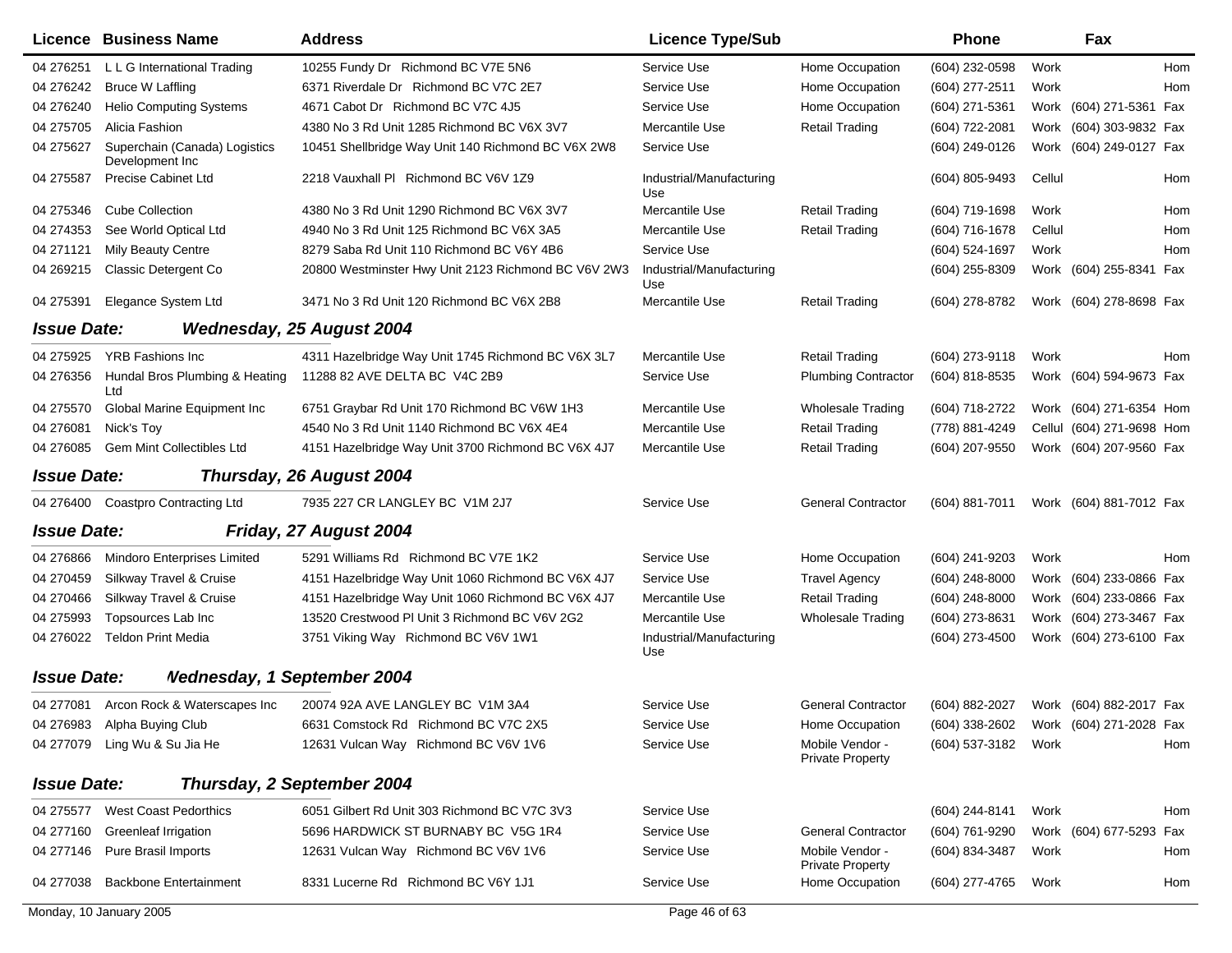|                    | Licence Business Name                              | <b>Address</b>                                            | <b>Licence Type/Sub</b>         |                                                    | <b>Phone</b>   |        | Fax                     |     |
|--------------------|----------------------------------------------------|-----------------------------------------------------------|---------------------------------|----------------------------------------------------|----------------|--------|-------------------------|-----|
| 04 277034          | <b>General Construction &amp;</b><br>Renovation    | 504 E HASTINGS ST 405 VANCOUVER BC V6A 1P8                | Service Use                     | <b>General Contractor</b>                          | (604) 255-6023 | Work   |                         | Hom |
| 04 277175          | Joe Mastalir Masonry Ltd                           | 2117 206TH ST LANGLEY BC V2Z 2A4                          | Service Use                     | <b>General Contractor</b>                          | (604) 530-1042 | Work   |                         | Hom |
| 04 276976          | bBold Design                                       | 13500 Maycrest Way Unit 220 Richmond BC V6V 2N8           | Service Use                     |                                                    | (604) 273-0886 |        | Work (604) 821-0406 Fax |     |
| 04 276104          | Pacific Coast Marine Systems Ltd                   | 6751 Graybar Rd Unit 140 Richmond BC V6W 1H3              | Mercantile Use                  | <b>Wholesale Trading</b>                           | (604) 233-1930 |        | Work (604) 233-1940 Fax |     |
| 04 274892          | Na Na Boutique                                     | 4311 Hazelbridge Way Unit 1605 Richmond BC V6X 3L7        | Mercantile Use                  | <b>Retail Trading</b>                              | (604) 276-2032 | Cellul |                         | Hom |
| 04 274880          | <b>Sing First Entertainment</b><br>Company         | 5671 No 3 Rd Unit 240 Richmond BC V6X 2C7                 | Assembly Use Group 3            |                                                    | (604) 303-7966 | Work   |                         | Hom |
| 04 274758          | Jade Lake Massage Studio                           | 8077 Alexandra Rd Unit 205 Richmond BC V6X 1C3            | <b>Adult Oriented Use</b>       | Bodyrub Studio                                     | (604) 821-1401 | Work   |                         | Hom |
| 03 240846          | 3E Glass Ltd Inc                                   | 11871 Horseshoe Way Unit 1165 Richmond BC V7A 5H5         | Service Use                     |                                                    | (604) 277-2929 |        | Work (604) 277-8900 Fax |     |
| 04 276969          | Priority Consulting Group Inc                      | 13251 Delf PI Unit 420 Richmond BC V6V 2A2                | Service Use                     |                                                    | (604) 632-9969 |        | Work (604) 632-9962 Fax |     |
| 04 276302          | 2000-Plus Night Entertainment                      | 7942 YUKON ST VANCOUVER BC V5X 2Y7                        | Service Use                     |                                                    | (778) 552-1340 | Work   |                         | Hom |
| <b>Issue Date:</b> |                                                    | Tuesday, 7 September 2004                                 |                                 |                                                    |                |        |                         |     |
| 04 271690          | Chinese Art Ent                                    | 12631 Vulcan Way Richmond BC V6V 1V6                      | Assembly Use Group 1            | <b>Food Service</b><br>Establishment, Take-<br>Out | (604) 879-6421 |        | Work (604) 879-6421 Fax |     |
| 04 277222          | <b>Platinum Building Maintenance</b>               | 2211 No 4 Rd Unit 221 Richmond BC V6X 3X1                 | Service Use                     | Home Occupation                                    | (604) 218-8989 | Hom    |                         | Hom |
| 04 277211          | Alco Resource Inc                                  | 7791 Broadmoor Blvd Richmond BC V7A 1B1                   | Service Use                     | Home Occupation                                    | (604) 207-9229 |        | Work (604) 207-9239 Fax |     |
| 04 276869          | Hyoung International<br>Development Ltd            | 8888 Odlin Cr Unit 2320 Richmond BC V6X 3Z8               | Mercantile Use                  | <b>Retail Trading</b>                              | (604) 326-0316 |        | Work (604) 326-0316 Fax |     |
| 04 276398          | Imperial Parking Canada<br>Corporation             | 12320 Trites Rd Richmond BC V7E 3R7                       | Service Use                     | <b>Parking Enforcement</b><br><b>Business</b>      | (604) 331-7201 |        | Work (604) 331-7276 Fax |     |
| 04 275592          | <b>Sweet Factory</b>                               | 4151 Hazelbridge Way Unit 3710 Richmond BC V6X 4J7        | Mercantile Use                  | <b>Retail Trading</b>                              | (604) 231-8125 |        | Work (604) 231-8127 Fax |     |
| 04 277261          | Shun Shun Star Building<br>Decorating Co           | 1108 RIVERSIDE CLOSE UNIT 27 PORT COQUITLAM<br>BC V3B 8C2 | Service Use                     | <b>General Contractor</b>                          | (778) 861-1807 | Hom    |                         | Hom |
| 04 276133          | Complacent Foot Reflexology                        | 8580 Alexandra Rd Unit 1000 Richmond BC V6X 4B3           | Service Use                     | <b>Therapeutic Touch</b><br>Treatments             | (604) 782-2613 | Work   |                         | Hom |
| <b>Issue Date:</b> | <b>Nednesday, 8 September 2004</b>                 |                                                           |                                 |                                                    |                |        |                         |     |
| 04 276 201         | Pitman Au Injection Mould Ltd                      | 12860 Clarke PI Unit 120 Richmond BC V6V 2H1              | Industrial/Manufacturing<br>Use |                                                    | (604) 274-6723 |        | Work (604) 274-6723 Fax |     |
| 04 272223          | Merchant & Prince Ltd                              | 10800 No 5 Rd Unit 120 Richmond BC V7A 4E5                | Mercantile Use                  | <b>Retail Trading</b>                              | (604) 271-6049 |        | Work (604) 271-6085 Fax |     |
| 04 274006          | Nobleman Seafood Restaurant                        | 8338 Capstan Way Unit 1211 Richmond BC V6X 4B5            | Assembly Use Group 1            | <b>Food Service</b><br>Establishment               | (604) 267-9127 | Work   |                         | Hom |
| <b>Issue Date:</b> |                                                    | Thursday, 9 September 2004                                |                                 |                                                    |                |        |                         |     |
|                    | 04 277316 Francesca's Gifts                        | 7760 Moffatt Rd Unit 203 Richmond BC V6Y 1X8              | Service Use                     | Home Occupation                                    | (604) 273-8957 |        | Work (604) 273-8988 Fax |     |
| 04 277320          | White Croze Contracting Ltd                        | 20329 40TH AVE LANGLEY BC V3A 2W8                         | Service Use                     | <b>Electrical Contractor</b>                       | (604) 787-4012 | Work   |                         | Hom |
| 04 277313          | <b>Commander Warehouse</b><br><b>Equipment Ltd</b> | 5225 192ND ST SURREY BC V3S 8E5                           | Service Use                     | <b>General Contractor</b>                          | (604) 574-5797 |        | Work (604) 574-4035 Fax |     |
| 04 277132          | C T C Logistics (Canada) Inc                       | 10451 Shellbridge Way Unit 140 Richmond BC V6X 2W8        | Service Use                     |                                                    | (604) 207-6928 |        | Work (604) 207-6929 Fax |     |
| 04 277089          | <b>Headz Gamez International</b>                   | 13431 Maycrest Way Unit 145 Richmond BC V6V 2M3           | Mercantile Use                  | <b>Wholesale Trading</b>                           | (604) 276-2850 |        | Work (604) 276-2857 Fax |     |
| 04 277075          | Sonterra Developments Inc                          | 6081 No 3 Rd Unit 623 Richmond BC V6Y 2B2                 | Service Use                     | <b>General Contractor</b>                          | (604) 713-3838 |        | Work (604) 713-3839 Fax |     |
| 04 277059          | Pegasus Aerodrome Security<br>Services Ltd         | 4360 Agar Dr Richmond BC V7B 1A3                          | Service Use                     |                                                    | (604) 244-7276 |        | Work (604) 244-7279 Fax |     |
| 04 276951          | Alpha Multi-Media Production<br><b>Services</b>    | 4400 Hazelbridge Way Unit 330 Richmond BC V6X 3R8         | Service Use                     |                                                    | (604) 270-3386 |        | Work (604) 270-1133 Fax |     |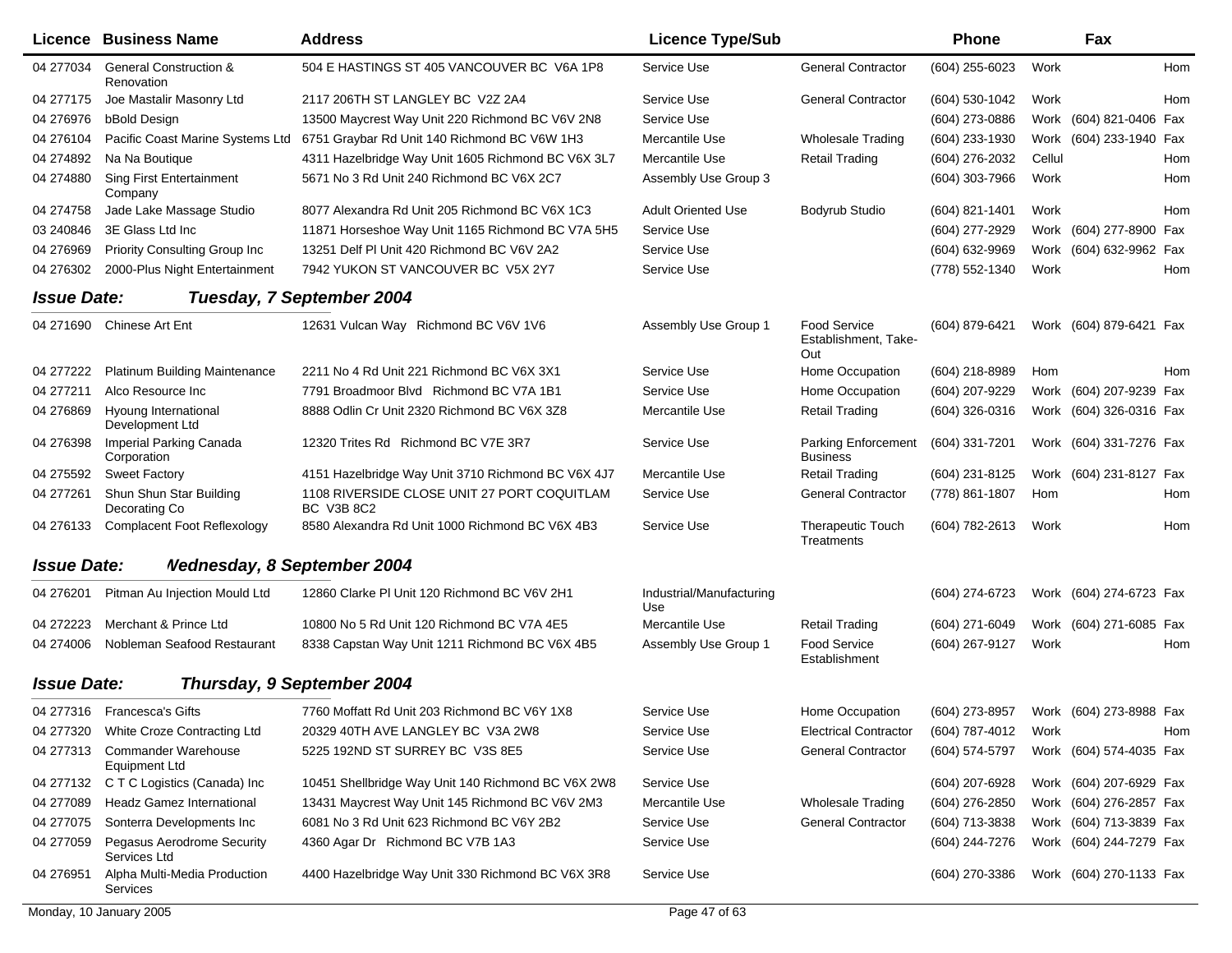| Licence Business Name                                        | <b>Address</b>                                      | <b>Licence Type/Sub</b>         |                                                    | <b>Phone</b>   |      | Fax                                    |  |
|--------------------------------------------------------------|-----------------------------------------------------|---------------------------------|----------------------------------------------------|----------------|------|----------------------------------------|--|
| 04 277343 Alexis Group Health Services                       | 837 W HASTINGS ST UNIT 2105 VANCOUVER BC V6C<br>3N7 | Service Use                     |                                                    | (604) 677-2899 |      | Work (604) 899-2230 Fax                |  |
| <b>Issue Date:</b>                                           | Friday, 10 September 2004                           |                                 |                                                    |                |      |                                        |  |
| 04 275555<br>Jemky Beauty                                    | 4351 No 3 Rd Unit 260 Richmond BC V6X 3A7           | Service Use                     |                                                    | (604) 304-3303 |      | Work (604) 304-3300 Fax                |  |
| Good Food<br>04 277002                                       | 4380 No 3 Rd Unit 1055 Richmond BC V6X 3V7          | Assembly Use Group 1            | <b>Food Service</b><br>Establishment, Take-<br>Out | (604) 231-0510 | Work | Hom                                    |  |
| Glow and Sparkle<br>04 277363                                | 12631 Vulcan Way Richmond BC V6V 1V6                | Service Use                     | Mobile Vendor -<br><b>Private Property</b>         | (604) 612-0882 | Work | Hom                                    |  |
| E M T Gas Services<br>04 277341                              | 1593 FARRELL AVE DELTA BC V4L 1V6                   | Service Use                     | <b>Gas Contractor</b>                              | (604) 805-3118 | Work | Hom                                    |  |
| 04 277188<br>Y & V International Travel<br>Canada Ltd        | 6700 No 3 Rd Unit 216 Richmond BC V6Y 2C3           | Service Use                     | <b>Travel Agency</b>                               | (604) 721-8098 | Work | Hom                                    |  |
| Yingtian Star Technologies Inc<br>04 277185                  | 11880 Hammersmith Way Unit 150 Richmond BC V7A 5C8  | Service Use                     |                                                    | (604) 241-9862 |      | Work (604) 729-6283 Fax                |  |
| A 2 Z Online Business Directory<br>04 277139                 | 2680 Shell Rd Unit 113 Richmond BC V6X 4C9          | Service Use                     |                                                    | (604) 270-8545 |      | Work (604) 270-2031 Fax                |  |
| 04 276961<br>Fancy That Design                               | 13911 Mitchell Rd Richmond BC V6V 1M7               | Industrial/Manufacturing<br>Use |                                                    | (604) 325-3350 |      | Work (604) 325-3350 Fax                |  |
| Enchante Hair Salon<br>04 276203                             | 6631 Minoru Blvd Unit 100 Richmond BC V6V 1Z1       | Service Use                     |                                                    | (604) 374-6418 | Work | Hom                                    |  |
| Jacab Group Services Inc<br>04 275457                        | 12280 Trites Rd Unit 100 Richmond BC V7E 3R7        | Service Use                     |                                                    | (604) 304-0565 |      | Work (604) 648-8315<br>Fax             |  |
| Mark's Kitchens<br>04 274 274                                | 1060 Millcarch St Unit 165 Richmond BC V6V 2H4      | Industrial/Manufacturing<br>Use |                                                    | (778) 883-4549 | Work | Hom                                    |  |
| Loss Prevention Group Inc<br>04 270540                       | 5811 Cooney Rd Unit 305 Richmond BC V6X 3M1         | Service Use                     | Private Investigation<br>Agency                    | (604) 207-2622 |      | Work (604) 207-2665 Fax                |  |
| 04 276944<br><b>Sandy Boutique</b>                           | 8260 Westminster Hwy Unit 2345 Richmond BC V6X 3Y2  | Mercantile Use                  | <b>Retail Trading</b>                              | (604) 725-8378 | Work | <b>Hom</b>                             |  |
| <b>Issue Date:</b>                                           | Monday, 13 September 2004                           |                                 |                                                    |                |      |                                        |  |
| 04 270078<br>The Ballpark Training Centre                    | 5731 Minoru Blvd Unit 150 Richmond BC V6X 2B1       | Service Use                     |                                                    | (604) 970-4330 | Work | Hom                                    |  |
| 04 275491<br><b>Photoworks Studio</b>                        | 8191 Saba Rd Unit 105 Richmond BC V6Y 4B4           | Service Use                     |                                                    | (604) 722-3093 | Work | Hom                                    |  |
| 04 277264<br><b>Pursuit Training And</b><br>Rehabilitation   | 5731 Minoru Blvd Unit 150 Richmond BC V6X 2B1       | Service Use                     |                                                    | (604) 247-1400 |      | Work (604) 247-1402 Fax                |  |
| <b>Tide International Trade</b><br>04 277484<br>(Canada) Ltd | 6171 Martyniuk PI Richmond BC V7E 6K1               | Service Use                     | Home Occupation                                    | (604) 277-7389 |      | Work (604) 277-7389 Fax                |  |
| Cedar Hill Plumbing Co Ltd<br>04 277513                      | 9298 133 ST SURREY BC V3V 5R4                       | Service Use                     | <b>Plumbing Contractor</b>                         | (604) 837-3075 | Work | Hom                                    |  |
| <b>Issue Date:</b>                                           | Tuesday, 14 September 2004                          |                                 |                                                    |                |      |                                        |  |
| 04 277508<br><b>Enertech Heating Ltd</b>                     | 2654 PHEASANT AVE UNIT 2 COQUITLAM BC V3B 1A1       | Service Use                     | <b>Gas Contractor</b>                              | (604) 341-8730 |      | Work (604) 464-0536 Fax                |  |
| Integral Herbs and Health Co Ltd<br>04 277207                | 8171 Park Rd Unit 203 Richmond BC V6Y 1S9           | Service Use                     |                                                    | (604) 276-8171 |      | Work (604) 275-9288 Fax                |  |
| 04 273541<br><b>Hatoum Auto Sales</b>                        | 5711 No 3 Rd Richmond BC V6X 2C9                    | Service Use                     |                                                    | (778) 772-2870 | Work | Hom                                    |  |
| 04 009224 E Kobayashi Catering                               | 5011 Granville Ave Richmond BC V7C 1E6              | Assembly Use Group 1            | <b>Food Service</b><br>Establishment               |                |      | (604) 649-1169 Work (604) 668-6484 Fax |  |
| <b>Issue Date:</b>                                           | Thursday, 16 September 2004                         |                                 |                                                    |                |      |                                        |  |
| Aum Trading & Holdings Ltd<br>04 277610                      | 10291 Seacote Rd Richmond BC V7A 4B3                | Service Use                     | <b>General Contractor</b>                          | (604) 263-4844 |      | Work (604) 244-0072 Fax                |  |
| Aum Trading & Holdings Ltd<br>04 277611                      | 10291 Seacote Rd Richmond BC V7A 4B3                | Service Use                     | Home Occupation                                    | (604) 263-4844 |      | Work (604) 244-0072 Fax                |  |
| G B R Service & Gas<br>04 277641                             | PO BOX 34184 17790 NO 10 HWY SURREY BC V3S 8C4      | Service Use                     | Gas Contractor                                     | (604) 574-7622 |      | Work (604) 576-8394 Fax                |  |
| 04 277609<br><b>Sonbiotek Enterprises</b>                    | 11 Catalina Cr Richmond BC V7B 1C9                  | Service Use                     | Home Occupation                                    | (604) 304-8833 | Work | Hom                                    |  |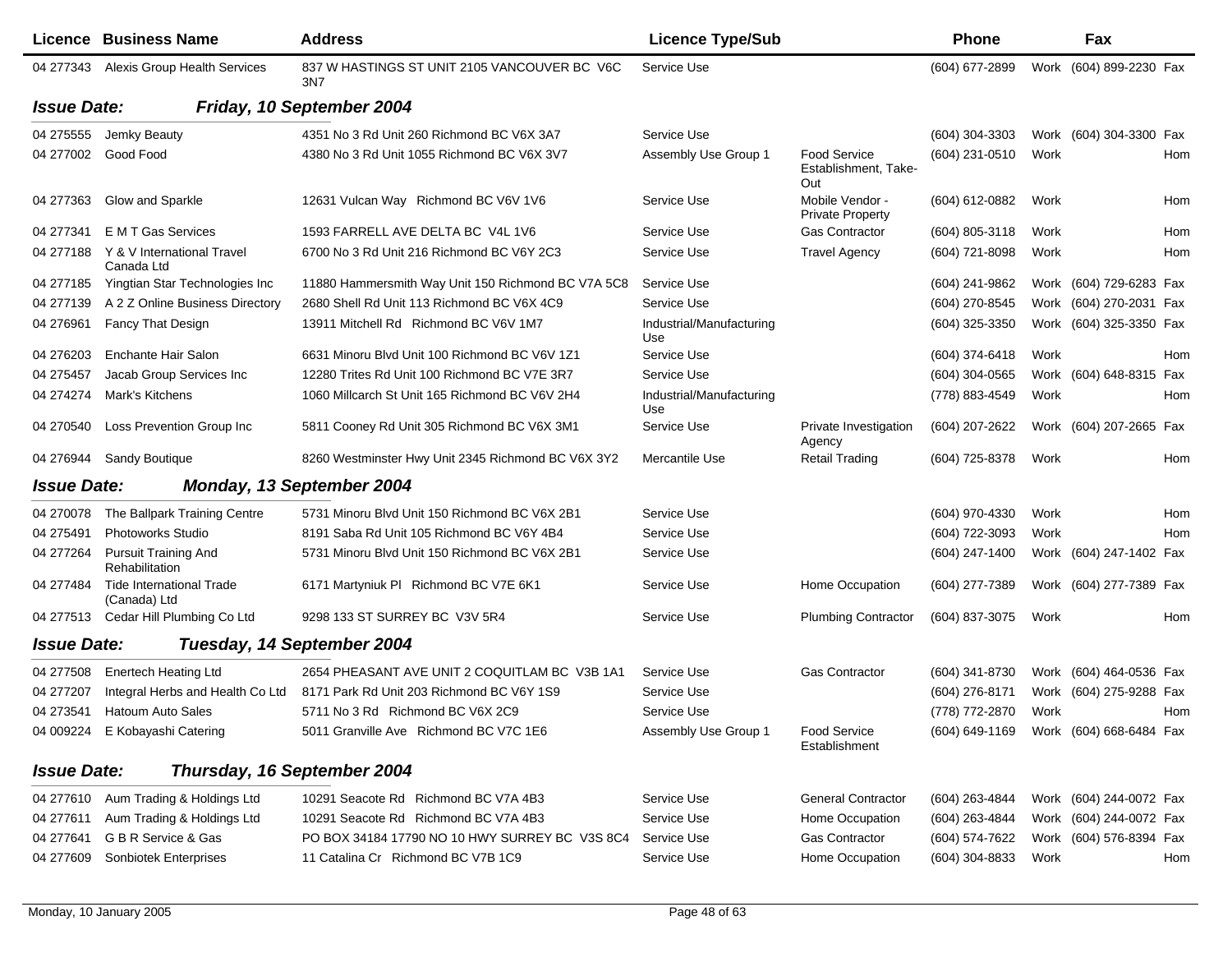|                    | Licence Business Name                     | <b>Address</b>                                          | <b>Licence Type/Sub</b> |                                      | <b>Phone</b>     |        | Fax                       |     |
|--------------------|-------------------------------------------|---------------------------------------------------------|-------------------------|--------------------------------------|------------------|--------|---------------------------|-----|
| <b>Issue Date:</b> |                                           | Friday, 17 September 2004                               |                         |                                      |                  |        |                           |     |
| 04 277566          | Tai On Travel Ltd                         | 4580 No 3 Rd Unit 2045 Richmond BC V6X 4E4              | Service Use             | <b>Travel Agency</b>                 | (604) 279-1188   |        | Work (604) 279-1100 Cellu |     |
| 04 277773          | Abacus Design                             | 7297 Moffatt Rd Unit 322 Richmond BC V6Y 3E6            | Service Use             | Home Occupation                      | (604) 244-7721   | Work   |                           | Hom |
| 04 277742          | Phyllo                                    | 10111 Freshwater Dr Richmond BC V7E 4H6                 | Service Use             | Home Occupation                      | (604) 274-1295   | Work   |                           | Hom |
| 04 277738          | Vancouver Heights Contracting<br>Inc      | 1331 E 34TH AVE VANCOUVER BC V5W 1A5                    | Service Use             | <b>General Contractor</b>            | (778) 838-3694   | Cellul |                           | Hom |
| 04 277714          | Sodhi Mechanical Ltd                      | 312 E 60TH AVE VANCOUVER BC V5X 1Z7                     | Service Use             | <b>Plumbing Contractor</b>           | (604) 327-0598   |        | Work (604) 327-0598 Fax   |     |
| 04 277712          | Sodhi Mechanical Ltd                      | 312 E 60TH AVE VANCOUVER BC V5X 1Z7                     | Service Use             | <b>Gas Contractor</b>                | (604) 327-0598   |        | Work (604) 327-0598 Fax   |     |
| 04 277688          | ucanfix.com                               | 5571 McRae St Richmond BC V6V 2P5                       | Service Use             | Home Occupation                      | (604) 831-7077   | Work   |                           | Hom |
| 04 277683          | Sodhi Mechanical Ltd                      | 312 E 60TH AVE VANCOUVER BC V5X 1Z7                     | Service Use             | Sprinkler Contractor                 | (604) 327-0598   |        | Work (604) 327-0598 Fax   |     |
| 04 277579          | Dynamicskills                             | 8926 Cairnmore PI Richmond BC V7C 1M9                   | Service Use             | Home Occupation                      | (604) 275-2769   |        | Work (604) 275-2769 Fax   |     |
| 04 270427          | <b>Ralphs Last Resort</b>                 | 8220 Lansdowne Rd Richmond BC V6X 2B9                   | Vending Machine Use     | \$.25 or More                        | (604) 278-6755   |        | Work (604) 278-2570 Fax   |     |
| 04 277586          | Marilyn's Gift Creations                  | 4051 Brown Rd Richmond BC V6X 2E7                       | Service Use             | Home Occupation                      | (604) 233-0225   |        | Work (604) 233-0225 Fax   |     |
| 04 270426          | <b>Ralphs Last Resort</b>                 | 8220 Lansdowne Rd Richmond BC V6X 2B9                   | Assembly Use Group 2    | Neighbourhood<br>Public House        | (604) 278-6755   |        | Work (604) 278-2570 Fax   |     |
| 04 271 663         | <b>B C Kids Education Centre</b>          | 8080 Westminster Hwy Richmond BC V6X 1A6                | Assembly Use Group 3    | <b>Education Institution</b>         | (604) 270-6669   |        | Work (604) 276-8376 Fax   |     |
| 04 274060          | <b>Bayview Dental Centre</b>              | 12420 No 1 Rd Unit 170 Richmond BC V7E 6N2              | Service Use             |                                      | (604) 277-2483   |        | Work (604) 608-3415 Fax   |     |
| 04 274087          | Ceci Fashion                              | 4380 No 3 Rd Unit 1375 Richmond BC V6X 3V7              | Mercantile Use          | <b>Retail Trading</b>                | (778) 689-8080   | Work   |                           | Hom |
| 04 274148          | Medcana Holdings Inc                      | 5811 Cooney Rd Unit 305 Richmond BC V6X 3M1             | Mercantile Use          | <b>Retail Trading</b>                | (604) 275-1084   |        | Work (604) 608-5591 Fax   |     |
| 04 274160          | <b>Oxford Education Consultants Inc.</b>  | 8888 Odlin Cr Unit 3200 Richmond BC V6X 3Z8             | Service Use             |                                      | (604) 271-8307   |        | Work (604) 717-8383 Fax   |     |
| 04 276115          | Vivi Deli                                 | 8888 Odlin Cr Unit 2230 Richmond BC V6X 3Z8             | Assembly Use Group 1    | <b>Food Service</b><br>Establishment | $(604)$ 505-8263 | Work   |                           | Hom |
| 04 276955          | <b>Katona Tires</b>                       | 5671 Minoru Blvd Unit 160 Richmond BC V6X 2B1           | Mercantile Use          | <b>Retail Trading</b>                | (604) 249-1091   |        | Work (604) 249-1094 Fax   |     |
| <b>Issue Date:</b> |                                           | Monday, 20 September 2004                               |                         |                                      |                  |        |                           |     |
| 04 277781          | Boundary Bay Development Ltd              | 2011 137A ST SURREY BC V4A 9V7                          | Service Use             | <b>General Contractor</b>            | (604) 535-3014   |        | Work (604) 536-3095 Cellu |     |
| <b>Issue Date:</b> |                                           | Tuesday, 21 September 2004                              |                         |                                      |                  |        |                           |     |
| 04 269223          | Garden in Gardens Greenhouse<br>Ltd       | 4080 No 6 Rd Richmond BC V6V 1P7                        | Mercantile Use          | Roadside Stand                       | (604) 722-2989   | Work   |                           | Hom |
| 04 277803          | Joseph G Cuenca, Barrister &<br>Solicitor | 3088 Airey Dr Unit 66 Richmond BC V6X 4A3               | Service Use             | Home Occupation                      | (604) 842-8752   | Hom    | (604) 270-9659 Fax        |     |
| <b>Issue Date:</b> | 'ednesday, 22 September 2004              |                                                         |                         |                                      |                  |        |                           |     |
| 04 275569          | Nokia Products Ltd                        | 13911 Wireless Way Unit 110 Richmond BC V6V 3A4         | Service Use             |                                      | $(604)$ 456-5400 |        | Work (604) 456-5454 Fax   |     |
| 04 277843          | Phil's Lawn Care                          | 8771 Allison St Richmond BC V6Y 3H4                     | Service Use             | Home Occupation                      | (604) 275-2227   | Hom    |                           | Hom |
| 04 277924          | Fraser Valley Fire Protection Ltd         | 31550 SOUTH FRASER WAY UNIT 24 ABBOTSFORD<br>BC V2T 4C6 | Service Use             | <b>General Contractor</b>            | 60485501943      |        | Work (604) 850-7335 Fax   |     |
| 04 277885          | Best IT Consulting Co                     | 6680 Francis Rd Richmond BC V7C 1K5                     | Service Use             | Home Occupation                      | (604) 274-6829   |        | Work (604) 274-6829 Fax   |     |
| 04 277845          | <b>Arniez Trading Enterprise</b>          | 8320 Sunnycroft Rd Richmond BC V6Y 1X6                  | Service Use             | Home Occupation                      | (604) 722-7975   |        | Work (604) 231-9207 Fax   |     |
| 04 277823          | Racing Option Auto Parts                  | 7891 Goldstream Dr Richmond BC V7A 1S8                  | Service Use             | Home Occupation                      | (604) 783-3358   | Work   |                           | Hom |
| 04 277842          | <b>Mark Electrical Service</b>            | 711 6TH AVE UNIT 304 RICHMOND BC V5T 1L7                | Service Use             | <b>Electrical Contractor</b>         | (604) 299-2811   |        | Work (604) 299-2811 Fax   |     |
| 04 275717          | Tai Pan Vacation (BC) Inc                 | 5300 No 3 Rd Unit 224 Richmond BC V6X 2X9               | Service Use             | <b>Travel Agency</b>                 | (604) 233-0838   |        | Work (604) 233-0835 Fax   |     |
| 04 277243          | Masala Interior Ltd                       | 5300 No 3 Rd Unit 956 Richmond BC V6X 2X9               | Mercantile Use          | <b>Retail Trading</b>                | (604) 916-0093   | Work   |                           | Hom |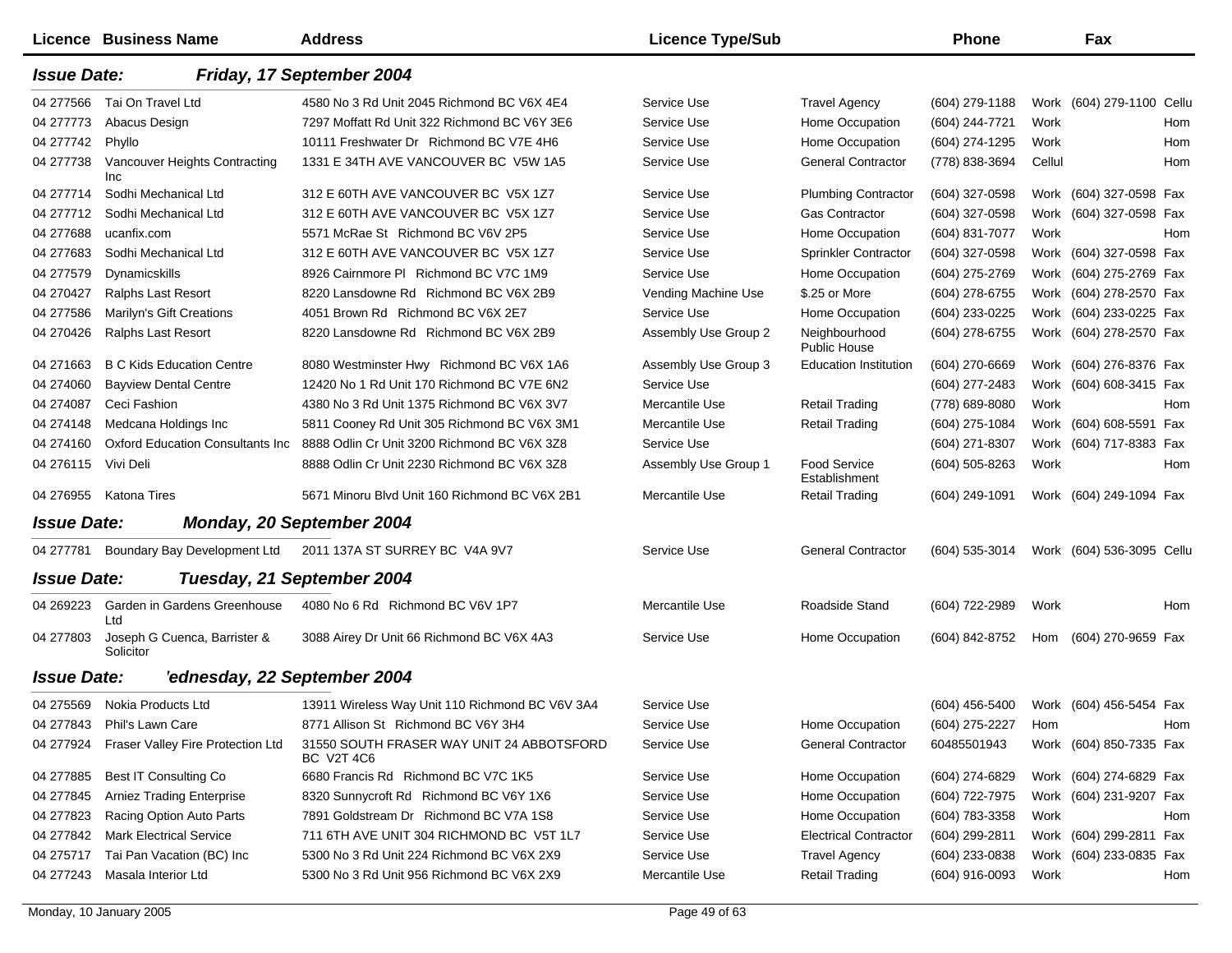|                    | <b>Licence Business Name</b>                         | <b>Address</b>                                                 | <b>Licence Type/Sub</b> |                              | <b>Phone</b>     |          | Fax                       |     |
|--------------------|------------------------------------------------------|----------------------------------------------------------------|-------------------------|------------------------------|------------------|----------|---------------------------|-----|
| <b>Issue Date:</b> | Thursday, 23 September 2004                          |                                                                |                         |                              |                  |          |                           |     |
| 04 277921          | <b>Clearview Painting</b>                            | 2206 152ND ST SURREY BC V4A 4N9                                | Service Use             | <b>General Contractor</b>    | (604) 825-1951   |          | Work (604) 536-0181 Fax   |     |
| 04 277965          | <b>KF Placement &amp; Solution</b>                   | 4588 Blair Dr Richmond BC V6X 4C1                              | Service Use             | Home Occupation              | (604) 351-6109   | Work     |                           | Hom |
| 04 277940          | Quality Home Inspections Ltd                         | 8300 Fairbrook Cr Richmond BC V7C 1Z3                          | Service Use             | Home Occupation              | (604) 271-7177   |          | Work (604) 271-7190 Fax   |     |
| 04 277926          | <b>Bob Shultz Contracting</b>                        | 3980 CARRIGAN CRT UNIT 1002 BURNABY BC V3N<br>4S6              | Service Use             | <b>General Contractor</b>    | (604) 551-8812   | Work     |                           | Hom |
| 04 277825          | M J Plumbing & Heating Ltd                           | 11387 89 AVE DELTA BC V4C 3G4                                  | Service Use             | <b>Plumbing Contractor</b>   | (604) 728-4491   | Work     |                           | Hom |
| 04 276968          | N B Catering                                         | 8431 Calder Rd Richmond BC V7C 4B9                             | Service Use             | Home Occupation              | (604) 765-6825   | Work     |                           | Hom |
| 04 275740          | May's Collection                                     | 4151 Hazelbridge Way Unit 3650 Richmond BC V6X 4J7             | Mercantile Use          | <b>Retail Trading</b>        | (604) 277-8618   | Cellul   |                           | Hom |
| 04 275718          | Cho's Farm Market                                    | 4151 Hazelbridge Way Unit 1600 Richmond BC V6X 4J7             | Mercantile Use          | <b>Retail Trading</b>        | (604) 233-1968   |          | Work (604) 233-1967 Fax   |     |
| 04 277929          | Madho Investments Ltd                                | 7288 MCKAY AVE BURNABY BC V5J 3S7                              | Service Use             | <b>General Contractor</b>    | (604) 433-5377   |          | Work (604) 648-9562 Fax   |     |
| <b>Issue Date:</b> |                                                      | <b>Monday, 27 September 2004</b>                               |                         |                              |                  |          |                           |     |
| 04 277887          | Vancouver Tim's Electrical<br>Contractor             | 3126 GEORGIA ST VANCOUVER BC V5K 2L1                           | Service Use             | <b>Electrical Contractor</b> | (604) 254-2838   | Work ) - |                           | Hom |
| 04 278035          | Kinip Construction Ltd                               | 349 WEST GEORGIA ST UNIT 3223 VANCOUVER BC<br>V6B 3X8          | Service Use             | <b>Plumbing Contractor</b>   | (604) 682-3139   |          | Work (604) 682-3180 Fax   |     |
| 04 278089          | New England Plumbing                                 | 5500 Andrews Rd Unit 128 Richmond BC V7E 6M9                   | Service Use             | <b>Plumbing Contractor</b>   | (604) 271-1746   | Hom      |                           | Hom |
| 04 278043          | Bea's Catering                                       | 7591 Winchelsea Cr Richmond BC V7C 4E6                         | Service Use             | Home Occupation              | $(604)$ 277-9665 | Work     |                           | Hom |
| 04 278036          | Imasah (Canada) Imports                              | 10320 Hall Ave Richmond BC V6X 3T9                             | Service Use             | Home Occupation              | (604) 247-1877   | Work     |                           | Hom |
| 04 278033          | <b>Dialect Urban Forum</b>                           | 8251 Cook Rd Unit 201 Richmond BC V6Y 1V3                      | Service Use             | Home Occupation              | (604) 614-4203   | Work     |                           | Hom |
| 04 278021          |                                                      | Rad Hot Water Mech Services Inc 17550 20 AVE SURREY BC V3S 9V2 | Service Use             | <b>Gas Contractor</b>        | (604) 538-8051   |          | Work (604) 538-8051 Fax   |     |
| 04 277880          | Villea Architecture Inc                              | 7380 Elmbridge Way Unit 1006 Richmond BC V6X 1A3               | Service Use             | Home Occupation              | (604) 780-6522   |          | Work (604) 303-7697 Fax   |     |
| 04 278029          | Klondike Contracting Corporation                     | 133 E 8TH AVE UNIT 210 VANCOUVER BC V5T 1R8                    | Service Use             | <b>General Contractor</b>    | (604) 708-3337   |          | Work (604) 708-3397 Fax   |     |
| <b>Issue Date:</b> |                                                      | Tuesday, 28 September 2004                                     |                         |                              |                  |          |                           |     |
| 04 271846          | La Tulipa Flower Arrangements                        | 7831 Westminster Hwy Unit 120 Richmond BC V6X 4J4              | Mercantile Use          | <b>Retail Trading</b>        | (604) 761-1803   |          | Cellul (604) 214-9654 Fax |     |
| 04 273783          | <b>Fashion Of Time</b>                               | 4151 Hazelbridge Way Unit 1030 Richmond BC V6X 4J7             | Mercantile Use          | <b>Retail Trading</b>        | (604) 821-2976   | Work     |                           | Hom |
| 04 278122          | Alley Cat Towing Ltd                                 | 7378 112A ST DELTA BC V4C 4Y2                                  | Service Use             |                              | (604) 572-1809   | Work     |                           | Hom |
| 04 278162          | <b>Beauty Healthguard Enterprise</b><br>Ltd          | 8820 Westminster Hwy Unit 16 Richmond BC V6X 1A8               | Service Use             | Home Occupation              | (604) 273-6833   | Work     |                           | Hom |
| <b>Issue Date:</b> | 'ednesday, 29 September 2004                         |                                                                |                         |                              |                  |          |                           |     |
| 04 277515          | Ronin - The Master of Swords                         | 8888 Odlin Cr Unit 2035 Richmond BC V6X 3Z8                    | Mercantile Use          | <b>Retail Trading</b>        | (604) 244-2220   | Work     |                           | Hom |
|                    | 04 278204 K & G Debt & Credit<br>Professionals       | 4731 Fisher Dr Richmond BC V6X 3V4                             | Service Use             | Home Occupation              | (604) 273-8854   | Work     | 6-0427<br>$\lambda$       | Fax |
| 04 278214          | Doo-B Pet Enterprise Ltd                             | 8120 Jones Rd Unit 426 Richmond BC V6Y 4B1                     | Service Use             | Home Occupation              | (778) 896-3760   | Work     |                           | Hom |
| 04 278148          | Chi Brothers Construction Ltd                        | 2893 E 42ND AVE VANCOUVER BC V5R 2Y3                           | Service Use             | <b>General Contractor</b>    | (604) 436-3908   |          | Work (604) 436-3232 Fax   |     |
| 04 274916          | Anna's World - Crystals and<br>Feng Shui Accessories | 4151 Hazelbridge Way Unit 2310 Richmond BC V6X 4J7             | Mercantile Use          | <b>Retail Trading</b>        | (604) 247-2310   | Work     |                           | Hom |
| 04 277709          | Cynthia Trading Company                              | 8700 McKim Way Unit 2183 Richmond BC V6X 4A5                   | Mercantile Use          | <b>Retail Trading</b>        | (604) 738-8331   |          | Work (604) 738-8331 Fax   |     |
| 04 277920          | SBS Projects Inc                                     | 3851 Shell Rd Unit 200 Richmond BC V6X 2W2                     | Service Use             |                              | (604) 273-1378   |          | Work (604) 273-1358 Fax   |     |

*Issue Date:Thursday, 30 September 2004*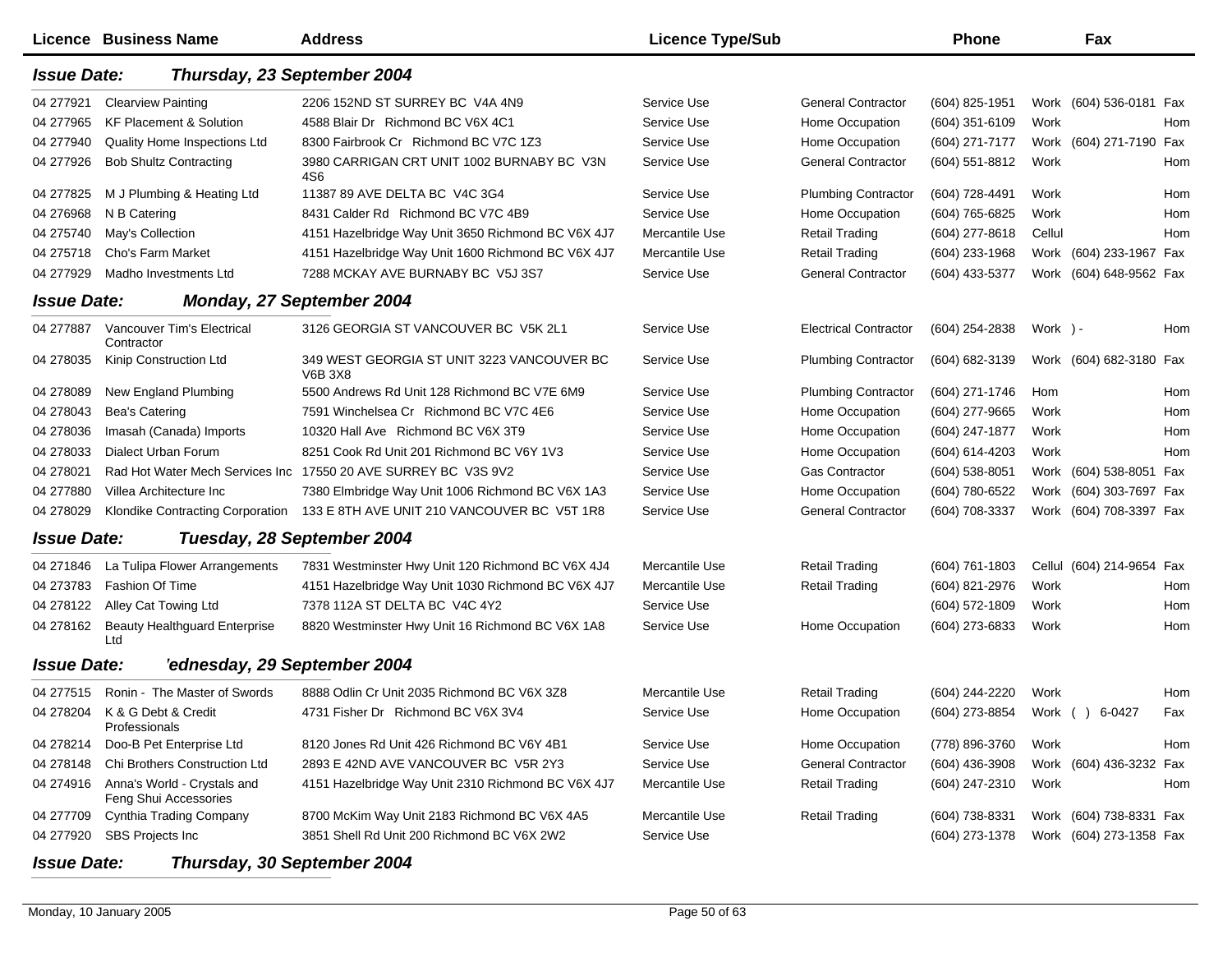|                    | Licence Business Name                  | <b>Address</b>                                     | <b>Licence Type/Sub</b> |                                                    | <b>Phone</b>        |      | Fax                        |
|--------------------|----------------------------------------|----------------------------------------------------|-------------------------|----------------------------------------------------|---------------------|------|----------------------------|
| 04 278299          | <b>Thunder Painting</b>                | 3851 Francis Rd Unit 310 Richmond BC V7C 1J6       | Service Use             | <b>General Contractor</b>                          | (604) 275-3411      | Work | Hom                        |
| 04 271127          | Lights On Lighting Inc                 | 11671 Bridgeport Rd Unit 1 Richmond BC V6X 1T5     | Mercantile Use          | <b>Wholesale Trading</b>                           | (604) 247-3336      |      | Work (604) 247-3335 Fax    |
| 04 273837          | Shanghai River Restaurant              | 7831 Westminster Hwy Unit 110 Richmond BC V6X 4J4  | Assembly Use Group 1    | <b>Food Service</b><br>Establishment               | (604) 233-8885      |      | Work (604) 233-8814 Fax    |
| 04 275841          | Sip Wines                              | 11660 Steveston Hwy Unit 1030 Richmond BC V7A 1N6  | Mercantile Use          | <b>Retail Trading</b>                              | (604) 271-9463      |      | Work (604) 271-9468 Fax    |
| 04 277775          | Lights On Lighting Inc                 | 11671 Bridgeport Rd Unit 1 Richmond BC V6X 1T5     | Mercantile Use          | <b>Retail Trading</b>                              | (604) 247-3336      |      | Work (604) 247-3335 Fax    |
| 04 278205          | H G Griffiths Construction             | 1001 RICHARDS ST UNIT 801 VANCOUVER BC V6B<br>1J6  | Service Use             | <b>General Contractor</b>                          | (604) 728-1973      | Work | Hom                        |
| 04 278240          | Michelle Z                             | 6631 Minoru Blvd Unit 710 Richmond BC V6Y 1Z1      | Service Use             | Home Occupation                                    | (604) 276-9768      | Hom  | (604) 276-9768 Fax         |
| 04 278267          | C A P Ventures                         | 12473 KING GEORGE HWY SURREY BC V3V 3K3            | Service Use             | <b>General Contractor</b>                          | (604) 580-6161      |      | Work (604) 580-0199 Fax    |
| 04 278268          | Autoglass                              | 12-1645 W 11TH AVE VANCOUVER BC V6S 2B8            | Service Use             |                                                    | (604) 721-9265      | Work | Hom                        |
| 04 278293          | Dovelet Technology Ltd                 | 7300 Ledway Rd Unit 31 Richmond BC V7C 4N9         | Service Use             | Home Occupation                                    | (604) 273-5198      |      | Work (604) 273-5198 Fax    |
| <b>Issue Date:</b> |                                        | Monday, 4 October 2004                             |                         |                                                    |                     |      |                            |
| 04 278775          | Pacific Resort Raquet Club             | 10251 St Edwards Dr Richmond BC V6X 2M9            | Assembly Use Group 3    | <b>Health Studio</b>                               | (604) 278-9611      |      | Work (604) 276-1158 Fax    |
| 04 270 641         | Sonfire TaeKwonDo Incorporated         | 3771 Jacombs Rd Unit 550 Richmond BC V6V 2L9       | Assembly Use Group 3    | <b>Health Studio</b>                               | (604) 916-2194      |      | Work (604) 583-7191 Fax    |
| 04 277284          | Global Health & Wellness Centre        | 8260 Westminster Hwy Unit 1370 Richmond BC V6X 3Y2 | Mercantile Use          | <b>Retail Trading</b>                              | (604) 233-6962      |      | Work (604) 233-2448 Fax    |
| <b>Issue Date:</b> |                                        | Tuesday, 5 October 2004                            |                         |                                                    |                     |      |                            |
| 04 277346          | <b>Shefield Express</b>                | 5300 No 3 Rd Unit 919 Richmond BC V6X 2X9          | Mercantile Use          | <b>Retail Trading</b>                              | (604) 277-1038      |      | Work (604) 277-1038 Fax    |
| 04 278375          | Hytek Mechanical Inc                   | 8207 SWENSON WAY UNIT 8 DELTA BC V4G 1J5           | Service Use             | Refrigeration<br>Contractor                        | (604) 584-7145      |      | Work (604) 584-7174 Fax    |
| <b>Issue Date:</b> |                                        | <b>Wednesday, 6 October 2004</b>                   |                         |                                                    |                     |      |                            |
| 04 278805          | James Landscaping                      | 10200 4th Ave Unit 5 Richmond BC V7E 1V3           | Service Use             | <b>General Contractor</b>                          | (604) 271-2255      |      | Work (604) 271-2255 Fax    |
| 04 278936          | E P H Pacific Plumbing and<br>Heating  | 13228 64 A AVE SURREY BC V3W 7H9                   | Service Use             | <b>Plumbing Contractor</b>                         | (604) 572-8483      | Work | Hom                        |
| 04 278931          | Albiato Bernal                         | 12551 Cambie Rd Unit 50 Richmond BC V6V 2A4        | Service Use             | Home Occupation                                    | (604) 278-2259      | Work | Hom                        |
| 04 278930          | L B Contracting                        | 13142 108TH AVE SURREY BC V3T 2J1                  | Service Use             | <b>General Contractor</b>                          | (604) 589-4437      |      | Fax<br>Work (604) 589-4454 |
| 04 271841          | <b>Ideal Gift Enterprises</b>          | 6060 Minoru Blvd 2190 Richmond BC V6Y 2V7          | Mercantile Use          | <b>Retail Trading</b>                              | (604) 617-6818      | Work | Hom                        |
| 04 278902          | K L Consultancy                        | 5738 Eastman Dr Richmond BC V7E 6H3                | Service Use             | Home Occupation                                    | (604) 763-8787      |      | Work (604) 303-0460 Fax    |
| 04 278890          | <b>Excellent Driving School</b>        | 8240 Lansdowne Rd Unit 115 Richmond BC V6X 1B9     | Vehicle for Hire        | Vehicle For Hire<br>Office                         | (604) 303-0186      |      | Work (604) 216-6713 Fax    |
| 04 278888          | New Maple Homes Ltd                    | 6144 128 ST SURREY BC V3W 5L8                      | Service Use             | <b>General Contractor</b>                          | (604) 812-6107      |      | Work (604) 597-0433 Fax    |
| 04 278739          | Fantasy Homes Ltd                      | 13583 89TH AVE SURREY BC V3V 8A6                   | Service Use             | <b>General Contractor</b>                          | (604) 596-9962      |      | Work (604) 596-9962 Fax    |
| 04 278411          | Petals & Lace Enterprises              | 6400 Princess Lane Unit 3 Richmond BC V7E 6P6      | Service Use             | Home Occupation                                    | (604) 273-7663      |      | Work (604) 273-3343 Fax    |
|                    | 04 278323 Red Squirrel Carpet Cleaning | 8700 Bennett Rd Unit 34 Richmond BC V6Y 1N7        | Service Use             | Home Occupation                                    | (604) 862-2140      |      | Hom (604) 271-2140 Fax     |
| 04 277324          | Yue's Canada Enterprises Ltd           | 4540 No 3 Rd Unit 1430 Richmond BC V6X 4E4         | Mercantile Use          | <b>Retail Trading</b>                              | (604) 319-9999      |      | Work (604) 214-9618 Fax    |
| 04 277936 2P       |                                        | 6060 Minoru Blvd Unit 1788 Richmond BC V6Y 2V7     | Mercantile Use          | <b>Retail Trading</b>                              | (604) 272-7821      | Work | Hom                        |
| 03 252945 Ajijiman |                                        | 4151 Hazelbridge Way Unit 3050 Richmond BC V6X 4J7 | Assembly Use Group 1    | <b>Food Service</b><br>Establishment, Take-<br>Out | (604) 295-6605      |      | Work (604) 295-6604 Fax    |
|                    | 04 278781 Cedar Hill Plumbing Co Ltd   | 9298 133 ST SURREY BC V3V 5R4                      | Service Use             | <b>Gas Contractor</b>                              | (604) 837-3075 Work |      | Hom                        |
| <b>Issue Date:</b> |                                        | Thursday, 7 October 2004                           |                         |                                                    |                     |      |                            |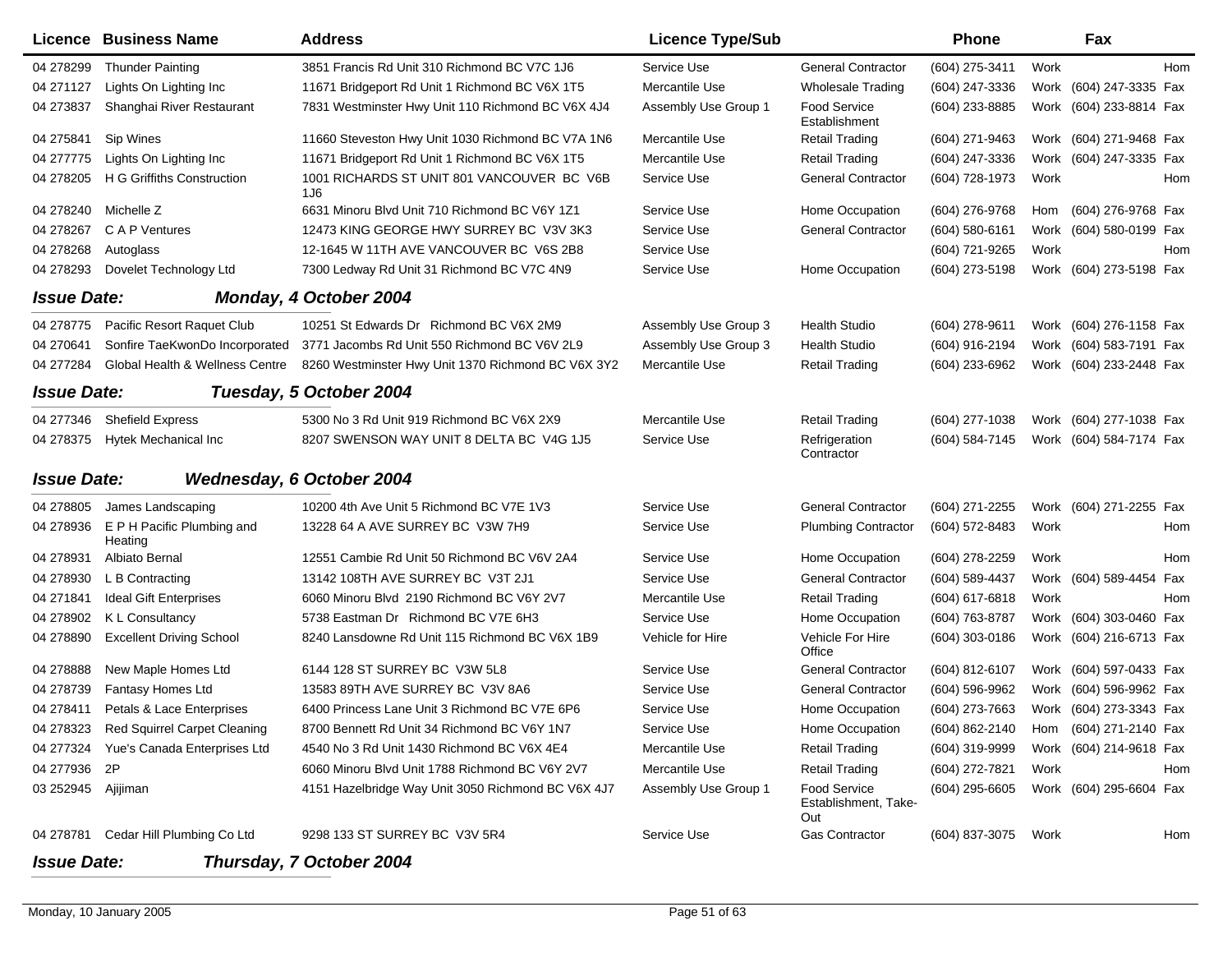|                    | Licence Business Name                                | <b>Address</b>                                                             | <b>Licence Type/Sub</b>         |                                     | <b>Phone</b>       |        | Fax                      |            |
|--------------------|------------------------------------------------------|----------------------------------------------------------------------------|---------------------------------|-------------------------------------|--------------------|--------|--------------------------|------------|
| 04 278891          | Riverscape Aquarium                                  | 4680 Windjammer Dr Richmond BC V7E 4L6                                     | Service Use                     | Home Occupation                     | (604) 723-4827     | Work   |                          | Hom        |
| 04 279004          | Braun Nanny & Elder Care<br>Agency                   | 2320 Douglas Cr Richmond BC V7B 1E9                                        | Service Use                     | Home Occupation                     | (604) 278-5151     |        | Work (604) 278-5951 Fax  |            |
| 04 278976          | International Express Aircharter<br>Ltd              | 5360 Airport Rd Unit 301 Richmond BC V7B 1B4                               | Service Use                     |                                     | (604) 278-1608     |        | Work (604) 940-8499 Fax  |            |
| 04 278937          | Crafts by Yanka                                      | 8880 Cook Rd Unit 114 Richmond BC V6Y 2Y4                                  | Service Use                     | Home Occupation                     | (604) 303-1932     | Work   |                          | Hom        |
| 04 277883          | Orbit Innovation                                     | 8260 Granville Ave Unit 220 Richmond BC V6Y 1P3                            | Service Use                     |                                     | (778) 891-2648     | Work   |                          | Hom        |
| 04 277506          | S9 Beauty Canada Ltd                                 | 8680 Cambie Rd Unit 127 Richmond BC V6X 4J8                                | Mercantile Use                  | <b>Wholesale Trading</b>            | (604) 813-1679     | Cellul |                          | <b>Hom</b> |
| 04 277290          | Apollo 963 Biotech Inc                               | 11938 Bridgeport Rd Unit 280 Richmond BC V6X 1T2                           | Service Use                     |                                     | (604) 231-8048     |        | Work (604) 231-8084      | Fax        |
| 04 266650          | Waterside Village Convenience<br>Store               | 13020 No 2 Rd Unit 120 Richmond BC V7E 6S3                                 | Mercantile Use                  | <b>Retail Trading</b>               | (604) 272-0115     | Work   |                          | Hom        |
| 04 277093          | Aurangenta                                           | 5300 No 3 Rd Richmond BC V6X 2X9                                           | Mercantile Use                  | <b>Retail Trading</b>               | (604) 272-3176     |        | Work (604) 273-3176 Fax  |            |
| 04 276019          | Greenlight Freightways Inc                           | 13951 Bridgeport Rd Richmond BC V6V 1J6                                    | Service Use                     |                                     | (604) 232-0303     |        | Work (604) 232-0302 Fax  |            |
| 04 275820          | Great Columbia Enterprise and<br>Manufacturing (Cana | 12111 Bridgeport Rd Unit 120 Richmond BC V6V 1J4                           | Industrial/Manufacturing<br>Use |                                     | $(604) 688 - 1888$ |        | Work (604) 683-1818 Fax  |            |
| 04 278972          | <b>Brar Plumbing Heating</b>                         | 6133 132A ST SURREY BC V3X 3J6                                             | Service Use                     | <b>Plumbing Contractor</b>          | (604) 599-5274     | Work   |                          | Hom        |
| 04 277323          | Wespac Auto Glass Ltd                                | 2351 Simpson Rd Unit 6 Richmond BC V6X 2R2                                 | Service Use                     |                                     | (604) 278-6100     |        | Work (604) 278-9889 Fax  |            |
| <b>Issue Date:</b> |                                                      | Friday, 8 October 2004                                                     |                                 |                                     |                    |        |                          |            |
|                    | 04 273114 A Plus Stone Ltd                           | 12320 Trites Rd Unit 17 Richmond BC V7E 3R7                                | Industrial/Manufacturing<br>Use |                                     | (604) 306-2036     |        | Work (604) 277-0340 Fax  |            |
| <b>Issue Date:</b> |                                                      | Tuesday, 12 October 2004                                                   |                                 |                                     |                    |        |                          |            |
| 04 272946          | C V I Automotive Group Canada                        | 11788 River Rd Unit 146 Richmond BC V6X 1Z7                                | Service Use                     |                                     | (604) 710-7000     |        | Work (604) 942-2732 Fax  |            |
| 04 278324          | <b>Caterus Enterprises</b>                           | 7297 Moffatt Rd Unit 208 Richmond BC V6Y 3E6                               | Assembly Use Group 1            | <b>Food Catering</b>                | (604) 779-9142     | Work   |                          | Hom        |
| 04 277644          | American Bumper Enterprises Ltd                      | 2920 Simpson Rd Unit 100 Richmond BC V6X 2P9                               | Mercantile Use                  | <b>Wholesale Trading</b>            | (604) 273-1762     |        | Work (604) 273-1764 Hom  |            |
| 04 262969          | La Quinta Inn Vancouver Airport                      | 8640 Alexandra Rd Richmond BC V6X 1C4                                      | Residential Use                 | Hotel                               | (604) 276-2711     |        | Work (604) 276-2733 Fax  |            |
| 04 278893          | <b>Excellent Driving School</b>                      | 8240 Lansdowne Rd Unit 115 Richmond BC V6X 1B9                             | Vehicle for Hire                | Class K -<br>DriverTraining Vehicle | (604) 303-0186     |        | Work (604) 216-6713 Fax  |            |
| 04 277651          | Quality Awning & Signs Ltd                           | 2268 No 5 Rd Unit 130 Richmond BC V6X 2T1                                  | Industrial/Manufacturing<br>Use |                                     | (604) 278-0392     | Work   |                          | Hom        |
| <b>Issue Date:</b> | Wednesday, 13 October 2004                           |                                                                            |                                 |                                     |                    |        |                          |            |
| 04 279100          | Consulting                                           | Canadian Experiences Centre for 10168 Kilby Dr Unit 18 Richmond BC V6X 3W2 | Service Use                     | Home Occupation                     | (604) 233-1041     | Work   |                          | Hom        |
| 04 279175          | <b>Go International Services</b>                     | 10120 Granville Ave Richmond BC V6Y 1R4                                    | Service Use                     | Home Occupation                     | (604) 231-8007     |        | Work (604) 207-8005 Fax  |            |
| 04 279163          | Eric Ruljancich                                      | 420 W 18TH VANCOUVER BC V5Y 2B1                                            | Service Use                     | <b>General Contractor</b>           | (604) 871-0431     | Hom    |                          | Hom        |
|                    | 04 279157 Excelsior Management Ltd                   | 1226 WEST 50TH AVE VANCOUVER BC V6P 1B3                                    | Service Use                     | <b>General Contractor</b>           | (604) 612-8899     | Work   |                          | Hom        |
|                    | 04 279154 Overseas Visitor Tax Refund Ltd            | 8520 Garden City Rd Richmond BC V6Y 2P3                                    | Service Use                     | Home Occupation                     | (604) 241-3865     | Work   |                          | Hom        |
|                    | 04 279142 Fortuna Digital Graphics Canada<br>Co      | 6631 Maple Rd Richmond BC V7E 1G4                                          | Service Use                     | Home Occupation                     | (604) 448-5418     |        | Hom (604) 803-5415 Cellu |            |
| 04 279049          | 1 For All Plumbing & Heating                         | 5765 WALES ST VANCOVUER BC V5R 3N5                                         | Service Use                     | Gas Contractor                      | (778) 896-7737     | Cellul |                          | Hom        |
| 04 279046          | Media In Motion Advertising                          | 11160 4th Ave Richmond BC V7E 3G5                                          | Service Use                     | Home Occupation                     | (604) 448-9647     | Work   |                          | Hom        |
| 04 279045          | <b>TC Air Services</b>                               | 5700 Francis Rd Richmond BC V7C 1K3                                        | Service Use                     | Home Occupation                     | (604) 241-2311     | Work   |                          | Hom        |
| 04 275783          | West Coast Bindery Ltd                               | 2471 Simpson Rd Unit 120 Richmond BC V6X 2R2                               | Service Use                     |                                     | (604) 270-2525     |        | Work (604) 270-2535 Fax  |            |
| 04 271948          | La Cuisson                                           | 8368 Capstan Way Unit 1326 Richmond BC V6X 4B4                             | Assembly Use Group 1            | Food Service<br>Establishment       | $(604)$ 541-8698   | Work   |                          | Hom        |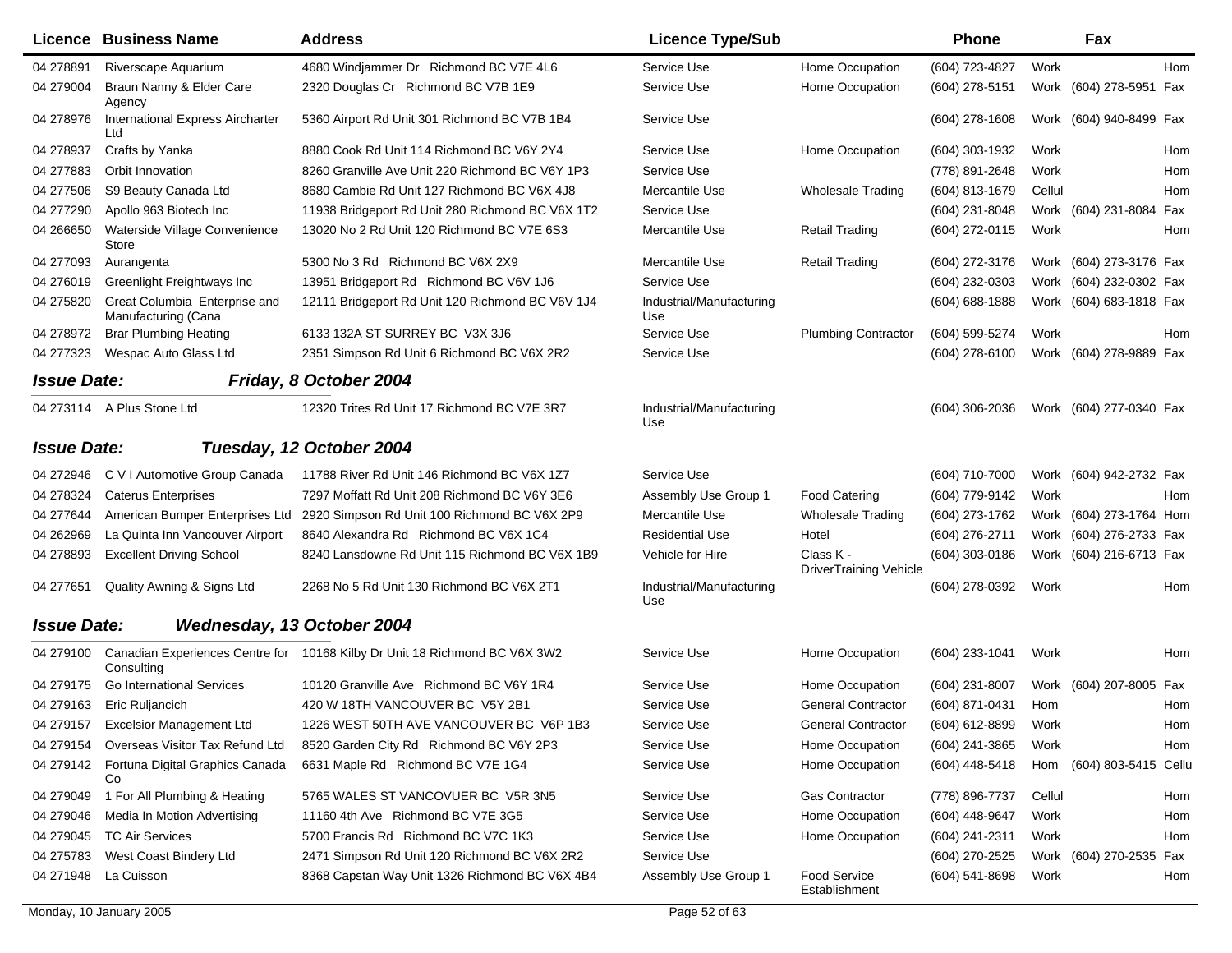|                    | <b>Licence Business Name</b>                      | <b>Address</b>                                      | <b>Licence Type/Sub</b> |                                        | <b>Phone</b>     |                         | Fax                     |     |
|--------------------|---------------------------------------------------|-----------------------------------------------------|-------------------------|----------------------------------------|------------------|-------------------------|-------------------------|-----|
| 04 279083          | <b>Easy Learning Centre</b>                       | 8780 Bennett Rd Unit 1 Richmond BC V6Y 1N7          | Service Use             | Home Occupation                        | (604) 244-8780   | Work                    |                         | Hom |
| 04 275778          | Hands In Motion                                   | 6700 No 3 Rd Unit 209 Richmond BC V6Y 2C3           | Service Use             | <b>Therapeutic Touch</b><br>Treatments | (604) 518-2697   | Cellul                  |                         | Hom |
| <b>Issue Date:</b> |                                                   | Thursday, 14 October 2004                           |                         |                                        |                  |                         |                         |     |
|                    | 04 277422   & J Travel Inc                        | 4400 Hazelbridge Way Unit 750 Richmond BC V6X 3R8   | Service Use             | <b>Travel Agency</b>                   | (604) 233-7780   |                         | Work (604) 233-7781 Fax |     |
| 04 279213          | Tom-N Boat Repair Co                              | 9980 MARTIN CRT BURNABY BC V3J 1G4                  | Service Use             |                                        | (604) 421-8858   | Work                    |                         | Hom |
| 04 279 209         | <b>Avic Floral Distributors</b>                   | 8711 General Currie Rd Unit 9 Richmond BC V6Y 1M3   | Service Use             | Home Occupation                        | (604) 897-4102   | Hom                     | (604) 897-4102 Cellu    |     |
| 04 278016          | 0702979 B C Ltd                                   | 8700 McKim Way Unit 1113 Richmond BC V6X 4A5        | Service Use             |                                        | $(604)$ 671-8618 | Work                    |                         | Hom |
| 04 277966          | Junior Imports                                    | 3486 Semlin Dr Richmond BC V7C 5V7                  | Service Use             | Home Occupation                        | (604) 270-3253   |                         | Work (604) 273-3263 Fax |     |
| 04 277806          | Dr Jim Chan N. D. & Co<br><b>Enterprises Ltd</b>  | 3331 No 3 Rd Richmond BC V6X 2B6                    | Service Use             |                                        | (604) 323-6082   | Work                    |                         | Hom |
| 04 277476          | Wendy's Collection                                | 12820 Clarke PI Unit 130 Richmond BC V6V 2H1        | Mercantile Use          | <b>Wholesale Trading</b>               | (604) 270-8371   |                         | Work (604) 270-8379 Hom |     |
| 04 273702          | Van Rijk Diamonds                                 | 4800 No 3 Rd Unit 135 Richmond BC V6X 3A6           | Service Use             | <b>General Contractor</b>              | (604) 448-0449   | Work                    |                         | Hom |
| 04 273700          | Van Rijk Diamonds                                 | 4800 No 3 Rd Unit 135 Richmond BC V6X 3A6           | Mercantile Use          | <b>Retail Trading</b>                  | (604) 448-0449   | Work                    |                         | Hom |
| 04 277645          | CYKC                                              | 4380 No 3 Rd Unit 1345 Richmond BC V6X 3V7          | Mercantile Use          | <b>Retail Trading</b>                  | (604) 278-6803   | Work                    |                         | Hom |
| <b>Issue Date:</b> |                                                   | Monday, 18 October 2004                             |                         |                                        |                  |                         |                         |     |
| 04 275566          | Consumer's Wholesale<br>Autosource                | 21000 Westminster Hwy Unit 2175 Richmond BC V6V 2S9 | Mercantile Use          | Automobile Dealer                      | (604) 231-5800   |                         | Work (604) 538-3182 Fax |     |
| 04 279284          | L & Y International Trade Co Ltd                  | 8400 Lansdowne Rd Unit 211 Richmond BC V6X 3G3      | Service Use             | Home Occupation                        | (604) 276-6172   |                         | Work (604) 304-8910 Fax |     |
| 04 279089          | Bodylax Health Co Ltd                             | 3700 No 3 Rd Unit 2015 Richmond BC V6X 3X2          | Mercantile Use          | <b>Retail Trading</b>                  | (604) 304-1288   | Work                    |                         | Hom |
| 04 279320          | Canada Uniwin International<br><b>Trading Ltd</b> | 3500 Cunningham Dr Unit 3 Richmond BC V6X 3T3       | Service Use             | Home Occupation                        | (604) 266-5068   |                         | Work (604) 278-2483 Fax |     |
| 04 274061          | Rennen Auto Parts Ltd                             | 8888 Odlin Cr Unit 1025 Richmond BC V6X 3Z8         | Mercantile Use          | <b>Retail Trading</b>                  | (604) 232-0886   | Work                    |                         | Hom |
| 04 273074          | <b>City Fresh Market</b>                          | 8171 Ackroyd Rd Unit 130 Richmond BC V6X 3K1        | Mercantile Use          | <b>Retail Trading</b>                  | (604) 304-6688   |                         | Work (604) 244-8300 Fax |     |
| 04 271692          | Le Bonbon Cafe Ltd                                | 7831 Westminster Hwy Unit 120 Richmond BC V6X 4J4   | Assembly Use Group 1    | <b>Food Service</b><br>Establishment   | (604) 761-1803   |                         | Work (604) 214-9654 Fax |     |
| 04 278186          | Urban Samurai Hobbies Limited                     | 4540 No 3 Rd Unit 1120 Richmond BC V6X 4E4          | Mercantile Use          | <b>Retail Trading</b>                  | (604) 518-0180   |                         | Work (604) 254-1230 Fax |     |
| 04 278178          | A G R Fitness Repair Inc                          | 11871 Horseshoe Way Unit 2115 Richmond BC V7A 5H5   | Mercantile Use          | <b>Wholesale Trading</b>               | (604) 204-2656   |                         | Work (604) 204-2655 Fax |     |
| <b>Issue Date:</b> |                                                   | Tuesday, 19 October 2004                            |                         |                                        |                  |                         |                         |     |
| 04 279 241         | <b>Richmass Invest Development</b><br>Canada Ltd  | 8011 Ryan Rd Unit 110 Richmond BC V7A 2E4           | Service Use             | Home Occupation                        | (604) 805-2267   |                         | Work (604) 271-1316 Fax |     |
| 04 279344          | <b>Glacier Fire Protection Ltd</b>                | 13132 CRESCENT RD SURREY BC                         | Service Use             | Sprinkler Contractor                   | (604) 538-6415   |                         | Work (604) 541-6460 Fax |     |
| <b>Issue Date:</b> |                                                   | Wednesday, 20 October 2004                          |                         |                                        |                  |                         |                         |     |
|                    | 04 275576 Crystal Beauty Care                     | 4540 No 3 Rd Unit 1135 Richmond BC V6X 4E4          | Service Use             |                                        | (604) 839-0649   |                         | Work (604) 278-0649 Fax |     |
| 04 279462          | Xin Ping Renovation Ltd                           | 10111 Ryan Rd Richmond BC V7A 2G1                   | Service Use             | <b>General Contractor</b>              | (604) 279-9568   |                         | Work (604) 279-9568 Fax |     |
| 04 279429          | Insight Enviro Consulting                         | 10520 Southridge Rd Richmond BC V7A 2X2             | Service Use             | Home Occupation                        | (604) 277-8686   |                         | Hom (604) 277-8686 Fax  |     |
| 04 270437          | Seventh Heaven Cafe Ltd                           | 4151 Hazelbridge Way Unit 2792 Richmond BC V6X 4J7  | Assembly Use Group 1    | Food Service<br>Establishment          | (604) 295-6788   |                         | Work (604) 303-7968 Fax |     |
|                    | 04 279433 Master Piece Detail                     | 8331 Sunnywood Dr Richmond BC V6Y 3G4               | Service Use             | Home Occupation                        | (778) 863-4116   |                         | Work (604) 274-8906 Hom |     |
| <b>Issue Date:</b> |                                                   | Thursday, 21 October 2004                           |                         |                                        |                  |                         |                         |     |
|                    | 04 279475 Maca Trans                              | 5100 CAPITOL DR UNIT 304 BURNABY BC V5B 4S7         | Service Use             |                                        | (604) 294-8673   | Work (604) 294-8673 Fax |                         |     |
|                    | Monday, 10 January 2005                           |                                                     | Page 53 of 63           |                                        |                  |                         |                         |     |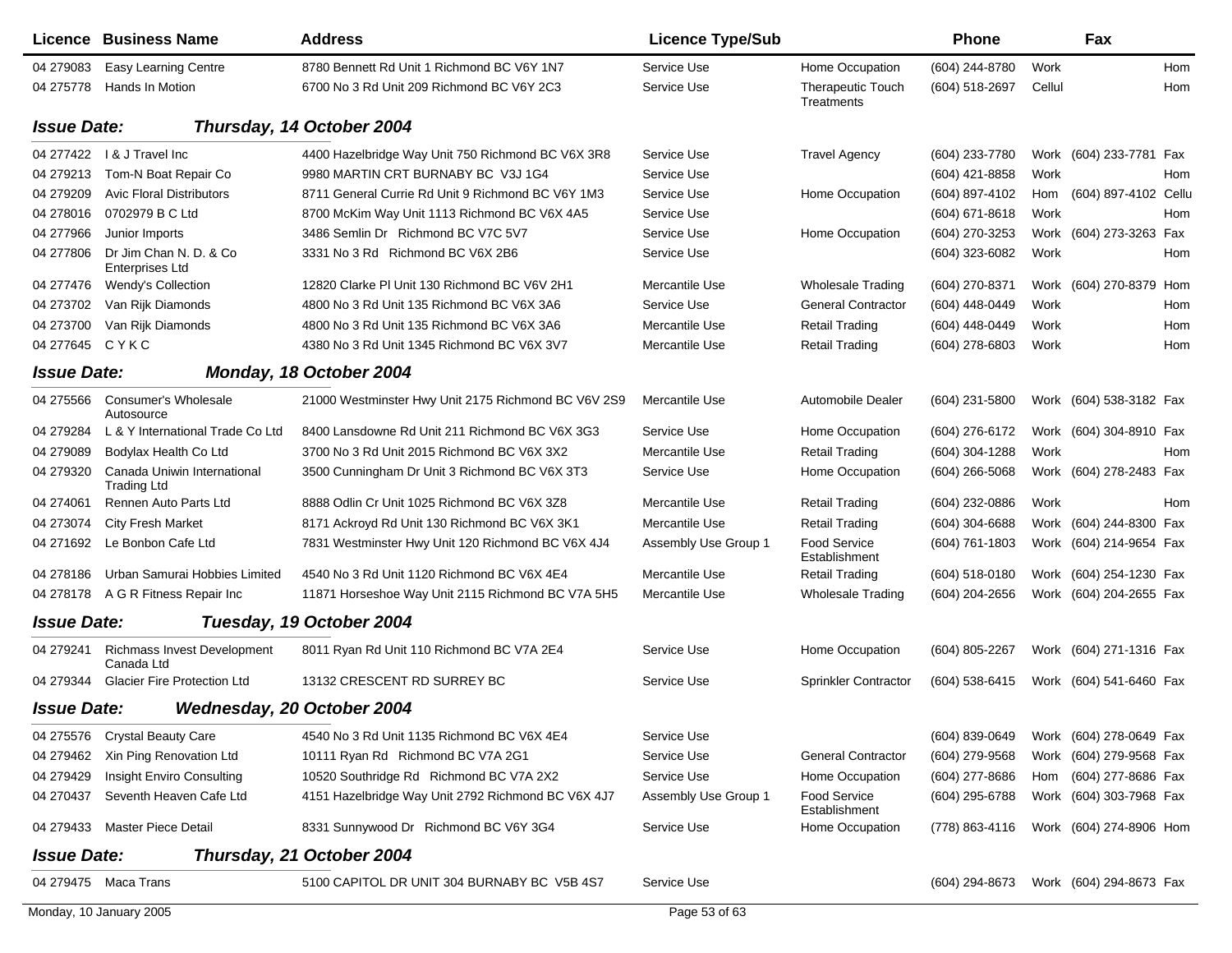|                    | Licence Business Name                               | <b>Address</b>                                     | <b>Licence Type/Sub</b> |                                                    | <b>Phone</b>                           |      | Fax                       |       |
|--------------------|-----------------------------------------------------|----------------------------------------------------|-------------------------|----------------------------------------------------|----------------------------------------|------|---------------------------|-------|
|                    | 04 279573 A & E Technology Consulting<br>Canada Ltd | 3235 Garden City Rd Richmond BC V6X 2J5            | Service Use             | Home Occupation                                    | (604) 275-9359                         | Work |                           | Hom   |
| <b>Issue Date:</b> |                                                     | Friday, 22 October 2004                            |                         |                                                    |                                        |      |                           |       |
| 04 279504          | Sentrix Professional Homecare<br><b>Services</b>    | 5900 Dover Cr Unit 117 Richmond BC V7C 5R4         | Service Use             | Home Occupation                                    | (604) 270-1523                         | Hom  |                           | Hom   |
| 04 270841          | <b>Correlis Restaurant Ltd</b>                      | 3900 Bayview St Unit 160 Richmond BC V7E 4R7       | Assembly Use Group 1    | <b>Food Service</b><br>Establishment               | (604) 591-3705                         | Work |                           | Hom   |
| 04 279506          | Akin's Plumbing & Heating Ltd                       | 13934 KALMAR RD SURREY BC V3R 5C7                  | Service Use             | <b>Plumbing Contractor</b>                         | (604) 581-0995                         | Work |                           | Hom   |
| 04 279505          | Noble Contracting Inc                               | 324 E 8TH ST NORTH VANCOUVER BC V7L 1Z3            | Service Use             | <b>General Contractor</b>                          | (604) 817-2343                         |      | Work (604) 764-1060 Cellu |       |
| 04 277335          | <b>Pepper Wireless Solutions</b>                    | 4151 Hazelbridge Way Unit 3460 Richmond BC V6X 4J7 | Mercantile Use          | <b>Retail Trading</b>                              | (604) 233-7788                         |      | Work (604) 233-7799 Fax   |       |
| 04 27 23 01        | <b>Broadway Cameras Ltd</b>                         | 4151 Hazelbridge Way Unit 2130 Richmond BC V6X 4J7 | Mercantile Use          | <b>Retail Trading</b>                              | (604) 232-9278                         |      | Work (604) 232-9270 Fax   |       |
| 04 268 201         | A I Fashions                                        | 4151 Hazelbridge Way Unit 3520 Richmond BC V6X 4J7 | Mercantile Use          | <b>Retail Trading</b>                              | (604) 339-2319                         | Work |                           | Cellu |
| 04 275324          | Leping Pain Elimination & Healty<br>Massage Centre  | 6211 Buswell St Unit 130 Richmond BC V6Y 4C3       | Service Use             | <b>Therapeutic Touch</b><br>Treatments             |                                        | Work |                           | Hom   |
| <b>Issue Date:</b> |                                                     | Monday, 25 October 2004                            |                         |                                                    |                                        |      |                           |       |
| 04 274370          | J & J Wang Health Centre                            | 8888 Odlin Cr Unit 3015 Richmond BC V6X 3Z8        | Service Use             | <b>Therapeutic Touch</b><br>Treatments             | (604) 278-7811                         | Work |                           | Hom   |
| 04 279629          | J & T Importing                                     | 9311 Ferndale Rd Richmond BC V6Y 1X4               | Service Use             | Home Occupation                                    | (604) 279-9087                         | Work |                           | Hom   |
| 04 279 639         | <b>Schmidt Building Maintenance</b>                 | 880 W 71ST AVE UNIT 205 VANCOUVER BC V6P 3A3       | Service Use             | <b>General Contractor</b>                          | (604) 321-3140                         | Work |                           | Hom   |
| 04 279 685         | Against the Grayne Records                          | 9625 Pickering Dr Richmond BC V7E 5A3              | Service Use             | Home Occupation                                    | (604) 603-1708                         | Work |                           | Hom   |
| <b>Issue Date:</b> |                                                     | Tuesday, 26 October 2004                           |                         |                                                    |                                        |      |                           |       |
| 04 278871          | Runway 26 at The River Rock<br>Casino Resort        | 8811 River Rd Richmond BC V6X 1X6                  | Assembly Use Group 1    | <b>Food Service</b><br>Establishment               | $(604)$ 247-8900                       |      | Work (604) 207-2641 Fax   |       |
| 04 267424          | Sushi Yoshi                                         | 4151 Hazelbridge Way Unit 3170 Richmond BC V6X 4J7 | Assembly Use Group 1    | <b>Food Service</b><br>Establishment, Take-<br>Out | (604) 506-1667                         | Work |                           | Hom   |
| 04 279 670         | Cosimo Greco Construction                           | 1443 MILL ST NORTH VANCOUVER BC V7K 1V5            | Service Use             | <b>General Contractor</b>                          | (604) 980-3209                         | Work |                           | Hom   |
| 04 279691          | L & C Electronics                                   | 7340 Lismer Ave Richmond BC V6Y 2X5                | Service Use             | Home Occupation                                    | (604) 271-1268                         |      | Work (604) 271-1268       | Fax   |
| 04 279626          | <b>Basil Leaf</b>                                   | 4151 Hazelbridge Way Unit 3120 Richmond BC V6X 4J7 | Assembly Use Group 1    | <b>Food Service</b><br>Establishment               | (604) 618-1369                         | Work |                           | Hom   |
| 04 279349          | <b>Energ Health Education</b><br>Consultant Inc.    | 7811 Steveston Hwy Unit 3 Richmond BC V7A 1L9      | Mercantile Use          | <b>Retail Trading</b>                              | (604) 727-4859                         |      | Work (604) 272-1479 Fax   |       |
| 04 278874          | Tugs at The River Rock Casino<br>Resort             | 8811 River Rd Richmond BC V6X 1X6                  | Assembly Use Group 2    |                                                    | $(604)$ 247-8900                       |      | Work (604) 207-2641 Fax   |       |
|                    | 04 278012 Formosa Technology Co Ltd                 | 6081 No 3 Rd Unit 710 Richmond BC V6Y 2B2          | Service Use             |                                                    | (604) 788-4610 Work (604) 270-4618 Hom |      |                           |       |
|                    | 04 277478 Acurus Automotive Ltd                     | 4280 No 3 Rd Unit 140 Richmond BC V6X 2C2          | Service Use             |                                                    | (604) 273-4141 Work (604) 273-4142 Fax |      |                           |       |
| 04 273539          | Tropika at Aberdeen                                 | 4151 Hazelbridge Way Unit 1830 Richmond BC V6X 4J7 | Assembly Use Group 1    | <b>Food Service</b><br>Establishment               | (604) 233-7002                         |      | Work (604) 233-1007 Fax   |       |
| 04 267430          | Shanghai Shanghai                                   | 4151 Hazelbridge Way Unit 3010 Richmond BC V6X 4J7 | Assembly Use Group 1    | <b>Food Service</b><br>Establishment, Take-<br>Out | (604) 506-1667                         | Work |                           | Hom   |
| 04 269 657         | <b>Fishermans Terrace Seafood</b><br>Restaurant     | 4151 Hazelbridge Way Unit 3580 Richmond BC V6X 4J7 | Assembly Use Group 1    | <b>Food Service</b><br>Establishment               | (604) 303-9739                         |      | Work (604) 303-9730 Fax   |       |
| 04 278812          | <b>Combative Systems Inc</b>                        | 5560 Minoru Blvd Unit 107 Richmond BC V6X 2A9      | Assembly Use Group 3    | <b>Health Studio</b>                               | (604) 817-5482                         | Work |                           | Hom   |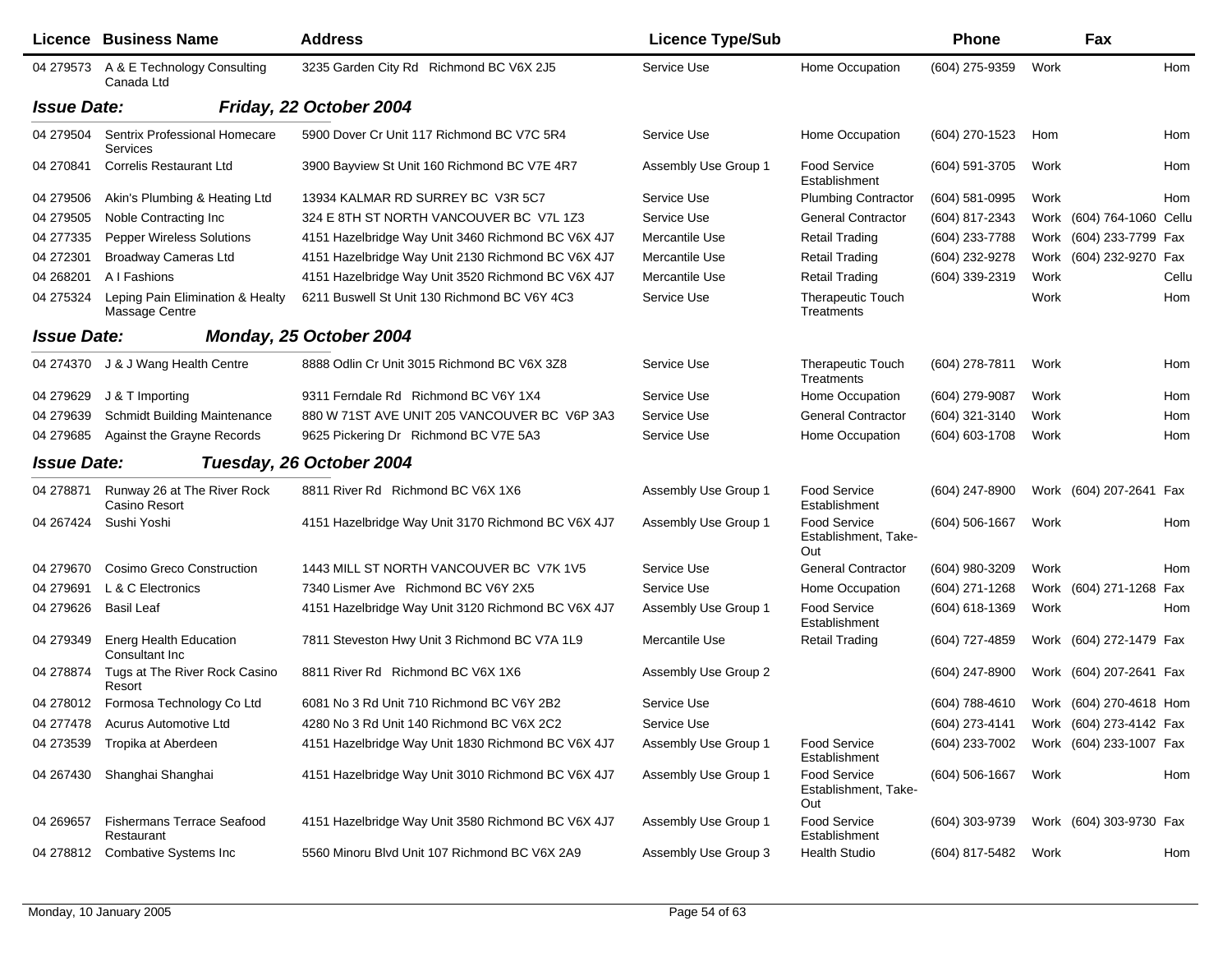|                    | Licence Business Name                               | <b>Address</b>                                     | <b>Licence Type/Sub</b> |                                      | <b>Phone</b>       |      | Fax                     |     |
|--------------------|-----------------------------------------------------|----------------------------------------------------|-------------------------|--------------------------------------|--------------------|------|-------------------------|-----|
| <b>Issue Date:</b> |                                                     | Thursday, 28 October 2004                          |                         |                                      |                    |      |                         |     |
|                    | 04 279752 TN J Design Studio                        | 8620 Jones Rd Unit 128 Richmond BC V6Y 3Z4         | Service Use             | Home Occupation                      | (604) 619-0377     | Work |                         | Hom |
| 04 279857          | H Kolkman Construction                              | 4094 W RIVER RD DELTA BC V4K 1R8                   | Service Use             | <b>General Contractor</b>            | (604) 940-9588     | Work |                         | Hom |
| 04 279764          | <b>Madie's Construction</b>                         | 6491 Minoru Blvd Unit 313 Richmond BC V6Y 1Y8      | Service Use             | <b>General Contractor</b>            | (604) 244-0157     | Work |                         | Hom |
| 04 279748          | <b>Infomicro Computer</b>                           | 10962 Swinton Cr Richmond BC V7A 3T5               | Service Use             | Home Occupation                      | (604) 214-7703     |      | Work (604) 214-7704 Fax |     |
| 04 279745          | True Computers & Wireless                           | 5500 Arcadia Rd Unit 107 Richmond BC V6X 3P5       | Service Use             | Home Occupation                      | (604) 279-8783     |      | Work (604) 608-9311     | Fax |
| 04 278037          | Royal Dance Club                                    | 8040 Garden City Rd Unit 200 Richmond BC V6Y 2N9   | Assembly Use Group 1    | <b>Food Service</b><br>Establishment | (604) 720-2288     | Work |                         | Hom |
| 04 270397          | AM - Call Wireless Inc                              | 4151 Hazelbridge Way Unit 1100 Richmond BC V6X 4J7 | Mercantile Use          | <b>Retail Trading</b>                | (604) 279-9187     |      | Work (604) 279-8275 Fax |     |
| 04 279836          | <b>IROC</b> Interiors Inc                           | 5426 E VERNON RD VERNON BC V1B 3J7                 | Service Use             | <b>General Contractor</b>            | (250) 308-7880     |      | Work (250) 558-7883 Fax |     |
| <b>Issue Date:</b> |                                                     | Friday, 29 October 2004                            |                         |                                      |                    |      |                         |     |
| 04 279835          | C R Martin Heating &<br><b>Refridgeration Ltd</b>   | 21559 93A AVE LANGLEY BC V1M 2H7                   | Service Use             | <b>Gas Contractor</b>                | $(604) 888 - 7878$ |      | Work (604) 888-7882 Fax |     |
| 04 280219          | Integrity Consulting &<br><b>Mechanical Systems</b> | 1571 272ND ST ALDERGROVE BC V4W 2N2                | Service Use             | <b>Plumbing Contractor</b>           | (604) 857-0112     |      | Work (604) 857-5427 Fax |     |
| <b>Issue Date:</b> |                                                     | Monday, 1 November 2004                            |                         |                                      |                    |      |                         |     |
|                    | 04 280312 Troika Drywall Inc                        | 8470 DRAPER ST NEW WESTMINSTER BC V2V 6S4          | Service Use             | <b>General Contractor</b>            | (604) 826-3324     |      | Work (604) 826-3324 Fax |     |
| <b>Issue Date:</b> |                                                     | Tuesday, 2 November 2004                           |                         |                                      |                    |      |                         |     |
| 04 280344          | Roy Fox                                             | 3340 Ullsmore Ave Richmond BC V7C 1S1              | Service Use             | Home Occupation                      | (604) 244-3001     |      | Work (604) 244-3026 Fax |     |
| 04 280322          | Pacific Coastal Homes Ltd                           | 12282 Buchanan St Richmond BC V7E 6T8              | Service Use             | <b>General Contractor</b>            | (604) 275-2006     |      | Work (604) 275-2015 Fax |     |
| 04 280342          | Jannat 12 Enterprises                               | 4900 Francis Rd Unit 1601 Richmond BC V7C 4R5      | Service Use             | Home Occupation                      | (604) 215-6599     | Work |                         | Hom |
| <b>Issue Date:</b> | Wednesday, 3 November 2004                          |                                                    |                         |                                      |                    |      |                         |     |
| 04 279 271         | <b>Body Creations Total Fitness Inc</b>             | 5960 Minoru Blvd Unit 100 Richmond BC V6X 3J3      | Assembly Use Group 3    | <b>Health Studio</b>                 | (604) 916-9141     | Work |                         | Hom |
| 04 278091          | Dr Kaori Sato Inc                                   | 4651 No 3 Rd Unit 110 Richmond BC V6X 2C4          | Service Use             |                                      | (604) 221-1862     | Work |                         | Hom |
| 04 277621          | Summit Fine Wines Company                           | 13560 Maycrest Way Unit 2110 Richmond BC V6V 2J7   | Service Use             |                                      | (604) 340-8015     | Work |                         | Hom |
| 04 277319          | Youneed                                             | 7974 Alderbridge Way Richmond BC V6X 2A6           | Mercantile Use          | <b>Retail Trading</b>                | (604) 233-1896     |      | Work (604) 233-1896 Fax |     |
| <b>Issue Date:</b> |                                                     | Thursday, 4 November 2004                          |                         |                                      |                    |      |                         |     |
| 04 277764 Job Wave |                                                     | 6200 No 3 Rd Unit 205 Richmond BC V6Y 2B3          | Service Use             |                                      | $(604)$ 207-2610   |      | Work (604) 207-2609 Fax |     |
| <b>Issue Date:</b> |                                                     | Monday, 8 November 2004                            |                         |                                      |                    |      |                         |     |
| 04 280430          | Victor                                              | 452 E 13TH AVE VANCOUVER BC V5T 2K7                | Service Use             |                                      | (604) 722-8182     | Work |                         | Hom |
| 04 280556          | <b>Marel Construction Ltd</b>                       | 6560 Camsell Cr Richmond BC V7C 2M7                | Service Use             | <b>General Contractor</b>            | (604) 644-7768     | Work |                         | Hom |
| 04 280530          | El Cid Computing                                    | 5700 Andrews Rd Unit 213 Richmond BC V7E 6N7       | Service Use             | Home Occupation                      | (778) 861-2480     | Work |                         | Hom |
| 04 280446          | Dalwara Sidhu Contracting                           | 8880 Minler Rd Richmond BC V7C 3T9                 | Service Use             | <b>General Contractor</b>            | (778) 885-4660     | Work |                         | Hom |
| 04 280441          | City Wide Building Inc.                             | 7755 138TH ST SURREY BC V3W 6A4                    | Service Use             | <b>General Contractor</b>            | (604) 240-9281     |      | Work (604) 501-1502 Fax |     |
| 04 280425          | Y L Construction Ltd                                | 2426 E 18TH AVE VANCOUVER BC V5M 2P2               | Service Use             | <b>General Contractor</b>            | (604) 876-8596     |      | Work (604) 251-2817 Fax |     |
| 04 280397          | Paper Boy Delivery                                  | 5646 FRANCES ST BURNABY BC V5B 1T8                 | Service Use             | <b>Delivery Services</b>             | (604) 218-0284     | Work |                         | Hom |
| 04 280323          | <b>Bassline Entertainment</b>                       | 1221 HOMER ST UNIT 714 VANCOUVER BC V6B 1C5        | Service Use             |                                      | (604) 376-9195     |      | Work (604) 733-8114 Fax |     |
| 04 280371          | <b>Bayview Construction Ltd</b>                     | 15573 COLUMBIA AVE WHITE ROCK BC V4B 1K5           | Service Use             | <b>General Contractor</b>            | $(604)$ 535-0533   |      | Work (604) 535-0533 Fax |     |
|                    | Monday, 10 January 2005                             |                                                    | Page 55 of 63           |                                      |                    |      |                         |     |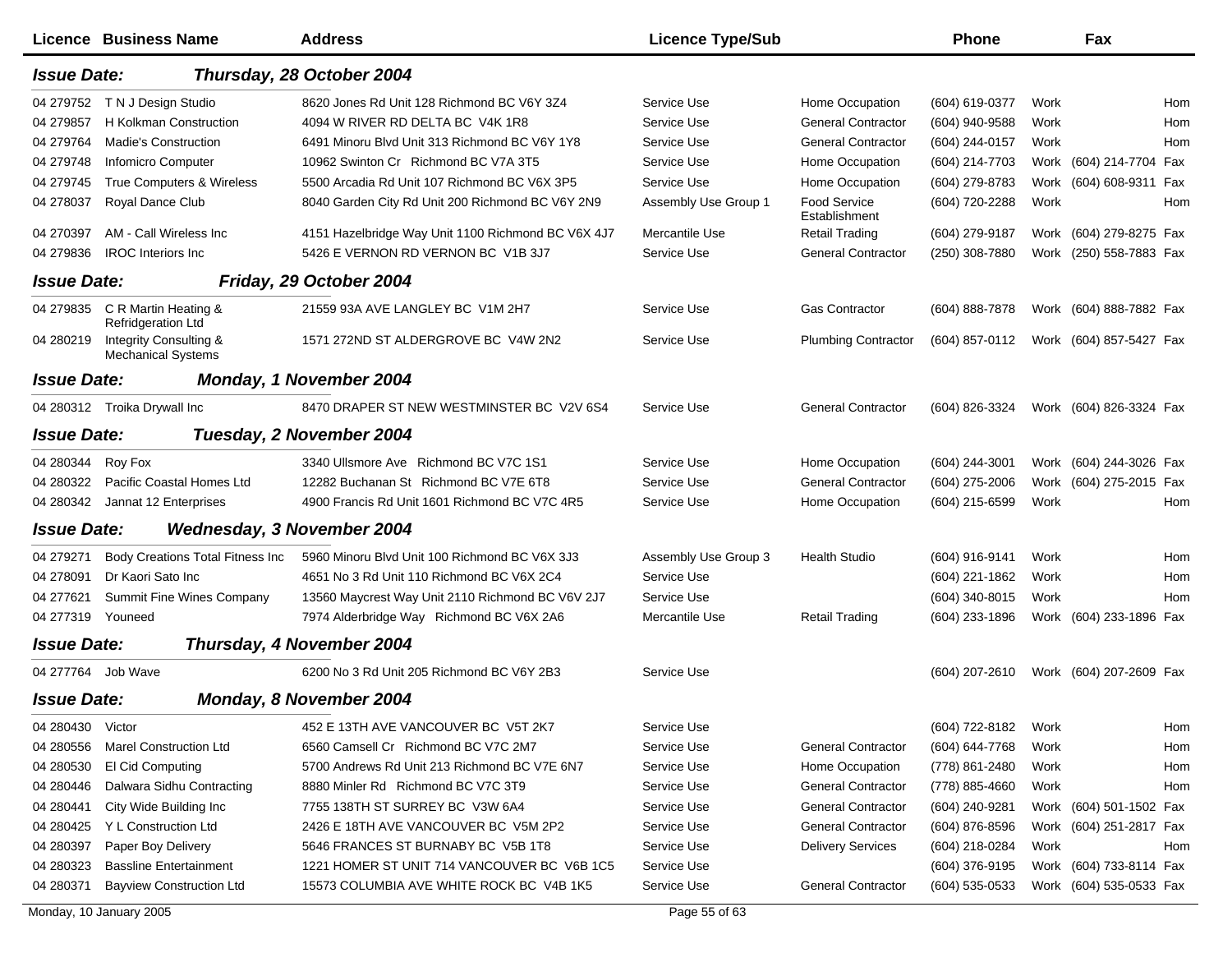| 04 280290<br>Ultralink Enterprises Co Ltd<br>6700 Williams Rd Unit 9 Richmond BC V7E 1K5<br>Service Use<br>Home Occupation<br>(604) 271-9658<br>Work<br>Hom<br>04 280362<br>New Century Driving School Ltd<br>3555 Westminster Hwy Unit 36 Richmond BC V7C 5P6<br>Vehicle for Hire<br>Class K -<br>(604) 307-2918<br>Work (604) 780-8033 Wor<br><b>DriverTraining Vehicle</b><br>04 280445<br>Easy International Transfer<br>9711 Aquila Rd Richmond BC V7A 3R1<br>Service Use<br>Home Occupation<br>(604) 275-1864<br>Work<br>Hom<br>Vehicle For Hire<br>04 280361<br>New Century Driving School Ltd<br>3555 Westminster Hwy Unit 36 Richmond BC V7C 5P6<br>Vehicle for Hire<br>(604) 307-2918<br>Work (604) 780-8033 Wor<br>Office<br>04 280360<br>S T Constructions<br>7651 Minoru Blvd Unit 329 Richmond BC V6Y 1Z3<br>Service Use<br><b>General Contractor</b><br>(604) 376-8796<br>Work<br>Hom<br>Approximate Definitive Music<br>9331 No 3 Rd Richmond BC V7A 1V9<br>Service Use<br>Home Occupation<br>(604) 274-3197<br>Work (604) 617-3197 Cellu<br>04 280392<br><b>Issue Date:</b><br>Tuesday, 9 November 2004<br>04 280654<br>Western Star Plumbing Ltd<br>26829 33 B AVE ALDERGROVE BC V4W 3G8<br><b>Plumbing Contractor</b><br>(604) 818-3423<br>Work (604) 607-0285 Fax<br>Service Use<br>04 280663<br><b>Bayview Construction Ltd</b><br>15573 COLUMBIA AVE WHITE ROCK BC V4B 1K5<br>Service Use<br><b>Plumbing Contractor</b><br>(604) 535-0533<br>Work (604) 535-0533 Fax<br><b>Issue Date:</b><br>Vednesday, 10 November 2004<br>04 280669<br>Newlifestyles Canada<br>7220 Lindsay Rd Unit 210 Richmond BC V7C 3M6<br>Home Occupation<br>(604) 271-8219<br>Work (604) 271-8219 Fax<br>Service Use<br><b>Enterprises Ltd</b><br>04 280 673<br>LawyerTech<br>11720 4th Ave Richmond BC V7E 3H4<br>Service Use<br>Home Occupation<br>(604) 338-1934<br>Work<br>Hom<br>04 280702<br>North America United Resources<br>10111 Mortfield Rd Richmond BC V7A 2Z5<br>Service Use<br>Home Occupation<br>(604) 275-1357<br>Work (604) 275-1397 Fax<br>Inc<br><b>General Contractor</b><br>04 280700<br><b>Groundworks Construction Ltd</b><br>9500 ERICKSON DR UNIT 1101 BURNABY BC V3J 1M8<br>Service Use<br>(604) 444-0085<br>Work (604) 230-5377 Cellu<br>04 280698<br><b>Texstyles Creation</b><br>6651 Lynas Lane Unit 211 Richmond BC V7C 3K8<br>Service Use<br>Home Occupation<br>(604) 671-9195<br>Work<br>Hom<br>7711 No 5 Rd Richmond BC V6Y 2V3<br>04 280 688<br>Quick Pic Advertising Ltd<br>Service Use<br>Home Occupation<br>(778) 277-7427<br>Hom<br>Work<br>04 276234<br>Fok Yee Trading Co Ltd<br>11800 River Rd Unit 126 Richmond BC V6X 1Z7<br>Mercantile Use<br><b>Wholesale Trading</b><br>(604) 318-4604<br>Work<br>Hom<br>04 280 640<br>Oakridge Plg & Htg<br>1518 LAURIER AVE VANCOUVER BC V6J 2V3<br>Service Use<br><b>Plumbing Contractor</b><br>(604) 816-5389<br>Work<br>Hom<br>04 280660<br><b>Satyricon Electronics</b><br>22888 Windsor Crt Unit 44 Richmond BC V6V 2W6<br>Service Use<br>Home Occupation<br>$(604)$ 528-9665<br>Work<br>Hom<br><b>General Contractor</b><br>04 280618<br>Cottage Creek Homes Ltd<br>4980 WESTMINSTER AVE DELTA BC V4K 2H9<br>Service Use<br>(604) 220-5895<br>Work (604) 940-1492 Fax<br><b>General Contractor</b><br>04 280605<br>Oakhill Entreprises Ltd<br>33119 SOUTH FRASER WAY UNIT 101 ABBOTSFORD<br>Service Use<br>(604) 850-9680<br>Work (604) 854-8339 Fax<br><b>BC V2S 2B1</b><br>8280 Seafair Dr Richmond BC V7C 1X2<br>04 280558<br>Carol Import and Export Co Ltd<br>Service Use<br>Home Occupation<br>(604) 241-8886<br>Work (604) 241-8886 Fax<br>04 280694<br>Littletreasure Trading Co<br>7700 Abercrombie Dr Unit 6 Richmond BC V6Y 3X8<br>Service Use<br>Home Occupation<br>(604) 270-6836<br>Work (604) 270-6836 Fax<br><b>Issue Date:</b><br>Friday, 12 November 2004<br><b>General Contractor</b><br>04 280754<br>Aaron Construction Group Inc<br>6912A HASTINGS ST NORTH BURNABY BC V5B 1T1<br>Service Use<br>(604) 298-5452<br>Work (604) 293-0339 Fax<br>9790 118 B ST SURREY BC V3V 6J6<br><b>General Contractor</b><br>04 284986<br>Robert M Bales Painting Inc<br>Service Use<br>(605) 589-0264<br>Work<br>Hom<br>04 284984<br>Health "N Herb Distributors<br>8751 General Currie Rd Unit 107 Richmond BC V6Y 1M3<br>Service Use<br>Home Occupation<br>(604) 244-7791<br>Hom<br>Hom<br>04 280768<br>Pathfinder Management<br>11188 Railway Ave Unit 4 Richmond BC V7E 2B9<br>Service Use<br>Home Occupation<br>(604) 833-2600<br>Work<br>Hom<br>Consultants Ltd<br>9631 Snowdon Ave Richmond BC V7A 2M2<br>Home Occupation<br>04 280795 L Tayaban Co<br>Service Use<br>(604) 277-3952<br>Hom<br>Work<br>Monday, 15 November 2004<br><b>Issue Date:</b><br><b>ID Solutions West</b><br>11271 Kingsgrove Ave Richmond BC V7A 3B2<br>Home Occupation<br>Work (604) 737-1491 Hom<br>04 285037<br>Service Use<br>(604) 737-1461<br>Home Occupation<br>Work (604) 277-0753 Fax<br>Living Well Health<br>8271 Luton Rd Richmond BC V6Y 2H1<br>Service Use<br>(604) 277-0753<br>04 285039<br><b>Issue Date:</b><br>Vednesday, 17 November 2004<br>Ronay Services Ltd<br>4040 No 3 Rd Unit 210 Richmond BC V6X 2C2<br>Work (604) 278-2171 Fax<br>04 278281<br>Service Use<br>(604) 278-9896 | Licence Business Name | <b>Address</b> | <b>Licence Type/Sub</b> | <b>Phone</b> | Fax |  |
|----------------------------------------------------------------------------------------------------------------------------------------------------------------------------------------------------------------------------------------------------------------------------------------------------------------------------------------------------------------------------------------------------------------------------------------------------------------------------------------------------------------------------------------------------------------------------------------------------------------------------------------------------------------------------------------------------------------------------------------------------------------------------------------------------------------------------------------------------------------------------------------------------------------------------------------------------------------------------------------------------------------------------------------------------------------------------------------------------------------------------------------------------------------------------------------------------------------------------------------------------------------------------------------------------------------------------------------------------------------------------------------------------------------------------------------------------------------------------------------------------------------------------------------------------------------------------------------------------------------------------------------------------------------------------------------------------------------------------------------------------------------------------------------------------------------------------------------------------------------------------------------------------------------------------------------------------------------------------------------------------------------------------------------------------------------------------------------------------------------------------------------------------------------------------------------------------------------------------------------------------------------------------------------------------------------------------------------------------------------------------------------------------------------------------------------------------------------------------------------------------------------------------------------------------------------------------------------------------------------------------------------------------------------------------------------------------------------------------------------------------------------------------------------------------------------------------------------------------------------------------------------------------------------------------------------------------------------------------------------------------------------------------------------------------------------------------------------------------------------------------------------------------------------------------------------------------------------------------------------------------------------------------------------------------------------------------------------------------------------------------------------------------------------------------------------------------------------------------------------------------------------------------------------------------------------------------------------------------------------------------------------------------------------------------------------------------------------------------------------------------------------------------------------------------------------------------------------------------------------------------------------------------------------------------------------------------------------------------------------------------------------------------------------------------------------------------------------------------------------------------------------------------------------------------------------------------------------------------------------------------------------------------------------------------------------------------------------------------------------------------------------------------------------------------------------------------------------------------------------------------------------------------------------------------------------------------------------------------------------------------------------------------------------------------------------------------------------------------------------------------------------------------------------------------------------------------------------------------------------------------------------------------------------------------------------------------------------------------------------------------------------------------------------------------------------------------------------------------------------------------------------------------------------------------------------------------------------------------------------------------------------------------------------|-----------------------|----------------|-------------------------|--------------|-----|--|
|                                                                                                                                                                                                                                                                                                                                                                                                                                                                                                                                                                                                                                                                                                                                                                                                                                                                                                                                                                                                                                                                                                                                                                                                                                                                                                                                                                                                                                                                                                                                                                                                                                                                                                                                                                                                                                                                                                                                                                                                                                                                                                                                                                                                                                                                                                                                                                                                                                                                                                                                                                                                                                                                                                                                                                                                                                                                                                                                                                                                                                                                                                                                                                                                                                                                                                                                                                                                                                                                                                                                                                                                                                                                                                                                                                                                                                                                                                                                                                                                                                                                                                                                                                                                                                                                                                                                                                                                                                                                                                                                                                                                                                                                                                                                                                                                                                                                                                                                                                                                                                                                                                                                                                                                                                                                                        |                       |                |                         |              |     |  |
|                                                                                                                                                                                                                                                                                                                                                                                                                                                                                                                                                                                                                                                                                                                                                                                                                                                                                                                                                                                                                                                                                                                                                                                                                                                                                                                                                                                                                                                                                                                                                                                                                                                                                                                                                                                                                                                                                                                                                                                                                                                                                                                                                                                                                                                                                                                                                                                                                                                                                                                                                                                                                                                                                                                                                                                                                                                                                                                                                                                                                                                                                                                                                                                                                                                                                                                                                                                                                                                                                                                                                                                                                                                                                                                                                                                                                                                                                                                                                                                                                                                                                                                                                                                                                                                                                                                                                                                                                                                                                                                                                                                                                                                                                                                                                                                                                                                                                                                                                                                                                                                                                                                                                                                                                                                                                        |                       |                |                         |              |     |  |
|                                                                                                                                                                                                                                                                                                                                                                                                                                                                                                                                                                                                                                                                                                                                                                                                                                                                                                                                                                                                                                                                                                                                                                                                                                                                                                                                                                                                                                                                                                                                                                                                                                                                                                                                                                                                                                                                                                                                                                                                                                                                                                                                                                                                                                                                                                                                                                                                                                                                                                                                                                                                                                                                                                                                                                                                                                                                                                                                                                                                                                                                                                                                                                                                                                                                                                                                                                                                                                                                                                                                                                                                                                                                                                                                                                                                                                                                                                                                                                                                                                                                                                                                                                                                                                                                                                                                                                                                                                                                                                                                                                                                                                                                                                                                                                                                                                                                                                                                                                                                                                                                                                                                                                                                                                                                                        |                       |                |                         |              |     |  |
|                                                                                                                                                                                                                                                                                                                                                                                                                                                                                                                                                                                                                                                                                                                                                                                                                                                                                                                                                                                                                                                                                                                                                                                                                                                                                                                                                                                                                                                                                                                                                                                                                                                                                                                                                                                                                                                                                                                                                                                                                                                                                                                                                                                                                                                                                                                                                                                                                                                                                                                                                                                                                                                                                                                                                                                                                                                                                                                                                                                                                                                                                                                                                                                                                                                                                                                                                                                                                                                                                                                                                                                                                                                                                                                                                                                                                                                                                                                                                                                                                                                                                                                                                                                                                                                                                                                                                                                                                                                                                                                                                                                                                                                                                                                                                                                                                                                                                                                                                                                                                                                                                                                                                                                                                                                                                        |                       |                |                         |              |     |  |
|                                                                                                                                                                                                                                                                                                                                                                                                                                                                                                                                                                                                                                                                                                                                                                                                                                                                                                                                                                                                                                                                                                                                                                                                                                                                                                                                                                                                                                                                                                                                                                                                                                                                                                                                                                                                                                                                                                                                                                                                                                                                                                                                                                                                                                                                                                                                                                                                                                                                                                                                                                                                                                                                                                                                                                                                                                                                                                                                                                                                                                                                                                                                                                                                                                                                                                                                                                                                                                                                                                                                                                                                                                                                                                                                                                                                                                                                                                                                                                                                                                                                                                                                                                                                                                                                                                                                                                                                                                                                                                                                                                                                                                                                                                                                                                                                                                                                                                                                                                                                                                                                                                                                                                                                                                                                                        |                       |                |                         |              |     |  |
|                                                                                                                                                                                                                                                                                                                                                                                                                                                                                                                                                                                                                                                                                                                                                                                                                                                                                                                                                                                                                                                                                                                                                                                                                                                                                                                                                                                                                                                                                                                                                                                                                                                                                                                                                                                                                                                                                                                                                                                                                                                                                                                                                                                                                                                                                                                                                                                                                                                                                                                                                                                                                                                                                                                                                                                                                                                                                                                                                                                                                                                                                                                                                                                                                                                                                                                                                                                                                                                                                                                                                                                                                                                                                                                                                                                                                                                                                                                                                                                                                                                                                                                                                                                                                                                                                                                                                                                                                                                                                                                                                                                                                                                                                                                                                                                                                                                                                                                                                                                                                                                                                                                                                                                                                                                                                        |                       |                |                         |              |     |  |
|                                                                                                                                                                                                                                                                                                                                                                                                                                                                                                                                                                                                                                                                                                                                                                                                                                                                                                                                                                                                                                                                                                                                                                                                                                                                                                                                                                                                                                                                                                                                                                                                                                                                                                                                                                                                                                                                                                                                                                                                                                                                                                                                                                                                                                                                                                                                                                                                                                                                                                                                                                                                                                                                                                                                                                                                                                                                                                                                                                                                                                                                                                                                                                                                                                                                                                                                                                                                                                                                                                                                                                                                                                                                                                                                                                                                                                                                                                                                                                                                                                                                                                                                                                                                                                                                                                                                                                                                                                                                                                                                                                                                                                                                                                                                                                                                                                                                                                                                                                                                                                                                                                                                                                                                                                                                                        |                       |                |                         |              |     |  |
|                                                                                                                                                                                                                                                                                                                                                                                                                                                                                                                                                                                                                                                                                                                                                                                                                                                                                                                                                                                                                                                                                                                                                                                                                                                                                                                                                                                                                                                                                                                                                                                                                                                                                                                                                                                                                                                                                                                                                                                                                                                                                                                                                                                                                                                                                                                                                                                                                                                                                                                                                                                                                                                                                                                                                                                                                                                                                                                                                                                                                                                                                                                                                                                                                                                                                                                                                                                                                                                                                                                                                                                                                                                                                                                                                                                                                                                                                                                                                                                                                                                                                                                                                                                                                                                                                                                                                                                                                                                                                                                                                                                                                                                                                                                                                                                                                                                                                                                                                                                                                                                                                                                                                                                                                                                                                        |                       |                |                         |              |     |  |
|                                                                                                                                                                                                                                                                                                                                                                                                                                                                                                                                                                                                                                                                                                                                                                                                                                                                                                                                                                                                                                                                                                                                                                                                                                                                                                                                                                                                                                                                                                                                                                                                                                                                                                                                                                                                                                                                                                                                                                                                                                                                                                                                                                                                                                                                                                                                                                                                                                                                                                                                                                                                                                                                                                                                                                                                                                                                                                                                                                                                                                                                                                                                                                                                                                                                                                                                                                                                                                                                                                                                                                                                                                                                                                                                                                                                                                                                                                                                                                                                                                                                                                                                                                                                                                                                                                                                                                                                                                                                                                                                                                                                                                                                                                                                                                                                                                                                                                                                                                                                                                                                                                                                                                                                                                                                                        |                       |                |                         |              |     |  |
|                                                                                                                                                                                                                                                                                                                                                                                                                                                                                                                                                                                                                                                                                                                                                                                                                                                                                                                                                                                                                                                                                                                                                                                                                                                                                                                                                                                                                                                                                                                                                                                                                                                                                                                                                                                                                                                                                                                                                                                                                                                                                                                                                                                                                                                                                                                                                                                                                                                                                                                                                                                                                                                                                                                                                                                                                                                                                                                                                                                                                                                                                                                                                                                                                                                                                                                                                                                                                                                                                                                                                                                                                                                                                                                                                                                                                                                                                                                                                                                                                                                                                                                                                                                                                                                                                                                                                                                                                                                                                                                                                                                                                                                                                                                                                                                                                                                                                                                                                                                                                                                                                                                                                                                                                                                                                        |                       |                |                         |              |     |  |
|                                                                                                                                                                                                                                                                                                                                                                                                                                                                                                                                                                                                                                                                                                                                                                                                                                                                                                                                                                                                                                                                                                                                                                                                                                                                                                                                                                                                                                                                                                                                                                                                                                                                                                                                                                                                                                                                                                                                                                                                                                                                                                                                                                                                                                                                                                                                                                                                                                                                                                                                                                                                                                                                                                                                                                                                                                                                                                                                                                                                                                                                                                                                                                                                                                                                                                                                                                                                                                                                                                                                                                                                                                                                                                                                                                                                                                                                                                                                                                                                                                                                                                                                                                                                                                                                                                                                                                                                                                                                                                                                                                                                                                                                                                                                                                                                                                                                                                                                                                                                                                                                                                                                                                                                                                                                                        |                       |                |                         |              |     |  |
|                                                                                                                                                                                                                                                                                                                                                                                                                                                                                                                                                                                                                                                                                                                                                                                                                                                                                                                                                                                                                                                                                                                                                                                                                                                                                                                                                                                                                                                                                                                                                                                                                                                                                                                                                                                                                                                                                                                                                                                                                                                                                                                                                                                                                                                                                                                                                                                                                                                                                                                                                                                                                                                                                                                                                                                                                                                                                                                                                                                                                                                                                                                                                                                                                                                                                                                                                                                                                                                                                                                                                                                                                                                                                                                                                                                                                                                                                                                                                                                                                                                                                                                                                                                                                                                                                                                                                                                                                                                                                                                                                                                                                                                                                                                                                                                                                                                                                                                                                                                                                                                                                                                                                                                                                                                                                        |                       |                |                         |              |     |  |
|                                                                                                                                                                                                                                                                                                                                                                                                                                                                                                                                                                                                                                                                                                                                                                                                                                                                                                                                                                                                                                                                                                                                                                                                                                                                                                                                                                                                                                                                                                                                                                                                                                                                                                                                                                                                                                                                                                                                                                                                                                                                                                                                                                                                                                                                                                                                                                                                                                                                                                                                                                                                                                                                                                                                                                                                                                                                                                                                                                                                                                                                                                                                                                                                                                                                                                                                                                                                                                                                                                                                                                                                                                                                                                                                                                                                                                                                                                                                                                                                                                                                                                                                                                                                                                                                                                                                                                                                                                                                                                                                                                                                                                                                                                                                                                                                                                                                                                                                                                                                                                                                                                                                                                                                                                                                                        |                       |                |                         |              |     |  |
|                                                                                                                                                                                                                                                                                                                                                                                                                                                                                                                                                                                                                                                                                                                                                                                                                                                                                                                                                                                                                                                                                                                                                                                                                                                                                                                                                                                                                                                                                                                                                                                                                                                                                                                                                                                                                                                                                                                                                                                                                                                                                                                                                                                                                                                                                                                                                                                                                                                                                                                                                                                                                                                                                                                                                                                                                                                                                                                                                                                                                                                                                                                                                                                                                                                                                                                                                                                                                                                                                                                                                                                                                                                                                                                                                                                                                                                                                                                                                                                                                                                                                                                                                                                                                                                                                                                                                                                                                                                                                                                                                                                                                                                                                                                                                                                                                                                                                                                                                                                                                                                                                                                                                                                                                                                                                        |                       |                |                         |              |     |  |
|                                                                                                                                                                                                                                                                                                                                                                                                                                                                                                                                                                                                                                                                                                                                                                                                                                                                                                                                                                                                                                                                                                                                                                                                                                                                                                                                                                                                                                                                                                                                                                                                                                                                                                                                                                                                                                                                                                                                                                                                                                                                                                                                                                                                                                                                                                                                                                                                                                                                                                                                                                                                                                                                                                                                                                                                                                                                                                                                                                                                                                                                                                                                                                                                                                                                                                                                                                                                                                                                                                                                                                                                                                                                                                                                                                                                                                                                                                                                                                                                                                                                                                                                                                                                                                                                                                                                                                                                                                                                                                                                                                                                                                                                                                                                                                                                                                                                                                                                                                                                                                                                                                                                                                                                                                                                                        |                       |                |                         |              |     |  |
|                                                                                                                                                                                                                                                                                                                                                                                                                                                                                                                                                                                                                                                                                                                                                                                                                                                                                                                                                                                                                                                                                                                                                                                                                                                                                                                                                                                                                                                                                                                                                                                                                                                                                                                                                                                                                                                                                                                                                                                                                                                                                                                                                                                                                                                                                                                                                                                                                                                                                                                                                                                                                                                                                                                                                                                                                                                                                                                                                                                                                                                                                                                                                                                                                                                                                                                                                                                                                                                                                                                                                                                                                                                                                                                                                                                                                                                                                                                                                                                                                                                                                                                                                                                                                                                                                                                                                                                                                                                                                                                                                                                                                                                                                                                                                                                                                                                                                                                                                                                                                                                                                                                                                                                                                                                                                        |                       |                |                         |              |     |  |
|                                                                                                                                                                                                                                                                                                                                                                                                                                                                                                                                                                                                                                                                                                                                                                                                                                                                                                                                                                                                                                                                                                                                                                                                                                                                                                                                                                                                                                                                                                                                                                                                                                                                                                                                                                                                                                                                                                                                                                                                                                                                                                                                                                                                                                                                                                                                                                                                                                                                                                                                                                                                                                                                                                                                                                                                                                                                                                                                                                                                                                                                                                                                                                                                                                                                                                                                                                                                                                                                                                                                                                                                                                                                                                                                                                                                                                                                                                                                                                                                                                                                                                                                                                                                                                                                                                                                                                                                                                                                                                                                                                                                                                                                                                                                                                                                                                                                                                                                                                                                                                                                                                                                                                                                                                                                                        |                       |                |                         |              |     |  |
|                                                                                                                                                                                                                                                                                                                                                                                                                                                                                                                                                                                                                                                                                                                                                                                                                                                                                                                                                                                                                                                                                                                                                                                                                                                                                                                                                                                                                                                                                                                                                                                                                                                                                                                                                                                                                                                                                                                                                                                                                                                                                                                                                                                                                                                                                                                                                                                                                                                                                                                                                                                                                                                                                                                                                                                                                                                                                                                                                                                                                                                                                                                                                                                                                                                                                                                                                                                                                                                                                                                                                                                                                                                                                                                                                                                                                                                                                                                                                                                                                                                                                                                                                                                                                                                                                                                                                                                                                                                                                                                                                                                                                                                                                                                                                                                                                                                                                                                                                                                                                                                                                                                                                                                                                                                                                        |                       |                |                         |              |     |  |
|                                                                                                                                                                                                                                                                                                                                                                                                                                                                                                                                                                                                                                                                                                                                                                                                                                                                                                                                                                                                                                                                                                                                                                                                                                                                                                                                                                                                                                                                                                                                                                                                                                                                                                                                                                                                                                                                                                                                                                                                                                                                                                                                                                                                                                                                                                                                                                                                                                                                                                                                                                                                                                                                                                                                                                                                                                                                                                                                                                                                                                                                                                                                                                                                                                                                                                                                                                                                                                                                                                                                                                                                                                                                                                                                                                                                                                                                                                                                                                                                                                                                                                                                                                                                                                                                                                                                                                                                                                                                                                                                                                                                                                                                                                                                                                                                                                                                                                                                                                                                                                                                                                                                                                                                                                                                                        |                       |                |                         |              |     |  |
|                                                                                                                                                                                                                                                                                                                                                                                                                                                                                                                                                                                                                                                                                                                                                                                                                                                                                                                                                                                                                                                                                                                                                                                                                                                                                                                                                                                                                                                                                                                                                                                                                                                                                                                                                                                                                                                                                                                                                                                                                                                                                                                                                                                                                                                                                                                                                                                                                                                                                                                                                                                                                                                                                                                                                                                                                                                                                                                                                                                                                                                                                                                                                                                                                                                                                                                                                                                                                                                                                                                                                                                                                                                                                                                                                                                                                                                                                                                                                                                                                                                                                                                                                                                                                                                                                                                                                                                                                                                                                                                                                                                                                                                                                                                                                                                                                                                                                                                                                                                                                                                                                                                                                                                                                                                                                        |                       |                |                         |              |     |  |
|                                                                                                                                                                                                                                                                                                                                                                                                                                                                                                                                                                                                                                                                                                                                                                                                                                                                                                                                                                                                                                                                                                                                                                                                                                                                                                                                                                                                                                                                                                                                                                                                                                                                                                                                                                                                                                                                                                                                                                                                                                                                                                                                                                                                                                                                                                                                                                                                                                                                                                                                                                                                                                                                                                                                                                                                                                                                                                                                                                                                                                                                                                                                                                                                                                                                                                                                                                                                                                                                                                                                                                                                                                                                                                                                                                                                                                                                                                                                                                                                                                                                                                                                                                                                                                                                                                                                                                                                                                                                                                                                                                                                                                                                                                                                                                                                                                                                                                                                                                                                                                                                                                                                                                                                                                                                                        |                       |                |                         |              |     |  |
|                                                                                                                                                                                                                                                                                                                                                                                                                                                                                                                                                                                                                                                                                                                                                                                                                                                                                                                                                                                                                                                                                                                                                                                                                                                                                                                                                                                                                                                                                                                                                                                                                                                                                                                                                                                                                                                                                                                                                                                                                                                                                                                                                                                                                                                                                                                                                                                                                                                                                                                                                                                                                                                                                                                                                                                                                                                                                                                                                                                                                                                                                                                                                                                                                                                                                                                                                                                                                                                                                                                                                                                                                                                                                                                                                                                                                                                                                                                                                                                                                                                                                                                                                                                                                                                                                                                                                                                                                                                                                                                                                                                                                                                                                                                                                                                                                                                                                                                                                                                                                                                                                                                                                                                                                                                                                        |                       |                |                         |              |     |  |
|                                                                                                                                                                                                                                                                                                                                                                                                                                                                                                                                                                                                                                                                                                                                                                                                                                                                                                                                                                                                                                                                                                                                                                                                                                                                                                                                                                                                                                                                                                                                                                                                                                                                                                                                                                                                                                                                                                                                                                                                                                                                                                                                                                                                                                                                                                                                                                                                                                                                                                                                                                                                                                                                                                                                                                                                                                                                                                                                                                                                                                                                                                                                                                                                                                                                                                                                                                                                                                                                                                                                                                                                                                                                                                                                                                                                                                                                                                                                                                                                                                                                                                                                                                                                                                                                                                                                                                                                                                                                                                                                                                                                                                                                                                                                                                                                                                                                                                                                                                                                                                                                                                                                                                                                                                                                                        |                       |                |                         |              |     |  |
|                                                                                                                                                                                                                                                                                                                                                                                                                                                                                                                                                                                                                                                                                                                                                                                                                                                                                                                                                                                                                                                                                                                                                                                                                                                                                                                                                                                                                                                                                                                                                                                                                                                                                                                                                                                                                                                                                                                                                                                                                                                                                                                                                                                                                                                                                                                                                                                                                                                                                                                                                                                                                                                                                                                                                                                                                                                                                                                                                                                                                                                                                                                                                                                                                                                                                                                                                                                                                                                                                                                                                                                                                                                                                                                                                                                                                                                                                                                                                                                                                                                                                                                                                                                                                                                                                                                                                                                                                                                                                                                                                                                                                                                                                                                                                                                                                                                                                                                                                                                                                                                                                                                                                                                                                                                                                        |                       |                |                         |              |     |  |
|                                                                                                                                                                                                                                                                                                                                                                                                                                                                                                                                                                                                                                                                                                                                                                                                                                                                                                                                                                                                                                                                                                                                                                                                                                                                                                                                                                                                                                                                                                                                                                                                                                                                                                                                                                                                                                                                                                                                                                                                                                                                                                                                                                                                                                                                                                                                                                                                                                                                                                                                                                                                                                                                                                                                                                                                                                                                                                                                                                                                                                                                                                                                                                                                                                                                                                                                                                                                                                                                                                                                                                                                                                                                                                                                                                                                                                                                                                                                                                                                                                                                                                                                                                                                                                                                                                                                                                                                                                                                                                                                                                                                                                                                                                                                                                                                                                                                                                                                                                                                                                                                                                                                                                                                                                                                                        |                       |                |                         |              |     |  |
|                                                                                                                                                                                                                                                                                                                                                                                                                                                                                                                                                                                                                                                                                                                                                                                                                                                                                                                                                                                                                                                                                                                                                                                                                                                                                                                                                                                                                                                                                                                                                                                                                                                                                                                                                                                                                                                                                                                                                                                                                                                                                                                                                                                                                                                                                                                                                                                                                                                                                                                                                                                                                                                                                                                                                                                                                                                                                                                                                                                                                                                                                                                                                                                                                                                                                                                                                                                                                                                                                                                                                                                                                                                                                                                                                                                                                                                                                                                                                                                                                                                                                                                                                                                                                                                                                                                                                                                                                                                                                                                                                                                                                                                                                                                                                                                                                                                                                                                                                                                                                                                                                                                                                                                                                                                                                        |                       |                |                         |              |     |  |
|                                                                                                                                                                                                                                                                                                                                                                                                                                                                                                                                                                                                                                                                                                                                                                                                                                                                                                                                                                                                                                                                                                                                                                                                                                                                                                                                                                                                                                                                                                                                                                                                                                                                                                                                                                                                                                                                                                                                                                                                                                                                                                                                                                                                                                                                                                                                                                                                                                                                                                                                                                                                                                                                                                                                                                                                                                                                                                                                                                                                                                                                                                                                                                                                                                                                                                                                                                                                                                                                                                                                                                                                                                                                                                                                                                                                                                                                                                                                                                                                                                                                                                                                                                                                                                                                                                                                                                                                                                                                                                                                                                                                                                                                                                                                                                                                                                                                                                                                                                                                                                                                                                                                                                                                                                                                                        |                       |                |                         |              |     |  |
|                                                                                                                                                                                                                                                                                                                                                                                                                                                                                                                                                                                                                                                                                                                                                                                                                                                                                                                                                                                                                                                                                                                                                                                                                                                                                                                                                                                                                                                                                                                                                                                                                                                                                                                                                                                                                                                                                                                                                                                                                                                                                                                                                                                                                                                                                                                                                                                                                                                                                                                                                                                                                                                                                                                                                                                                                                                                                                                                                                                                                                                                                                                                                                                                                                                                                                                                                                                                                                                                                                                                                                                                                                                                                                                                                                                                                                                                                                                                                                                                                                                                                                                                                                                                                                                                                                                                                                                                                                                                                                                                                                                                                                                                                                                                                                                                                                                                                                                                                                                                                                                                                                                                                                                                                                                                                        |                       |                |                         |              |     |  |
|                                                                                                                                                                                                                                                                                                                                                                                                                                                                                                                                                                                                                                                                                                                                                                                                                                                                                                                                                                                                                                                                                                                                                                                                                                                                                                                                                                                                                                                                                                                                                                                                                                                                                                                                                                                                                                                                                                                                                                                                                                                                                                                                                                                                                                                                                                                                                                                                                                                                                                                                                                                                                                                                                                                                                                                                                                                                                                                                                                                                                                                                                                                                                                                                                                                                                                                                                                                                                                                                                                                                                                                                                                                                                                                                                                                                                                                                                                                                                                                                                                                                                                                                                                                                                                                                                                                                                                                                                                                                                                                                                                                                                                                                                                                                                                                                                                                                                                                                                                                                                                                                                                                                                                                                                                                                                        |                       |                |                         |              |     |  |
|                                                                                                                                                                                                                                                                                                                                                                                                                                                                                                                                                                                                                                                                                                                                                                                                                                                                                                                                                                                                                                                                                                                                                                                                                                                                                                                                                                                                                                                                                                                                                                                                                                                                                                                                                                                                                                                                                                                                                                                                                                                                                                                                                                                                                                                                                                                                                                                                                                                                                                                                                                                                                                                                                                                                                                                                                                                                                                                                                                                                                                                                                                                                                                                                                                                                                                                                                                                                                                                                                                                                                                                                                                                                                                                                                                                                                                                                                                                                                                                                                                                                                                                                                                                                                                                                                                                                                                                                                                                                                                                                                                                                                                                                                                                                                                                                                                                                                                                                                                                                                                                                                                                                                                                                                                                                                        |                       |                |                         |              |     |  |
|                                                                                                                                                                                                                                                                                                                                                                                                                                                                                                                                                                                                                                                                                                                                                                                                                                                                                                                                                                                                                                                                                                                                                                                                                                                                                                                                                                                                                                                                                                                                                                                                                                                                                                                                                                                                                                                                                                                                                                                                                                                                                                                                                                                                                                                                                                                                                                                                                                                                                                                                                                                                                                                                                                                                                                                                                                                                                                                                                                                                                                                                                                                                                                                                                                                                                                                                                                                                                                                                                                                                                                                                                                                                                                                                                                                                                                                                                                                                                                                                                                                                                                                                                                                                                                                                                                                                                                                                                                                                                                                                                                                                                                                                                                                                                                                                                                                                                                                                                                                                                                                                                                                                                                                                                                                                                        |                       |                |                         |              |     |  |
|                                                                                                                                                                                                                                                                                                                                                                                                                                                                                                                                                                                                                                                                                                                                                                                                                                                                                                                                                                                                                                                                                                                                                                                                                                                                                                                                                                                                                                                                                                                                                                                                                                                                                                                                                                                                                                                                                                                                                                                                                                                                                                                                                                                                                                                                                                                                                                                                                                                                                                                                                                                                                                                                                                                                                                                                                                                                                                                                                                                                                                                                                                                                                                                                                                                                                                                                                                                                                                                                                                                                                                                                                                                                                                                                                                                                                                                                                                                                                                                                                                                                                                                                                                                                                                                                                                                                                                                                                                                                                                                                                                                                                                                                                                                                                                                                                                                                                                                                                                                                                                                                                                                                                                                                                                                                                        |                       |                |                         |              |     |  |
|                                                                                                                                                                                                                                                                                                                                                                                                                                                                                                                                                                                                                                                                                                                                                                                                                                                                                                                                                                                                                                                                                                                                                                                                                                                                                                                                                                                                                                                                                                                                                                                                                                                                                                                                                                                                                                                                                                                                                                                                                                                                                                                                                                                                                                                                                                                                                                                                                                                                                                                                                                                                                                                                                                                                                                                                                                                                                                                                                                                                                                                                                                                                                                                                                                                                                                                                                                                                                                                                                                                                                                                                                                                                                                                                                                                                                                                                                                                                                                                                                                                                                                                                                                                                                                                                                                                                                                                                                                                                                                                                                                                                                                                                                                                                                                                                                                                                                                                                                                                                                                                                                                                                                                                                                                                                                        |                       |                |                         |              |     |  |
|                                                                                                                                                                                                                                                                                                                                                                                                                                                                                                                                                                                                                                                                                                                                                                                                                                                                                                                                                                                                                                                                                                                                                                                                                                                                                                                                                                                                                                                                                                                                                                                                                                                                                                                                                                                                                                                                                                                                                                                                                                                                                                                                                                                                                                                                                                                                                                                                                                                                                                                                                                                                                                                                                                                                                                                                                                                                                                                                                                                                                                                                                                                                                                                                                                                                                                                                                                                                                                                                                                                                                                                                                                                                                                                                                                                                                                                                                                                                                                                                                                                                                                                                                                                                                                                                                                                                                                                                                                                                                                                                                                                                                                                                                                                                                                                                                                                                                                                                                                                                                                                                                                                                                                                                                                                                                        |                       |                |                         |              |     |  |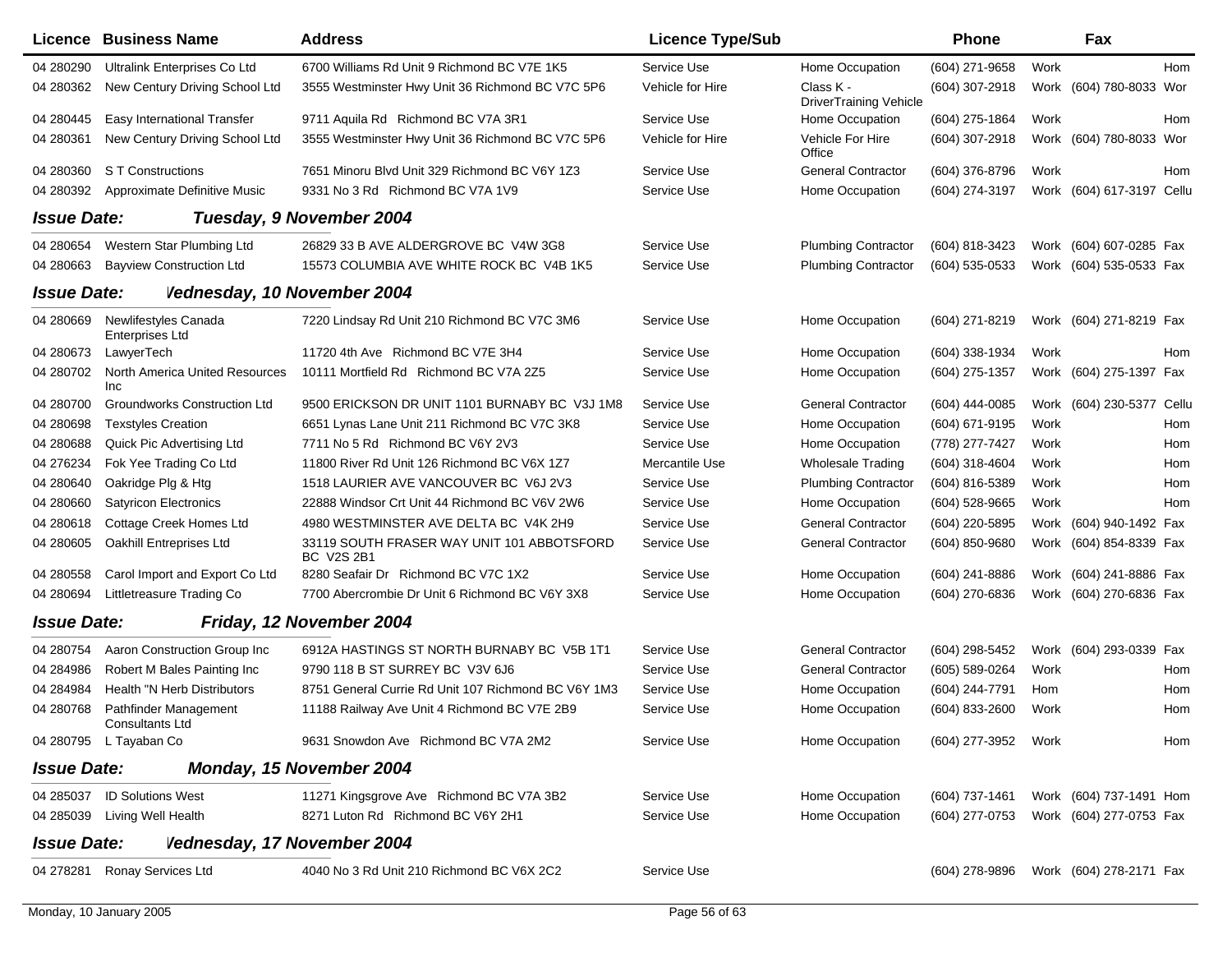|                    | Licence Business Name                                    | <b>Address</b>                                     | <b>Licence Type/Sub</b>         |                              | <b>Phone</b>     |        | Fax                       |     |
|--------------------|----------------------------------------------------------|----------------------------------------------------|---------------------------------|------------------------------|------------------|--------|---------------------------|-----|
| 04 279150          | Triump Express Service Canada<br><b>Inc</b>              | 10651 Shellbridge Way Unit 106 Richmond BC V6X 2W8 | Service Use                     |                              | $(604)$ 273-0600 |        | Work (604) 273-0611 Fax   |     |
| 04 279047          | <b>Canadian Innovation Electronics</b><br>Ltd            | 5811 Cooney Rd Unit 305 Richmond BC V6X 3M1        | Service Use                     |                              | (604) 273-0222   |        | Work (604) 273-0225 Fax   |     |
| 04 279098          | <b>Beyond Voque Collections</b><br>Company               | 4311 Hazelbridge Way Unit 1625 Richmond BC V6X 3L7 | Mercantile Use                  | <b>Retail Trading</b>        | (604) 233-0622   |        | Work (778) 881-8080 Cellu |     |
| <b>Issue Date:</b> |                                                          | Thursday, 18 November 2004                         |                                 |                              |                  |        |                           |     |
| 04 278083          | Onyx Tile Ltd                                            | 13560 Maycrest Way Unit 2105 Richmond BC V6V 2J7   | Service Use                     | <b>General Contractor</b>    | (604) 783-2933   | Cellul |                           | Hom |
| 04 285070          | O S Distribution                                         | 22888 Windsor Crt Unit 107 Richmond BC V6V 2W6     | Service Use                     | Home Occupation              | (604) 889-9389   |        | Work (604) 523-1840 Fax   |     |
| 04 285126          | Atta Development Ltd                                     | 6271 Azure Rd Richmond BC V7C 2N8                  | Service Use                     | <b>General Contractor</b>    | (604) 275-3222   |        | Work (604) 275-3555 Fax   |     |
| 04 285165          | Virgo Food Co                                            | 3860 Steveston Hwy Richmond BC V7E 2K1             | Service Use                     | Home Occupation              | (604) 728-8561   |        | Work (604) 277-0410 Fax   |     |
| 04 285171          | <b>Compsts Consulting</b>                                | 7100 Gilbert Rd Unit 303 Richmond BC V7C 5C3       | Service Use                     | Home Occupation              | (604) 762-5242   | Work   |                           | Hom |
| 04 285175          | <b>Demsa Construction</b>                                | 8651 Westminster Hwy Unit 323 Richmond BC V6X 3E3  | Service Use                     | <b>General Contractor</b>    | (604) 214-3715   |        | Work (604) 273-3715 Fax   |     |
| 04 285265          | <b>Fusion Mechanical Plumbing</b><br>Contractor Ltd      | 985 E 22ND AVE VANCOUVER BC V5V 1W1                | Service Use                     | <b>Plumbing Contractor</b>   | (604) 202-3902   |        | Work (604) 876-8901 Fax   |     |
| 04 285270          | Ocean View Plumbing and<br>Heating                       | 10875 MONROE DR DELTA BC V4C 1N2                   | Service Use                     | <b>Plumbing Contractor</b>   | (604) 590-1037   |        | Work (604) 590-1037 Fax   |     |
| 04 285281          | Young Electric Technical<br>Services Ltd                 | 7815 SHAUGHNESSY ST VANCOUVER BC V6P 3X7           | Service Use                     | <b>Electrical Contractor</b> | (604) 261-4550   | Work   |                           | Hom |
| <b>Issue Date:</b> |                                                          | Monday, 22 November 2004                           |                                 |                              |                  |        |                           |     |
| 04 285310          | Tina's Basket Boutique                                   | 7400 No 5 Rd Richmond BC V6Y 2V2                   | Service Use                     | Home Occupation              | (604) 999-8249   | Work   |                           | Hom |
| 04 285344          | Kat Innovative Promotional<br>Products Inc.              | 10451 Swinton Cr Richmond BC V7A 3S5               | Service Use                     | Home Occupation              | (604) 304-8601   |        | Work (604) 304-8855 Fax   |     |
| 04 285391          | Canada Small and Medium<br><b>Enterprise Association</b> | 7511 No 4 Rd Unit 31 Richmond BC V6Y 2T4           | Service Use                     | Home Occupation              | (604) 233-6658   |        | Work (604) 233-6958 Fax   |     |
| 04 285331          | N C Contracting                                          | 14720 32ND AVE SURREY BC V4P 2J7                   | Service Use                     | <b>General Contractor</b>    | (604) 536-9076   |        | Work (604) 536-9093 Fax   |     |
| 04 285225          | Triple 5 Quality Wood Inc                                | 19881 16TH AVE LANGLEY BC                          | Service Use                     | <b>General Contractor</b>    | (604) 524-4493   | Work   |                           | Hom |
| 04 285015          | Save on Carpet Shampoo                                   | 6871 Francis Rd Unit 35 Richmond BC V7C 4S9        | Service Use                     | Home Occupation              | (604) 277-8471   | Hom    | (604) 277-8471 Fax        |     |
| 04 277078          | <b>Tuf Trading Ltd</b>                                   | 11191 Horseshoe Way Unit 6 Richmond BC V7A 4S5     | Mercantile Use                  | <b>Wholesale Trading</b>     | (604) 277-4933   |        | Work (604) 277-4984 Fax   |     |
| 04 279 676         | Glaciertech Inc                                          | 8860 Beckwith Rd Unit 210 Richmond BC V6X 1V5      | Mercantile Use                  | <b>Wholesale Trading</b>     | (604) 232-0824   |        | Work (604) 232-0825 Fax   |     |
| 04 285309          | Jones & Brown Woodworks                                  | 23220 Dyke Rd Richmond BC V6V 1E2                  | Service Use                     | <b>General Contractor</b>    | (604) 525-1076   |        | Work (604) 525-1073 Fax   |     |
| <b>Issue Date:</b> |                                                          | Tuesday, 23 November 2004                          |                                 |                              |                  |        |                           |     |
| 04 278296          | Global Mareketing Analysis Inc                           | 8888 Odlin Cr Unit 3060 Richmond BC V6X 3Z8        | Service Use                     |                              | (604) 276-8341   |        | Work (604) 276-8341 Fax   |     |
| 04 279214          | Algomind Academic and Career<br>Networks Inc             | 8888 Odlin Cr Unit 2015 Richmond BC V6X 3Z8        | Service Use                     |                              | (604) 288-4338   | Work   |                           | Hom |
|                    | 04 278746 XGeneration                                    | 13351 Commerce Pkwy Unit 1268 Richmond BC V6V 2X7  | Service Use                     |                              | (604) 214-8686   |        | Work (604) 214-8687 Hom   |     |
|                    | 04 277910 GTW Enterprises Ltd                            | 11560 Voyageur Way Richmond BC V6X 3E1             | Industrial/Manufacturing<br>Use |                              | (604) 270-1374   |        | Work (604) 270-1365 Fax   |     |
| 04 277758          | Bear Lane                                                | 6060 Minoru Blvd 1835 Richmond BC V6Y 2V7          | Mercantile Use                  | <b>Retail Trading</b>        | $(604)$ 299-5050 |        | Work (604) 299-0808 Fax   |     |
| 04 277186          | Asianway Supermarket Ltd                                 | 6280 No 3 Rd Unit 130 Richmond BC V6Y 2B3          | Mercantile Use                  | <b>Retail Trading</b>        | (604) 278-2006   | Work   |                           | Hom |
| 04 276406          | Medi Pharma Enterprises Group<br>Canada                  | 12830 Clarke PI Unit 260 Richmond BC V6V 2H5       | Mercantile Use                  | <b>Wholesale Trading</b>     | (604) 244-1816   |        | Work (604) 244-1861 Fax   |     |
| 04 275907          | Ryan Law Group                                           | 10811 No 4 Rd Unit 140 Richmond BC V7A 2Z5         | Service Use                     |                              | (604) 241-4069   | Work   |                           | Hom |
| 04 272210          | Home Hardware                                            | 7600 Alderbridge Way Richmond BC V6X 2A2           | Service Use                     |                              | (604) 273-4606   |        | Work (604) 273-1760 Fax   |     |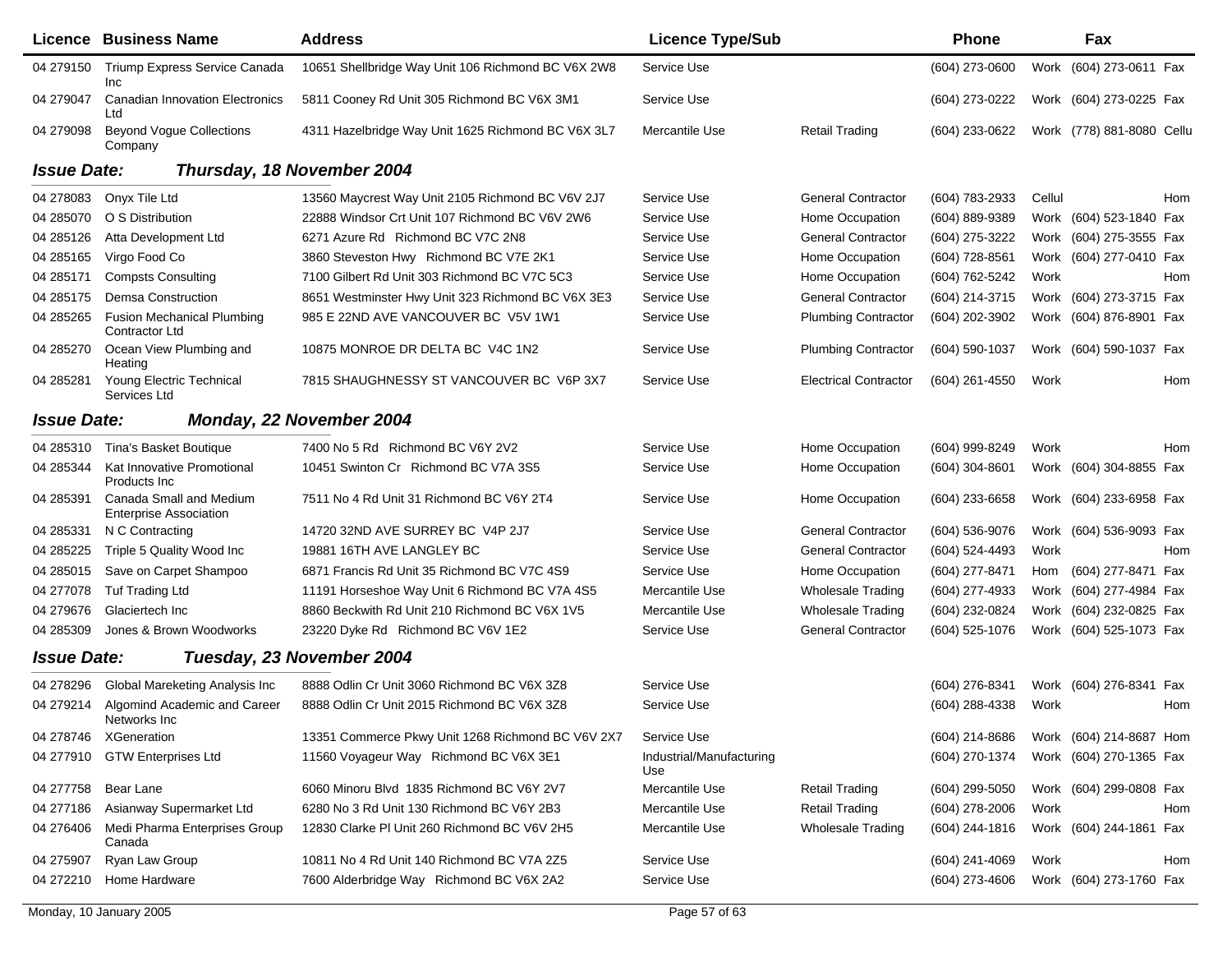|                    | Licence Business Name                                   | <b>Address</b>                                     | <b>Licence Type/Sub</b> |                              | Phone            | Fax                                    |
|--------------------|---------------------------------------------------------|----------------------------------------------------|-------------------------|------------------------------|------------------|----------------------------------------|
| 04 269220          | Sa Sa Cosmetics                                         | 4151 Hazelbridge Way Unit 2870 Richmond BC V6X 4J7 | Mercantile Use          | <b>Retail Trading</b>        | (604) 278-3339   | Work (604) 278-3078 Fax                |
| 04 262977          | Heatherbrae Builders Co Ltd                             | 11171 Horseshoe Way Unit 10 Richmond BC V7A 4S5    | Service Use             | <b>General Contractor</b>    | (604) 277-2315   | (604) 277-2311 Fax<br>Work             |
| 04 277155          | In Style Collection                                     | 8700 McKim Way Unit 2193 Richmond BC V6X 4A5       | Mercantile Use          | <b>Retail Trading</b>        | (604) 303-0493   | (604) 303-0493 Fax<br>Work             |
| 04 279044          | Danny Leung Math & Computer<br>Services                 | 8700 McKim Way Unit 2203 Richmond BC V6X 4A5       | Assembly Use Group 3    | <b>Education Institution</b> | (604) 805-7477   | Cellul<br>Hom                          |
| <b>Issue Date:</b> | Vednesday, 24 November 2004                             |                                                    |                         |                              |                  |                                        |
| 04 286374          | A B Handyman                                            | 2211 No 4 Rd Unit 112 Richmond BC V6X 3X1          | Service Use             | <b>General Contractor</b>    | (604) 303-5855   | Work (604) 303-5855 Fax                |
| 04 28 6449         | Kathleen Beaumont Consultant                            | 5237 Hollycroft Dr Richmond BC V7E 5B7             | Service Use             | Home Occupation              | (604) 272-4841   | Work<br>Hom                            |
| 04 286426          | C Y P Colour Ring                                       | 3836 McKay Dr Richmond BC V6X 3L5                  | Service Use             | Home Occupation              | $(604)$ 448-8898 | Work (604) 448-8896 Fax                |
| 04 28 64 22        | Canada Bestra Industrial<br>Company                     | 3560 Scratchley Cr Richmond BC V6X 3T2             | Service Use             | Home Occupation              | (604) 729-6468   | Work (604) 233-6263 Fax                |
| 04 286411          | A N Y Carpentry / Eric Moen                             | 5602 Wilson Crt Richmond BC V6V 2P1                | Service Use             | Home Occupation              | (604) 526-4478   | Work<br>Hom                            |
| 04 28 6410         | Lillie Family Heating & Plumbing<br>Co                  | 1401 HOCKADAY STREET COQUITLAM BC V3X 2X3          | Service Use             | <b>Gas Contractor</b>        | (604) 936-9599   | Work (604) 942-8453 Fax                |
| 04 28 64 05        | Daniel's Landscape Services                             | 8400 Ackroyd Rd Unit 212 Richmond BC V6X 3E8       | Service Use             | <b>General Contractor</b>    | (604) 801-0188   | Work<br>Hom                            |
| 04 286390          | Saint Leroy International Trade<br>Co Ltd               | 8111 Anderson Rd Unit 1102 Richmond BC V6Y 3Z8     | Service Use             | Home Occupation              | (604) 821-1102   | Work (604) 821-1102 Fax                |
| 04 275658          | Timbo Dino                                              | 5300 No 3 Rd Unit 926 Richmond BC V6X 2X9          | Mercantile Use          | Retail Trading               | (604) 505-3233   | Work<br>Hom                            |
| 04 286397          | London Plumbing Ltd                                     | 7540 SIMON ST MISSION BC V2V 3E8                   | Service Use             | <b>Plumbing Contractor</b>   | (604) 826-2923   | Work (604) 826-2985 Fax                |
| <b>Issue Date:</b> |                                                         | Thursday, 25 November 2004                         |                         |                              |                  |                                        |
| 04 286470          | <b>H C Janitorial Services</b>                          | 8535 Jones Rd Unit 312 Richmond BC V6Y 1L7         | Service Use             | Home Occupation              | (604) 207-6907   | Work (604) 207-6907 Fax                |
| 04 28 64 97        | Abbotsford Surveillance Alarm<br>Systems                | 34820 CHAMPLAIN CRES ABBOTSFORD BC V2S 6A1         | Service Use             | <b>General Contractor</b>    | (604) 859-6001   | Work (604) 859-6063 Fax                |
| 04 286453          | <b>EmKay Freight Services</b>                           | 10600 Hollybank Dr Richmond BC V7E 4S5             | Service Use             | Home Occupation              | $(604)$ 275-0097 | Work<br>Hom                            |
| 04 28 64 33        | Sprayline Systems Inc                                   | 12111 86TH AVE UNIT 6 SURREY BC V3W 3H8            | Service Use             | <b>General Contractor</b>    | (604) 880-3053   | (604) 648-8748 Fax<br>Work             |
| 04 286456          | K & J Trading Company                                   | 6071 Martyniuk PI Richmond BC V7E 6K1              | Service Use             | Home Occupation              | (604) 277-3629   | Work<br>Hom                            |
| <b>Issue Date:</b> |                                                         | Friday, 26 November 2004                           |                         |                              |                  |                                        |
| 04 28 6548         | About Thai Trading                                      | 5115 Garden City Rd Unit 1413 Richmond BC          | Service Use             | Home Occupation              | $(604)$ 771-5861 | Work (604) 683-6775 Fax                |
| 04 286562          | Woodpro Tree Services Ltd                               | 5204 CHAMBERLAYNE AVE DELTA BC V4K 2J8             | Service Use             | <b>General Contractor</b>    | (604) 831-2715   | Work<br>Hom                            |
| 04 28 65 63        | Chi - Wai Construction                                  | 2591 E 16 AVE VANCOUVER BC V5M 2L5                 | Service Use             | <b>General Contractor</b>    | (604) 434-7382   | Work (604) 889-2618 Cellu              |
| 04 279613          | Bodylax Health Co Ltd                                   | 3700 No 3 Rd Richmond BC V6X 2C1                   | Mercantile Use          | <b>Retail Trading</b>        | $(604)$ 304-1288 | Hom<br>Work                            |
| <b>Issue Date:</b> |                                                         | Monday, 29 November 2004                           |                         |                              |                  |                                        |
|                    | 04 279290 Vector Trade International                    | 4400 Hazelbridge Way Unit 250 Richmond BC V6X 3R8  | Service Use             |                              |                  | (604) 821-1555 Work (604) 821-0688 Hom |
| 04 280320          | Century International<br><b>Investments Corporation</b> | 4351 No 3 Rd Unit 220 Richmond BC V6X 3A7          | Service Use             |                              | (604) 821-1189   | Work (604) 821-1189 Fax                |
| 04 280648          | <b>Direct Aquatics Limited</b>                          | 12871 Clarke PI Unit 140 Richmond BC V6V 2H9       | Mercantile Use          | <b>Wholesale Trading</b>     | (604) 233-1129   | Work<br>Hom                            |
| 04 285051          | <b>Skywork Solutions</b>                                | 11331 Coppersmith Way Unit 150 Richmond BC V7A 5J9 | Service Use             |                              | (604) 288-4309   | Work (604) 263-4844 Cellu              |
| 04 285064          | Klean Keepers Ogugua Cleaning<br>Services               | 6888 No 3 Rd Unit 101 Richmond BC V6Y 2C4          | Service Use             |                              | (604) 247-1131   | Work (604) 232-1341 Fax                |
| <b>Issue Date:</b> |                                                         | Thursday, 2 December 2004                          |                         |                              |                  |                                        |
|                    | 04 279780 Advance - N - Go Shop                         | 7900 Westminster Hwy Unit 120 Richmond BC V6X 1A5  | Service Use             |                              | (778) 773-3009   | Work<br>Hom                            |
|                    | Monday, 10 January 2005                                 |                                                    | Page 58 of 63           |                              |                  |                                        |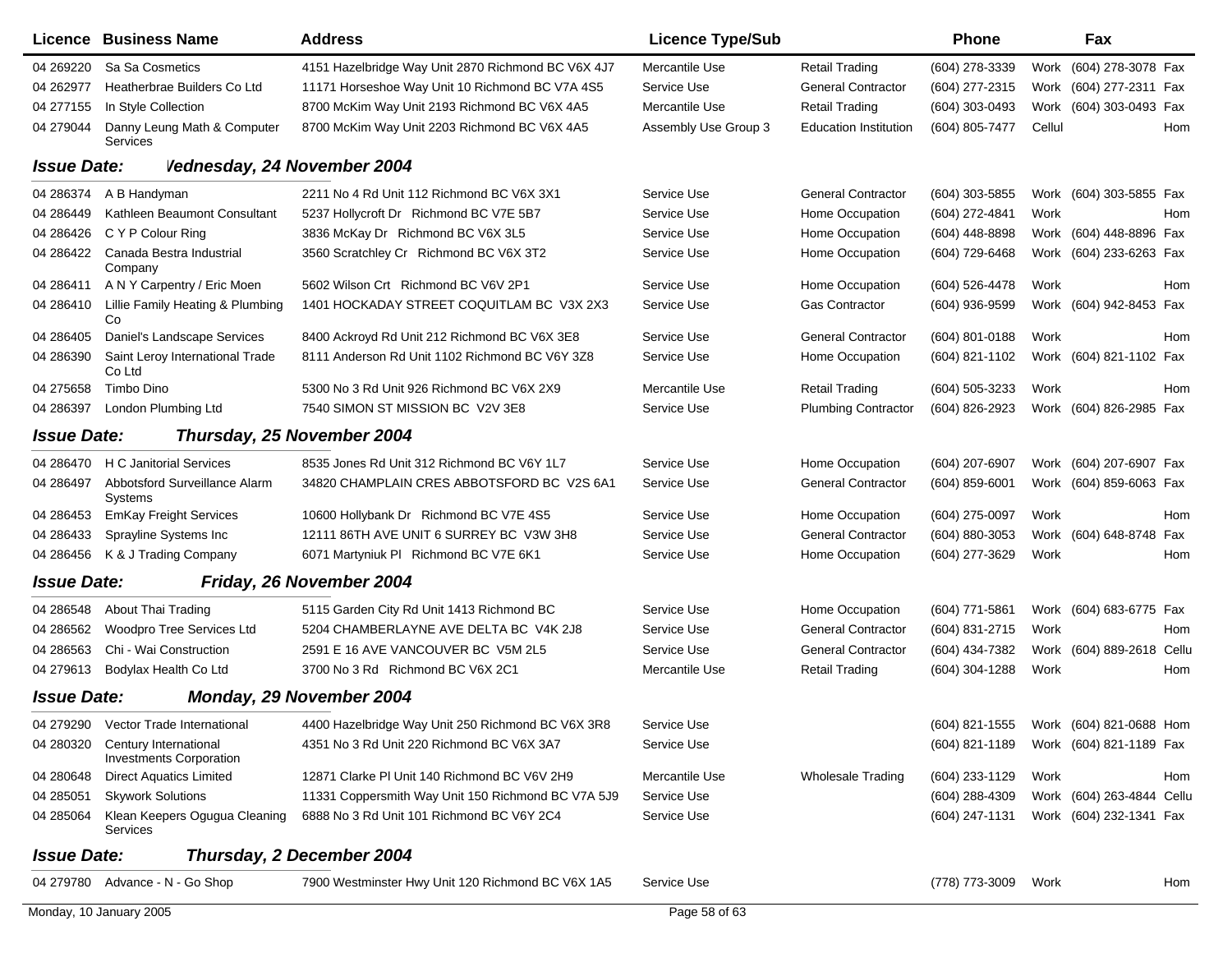|                    | <b>Licence Business Name</b>                          | <b>Address</b>                                     | <b>Licence Type/Sub</b>         |                           | <b>Phone</b>     |      | Fax                        |  |
|--------------------|-------------------------------------------------------|----------------------------------------------------|---------------------------------|---------------------------|------------------|------|----------------------------|--|
| 04 284960          | Speedpro Imaging                                      | 12011 Riverside Way Unit 150 Richmond BC V6W 1K6   | Industrial/Manufacturing<br>Use |                           | (604) 272-2240   |      | Work (604) 272-2959 Fax    |  |
| 04 280228          | Canada Vanbel Import & Export<br>Co Ltd               | 6411 Mara Cr Richmond BC V7C 2R1                   | Service Use                     | Home Occupation           | (604) 716-3766   | Work | Hom                        |  |
| 04 269803          | G Stone Group Inc                                     | 4151 Hazelbridge Way Unit 1230 Richmond BC V6X 4J7 | <b>Mercantile Use</b>           | <b>Retail Trading</b>     | (604) 319-9930   |      | Work (604) 266-2315 Fax    |  |
| 03 237002          | Angel Cake Shop                                       | 7771 Westminster Hwy Unit 160 Richmond BC V6X 1A4  | Mercantile Use                  | <b>Retail Trading</b>     | (604) 273-0838   |      | Work (604) 273-0829        |  |
| 03 235623          | Quanlam (Wong's) Specialty<br>Mushroom Production Ltd | 13400 Blundell Rd Richmond BC V6W 1B5              | Mercantile Use                  | Wholesale Trading         | (604) 715-3089   |      | Work (604) 521-3098 Fax    |  |
| 04 279482          | Jones New York Factory Store                          | 7771 Alderbridge Way Unit 110 Richmond BC V6X 2A4  | Mercantile Use                  | <b>Retail Trading</b>     | (604) 278-1503   |      | Work (604) 278-1535 Fax    |  |
| 04 280681          | Kaajal L Hayer Law Corporation                        | 5188 Westminster Hwy Unit 203 Richmond BC V7C 5S7  | Service Use                     |                           | (604) 729-6285   |      | Work (604) 279-5560 Fax    |  |
| <b>Issue Date:</b> |                                                       | Friday, 3 December 2004                            |                                 |                           |                  |      |                            |  |
| 04 009243          | Taiwan Kwong Leung Hing Dried<br>Food Ltd             | 4151 Hazelbridge Way Unit 2720 Richmond BC V6X 4J7 | <b>Mercantile Use</b>           | Retail Trading            | (604) 232-9182   | Work | Hom                        |  |
| 04 278217          | <b>Puti Meditation College</b>                        | 8300 Capstan Way Unit 1033 Richmond BC V6X 4B7     | Mercantile Use                  | <b>Retail Trading</b>     | (604) 276-2885   |      | Work (604) 821-2085 Fax    |  |
| 04 279497          | Marissa Enage Inc                                     | 6160 Dover Rd Richmond BC V7C 3L1                  | Service Use                     | Home Occupation           | (604) 277-9072   | Work | Hom                        |  |
| 04 28 6378         | <b>Tile Town Distribution</b>                         | 11471 Blacksmith PI Unit 104 Richmond BC V7A 4T7   | Mercantile Use                  | <b>Wholesale Trading</b>  | (604) 590-3617   | Work | Hom                        |  |
| <b>Issue Date:</b> |                                                       | Monday, 6 December 2004                            |                                 |                           |                  |      |                            |  |
| 04 257269          | Zentech Electronic Inc                                | 4871 Shell Rd Unit 1240 Richmond BC V6X 3Z6        | Service Use                     |                           | (604) 207-0299   |      | Work (604) 207-0290 Fax    |  |
| 04 286695          | Crossroads Fire and Safety                            | 364 PLEASANT ST PORT MOODY BC V3H 3X2              | Service Use                     | <b>General Contractor</b> | (604) 805-2165   |      | Work (604) 469-1076 Fax    |  |
| 04 286699          | <b>Tony Construction</b>                              | 4234 FRASER ST VANCOUVER BC V5V 4G2                | Service Use                     | <b>General Contractor</b> | (604) 999-8103   | Work | Hom                        |  |
| 04 286700          | Modz Imports                                          | 8131 Lurgan Rd Richmond BC V6Y 1H8                 | Service Use                     | Home Occupation           | (604) 277-5264   |      | Work (604) 277-5264 Fax    |  |
| 04 286725          | Mario S David                                         | 4051 Westminster Hwy Richmond BC V7C 1B2           | Service Use                     | <b>General Contractor</b> | (604) 207-9977   | Work | Hom                        |  |
| 04 286745          | <b>Clover Developer</b>                               | 6069 125 A ST SURREY BC V3X 3L6                    | Service Use                     | <b>General Contractor</b> | (604) 572-6069   |      | Work (604) 572-6049<br>Fax |  |
| 04 286848          | West Coast Drywall                                    | 10220 River Dr Richmond BC V6X 1Z3                 | Service Use                     | <b>General Contractor</b> | (604) 279-8473   | Work | Hom                        |  |
| 04 286855          | Apex International Trading Ltd                        | 10393 Shepherd Dr Richmond BC V6X 4C3              | Service Use                     | Home Occupation           | (604) 214-6618   | Work | Hom                        |  |
| 04 286859          | <b>Relate Public Relations Inc</b>                    | 11571 Kingsbridge Dr Richmond BC V7A 4T1           | Service Use                     | Home Occupation           | (604) 271-7530   |      | Work (604) 271-7530 Fax    |  |
| 04 286691          | <b>Bright Life Enterprises Ltd</b>                    | 2211 No 4 Rd Unit 161 Richmond BC V6X 3X1          | Service Use                     | Home Occupation           | (604) 303-8160   |      | Work (604) 303-8160 Fax    |  |
| 04 287010          | T C L Maintenance Limited                             | 8762 140B ST SURREY BC V3W 0V9                     | Service Use                     | <b>General Contractor</b> | (604) 599-5503   |      | Work (604) 599-5503 Fax    |  |
| 04 286668          | <b>AKG Flying Tying Accessories</b>                   | 2380 McLennan Ave Richmond BC V6X 2N7              | Service Use                     | Home Occupation           | (604) 273-1290   | Work | Hom                        |  |
| 04 286646          | <b>Twinpower Contracting</b>                          | 5131 Bunting Ave Richmond BC V7E 5X3               | Service Use                     | <b>General Contractor</b> | (604) 274-0009   | Fax  | Hom                        |  |
| 04 28 6510         | Medi-Pharma Enterprises<br>Corporation                | 12830 Clarke PI Unit 260 Richmond BC V6V 2H5       | Service Use                     |                           | (604) 244-1816   |      | Work (604) 244-1861<br>Fax |  |
| 04 280703          | Joyce Travel And Tours Ltd                            | 8055 Anderson Rd Unit 220 Richmond BC V6Y 1S2      | Service Use                     | <b>Travel Agency</b>      | (604) 270-0050   |      | Work (604) 788-8332 Cellu  |  |
| 04 279801          | Lockotronic Trading Inc                               | 8680 Cambie Rd Unit 141 Richmond BC V6X 4J8        | Service Use                     |                           | (604) 339-9559   | Work | Hom                        |  |
| 04 279783          | MPS Health Land Inc                                   | 8131 Westminster Hwy Unit 108 Richmond BC V6Y 1A7  | Service Use                     |                           | (604) 278-7378   |      | Work (604) 278-7376 Fax    |  |
| 04 279781          | MPS Health Land Inc                                   | 8131 Westminster Hwy Unit 108 Richmond BC V6Y 1A7  | Mercantile Use                  | <b>Retail Trading</b>     | (604) 278-7378   |      | Work (604) 278-7376 Fax    |  |
| 04 279746          | <b>McTec Vacation</b>                                 | 4400 Hazelbridge Way Unit 160 Richmond BC V6X 3R8  | Service Use                     | <b>Travel Agency</b>      | (604) 233-0448   |      | Work (604) 233-0449 Fax    |  |
| 04 276217          | <b>Celin Beauty</b>                                   | 8338 Capstan Way Unit 1233 Richmond BC V6X 4B5     | Service Use                     |                           | $(604)$ 868-3689 | Page | Hom                        |  |
| 04 279635          | Strangeways Technologies &<br>Communications Inc.     | 5811 Cooney Rd Unit 305 Richmond BC V6X 3M1        | Service Use                     |                           | (604) 454-7599   |      | Work (604) 207-0565 Fax    |  |
| <b>Issue Date:</b> |                                                       | Tuesday, 7 December 2004                           |                                 |                           |                  |      |                            |  |
| 04 287085          | Metronaps Holdings Ltd                                | 3880 Grant McConachie Way Richmond BC              | Service Use                     |                           | (604) 516-0566   |      | Work (604) 516-0568 Fax    |  |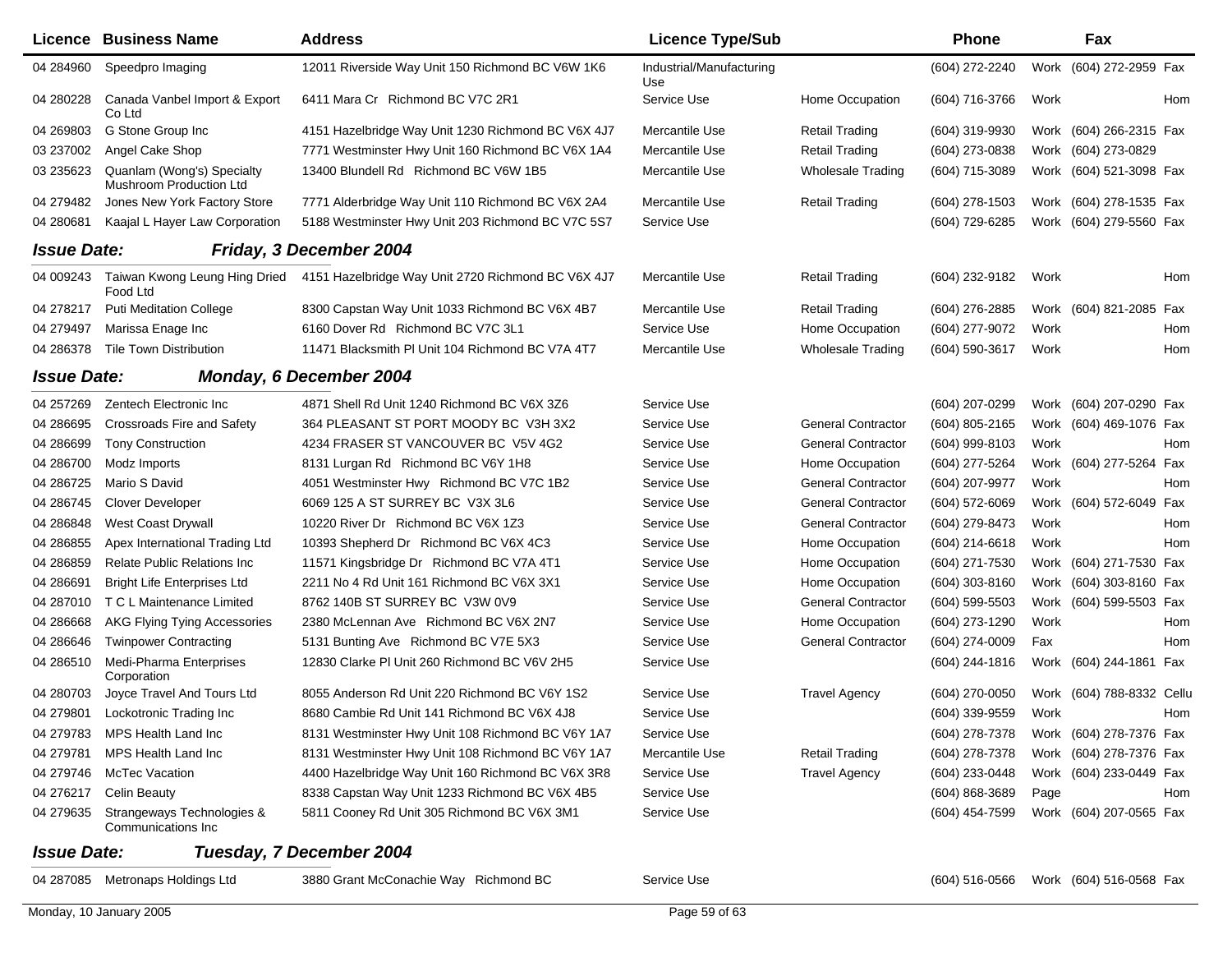|                    | Licence Business Name                        | <b>Address</b>                                                                        | <b>Licence Type/Sub</b> |                                                    | <b>Phone</b>                           |        | Fax                       |            |
|--------------------|----------------------------------------------|---------------------------------------------------------------------------------------|-------------------------|----------------------------------------------------|----------------------------------------|--------|---------------------------|------------|
| 04 285035          | Sodexho                                      | 7000 Westminster Hwy Richmond BC V6X 1A2                                              | Assembly Use Group 1    | Food Service<br>Establishment                      | 6042789711412 Work                     |        |                           | <b>Hom</b> |
| 04 286743          | <b>Clover Mechanical Plumbing</b>            | 6069 125 A ST SURREY BC V3X 3L6                                                       | Service Use             | <b>Plumbing Contractor</b>                         | $(604)$ 572-6069                       |        | Work (604) 572-6049 Fax   |            |
| <b>Issue Date:</b> | <b>Wednesday, 8 December 2004</b>            |                                                                                       |                         |                                                    |                                        |        |                           |            |
| 04 287008          | Western Star Plumbing Ltd                    | 26829 33 B AVE ALDERGROVE BC V4W 3G8                                                  | Service Use             | <b>Gas Contractor</b>                              | (604) 818-3423                         |        | Work (604) 607-0285 Fax   |            |
| 04 287174          | <b>Tuque.ca Enterprises</b>                  | 3371 Barmond Ave Richmond BC V7E 1A1                                                  | Service Use             | Home Occupation                                    | (604) 821-1021                         | Work   |                           |            |
| 04 287053          | Tai Day Construction                         | 390 E 16TH AVE VANCOUVER BC V5T 2T6                                                   | Service Use             | <b>General Contractor</b>                          | (604) 873-6383                         | Hom    |                           | Hom        |
| 04 287058          | Magfrey Jewellery Limited                    | 7300 Ledway Rd Unit 22 Richmond BC V7C 4N9                                            | Service Use             | Home Occupation                                    | (604) 277-1217                         |        | Work (604) 277-1217 Fax   |            |
| 04 287033          | Paradise Garden Contractor<br>Building       | 7805 140 ST SURREY BC V3W 5K1                                                         | Service Use             | <b>General Contractor</b>                          | (604) 592-9042                         |        | Work (604) 592-9041 Fax   |            |
| 04 287026          | West Richmond Custom Cutting<br>Ltd          | 9113 Gilbert Rd Richmond BC V7E 2G7                                                   | Service Use             | Home Occupation                                    | (604) 275-7299                         |        | Work (604) 275-7299 Fax   |            |
| 04 287013          | JB Woodworks Ltd                             | 13110 88TH AVE SURREY BC V3W 3K3                                                      | Service Use             | <b>General Contractor</b>                          | (604) 590-5071                         |        | Work (604) 590-5072 Fax   |            |
| 04 279782          | Impulse Sports                               | 4151 Hazelbridge Way Unit 1360 Richmond BC V6X 4J7                                    | Mercantile Use          | <b>Retail Trading</b>                              | (604) 295-6606                         |        | Work (604) 295-6610 Fax   |            |
| 04 279500          | <b>VIPRO Computer Services Ltd</b>           | 11720 Voyageur Way Unit 7 Richmond BC V6X 3G9                                         | Service Use             |                                                    | (604) 278-1978                         | Work   |                           | Hom        |
| 04 278907          | Starbucks Coffee #4568                       | 4151 Hazelbridge Way Unit 1008 Richmond BC V6X 4J7                                    | Assembly Use Group 1    | <b>Food Service</b><br>Establishment, Take-<br>Out | (206) 318-8705                         | Work   |                           | Hom        |
| 04 277937          | <b>XKG Enterprise Corporation</b>            | 12838 Clarke PI Unit 143 Richmond BC V6V 2H6                                          | Mercantile Use          | <b>Wholesale Trading</b>                           | (604) 233-7085                         |        | Work (604) 233-7086 Fax   |            |
| 04 287102          | The One Primrose Floral Design               | 10131 Ainsworth Cr Richmond BC V7E 3V3                                                | Service Use             | Home Occupation                                    | (604) 275-7369                         |        | Work (604) 275-7369 Fax   |            |
| 04 277418          | <b>Emson Enterprises</b>                     | 12815 Clarke PI Unit 120 Richmond BC V6V 2H9                                          | Mercantile Use          | <b>Wholesale Trading</b>                           | $(604)$ 304-0608                       |        | Work (604) 232-1262 Fax   |            |
| 04 274449          | A Light Idea                                 | 4151 Hazelbridge Way Unit 1920 Richmond BC V6X 4J7                                    | Mercantile Use          | <b>Retail Trading</b>                              | (604) 295-6650                         |        | Work (604) 295-6651 Fax   |            |
| 04 263991          | <b>Giant Smarthouse Group</b><br>Corporation | 12020 Bridgeport Rd Unit 204 Richmond BC V6V 1J3                                      | Mercantile Use          | <b>Wholesale Trading</b>                           | (604) 304-0707                         |        | Work (604) 437-9633 Fax   |            |
| 04 279850          | LA Weight Loss                               | 9040 Blundell Rd Unit 175 Richmond BC V6Y 1K3                                         | Service Use             |                                                    | (604) 278-7546                         |        | Work (604) 683-4524 Fax   |            |
| <b>Issue Date:</b> |                                              | Thursday, 9 December 2004                                                             |                         |                                                    |                                        |        |                           |            |
| 04 279407          | Gaia-Garden (& Naturika)                     | 6551 No 3 Rd 1553 Richmond BC V6Y 2B6                                                 | Mercantile Use          | <b>Retail Trading</b>                              | (604) 836-2554                         |        | Work (604) 734-4376 Fax   |            |
| 04 286676          | Love Telepersonals Inc                       | 9240 No 6 Rd Richmond BC V6W 1E5                                                      | Service Use             | Home Occupation                                    | (604) 570-5665                         | Work   |                           | Hom        |
| 04 286509          | Pure Air Enterprise Ltd                      | 6081 No 3 Rd Unit 828 Richmond BC V6Y 2B2                                             | Service Use             |                                                    | (604) 716-7552                         |        | Work (604) 273-7873 Fax   |            |
| 04 279442          | A & T Gift Collections Inc                   | 6551 No 3 Rd 1525 Richmond BC V6Y 2B6                                                 | Mercantile Use          | <b>Retail Trading</b>                              | (604) 505-2188                         |        | Work (604) 518-1738 Wor   |            |
| 04 278229          | Canada Future Investment Co Ltd              | 9360 Finn Rd Richmond BC V7A 2L4                                                      | Service Use             |                                                    | (604) 931-2488                         |        | Work (778) 863-4294 Cellu |            |
| 04 280495          | TJ Star Enterprises Ltd                      | 6081 No 3 Rd Unit 909 Richmond BC V6Y 2B2                                             | Service Use             |                                                    | (604) 278-8418                         |        | Work (604) 278-8421 Fax   |            |
| <b>Issue Date:</b> |                                              | Monday, 13 December 2004                                                              |                         |                                                    |                                        |        |                           |            |
|                    | <b>Corporation Canad</b>                     | 04 285116 China Certification & Inspection 8833 Odlin Cr Unit 215 Richmond BC V6X 3Z7 | Service Use             |                                                    | (604) 278-0790 Work (604) 322-3298 Fax |        |                           |            |
| 04 269 645         | Pan Asia Communications                      | 4151 Hazelbridge Way Unit 1410 Richmond BC V6X 4J7                                    | Mercantile Use          | <b>Retail Trading</b>                              | (604) 214-9988                         |        | Work (604) 214-9933 Fax   |            |
| 04 287223          | Junk Terminator Disposal<br>Company          | 6560 Buswell St Unit 204 Richmond BC V6Y 2G7                                          | Service Use             | Home Occupation                                    | (604) 715-5687                         | Work   |                           | Hom        |
| 04 287267          | <b>Twitchyfingers Media</b>                  | 7320 Petts Rd Richmond BC V7A 1J7                                                     | Service Use             | Home Occupation                                    | (604) 649-6097                         | Work   |                           | Hom        |
| 04 287166          | Specialtyribbon.com                          | 12551 Phoenix Dr Richmond BC V7E 6B4                                                  | Service Use             | Home Occupation                                    | (604) 271-6567                         | Work   |                           | Hom        |
| 04 287130          | <b>Ambient Consulting</b>                    | 3631 Granville Ave Richmond BC V7C 1C8                                                | Service Use             | Home Occupation                                    | (604) 999-7513                         |        | Work (604) 999-7513 Cellu |            |
| 04 287011          | B & S Food Products Ltd                      | 8051 Leslie Rd Unit 120 Richmond BC V6X 1E4                                           | Mercantile Use          | <b>Retail Trading</b>                              | (604) 247-1568                         |        | Work (604) 247-1568 Fax   |            |
| 04 279531          | Elite Currency Exchange                      | 3779 Sexsmith Rd Unit 1183 Richmond BC V6X 3Z9                                        | Service Use             |                                                    | $(604)$ 454-8353                       | Cellul |                           | Hom        |
|                    | Monday, 10 January 2005                      |                                                                                       | Page 60 of 63           |                                                    |                                        |        |                           |            |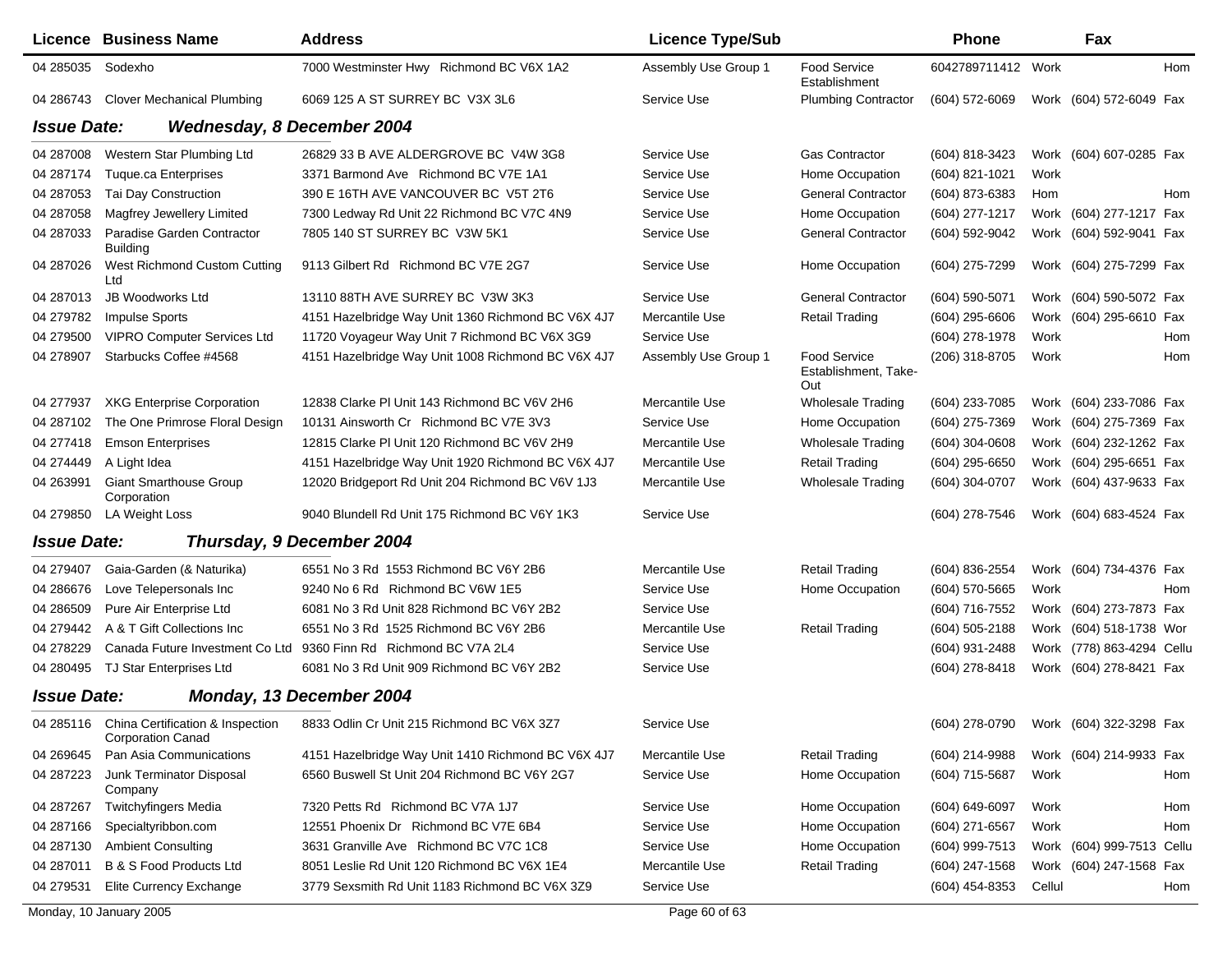|                    | <b>Licence Business Name</b>                | <b>Address</b>                                                 | <b>Licence Type/Sub</b> |                                                    | <b>Phone</b>                           |      | Fax                     |            |
|--------------------|---------------------------------------------|----------------------------------------------------------------|-------------------------|----------------------------------------------------|----------------------------------------|------|-------------------------|------------|
| 04 278057          | Fantom                                      | 4151 Hazelbridge Way Unit 3380 Richmond BC V6X 4J7             | Mercantile Use          | <b>Retail Trading</b>                              | (778) 288-8977                         | Work |                         | Hom        |
| 04 278003          | Juice King                                  | 3700 No 3 Rd Unit 1060 Richmond BC V6X 3X2                     | Assembly Use Group 1    | <b>Food Service</b><br>Establishment, Take-<br>Out | (604) 231-8182                         | Work |                         | <b>Hom</b> |
| 04 276246          | Nature's Essence Health<br>Products Inc     | 4151 Hazelbridge Way Unit 1870 Richmond BC V6X 4J7             | Mercantile Use          | <b>Retail Trading</b>                              | (604) 276-9366                         |      | Work (604) 276-4577 Fax |            |
| 04 269846          | Osim Canada                                 | 4151 Hazelbridge Way Unit 1250 Richmond BC V6X 4J7             | Mercantile Use          | <b>Retail Trading</b>                              | (604) 233-0426                         |      | Work (604) 233-0427 Fax |            |
| 04 271819          | Baoying Feng Jewelry Ltd                    | 4151 Hazelbridge Way Unit 2890 Richmond BC V6X 4J7             | Mercantile Use          | <b>Retail Trading</b>                              | (604) 375-2568                         | Work |                         | Hom        |
| <b>Issue Date:</b> |                                             | Tuesday, 14 December 2004                                      |                         |                                                    |                                        |      |                         |            |
| 04 286542          | Enterprise Rent A Car Canada<br>Limited     | 13460 Smallwood PI Unit 110 Richmond BC V6V 1W8                | Vehicle for Hire        | Vehicle For Hire<br>Office                         | $(604)$ 278-8865                       |      | Work (604) 278-8964 Fax |            |
| 04 287301          | Paradigm Contracting Inc                    | 2237 WINDSOR ST ABBOTSFORD BC V2T 6L8                          | Service Use             | <b>General Contractor</b>                          | (604) 852-4800                         |      | Work (604) 854-1026 Fax |            |
| 04 287294          | Minibay Adventures Inc                      | 4600 Granville Ave Richmond BC V7C 1E4                         | Service Use             | Home Occupation                                    | (778) 386-6464                         | Work |                         | Hom        |
| 04 287341          | Osaka Contracting and<br>Development        | 8297 Saba Rd Unit 905 Richmond BC V6Y 4B5                      | Service Use             | <b>General Contractor</b>                          | (604) 207-0609                         | Work |                         | Hom        |
| 04 287293          | <b>MNN Consulting</b>                       | 730 FARROW ST UNIT 43 COQUITLAM BC V3J 7V4                     | Service Use             |                                                    | (604) 937-7799                         | Work |                         | Hom        |
| 04 287192          | Zeugma Systems Canada Inc                   | 13571 Commerce Pkwy Richmond BC V6V 2R2                        | Service Use             |                                                    | (604) 247-3250                         |      | Work (604) 247-3251 Fax |            |
| 04 286547          | Enterprise Rent A Car Canada<br>Limited     | 13460 Smallwood PI Unit 110 Richmond BC V6V 1W8                | Vehicle for Hire        | Class J - Rental<br>Vehicle                        | (604) 278-8865                         |      | Work (604) 278-8964 Fax |            |
| 04 278799          | Advanced Acupuncture Clinic Inc             | 8388 Capstan Way Unit 1471 Richmond BC V6X 4A7                 | Service Use             |                                                    | (604) 232-9893                         |      | Work (604) 232-9892 Fax |            |
| 04 277906          | Gibo Health Food Ltd                        | 4551 No 3 Rd Unit 190 Richmond BC V6X 2C3                      | Mercantile Use          | <b>Wholesale Trading</b>                           | (604) 278-8736                         |      | Work (604) 278-8716 Fax |            |
| 04 28 6651         | Anna's Cake House                           | 5300 No 3 Rd Unit 828 Richmond BC V6X 2X9                      | Mercantile Use          | <b>Retail Trading</b>                              | (604) 273-2662                         |      | Work (604) 876-6532 Hom |            |
| <b>Issue Date:</b> | Vednesday, 15 December 2004                 |                                                                |                         |                                                    |                                        |      |                         |            |
| 04 287447          | Inc                                         | Home Suite Home Improvements 6501 SUNSHINE DR DELTA BC V4E 1P4 | Service Use             | <b>General Contractor</b>                          | (604) 590-4663                         |      | Work (604) 543-8772 Fax |            |
| 04 287444          | <b>Dream Cabinets Ltd</b>                   | 8336 129TH ST UNIT 7 SURREY BC V3W 0A6                         | Service Use             | <b>General Contractor</b>                          | (604) 590-5057                         |      | Work (604) 590-5087 Fax |            |
| 04 287427          | <b>KYJO Transport Ltd</b>                   | 8571 Bowcock Rd Richmond BC V6Y 1C3                            | Service Use             | Home Occupation                                    | (604) 241-5956                         |      | Work (604) 241-8232 Fax |            |
| <b>Issue Date:</b> |                                             | Thursday, 16 December 2004                                     |                         |                                                    |                                        |      |                         |            |
| 04 286399          | Dr L S Tanaka Chiropractic Inc              | 7031 Westminster Hwy Unit 303 Richmond BC V6X 1A3              | Service Use             |                                                    | (604) 273-9898                         |      | Work (604) 879-5156 Fax |            |
| 04 287358          | Arbutus Floors Inc                          | 14143 60 AVE SURREY BC V3X 2N2                                 | Service Use             | <b>General Contractor</b>                          | (604) 220-7858                         | Work |                         | Hom        |
| 04 287425          | Lawrence Doyle Architect Inc                | 1450 CREEKSIDE DR UNIT 200 VANCOUVER BC V6J<br>5B3             | Service Use             |                                                    | (604) 733-3100                         |      | Work (604) 733-9076 Hom |            |
| 04 287405          | <b>SCT Marketing</b>                        | 5791 Gibbons Dr Richmond BC V7C 2C6                            | Service Use             | Home Occupation                                    | (604) 767-7867                         | Work |                         | Hom        |
| 04 287395          | Canada C2C International<br>Cooperation Inc | 6831 Cooney Rd Unit 6 Richmond BC V6Y 2J9                      | Service Use             | Home Occupation                                    | (604) 728-0581                         |      | Work (604) 303-9769 Fax |            |
| 04 287387          | RD Floors Ltd                               | 11787 85 B ST DELTA BC V4C 2W1                                 | Service Use             | <b>General Contractor</b>                          | (604) 813-5320                         | Work |                         | Hom        |
| 04 287383          | Pacific Art                                 | 13291 Blundell Rd Richmond BC V6W 1B6                          | Service Use             | Home Occupation                                    | (604) 821-0317                         | Work |                         | Hom        |
| 04 287429          | <b>Midwest Fire Prevention</b>              | PO BOX 1183 ALDERGROVE BC V4W 2V1                              | Service Use             | Sprinkler Contractor                               | (778) 808-3607                         | Work |                         | Hom        |
| 04 287225          | Golden Fortune Bakery Inc                   | 4580 No 3 Rd Unit 2085 Richmond BC V6X 4E4                     | Assembly Use Group 1    | <b>Food Service</b><br>Establishment, Take-<br>Out | (604) 233-1685                         | Work |                         | Hom        |
| 04 287188          | Golden Maple Holidays (Canada)<br>Ltd       | 6081 No 3 Rd Unit 920 Richmond BC V6Y 2B2                      | Service Use             |                                                    | (604) 836-8602                         |      | Work (604) 244-8602 Fax |            |
| 04 284985          | Goertzen Holdings Canada Ltd                | 7360 Westminster Hwy Unit 130 Richmond BC V6X 1A1              | Service Use             | <b>General Contractor</b>                          | (604) 247-1815 Work (604) 247-1815 Fax |      |                         |            |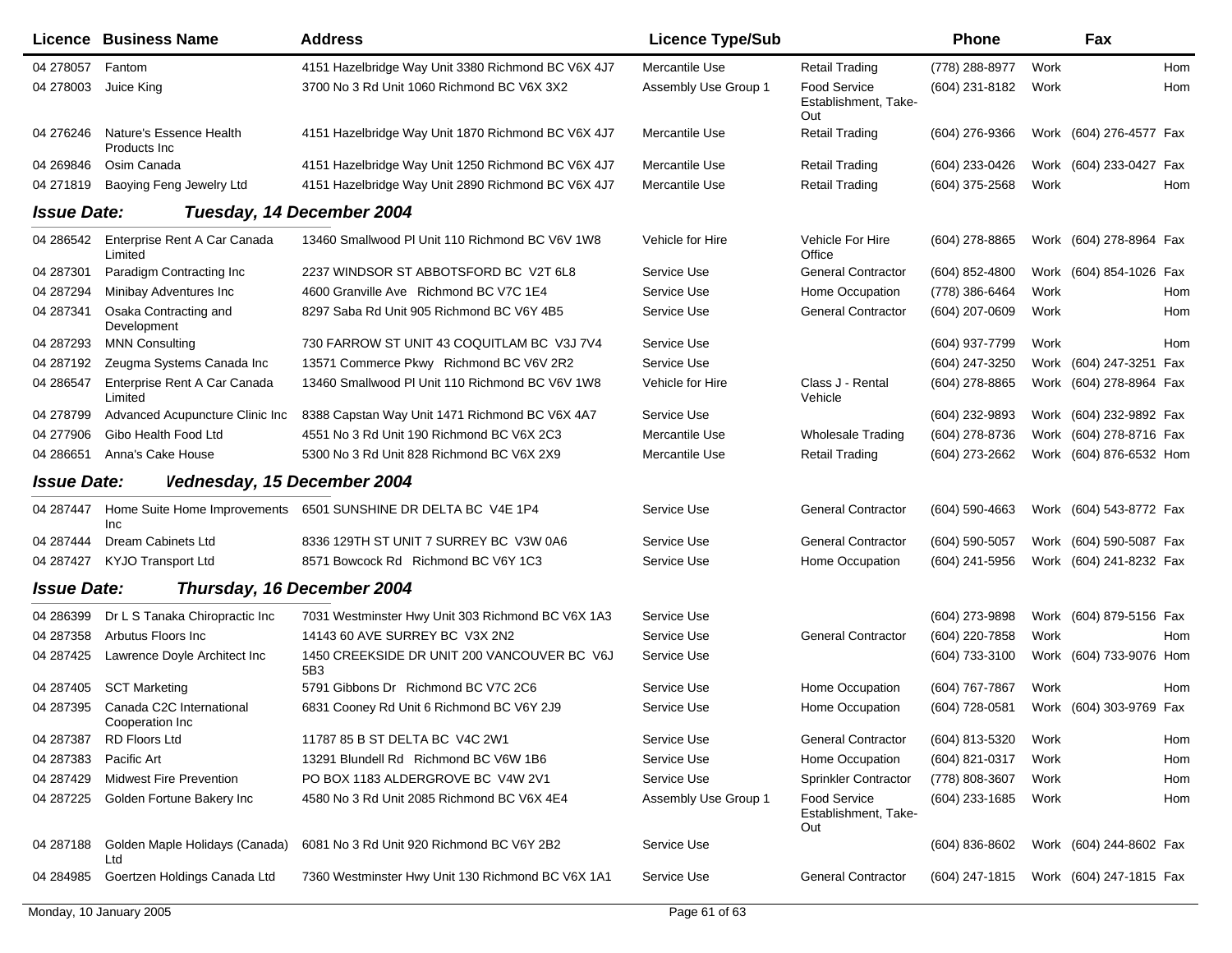|                    | Licence Business Name                         | <b>Address</b>                                        | <b>Licence Type/Sub</b> |                                  | <b>Phone</b>     |        | Fax                       |       |
|--------------------|-----------------------------------------------|-------------------------------------------------------|-------------------------|----------------------------------|------------------|--------|---------------------------|-------|
| 04 280 658         | Noevir Canada Inc                             | 7360 River Rd Unit 100 Richmond BC V6X 1X6            | Service Use             |                                  | (949) 885-3898   |        | Work (714) 306-9586 Cellu |       |
| 04 279612          | <b>Bell (Blundell Centre)</b>                 | 8180 No 2 Rd Unit 164 Richmond BC V7C 5J9             | Mercantile Use          | <b>Retail Trading</b>            | (604) 204-2363   |        | Work (604) 204-2387 Fax   |       |
| 04 279021          | <b>Terra Nova Barber</b>                      | 3675 Westminster Hwy Unit 125 Richmond BC V7C 5V2     | Service Use             |                                  | (604) 765-7182   | Cellul |                           | Hom   |
| 04 269056          | Garden City Jewelery & Loan                   | 9020 Capstan Way Unit 150 Richmond BC V6X 3N6         | Mercantile Use          | Second-Hand<br>Dealer/Pawnbroker | (778) 288-3318   | Work   |                           | Hom   |
| 04 287222          | LT Agencies Inc                               | 7080 River Rd Unit 213 Richmond BC V6X 1X5            | Service Use             |                                  | (604) 244-3046   |        | Work (604) 244-1196 Fax   |       |
| <b>Issue Date:</b> |                                               | Friday, 17 December 2004                              |                         |                                  |                  |        |                           |       |
| 04 287493          | F G X Promotions Service                      | 9383 Pinewell Cr Richmond BC V7A 2C5                  | Service Use             | Home Occupation                  | (778) 229-2221   | Work   |                           | Hom   |
| 04 287450          | Gabriel Khoo                                  | 15215 105 AVE UNIT 144 SURREY BC V3R 1R9              | Service Use             | <b>Gas Contractor</b>            | (604) 582-4288   |        | Work (604) 582-4288       | Fax   |
| 04 287515          | Vancouver Specialized Netwerx                 | 10431 Blundell Rd Richmond BC V6Y 1K9                 | Service Use             | Home Occupation                  | (604) 726-5874   | Work   |                           | Hom   |
| 04 287541          | <b>Enviro Renovators</b>                      | 1730 BROADWAY ST UNIT 12 PORT COQUITLAM BC<br>V3C 2M8 | Service Use             | <b>General Contractor</b>        | (604) 789-7366   |        | Work (604) 618-7367       | Cellu |
| 04 287464          | HMK Photography Inc                           | 6080 Nanika Cr Richmond BC V7C 2W5                    | Service Use             | Home Occupation                  | (604) 271-8386   | Work   |                           | Hom   |
| 04 287488          | <b>EBuy Development Co</b>                    | 12500 McNeely Dr Unit 63 Richmond BC V6V 2S4          | Service Use             | Home Occupation                  | (604) 255-9797   |        | Work (604) 255-9779 Fax   |       |
| 04 287490          | Kearns Mechanical (Plumbing &<br>Heating)     | 5853 190TH ST SURREY BC V3S 7R8                       | Service Use             | <b>Plumbing Contractor</b>       | (604) 576-9882   |        | Work (604) 576-9873 Fax   |       |
| <b>Issue Date:</b> |                                               | Monday, 20 December 2004                              |                         |                                  |                  |        |                           |       |
| 04 285241          | Wendy's Collection                            | 4540 No 3 Rd Unit 1260 Richmond BC V6X 4E4            | Mercantile Use          | <b>Retail Trading</b>            | (604) 270-8345   |        | Work (604) 270-8369 Fax   |       |
| 04 286436          | Fu Li Man Chi Enterprises Ltd                 | 8888 Odlin Cr Unit 2135 Richmond BC V6X 3Z8           | Service Use             | <b>General Contractor</b>        | (604) 724-4823   | Work   |                           | Hom   |
| 04 28 64 39        | Fu Li Man Chi Enterprises Ltd                 | 8888 Odlin Cr Unit 2135 Richmond BC V6X 3Z8           | Service Use             |                                  | (604) 724-4823   | Work   |                           | Hom   |
| <b>Issue Date:</b> |                                               | Tuesday, 21 December 2004                             |                         |                                  |                  |        |                           |       |
|                    | 04 287652 Exclusive Ventures Inc              | 3531 Bearcroft Dr Richmond BC V6X 3B2                 | Service Use             | Home Occupation                  | (604) 719-8568   | Work   |                           | Hom   |
| <b>Issue Date:</b> | Vednesday, 22 December 2004                   |                                                       |                         |                                  |                  |        |                           |       |
| 04 287613          | Canadian Redtill Investment<br>Consulting Ltd | 6191 Buswell St Unit 705 Richmond BC V6Y 4C4          | Service Use             | Home Occupation                  | (604) 272-1817   |        | Work (604) 272-1817 Fax   |       |
| 04 287681          | Milton Choi Design                            | 3880 Westminster Hwy Unit 33 Richmond BC V7C 5S1      | Service Use             | Home Occupation                  | (604) 214-6655   |        | Work (604) 214-6672 Fax   |       |
| 04 287672          | <b>Tradestone Homes Ltd</b>                   | 5560 Hankin Dr Richmond BC V7C 5N2                    | Service Use             | <b>General Contractor</b>        | (604) 728-4774   |        | Work (604) 276-8872 Fax   |       |
| 04 287666          | <b>EMK Constuction Ltd</b>                    | 6271 Comstock Rd Richmond BC V7C 2X5                  | Service Use             | <b>General Contractor</b>        | (604) 274-5371   | Work   |                           | Hom   |
| 04 287615          | Win Ho Foods Company                          | 7411 Schaefer Ave Richmond BC V6Y 2W7                 | Service Use             | Home Occupation                  | (604) 277-8800   |        | Work (604) 277-8800 Fax   |       |
| 04 287593          | Canaleaf Tobacco Inc                          | 3615 Lam Dr Richmond BC V7C 5T2                       | Service Use             | Home Occupation                  | (604) 232-9586   |        | Work (801) 886-5865 Fax   |       |
| 04 287556          | <b>Discovering Floors</b>                     | 9365 114TH ST NORTH DELTA BC V4C 5K8                  | Service Use             | <b>General Contractor</b>        | (604) 584-6071   | Work   |                           | Hom   |
| 04 280619          | Three Sisters Catering & Cafe                 | 11782 Hammersmith Way Unit 103 Richmond BC V7A 5E3    | Assembly Use Group 1    | Food Service<br>Establishment    |                  | Work   |                           | Hom   |
|                    | 04 287621 Aqualeader                          | 6187 KINGSWAY UNIT 201 BURNABY BC V5J 5B8             | Service Use             |                                  | (778) 388-7374   | Cellul |                           | Hom   |
| <b>Issue Date:</b> |                                               | Thursday, 23 December 2004                            |                         |                                  |                  |        |                           |       |
| 04 287776          | Sereena Flooring Inc                          | 11377 Cambie Rd Richmond BC V6X 1L3                   | Service Use             | <b>General Contractor</b>        | $(604)$ 836-0069 | Work   |                           | Hom   |
| 03 223341          | VII                                           | 8500 Alexandra Rd Unit 130 Richmond BC V6X 1C4        | Service Use             |                                  | (604) 267-7323   |        | Work (604) 267-7336 Fax   |       |
| 03 223343          | VII                                           | 8500 Alexandra Rd Unit 130 Richmond BC V6X 1C4        | Assembly Use Group 2    |                                  | (604) 267-7323   |        | Work (604) 267-7336 Fax   |       |
| 03 223347          | Raisen Sales Ltd                              | 7311 No 8 Rd Richmond BC                              | Mercantile Use          | Automobile Dealer                | (604) 877-1915   |        | Work (604) 421-6920 Fax   |       |
| 04 287691          | <b>Gonet Technology</b>                       | 8200 Colonial Dr Unit 4 Richmond BC V7C 5B6           | Service Use             | Home Occupation                  | (604) 241-7466   |        | Work (604) 274-7466 Fax   |       |